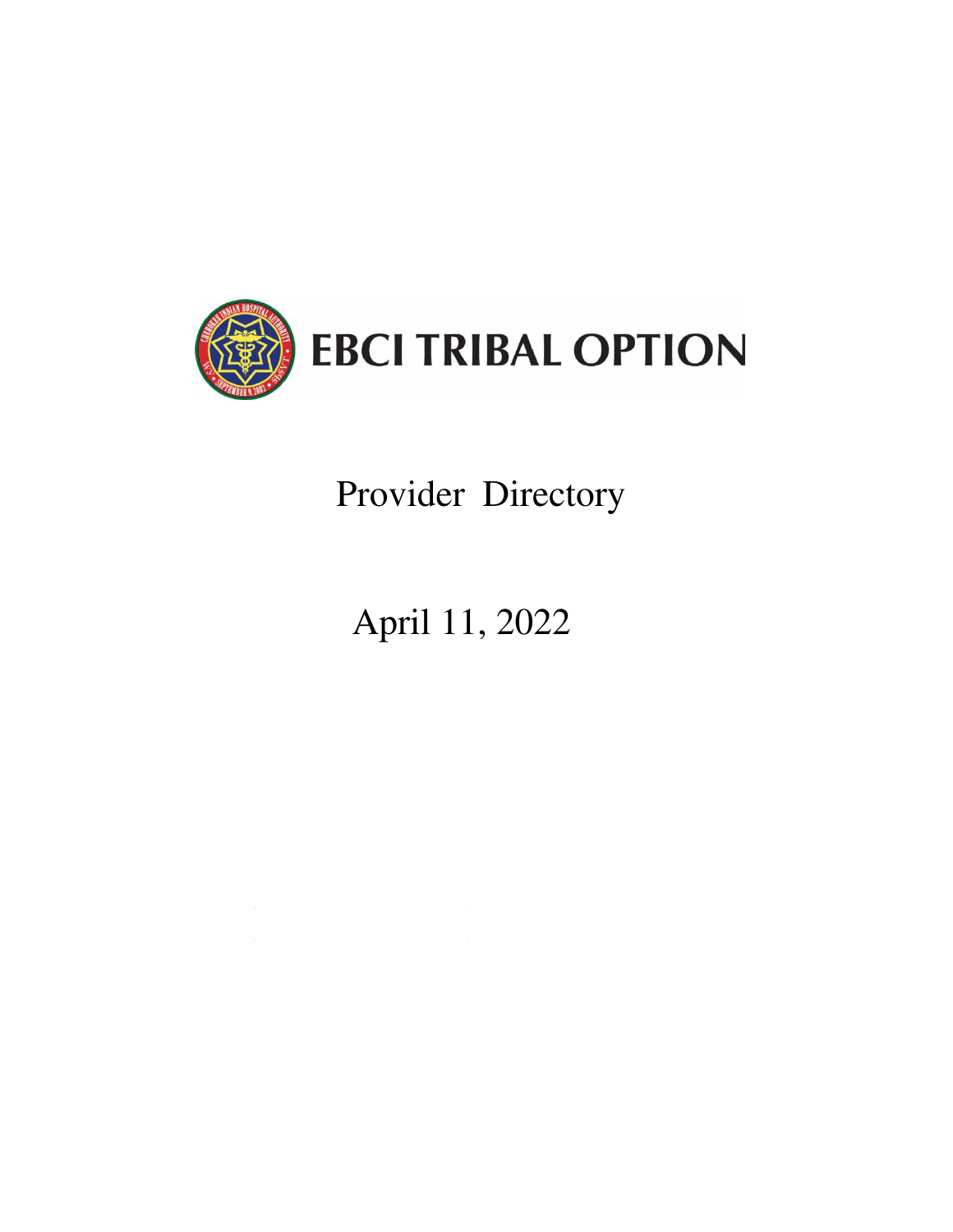Cherokee Indian Hospital's *Tribal Option* is a relationship-based, patient-centered approach to transforming and improving healthcare outcomes by connecting you to resources – doctors, appointments, medication, and therapy – ensuring that you get the most out of your benefits.

# **Our Core Purpose**

To assure the prosperity of the next seven generations of the Eastern Band of Cherokee Indians. We do this by working together to help you achieve physical, mental, emotional, and spiritual wellness.

# **The Right Way**

The heart of our approach to healthcare comes from the philosophy of *"du yu ga dv"* or the *"Right Way"* – a program designed to maximize the effectiveness of our staff within the community by building and maintaining healthy relationships. By understanding that each patient/member has their own story that guides their lifestyle choices and healthcare decisions, the "Right Way" emphasizes the importance of developing strong, trusting relationships between you and your care team.

We see the journey to wellness as a shared responsibility.

# **Guiding Principles of Cherokee Indian Hospital and the Tribal Option**

Our Guiding Principles define the "Right Way" approach by guiding the interactions of your care team in order to create trust and a positive experience of care, where both you and your family are engaged to make healthy choices to achieve excellent outcomes.

# *Guiding Principle One - OGR OL O*<sup> $\nu$ </sup>  $\sigma$ <sup>2</sup> *- "The one helps you from the heart"*

We believe that care and service delivered most effectively is delivered from the heart.

# *Guiding Principle Two –*  $\mathsf{V}\mathsf{P}$  *- "A state of peace and balance"*

We believe that "To-hi" can only be achieved through healthy relationships and is fundamental to living healthy lives.

# *Guiding Principle Three – h* $\beta$ *CVC - "It belongs to you"*

We believe that all healthcare services belong to the people and CIHA, along with Tsalagi Health Trust, is a steward of their inheritance, charged with safeguarding it and providing it to patients/members when and how they need it.

# *Guiding Principle Four -*  $JITV$  $T$  $G \ddot{\omega}$  *- "Like family to me"*

We are committed to being the health partner of choice for this community, enjoying the relationships found in healthy families.

EBCI Tribal Option retains the right to add to, delete from and otherwise modify this provider directory.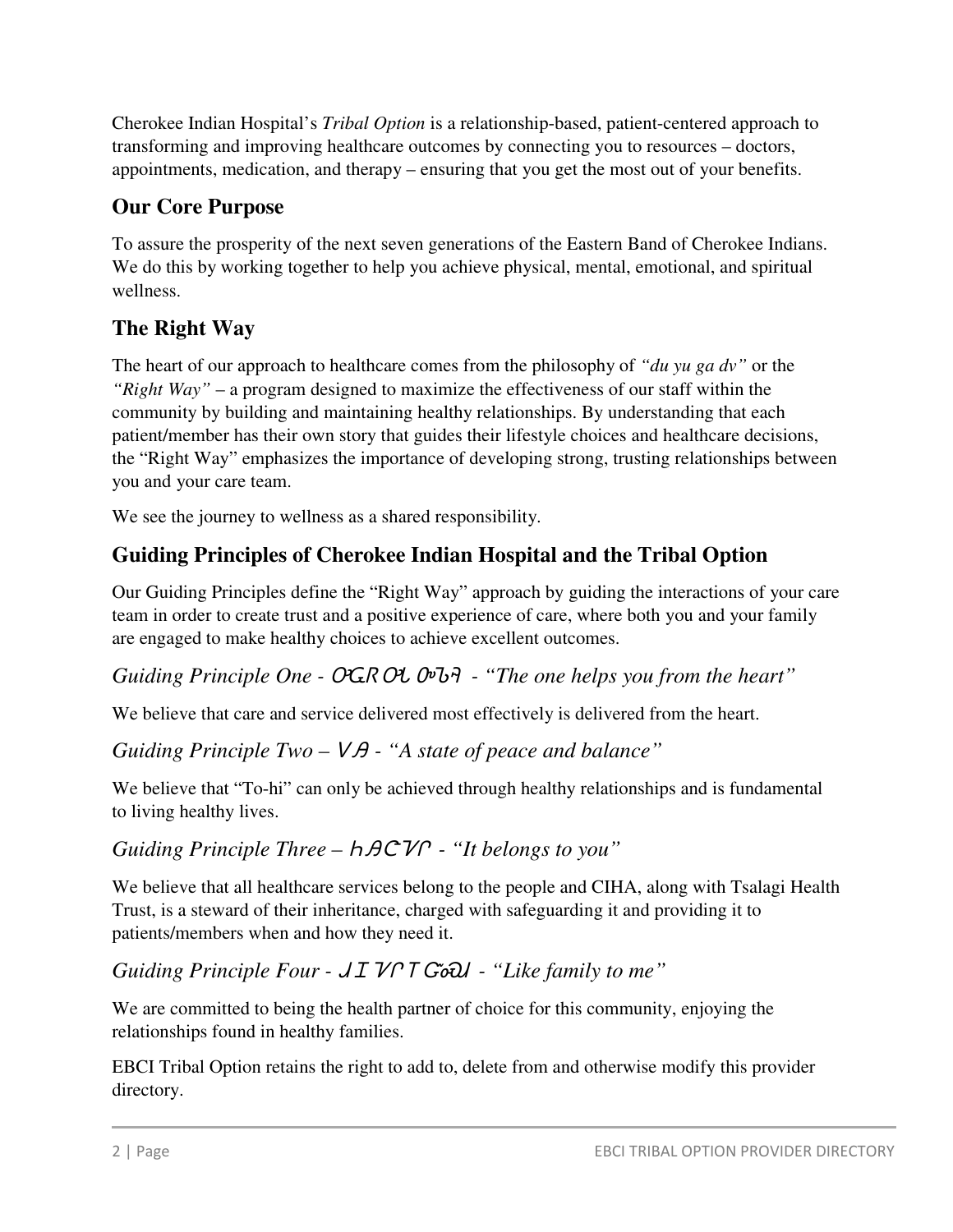Material in this provider directory is subject to change. Please visit [www.ebcitribaloption.com](http://www.ebcitribaloption.com/) for the most up-to-date information.

Members and Providers can obtain an online copy of the provider directory at [www.ebcitribaloption.com.](http://www.ebcitribaloption.com/) To request a hard copy of the provider directory from the tribal option at no cost, please call at (800) 260-9992.

To view pdf documents, you will need Adobe Acrobat Reader. If you do not have it already, you can access the website for Adobe directly at <https://get.adobe.com/reader>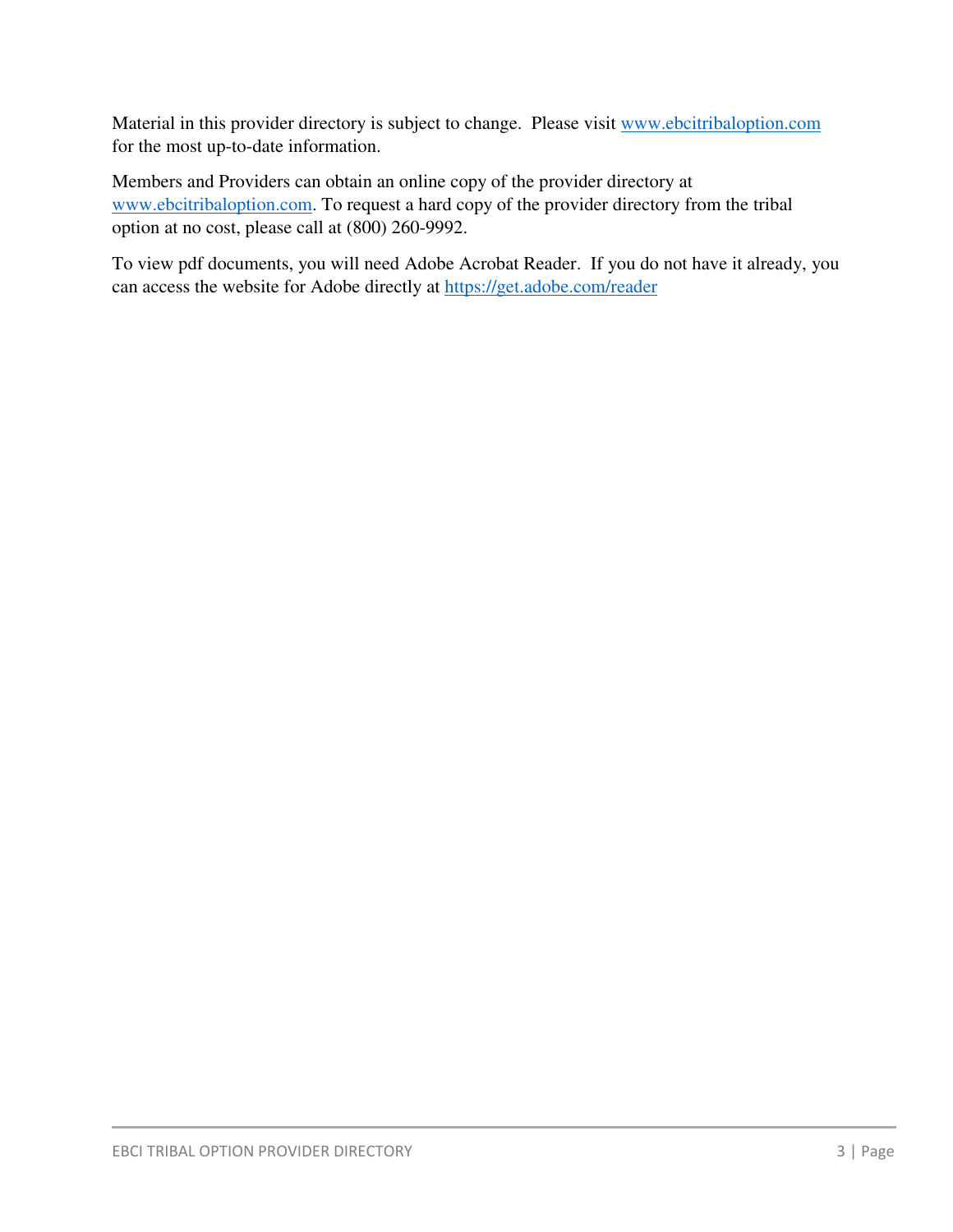# Primary Care Providers

Cherokee County

**BOYER, REBECCA, FNP - C** Female *Primary Care Peachtree PCP DBA: Primary Care Peachtree Group Affiliations: Murphy Medical Center, Inc.* 125 MEDICAL PARK LN STE H Murphy, NC, 28906 828 - 837 - 3525 8:00AM - 5:00PM, M - F After Hours Phone: 828 - 837 - 3525 Languages Offered: Translaters Available Accepting New Patients: Yes PCP Website URL: https://www.erlanger.org/erlanger-medical-group/primary-care-practices/erlangerprimary-care-wc Cultural Sensitivity Training: Yes PCP Limitations: None ADA Accessible: Yes Indian Health Care Provider (IHCP): No

Cherokee County

**BOYER, REBECCA, FNP** Female *EMG Primary Care Andrews PCP DBA: EMG Primary Care Andrews Group Affiliations: Murphy Medical Center, Inc.* 2751 BUSINESS 19 Andrews, NC, 28901 828 - 321 - 4510 8:00AM - 5:00PM, M - F After Hours Phone: 828 - 321 - 4510 Languages Offered: Translaters Available Accepting New Patients: Yes PCP Website URL: https://www.erlanger.org/erlanger-medical-group/primary-care-practices/erlangerprimary-care-wc Cultural Sensitivity Training: Yes PCP Limitations: None ADA Accessible: Yes Indian Health Care Provider (IHCP): No

Cherokee County **CLAYTON, THOMAS V, MD**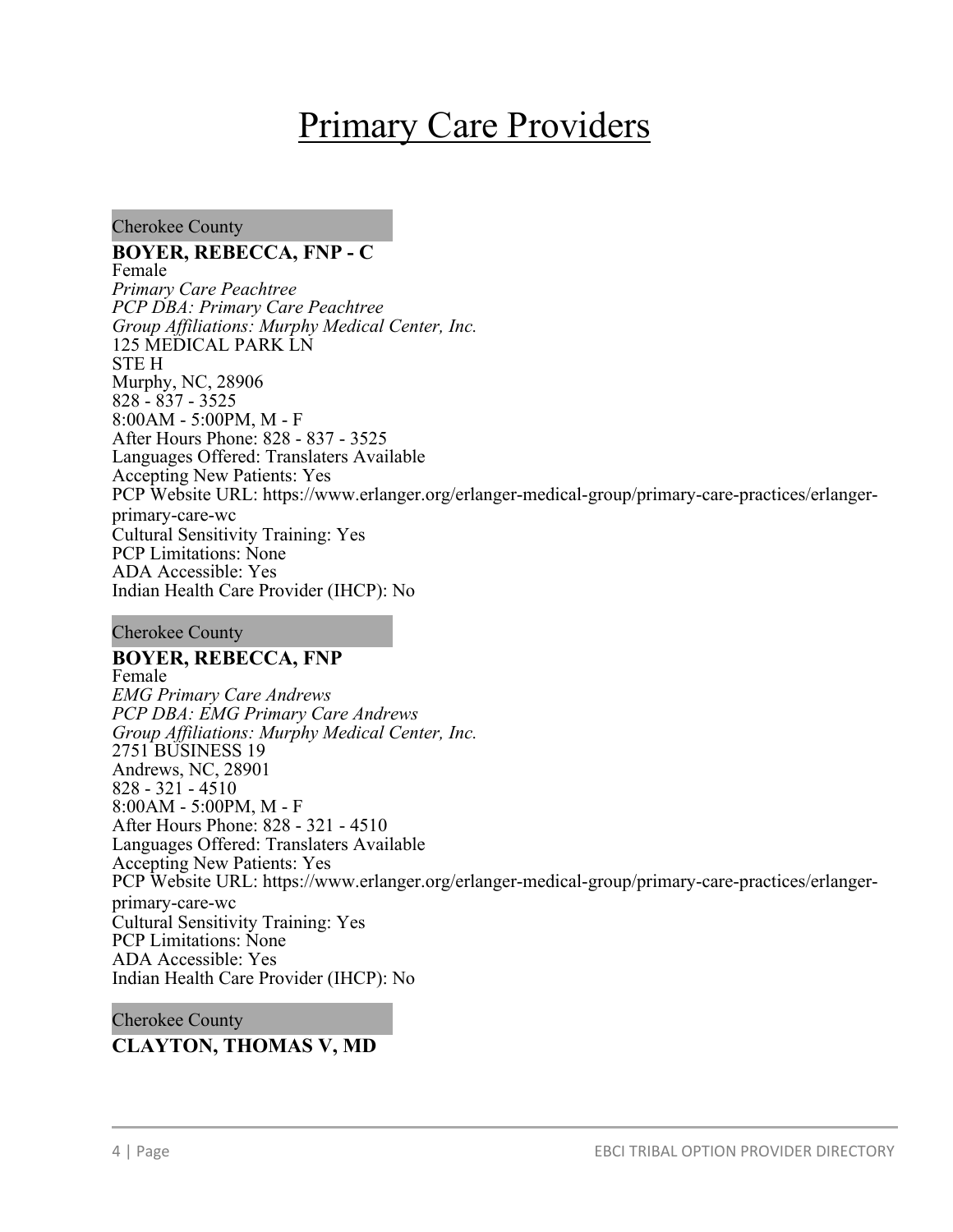*Primary Care Peachtree PCP DBA: Primary Care Peachtree Group Affiliations: Murphy Medical Center, Inc.* 125 MEDICAL PARK LN STE H Murphy, NC, 28906 828 - 837 - 3525 8:00AM - 5:00PM, M - F After Hours Phone: 828 - 837 - 3525 Languages Offered: Translaters Available Accepting New Patients: Yes PCP Website URL: https://www.erlanger.org/erlanger-medical-group/primary-care-practices/erlangerprimary-care-wc Cultural Sensitivity Training: Yes PCP Limitations: None ADA Accessible: Yes Indian Health Care Provider (IHCP): No

Cherokee County

**CLAYTON, THOMAS V, MD** Male *EMG Primary Care Andrews PCP DBA: EMG Primary Care Andrews Group Affiliations: Murphy Medical Center, Inc.* 2751 BUSINESS 19 Andrews, NC, 28901 828 - 321 - 4510 8:00AM - 5:00PM, M - F After Hours Phone: 828 - 321 - 4510 Languages Offered: Translaters Available Accepting New Patients: Yes PCP Website URL: https://www.erlanger.org/erlanger-medical-group/primary-care-practices/erlangerprimary-care-wc Cultural Sensitivity Training: Yes PCP Limitations: None ADA Accessible: Yes Indian Health Care Provider (IHCP): No

Cherokee County

#### **CLAYTON, THOMAS V, MD**

*Murphy Group Practice PCP DBA: Murphy Group Practice Group Affiliations: Murphy Medical Center, Inc.* 183 LEDFORD ST Murphy, NC, 28906 828 - 837 - 4712 8:00AM - 5:00PM, M - S After Hours Phone: 828 - 837 - 4713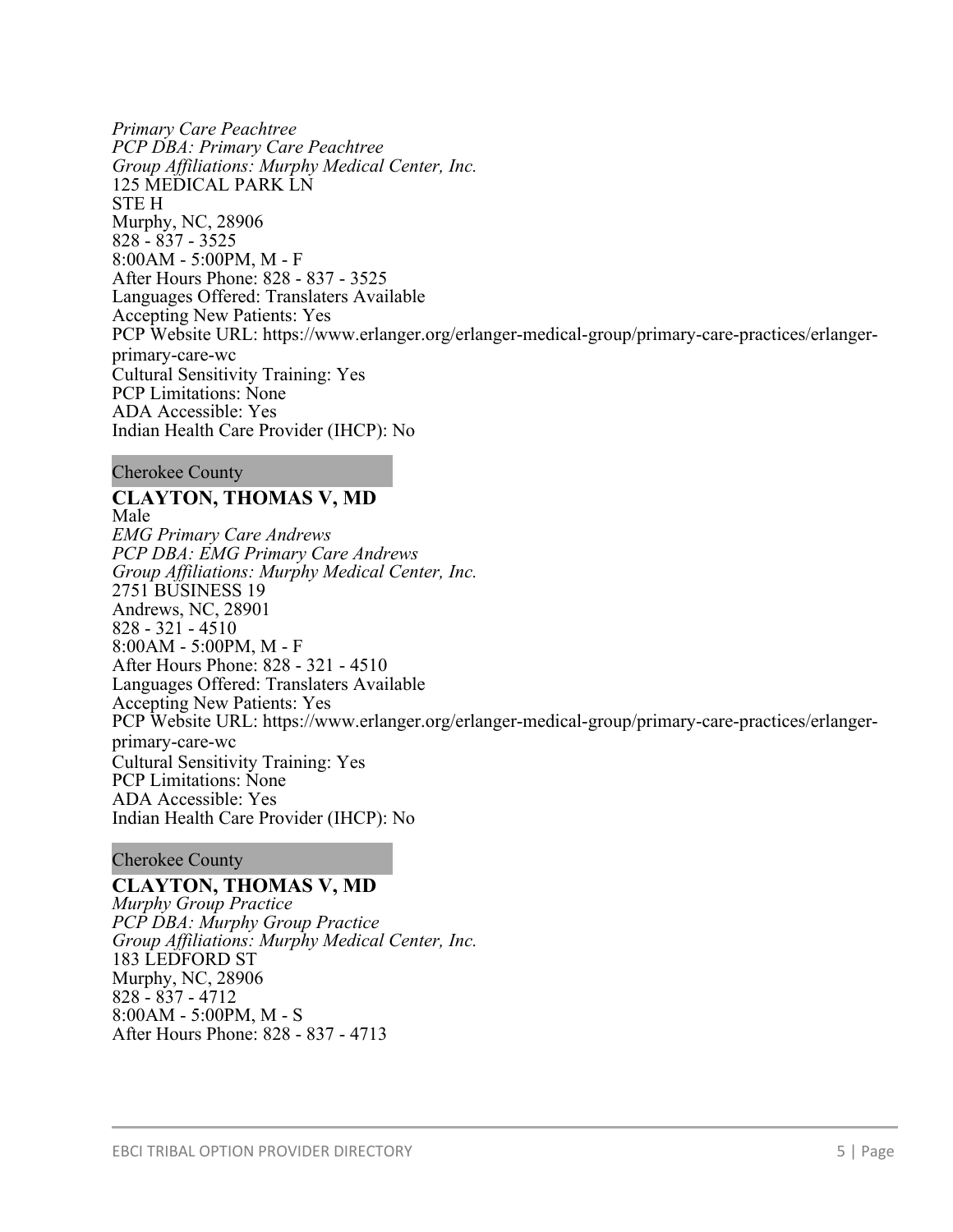Languages Offered: Translaters Available Accepting New Patients: Yes PCP Website URL: https://www.erlanger.org/erlanger-medical-group/primary-care-practices/erlangerprimary-care-wc Cultural Sensitivity Training: Yes PCP Limitations: None ADA Accessible: Yes Indian Health Care Provider (IHCP): No

Cherokee County

**CORSO, WENDY Y, FNP** *Murphy Group Practice PCP DBA: Murphy Group Practice Group Affiliations: Murphy Medical Center, Inc.* 183 LEDFORD ST Murphy, NC, 28906 828 - 837 - 4712 8:00AM - 5:00PM, M - S After Hours Phone: 828 - 837 - 4714 Languages Offered: Translaters Available Accepting New Patients: Yes PCP Website URL: https://www.erlanger.org/erlanger-medical-group/primary-care-practices/erlangerprimary-care-wc Cultural Sensitivity Training: Yes PCP Limitations: None ADA Accessible: Yes Indian Health Care Provider (IHCP): No

Cherokee County

#### **CORSO, WENDY Y, FNP** *Primary Care Peachtree PCP DBA: Primary Care Peachtree Group Affiliations: Murphy Medical Center, Inc.* 125 MEDICAL PARK LN STE H Murphy, NC, 28906 828 - 837 - 3525 8:00AM - 5:00PM, M - F After Hours Phone: 828 - 837 - 3525 Languages Offered: Translaters Available Accepting New Patients: Yes PCP Website URL: https://www.erlanger.org/erlanger-medical-group/primary-care-practices/erlangerprimary-care-wc Cultural Sensitivity Training: Yes PCP Limitations: None ADA Accessible: Yes Indian Health Care Provider (IHCP): No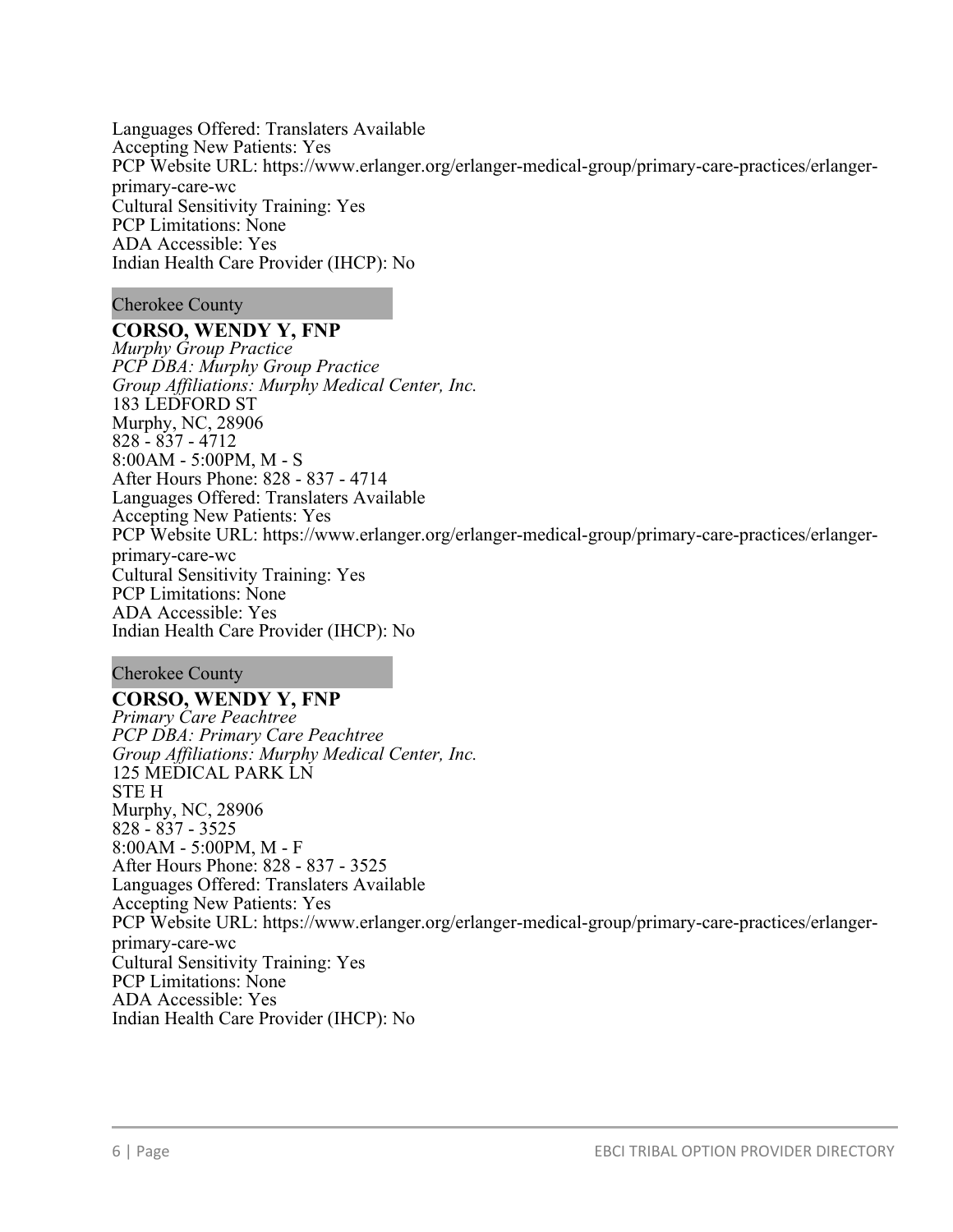#### Cherokee County

#### **FOKAKIS, TERRY N, MD**

*Primary Care Peachtree PCP DBA: Primary Care Peachtree Group Affiliations: Murphy Medical Center, Inc.* 125 MEDICAL PARK LN STE H Murphy, NC, 28906 828 - 837 - 3525 8:00AM - 5:00PM, M - F After Hours Phone: 828 - 837 - 3525 Languages Offered: Translaters Available Accepting New Patients: Yes PCP Website URL: https://www.erlanger.org/erlanger-medical-group/primary-care-practices/erlangerprimary-care-wc Cultural Sensitivity Training: Yes PCP Limitations: None ADA Accessible: Yes Indian Health Care Provider (IHCP): No

#### Cherokee County

#### **FOKAKIS, TERRY N, MD** Male

*Murphy Group Practice PCP DBA: Murphy Group Practice Group Affiliations: Murphy Medical Center, Inc.* 183 LEDFORD ST Murphy, NC, 28906 828 - 837 - 4712 8:00AM - 5:00PM, M - S After Hours Phone: 828 - 837 - 4712 Languages Offered: Translaters Available Accepting New Patients: Yes PCP Website URL: https://www.erlanger.org/erlanger-medical-group/primary-care-practices/erlangerprimary-care-wc Cultural Sensitivity Training: Yes PCP Limitations: None ADA Accessible: Yes Indian Health Care Provider (IHCP): No

#### Cherokee County

#### **FREYER, DEBORAH J, FNP - C**

Female *Murphy Group Practice PCP DBA: Murphy Group Practice Group Affiliations: Murphy Medical Center, Inc.* 183 LEDFORD ST Murphy, NC, 28906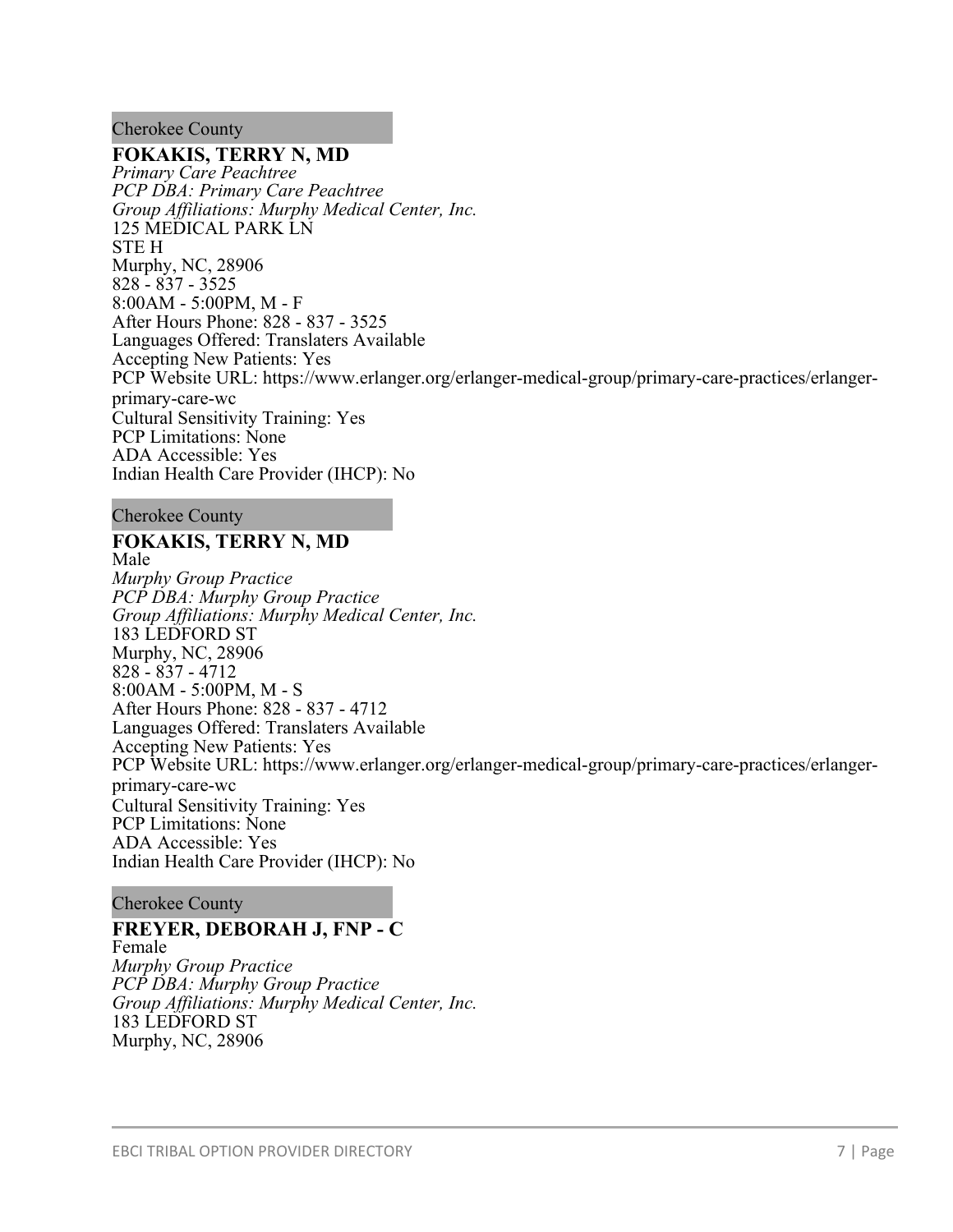828 - 837 - 4712 8:00AM - 5:00PM, M - S After Hours Phone: 828 - 837 - 4712 Languages Offered: Translaters Available Accepting New Patients: Yes PCP Website URL: https://www.erlanger.org/erlanger-medical-group/primary-care-practices/erlangerprimary-care-wc Cultural Sensitivity Training: Yes PCP Limitations: None ADA Accessible: Yes Indian Health Care Provider (IHCP): No

Cherokee County

# **FREYER, DEBORAH J, FNP - C**

*Primary Care Peachtree PCP DBA: Primary Care Peachtree Group Affiliations: Murphy Medical Center, Inc.* 125 MEDICAL PARK LN STE H Murphy, NC, 28906 828 - 837 - 3525 8:00AM - 5:00PM, M - F After Hours Phone: 828 - 837 - 3525 Languages Offered: Translaters Available Accepting New Patients: Yes PCP Website URL: https://www.erlanger.org/erlanger-medical-group/primary-care-practices/erlangerprimary-care-wc Cultural Sensitivity Training: Yes PCP Limitations: None ADA Accessible: Yes Indian Health Care Provider (IHCP): No

#### Cherokee County

# **GARCIA, RUSLAN, MD**

Male *Peachtree Community Health Center PCP DBA: Peachtree Community Health Center Group Affiliations: Applachian Mountain Community Health Centers* 4048 E US 64 Alt STE 1 Murphy, NC, 28906 828 - 837 - 8131 7:30AM - 5:30PM, M - F After Hours Phone: 828 - 333 - 4669 Languages Offered: Translaters Available Accepting New Patients: Yes PCP Website URL: www.amchc.org Cultural Sensitivity Training: Yes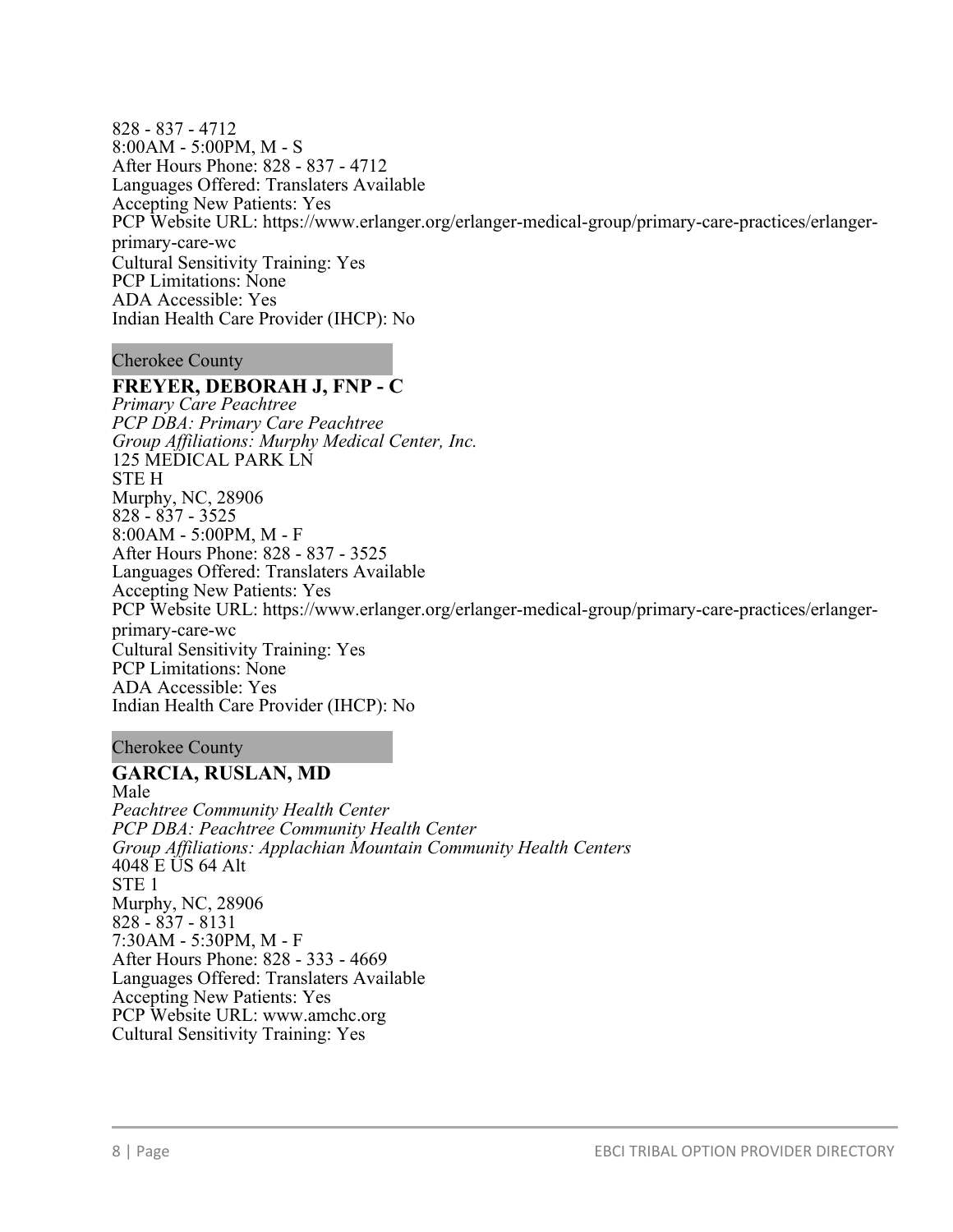PCP Limitations: None ADA Accessible: Yes Indian Health Care Provider (IHCP): No

#### Cherokee County

#### **GILMORE, STACIE L, MD**

*Murphy Group Practice PCP DBA: Murphy Group Practice Group Affiliations: Murphy Medical Center, Inc.* 183 LEDFORD ST Murphy, NC, 28906 828 - 837 - 4712 8:00AM - 5:00PM, M - S After Hours Phone: 828 - 837 - 4715 Languages Offered: Translaters Available Accepting New Patients: Yes PCP Website URL: https://www.erlanger.org/erlanger-medical-group/primary-care-practices/erlangerprimary-care-wc Cultural Sensitivity Training: Yes PCP Limitations: None ADA Accessible: Yes Indian Health Care Provider (IHCP): No

Cherokee County

### **GILMORE, STACIE L, MD**

*Primary Care Peachtree PCP DBA: Primary Care Peachtree Group Affiliations: Murphy Medical Center, Inc.* 125 MEDICAL PARK LN STE H Murphy, NC, 28906 828 - 837 - 3525 8:00AM - 5:00PM, M - F After Hours Phone: 828 - 837 - 3525 Languages Offered: Translaters Available Accepting New Patients: Yes PCP Website URL: https://www.erlanger.org/erlanger-medical-group/primary-care-practices/erlangerprimary-care-wc Cultural Sensitivity Training: Yes PCP Limitations: None ADA Accessible: Yes Indian Health Care Provider (IHCP): No

#### Cherokee County

#### **HALL, CARRIE, PA** Female *Peachtree Community Health Center PCP DBA: Peachtree Community Health Center*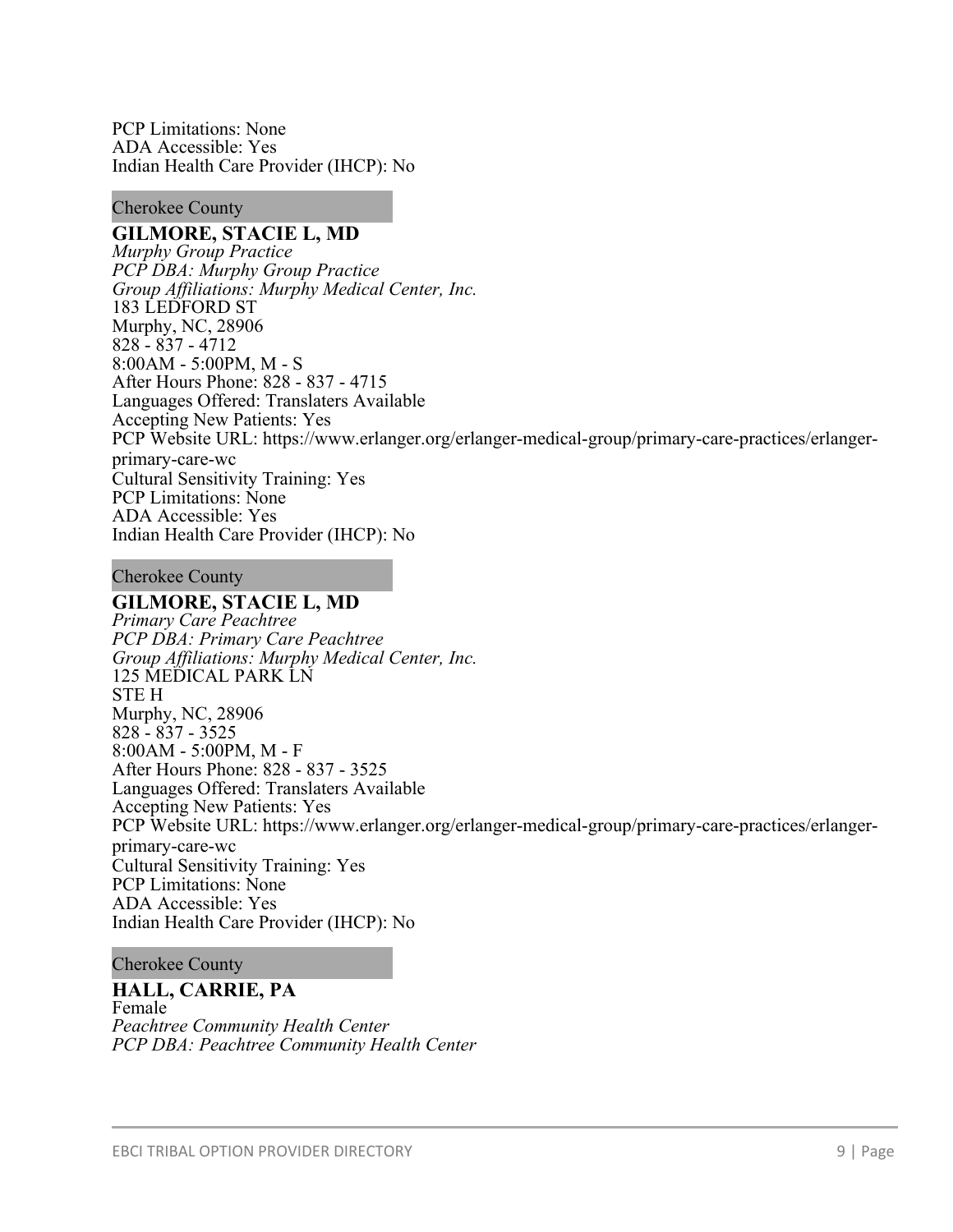*Group Affiliations: Applachian Mountain Community Health Centers* 4048 E US 64 Alt STE 1 Murphy, NC, 28906 828 - 837 - 8131 7:30AM - 5:30PM, M - F After Hours Phone: 828 - 333 - 4669 Languages Offered: Translaters Available Accepting New Patients: Yes PCP Website URL: www.amchc.org Cultural Sensitivity Training: Yes PCP Limitations: None ADA Accessible: Yes Indian Health Care Provider (IHCP): No

#### Cherokee County

# **HAYES, CECILIA K, FNP**

Female *Murphy Group Practice PCP DBA: Murphy Group Practice Group Affiliations: Murphy Medical Center, Inc.* 183 LEDFORD ST Murphy, NC, 28906 828 - 837 - 4712 8:00AM - 5:00PM, M - S After Hours Phone: 828 - 837 - 4712 Languages Offered: Translaters Available Accepting New Patients: Yes PCP Website URL: https://www.erlanger.org/erlanger-medical-group/primary-care-practices/erlangerprimary-care-wc Cultural Sensitivity Training: Yes PCP Limitations: None ADA Accessible: Yes Indian Health Care Provider (IHCP): No

#### Cherokee County

#### **HAYES, CECILIA K, FNP**

*Primary Care Peachtree PCP DBA: Primary Care Peachtree Group Affiliations: Murphy Medical Center, Inc.* 125 MEDICAL PARK LN STE H Murphy, NC, 28906 828 - 837 - 3525 8:00AM - 5:00PM, M - F After Hours Phone: 828 - 837 - 3525 Languages Offered: Translaters Available Accepting New Patients: Yes PCP Website URL: https://www.erlanger.org/erlanger-medical-group/primary-care-practices/erlangerprimary-care-wc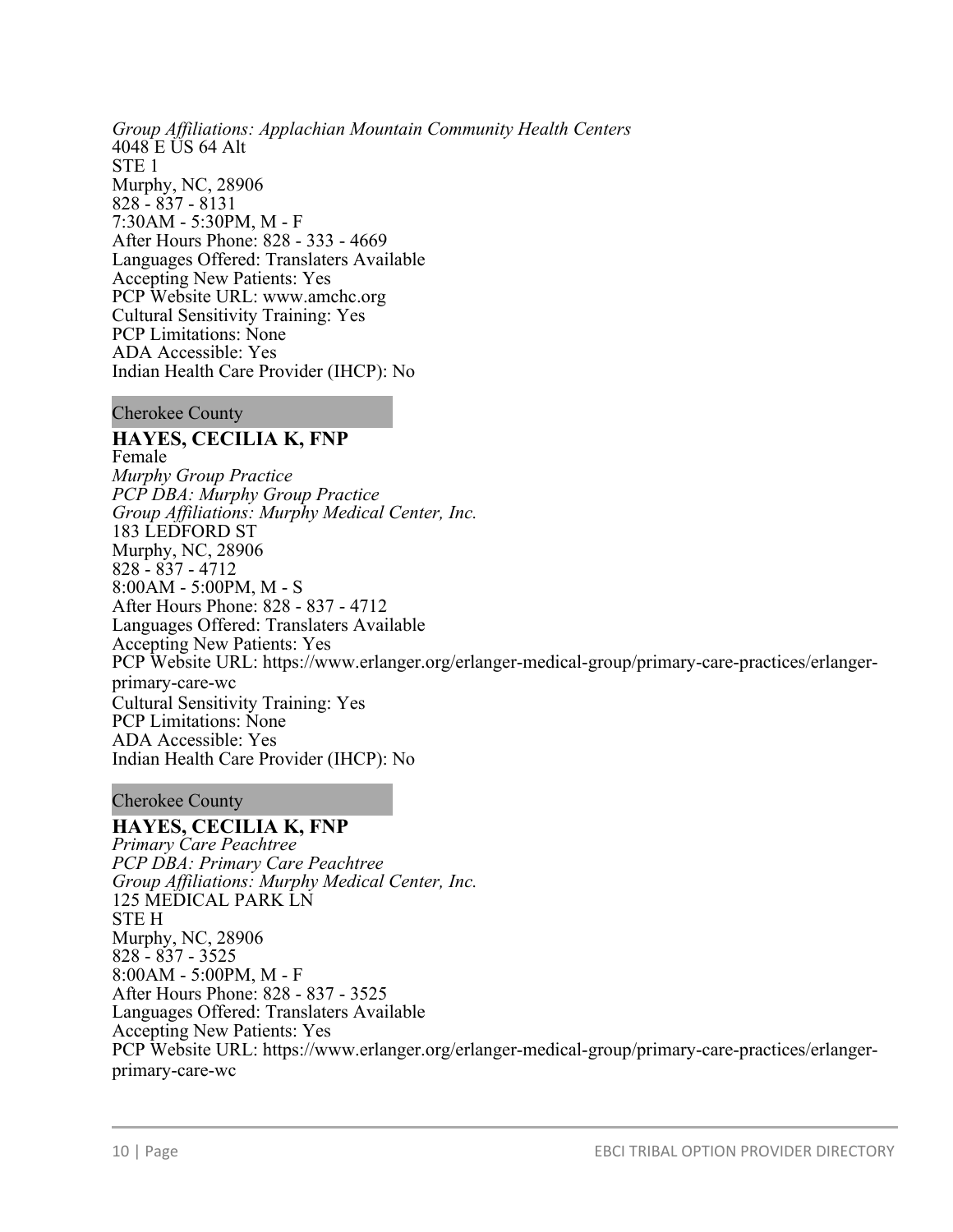Cultural Sensitivity Training: Yes PCP Limitations: None ADA Accessible: Yes Indian Health Care Provider (IHCP): No

Cherokee County

**IRWIN, JILLIAN L, DO** Female *Murphy Group Practice PCP DBA: Murphy Group Practice Group Affiliations: Murphy Medical Center, Inc.* 183 LEDFORD ST Murphy, NC, 28906 828 - 837 - 4712 8:00AM - 5:00PM, M - S After Hours Phone: 828 - 837 - 4712 Languages Offered: Translaters Available Accepting New Patients: Yes PCP Website URL: https://www.erlanger.org/erlanger-medical-group/primary-care-practices/erlangerprimary-care-wc Cultural Sensitivity Training: Yes PCP Limitations: None ADA Accessible: Yes Indian Health Care Provider (IHCP): No

Cherokee County

**IRWIN, JILLIAN L, DO** *Primary Care Peachtree PCP DBA: Primary Care Peachtree Group Affiliations: Murphy Medical Center, Inc.* 125 MEDICAL PARK LN STE H Murphy, NC, 28906 828 - 837 - 3525 8:00AM - 5:00PM, M - F After Hours Phone: 828 - 837 - 3525 Languages Offered: Translaters Available Accepting New Patients: Yes PCP Website URL: https://www.erlanger.org/erlanger-medical-group/primary-care-practices/erlangerprimary-care-wc Cultural Sensitivity Training: Yes PCP Limitations: None ADA Accessible: Yes Indian Health Care Provider (IHCP): No

Cherokee County **JABALEY, TERESA, ANCP** Female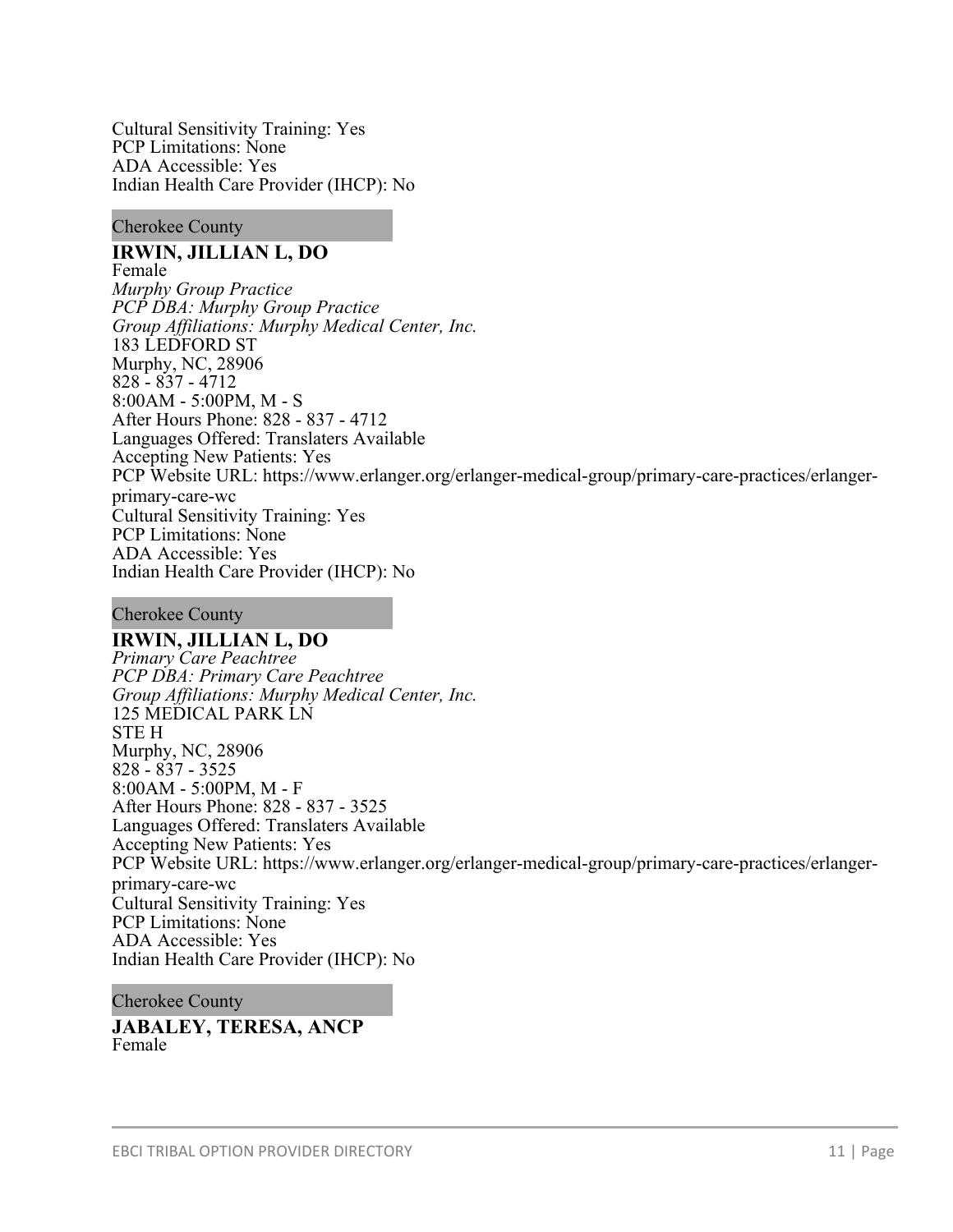*Peachtree Community Health Center PCP DBA: Peachtree Community Health Center Group Affiliations: Applachian Mountain Community Health Centers* 4048 E US 64 Alt Murphy, NC, 28906 828 - 837 - 8131 7:30AM - 5:30PM, M - F After Hours Phone: 828 - 333 - 4669 Languages Offered: Translaters Available Accepting New Patients: Yes PCP Website URL: www.amchc.org Cultural Sensitivity Training: Yes PCP Limitations: None ADA Accessible: Yes Indian Health Care Provider (IHCP): No

Cherokee County

**LONG, MARSHA N, FNP** Female *Murphy Group Practice PCP DBA: Murphy Group Practice Group Affiliations: Murphy Medical Center, Inc.* 183 LEDFORD ST Murphy, NC, 28906 828 - 837 - 4712 8:00AM - 5:00PM, M - S After Hours Phone: 828 - 837 - 4712 Languages Offered: Translaters Available Accepting New Patients: Yes PCP Website URL: https://www.erlanger.org/erlanger-medical-group/primary-care-practices/erlangerprimary-care-wc Cultural Sensitivity Training: Yes PCP Limitations: None ADA Accessible: Yes Indian Health Care Provider (IHCP): No

# Cherokee County

**LOWERY, DEEANNA, PA** *Murphy Group Practice PCP DBA: Murphy Group Practice Group Affiliations: Murphy Medical Center, Inc.* 183 LEDFORD ST Murphy, NC, 28906 828 - 837 - 4712 8:00AM - 5:00PM, M - S After Hours Phone: 828 - 837 - 4716 Languages Offered: Translaters Available Accepting New Patients: Yes PCP Website URL: https://www.erlanger.org/erlanger-medical-group/primary-care-practices/erlangerprimary-care-wc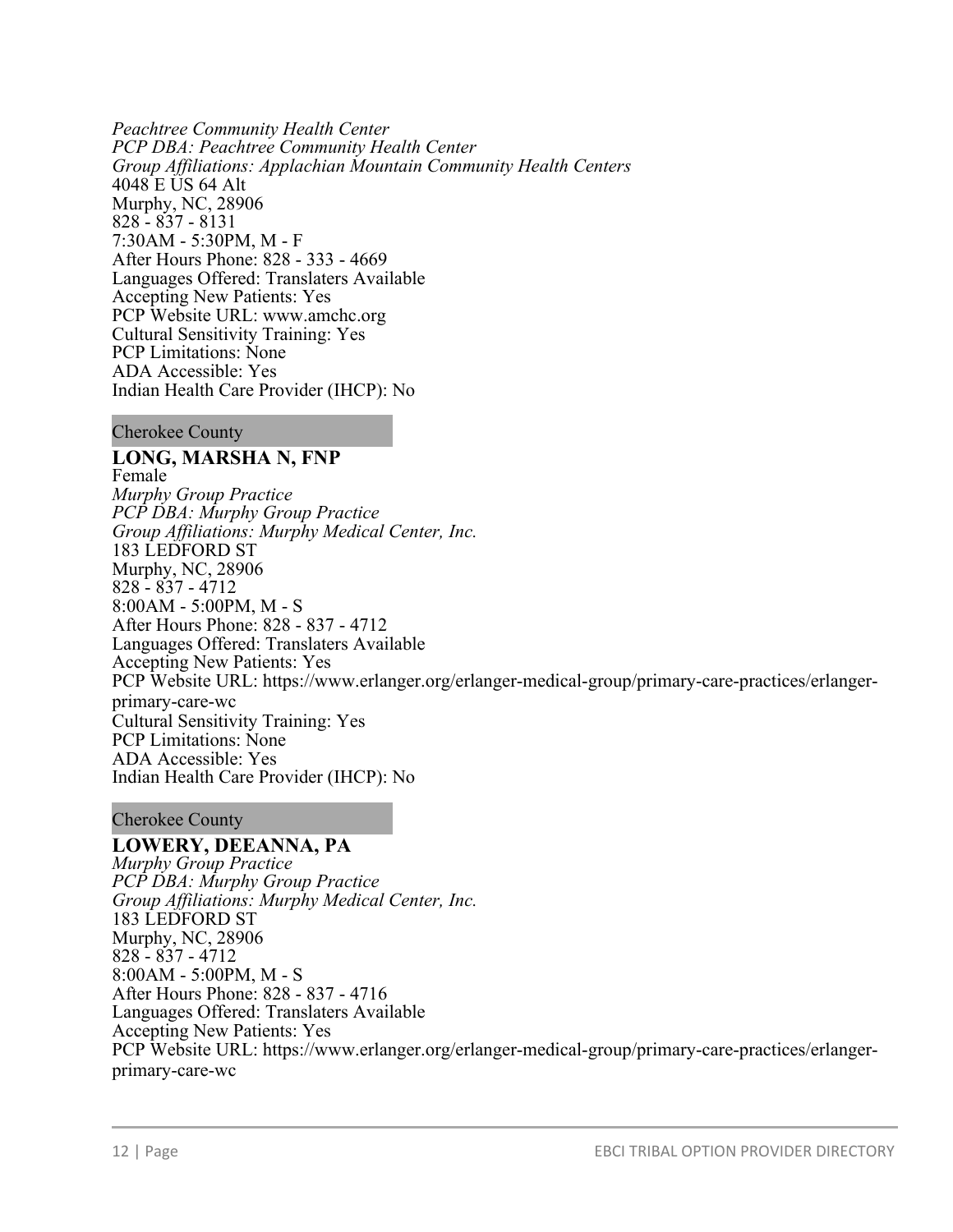Cultural Sensitivity Training: Yes PCP Limitations: None ADA Accessible: Yes Indian Health Care Provider (IHCP): No

Cherokee County

**LOWERY, DEEANNA, PA** Female *EMG Primary Care Andrews PCP DBA: EMG Primary Care Andrews Group Affiliations: Murphy Medical Center, Inc.* 2751 BUSINESS 19 Andrews, NC, 28901 828 - 321 - 4510 8:00AM - 5:00PM, M - F After Hours Phone: 828 - 321 - 4510 Languages Offered: Translaters Available Accepting New Patients: Yes PCP Website URL: https://www.erlanger.org/erlanger-medical-group/primary-care-practices/erlangerprimary-care-wc Cultural Sensitivity Training: Yes PCP Limitations: None ADA Accessible: Yes Indian Health Care Provider (IHCP): No

Cherokee County

**LOWERY, DEEANNA, PA**

Female *Primary Care Peachtree PCP DBA: Primary Care Peachtree Group Affiliations: Murphy Medical Center, Inc.* 125 MEDICAL PARK LN STE H Murphy, NC, 28906 828 - 837 - 3525 8:00AM - 5:00PM, M - F After Hours Phone: 828 - 837 - 3525 Languages Offered: Translaters Available Accepting New Patients: Yes PCP Website URL: https://www.erlanger.org/erlanger-medical-group/primary-care-practices/erlangerprimary-care-wc Cultural Sensitivity Training: Yes PCP Limitations: None ADA Accessible: Yes Indian Health Care Provider (IHCP): No

Cherokee County **MCDANIEL, DEBORAH A, FNP**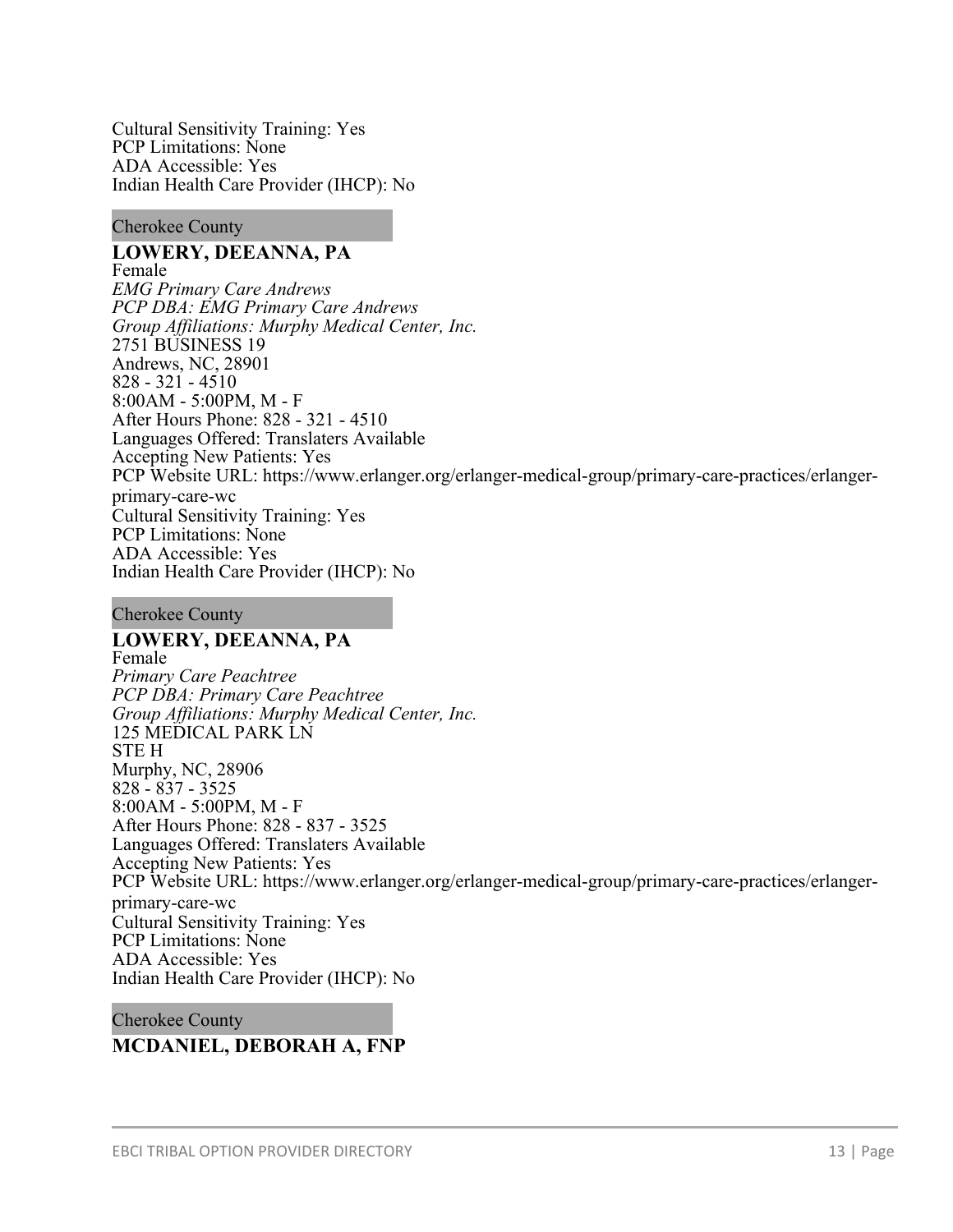*Murphy Group Practice PCP DBA: Murphy Group Practice Group Affiliations: Murphy Medical Center, Inc.* 183 LEDFORD ST Murphy, NC, 28906 828 - 837 - 4712 8:00AM - 5:00PM, M - S After Hours Phone: 828 - 837 - 4717 Languages Offered: Translaters Available Accepting New Patients: Yes PCP Website URL: https://www.erlanger.org/erlanger-medical-group/primary-care-practices/erlangerprimary-care-wc Cultural Sensitivity Training: Yes PCP Limitations: None ADA Accessible: Yes Indian Health Care Provider (IHCP): No

Cherokee County

### **MCDANIEL, DEBORAH A, FNP**

*Primary Care Peachtree PCP DBA: Primary Care Peachtree Group Affiliations: Murphy Medical Center, Inc.* 125 MEDICAL PARK LN STE H Murphy, NC, 28906 828 - 837 - 3525 8:00AM - 5:00PM, M - F After Hours Phone: 828 - 837 - 3525 Languages Offered: Translaters Available Accepting New Patients: Yes PCP Website URL: https://www.erlanger.org/erlanger-medical-group/primary-care-practices/erlangerprimary-care-wc Cultural Sensitivity Training: Yes PCP Limitations: None ADA Accessible: Yes Indian Health Care Provider (IHCP): No

Cherokee County

**METZGER, GRACE, NP** Female *EMG Primary Care Andrews PCP DBA: EMG Primary Care Andrews Group Affiliations: Murphy Medical Center, Inc.* 2751 BUSINESS 19 Andrews, NC, 28901 828 - 321 - 4510 8:00AM - 5:00PM, M - F After Hours Phone: 828 - 321 - 4510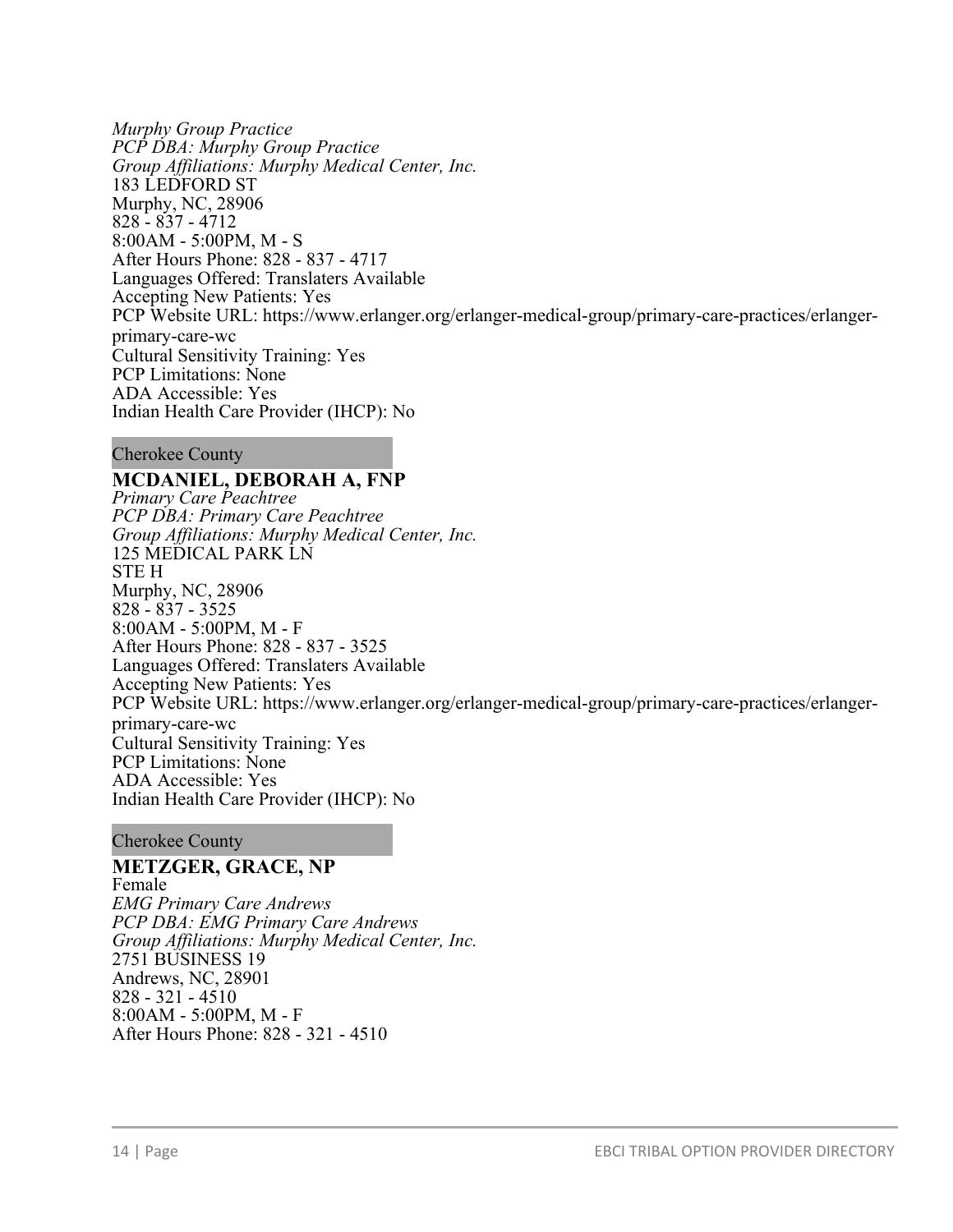Languages Offered: Translaters Available Accepting New Patients: Yes PCP Website URL: https://www.erlanger.org/erlanger-medical-group/primary-care-practices/erlangerprimary-care-wc Cultural Sensitivity Training: Yes PCP Limitations: None ADA Accessible: Yes Indian Health Care Provider (IHCP): No

#### Cherokee County

#### **METZGER, GRACE C, NP**

Female *Murphy Group Practice PCP DBA: Murphy Group Practice Group Affiliations: Murphy Medical Center, Inc.* 183 LEDFORD ST Murphy, NC, 28906 828 - 837 - 4712 8:00AM - 5:00PM, M - S After Hours Phone: 828 - 837 - 4712 Languages Offered: Translaters Available Accepting New Patients: Yes PCP Website URL: https://www.erlanger.org/erlanger-medical-group/primary-care-practices/erlangerprimary-care-wc Cultural Sensitivity Training: Yes PCP Limitations: None ADA Accessible: Yes Indian Health Care Provider (IHCP): No

Cherokee County

### **METZGER, GRACE C, NP**

Female *Primary Care Peachtree PCP DBA: Primary Care Peachtree Group Affiliations: Murphy Medical Center, Inc.* 125 MEDICAL PARK LN STE H Murphy, NC, 28906 828 - 837 - 3525 8:00AM - 5:00PM, M - F After Hours Phone: 828 - 837 - 3525 Languages Offered: Translaters Available Accepting New Patients: Yes PCP Website URL: https://www.erlanger.org/erlanger-medical-group/primary-care-practices/erlangerprimary-care-wc Cultural Sensitivity Training: Yes PCP Limitations: None ADA Accessible: Yes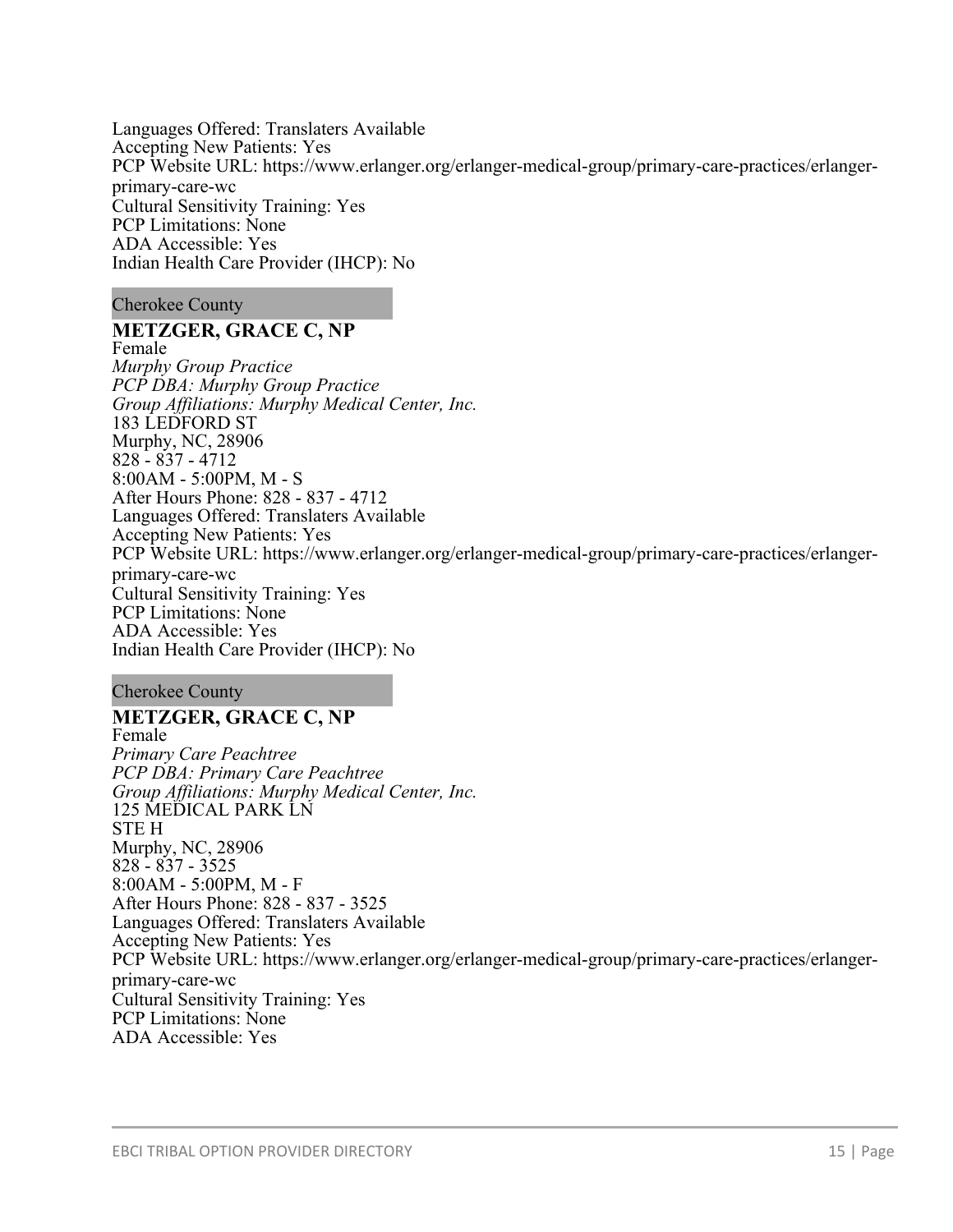Indian Health Care Provider (IHCP): No

Cherokee County

#### **MITCHELL, BRIAN P, MD**

*Murphy Group Practice PCP DBA: Murphy Group Practice Group Affiliations: Murphy Medical Center, Inc.* 183 LEDFORD ST Murphy, NC, 28906 828 - 837 - 4712 8:00AM - 5:00PM, M - S After Hours Phone: 828 - 837 - 4718 Languages Offered: Translaters Available Accepting New Patients: Yes PCP Website URL: https://www.erlanger.org/erlanger-medical-group/primary-care-practices/erlangerprimary-care-wc Cultural Sensitivity Training: Yes PCP Limitations: None ADA Accessible: Yes Indian Health Care Provider (IHCP): No

#### Cherokee County

# **MITCHELL, BRIAN P, MD**

Male *Primary Care Peachtree PCP DBA: Primary Care Peachtree Group Affiliations: Murphy Medical Center, Inc.* 125 MEDICAL PARK LN STE H Murphy, NC, 28906 828 - 837 - 3525 8:00AM - 5:00PM, M - F After Hours Phone: 828 - 837 - 3525 Languages Offered: Translaters Available Accepting New Patients: Yes PCP Website URL: https://www.erlanger.org/erlanger-medical-group/primary-care-practices/erlangerprimary-care-wc Cultural Sensitivity Training: Yes PCP Limitations: None ADA Accessible: Yes Indian Health Care Provider (IHCP): No

#### Cherokee County

**ROPER, GARY W, MD** *Primary Care Peachtree PCP DBA: Primary Care Peachtree Group Affiliations: Murphy Medical Center, Inc.* 125 MEDICAL PARK LN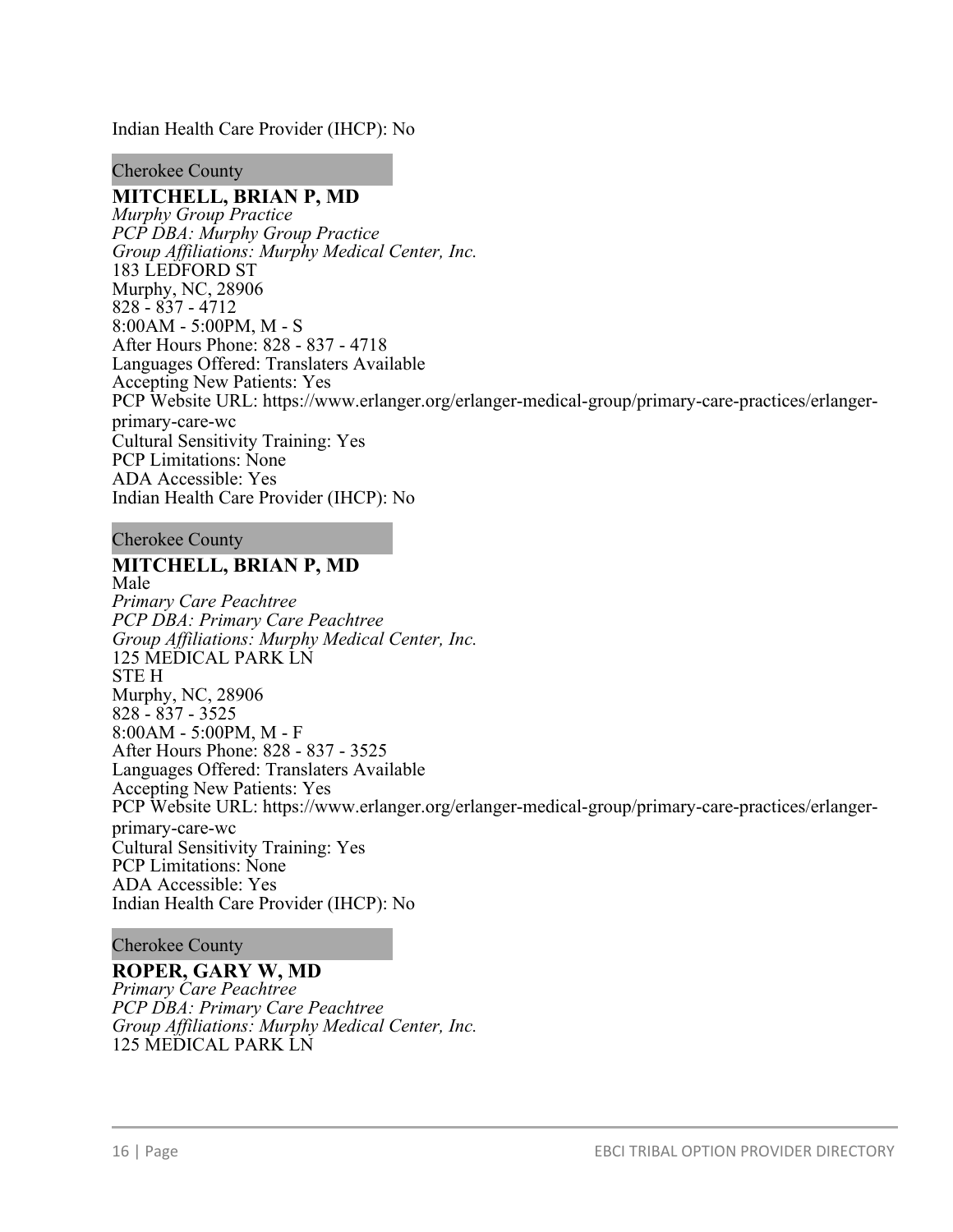#### STE H Murphy, NC, 28906 828 - 837 - 3525 8:00AM - 5:00PM, M - F After Hours Phone: 828 - 837 - 3525 Languages Offered: Translaters Available Accepting New Patients: Yes PCP Website URL: https://www.erlanger.org/erlanger-medical-group/primary-care-practices/erlangerprimary-care-wc Cultural Sensitivity Training: Yes PCP Limitations: None ADA Accessible: Yes Indian Health Care Provider (IHCP): No

Cherokee County

#### **ROPER, GARY W, MD**

*Murphy Group Practice PCP DBA: Murphy Group Practice Group Affiliations: Murphy Medical Center, Inc.* 183 LEDFORD ST Murphy, NC, 28906 828 - 837 - 4712 8:00AM - 5:00PM, M - S After Hours Phone: 828 - 837 - 4719 Languages Offered: Translaters Available Accepting New Patients: Yes PCP Website URL: https://www.erlanger.org/erlanger-medical-group/primary-care-practices/erlangerprimary-care-wc Cultural Sensitivity Training: Yes PCP Limitations: None ADA Accessible: Yes Indian Health Care Provider (IHCP): No

#### Cherokee County

# **ROPER, GARY W, MD**

Male *EMG Primary Care Andrews PCP DBA: EMG Primary Care Andrews Group Affiliations: Murphy Medical Center, Inc.* 2751 BUSINESS HIGHWAY 19 Andrews, NC, 28901 828 - 321 - 4510 8:00AM - 5:00PM, M - F After Hours Phone: 828 - 321 - 4510 Languages Offered: Translaters Available Accepting New Patients: Yes PCP Website URL: https://www.erlanger.org/erlanger-medical-group/primary-care-practices/erlangerprimary-care-wc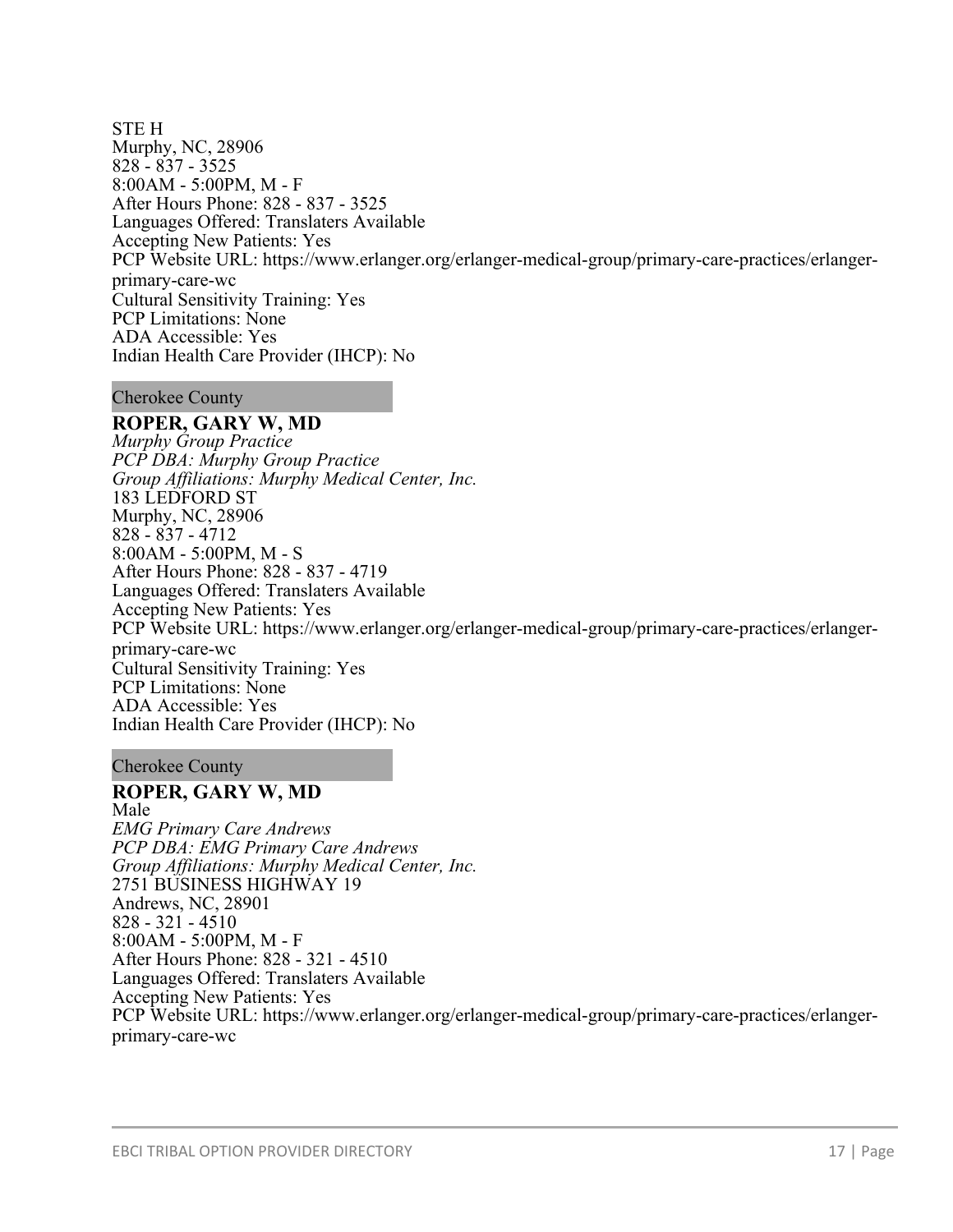Cultural Sensitivity Training: Yes PCP Limitations: None ADA Accessible: Yes Indian Health Care Provider (IHCP): No

Cherokee County

#### **RUBENDALL, STEPHEN A, MD**

*Murphy Group Practice PCP DBA: Murphy Group Practice Group Affiliations: Murphy Medical Center, Inc.* 183 LEDFORD ST Murphy, NC, 28906 828 - 837 - 4712 8:00AM - 5:00PM, M - S After Hours Phone: 828 - 837 - 4720 Languages Offered: Translaters Available Accepting New Patients: Yes PCP Website URL: https://www.erlanger.org/erlanger-medical-group/primary-care-practices/erlangerprimary-care-wc Cultural Sensitivity Training: Yes PCP Limitations: None ADA Accessible: Yes Indian Health Care Provider (IHCP): No

Cherokee County

#### **RUBENDALL, STEPHEN A, MD**

*Primary Care Peachtree PCP DBA: Primary Care Peachtree Group Affiliations: Murphy Medical Center, Inc.* 125 MEDICAL PARK LN STE H Murphy, NC, 28906 828 - 837 - 3525 8:00AM - 5:00PM, M - F After Hours Phone: 828 - 837 - 3525 Languages Offered: Translaters Available Accepting New Patients: Yes PCP Website URL: https://www.erlanger.org/erlanger-medical-group/primary-care-practices/erlangerprimary-care-wc Cultural Sensitivity Training: Yes PCP Limitations: None ADA Accessible: Yes Indian Health Care Provider (IHCP): No

#### Cherokee County

#### **SHULER, KRISTEN, FNP** Female *Peachtree Community Health Center*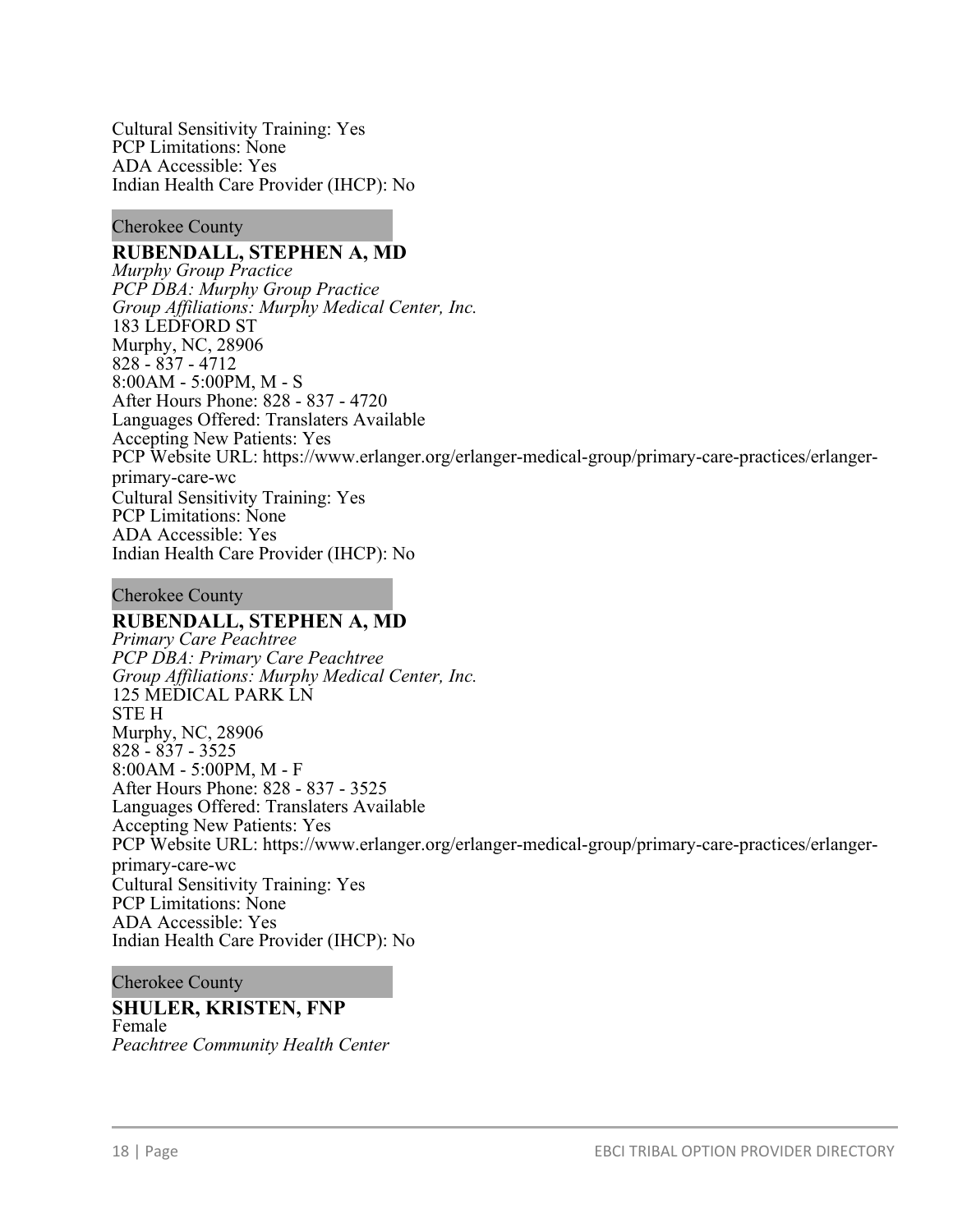*PCP DBA: Peachtree Community Health Center Group Affiliations: Applachian Mountain Community Health Centers* 4048 E US 64 Alt STE 1 Murphy, NC, 28906 828 - 837 - 8131 7:30AM - 5:30PM, M - F After Hours Phone: 828 - 333 - 4669 Languages Offered: Translaters Available Accepting New Patients: Yes PCP Website URL: www.amchc.org Cultural Sensitivity Training: Yes PCP Limitations: None ADA Accessible: Yes Indian Health Care Provider (IHCP): No

Cherokee County

**SNEAD, MATTHEW, DO**

Male *EMG Primary Care Andrews PCP DBA: EMG Primary Care Andrews Group Affiliations: Murphy Medical Center, Inc.* 2751 BUSINESS 19 Andrews, NC, 28901 828 - 321 - 4510 8:00AM - 5:00PM, M - F After Hours Phone: 828 - 321 - 4510 Languages Offered: Translaters Available Accepting New Patients: Yes PCP Website URL: https://www.erlanger.org/erlanger-medical-group/primary-care-practices/erlangerprimary-care-wc Cultural Sensitivity Training: Yes PCP Limitations: None ADA Accessible: Yes Indian Health Care Provider (IHCP): No

Cherokee County

#### **SNEAD, MATTHEW, DO**

*Murphy Group Practice PCP DBA: Murphy Group Practice Group Affiliations: Murphy Medical Center, Inc.* 183 LEDFORD ST Murphy, NC, 28906 828 - 837 - 4712 8:00AM - 5:00PM, M - S After Hours Phone: 828 - 837 - 4722 Languages Offered: Translaters Available Accepting New Patients: Yes PCP Website URL: https://www.erlanger.org/erlanger-medical-group/primary-care-practices/erlangerprimary-care-wc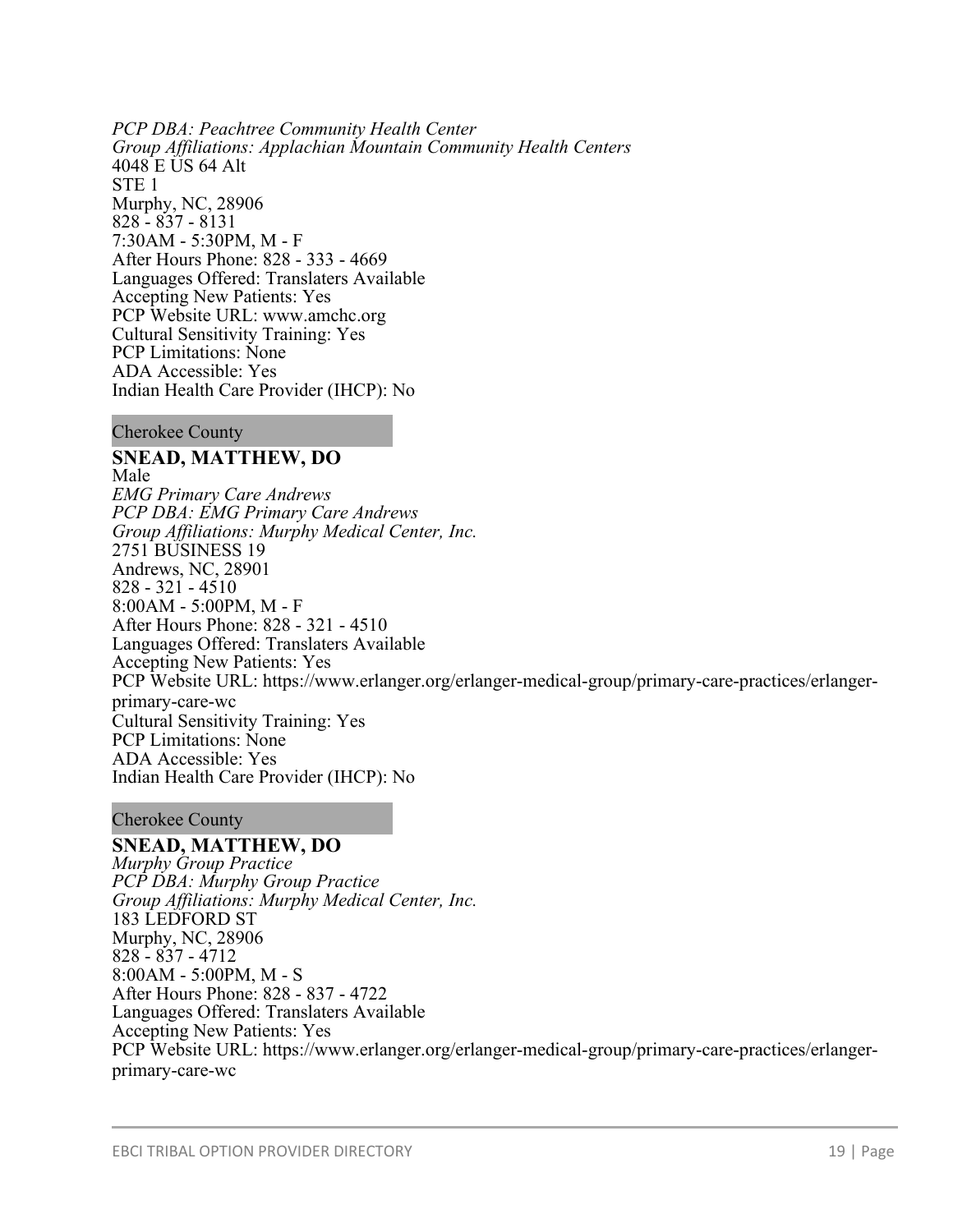Cultural Sensitivity Training: Yes PCP Limitations: None ADA Accessible: Yes Indian Health Care Provider (IHCP): No

Cherokee County

**SNEAD, DENA A, DO** Female *EMG Primary Care Andrews PCP DBA: EMG Primary Care Andrews Group Affiliations: Murphy Medical Center, Inc.* 2751 BUSINESS 19 Andrews, NC, 28901 828 - 321 - 4510 8:00AM - 5:00PM, M - F After Hours Phone: 828 - 321 - 4510 Languages Offered: Translaters Available Accepting New Patients: Yes PCP Website URL: https://www.erlanger.org/erlanger-medical-group/primary-care-practices/erlangerprimary-care-wc Cultural Sensitivity Training: Yes PCP Limitations: None ADA Accessible: Yes Indian Health Care Provider (IHCP): No

Cherokee County

**SNEAD, DENA A, DO** *Murphy Group Practice PCP DBA: Murphy Group Practice Group Affiliations: Murphy Medical Center, Inc.* 183 LEDFORD ST Murphy, NC, 28906 828 - 837 - 4712 8:00AM - 5:00PM, M - S After Hours Phone: 828 - 837 - 4721 Languages Offered: Translaters Available Accepting New Patients: Yes PCP Website URL: https://www.erlanger.org/erlanger-medical-group/primary-care-practices/erlangerprimary-care-wc Cultural Sensitivity Training: Yes PCP Limitations: None ADA Accessible: Yes Indian Health Care Provider (IHCP): No

Cherokee County

**SNEAD, DENA A, DO** *Primary Care Peachtree PCP DBA: Primary Care Peachtree*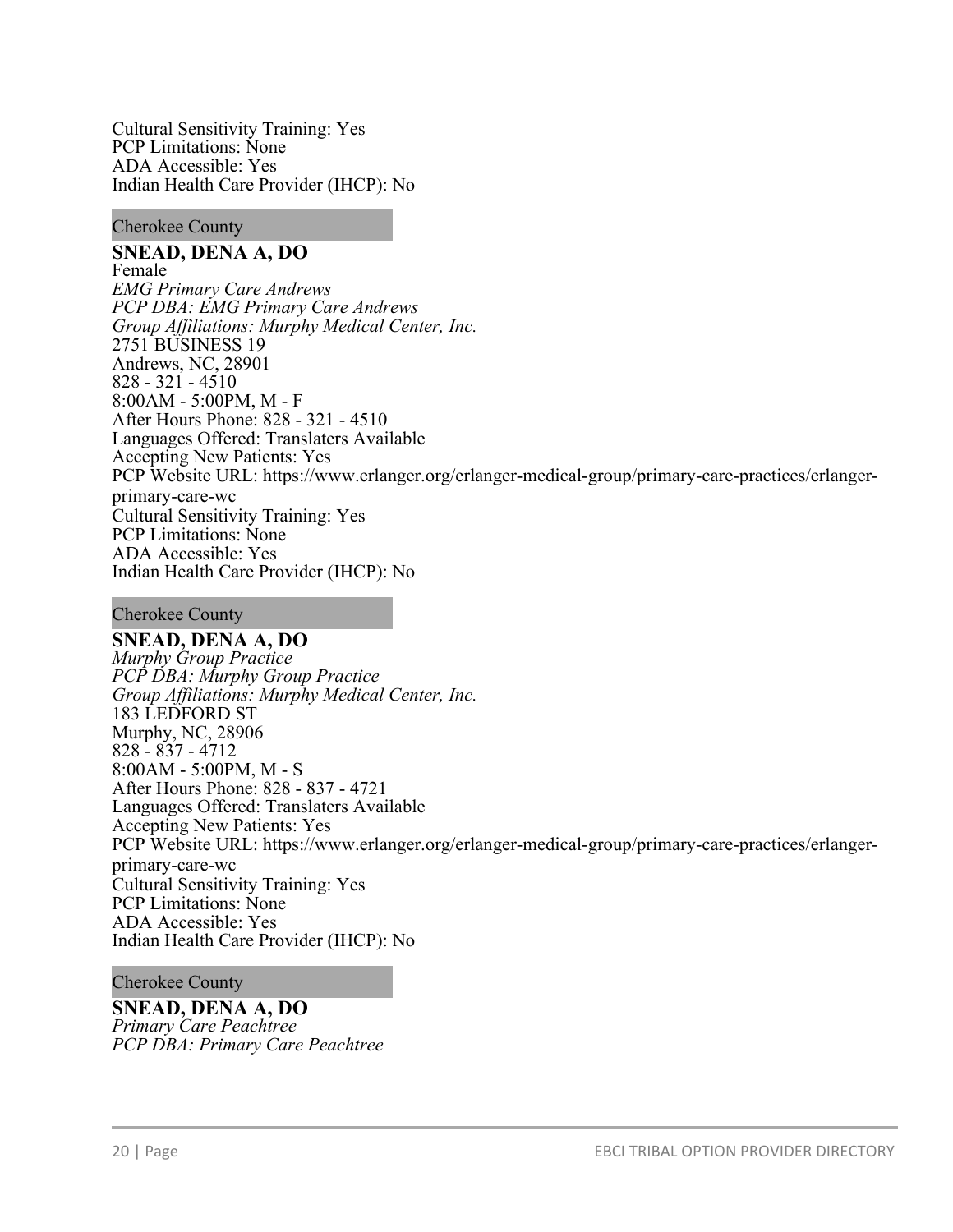*Group Affiliations: Murphy Medical Center, Inc.* 125 MEDICAL PARK LN STE H Murphy, NC, 28906 828 - 837 - 3525 8:00AM - 5:00PM, M - F After Hours Phone: 828 - 837 - 3525 Languages Offered: Translaters Available Accepting New Patients: Yes PCP Website URL: https://www.erlanger.org/erlanger-medical-group/primary-care-practices/erlangerprimary-care-wc Cultural Sensitivity Training: Yes PCP Limitations: None ADA Accessible: Yes Indian Health Care Provider (IHCP): No

Cherokee County

**SNEAD, MATTHEW, DO**

*Primary Care Peachtree PCP DBA: Primary Care Peachtree Group Affiliations: Murphy Medical Center, Inc.* 125 MEDICAL PARK LN STE H Murphy, NC, 28906 828 - 837 - 3525 8:00AM - 5:00PM, M - F After Hours Phone: 828 - 837 - 3525 Languages Offered: Translaters Available Accepting New Patients: Yes PCP Website URL: https://www.erlanger.org/erlanger-medical-group/primary-care-practices/erlangerprimary-care-wc Cultural Sensitivity Training: Yes PCP Limitations: None ADA Accessible: Yes Indian Health Care Provider (IHCP): No

Cherokee County

#### **SWAIN, PAMELA G, FNP - C**

Female *Peachtree Pediatrics, PLLC Group Affiliations: Peachtree Pediatrics* 125 MEDICAL PARK LN STE F Murphy, NC, 28906 828 - 837 - 2128 8:00AM - 4:00PM, M - F After Hours Phone: 828 - 837 - 2128 Languages Offered: Translaters Available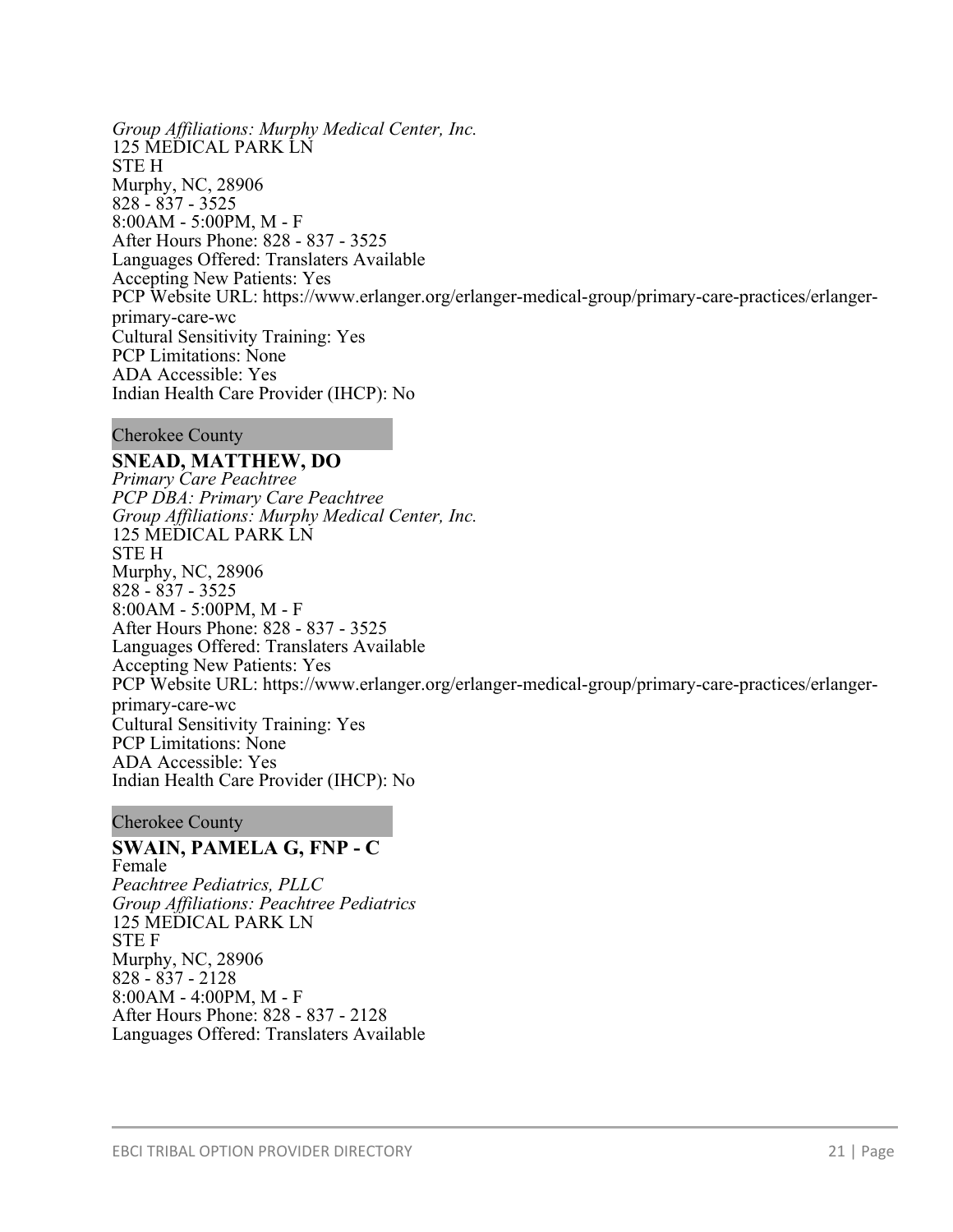Accepting New Patients: Yes PCP Website URL: www.peachtreepeds.com Cultural Sensitivity Training: Yes PCP Limitations: Ages: 0 - 19 ADA Accessible: Yes Indian Health Care Provider (IHCP): No

Cherokee County

### **SWAIN, PAMELA G, FNP - C**

Female *Peachtree Pediatrics, LLC PCP DBA: Peachtree Pediatrics, LLC Group Affiliations: Erlanger Western Carolina Hospital EWCH* 125 MEDICAL PARK LN STE F Murphy, NC, 28906 828 - 837 - 2128 8:00AM - 4:00PM, M - F After Hours Phone: 828 - 837 - 2128 Languages Offered: Translaters Available Accepting New Patients: Yes PCP Website URL: www.peachtreepeds.com Cultural Sensitivity Training: Yes PCP Limitations: None ADA Accessible: Yes Indian Health Care Provider (IHCP): No

Cherokee County

#### **THOMPSON, SAMANTHA K, PA**

*Murphy Group Practice PCP DBA: Murphy Group Practice Group Affiliations: Murphy Medical Center, Inc.* 183 LEDFORD ST Murphy, NC, 28906 828 - 837 - 4712 8:00AM - 5:00PM, M - S After Hours Phone: 828 - 837 - 4723 Languages Offered: Translaters Available Accepting New Patients: Yes PCP Website URL: https://www.erlanger.org/erlanger-medical-group/primary-care-practices/erlangerprimary-care-wc Cultural Sensitivity Training: Yes PCP Limitations: None ADA Accessible: Yes Indian Health Care Provider (IHCP): No

#### Cherokee County

#### **THOMPSON, SAMANTHA K, PA**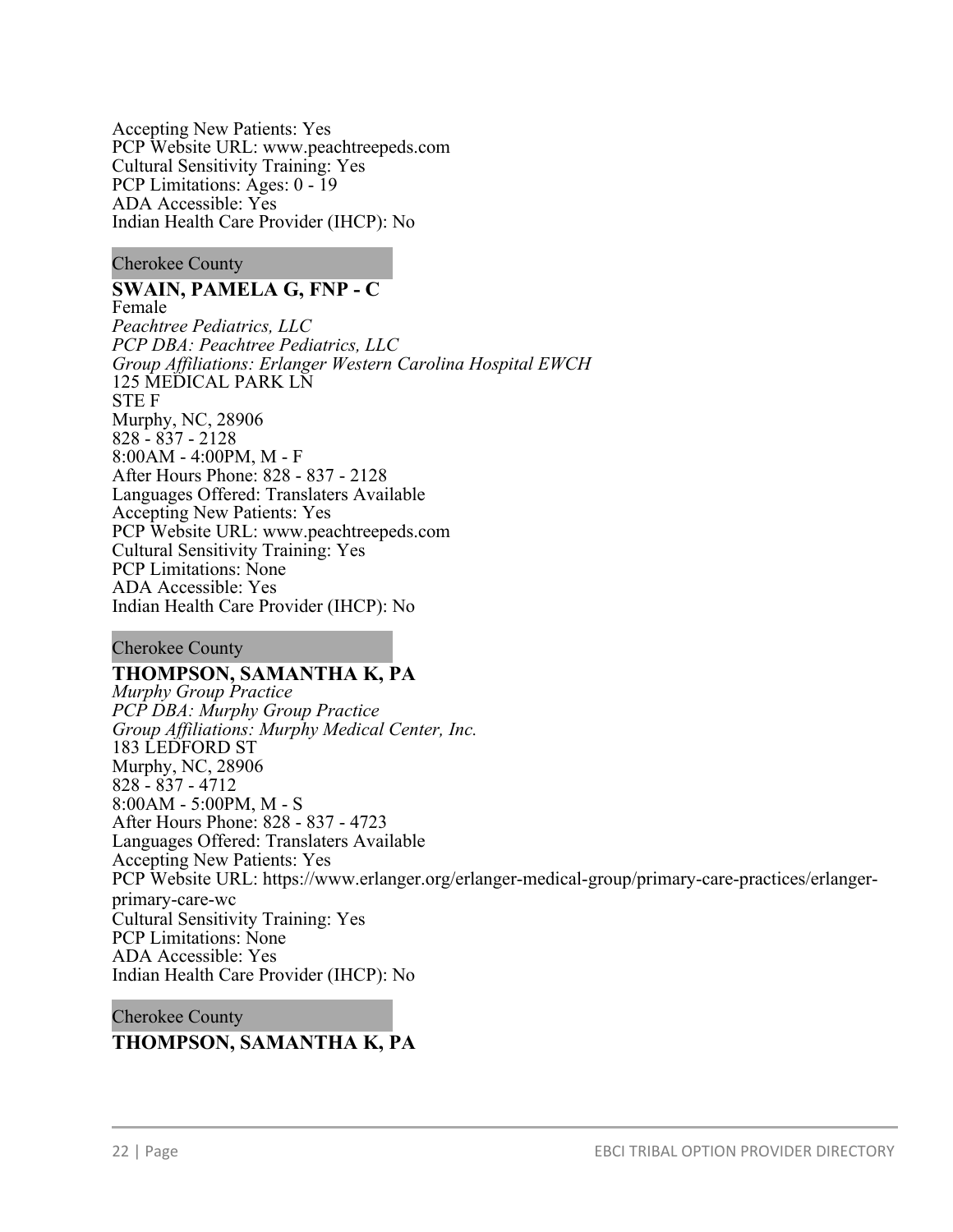Female *Primary Care Peachtree PCP DBA: Primary Care Peachtree Group Affiliations: Murphy Medical Center, Inc.* 125 MEDICAL PARK LN STE H Murphy, NC, 28906 828 - 837 - 3525 8:00AM - 5:00PM, M - F After Hours Phone: 828 - 837 - 3525 Languages Offered: Translaters Available Accepting New Patients: Yes PCP Website URL: https://www.erlanger.org/erlanger-medical-group/primary-care-practices/erlangerprimary-care-wc Cultural Sensitivity Training: Yes PCP Limitations: None ADA Accessible: Yes Indian Health Care Provider (IHCP): No

Cherokee County

# **TOWNSEND, BRIDGITTE, LCMHC**

Female *Peachtree Community Health Center PCP DBA: Peachtree Community Health Center Group Affiliations: Applachian Mountain Community Health Centers* 4048 E US 64 Alt STE 1 Murphy, NC, 28906 828 - 837 - 8131 7:30AM - 5:30PM, M - F After Hours Phone: 828 - 333 - 4669 Languages Offered: Translaters Available Accepting New Patients: Yes PCP Website URL: www.amchc.org Cultural Sensitivity Training: Yes PCP Limitations: None ADA Accessible: Yes Indian Health Care Provider (IHCP): No

#### Cherokee County

#### **TURNER, APRIL S, FNP**

*Murphy Group Practice PCP DBA: Murphy Group Practice Group Affiliations: Murphy Medical Center, Inc.* 183 LEDFORD ST Murphy, NC, 28906 828 - 837 - 4712 8:00AM - 5:00PM, M - S After Hours Phone: 828 - 837 - 4724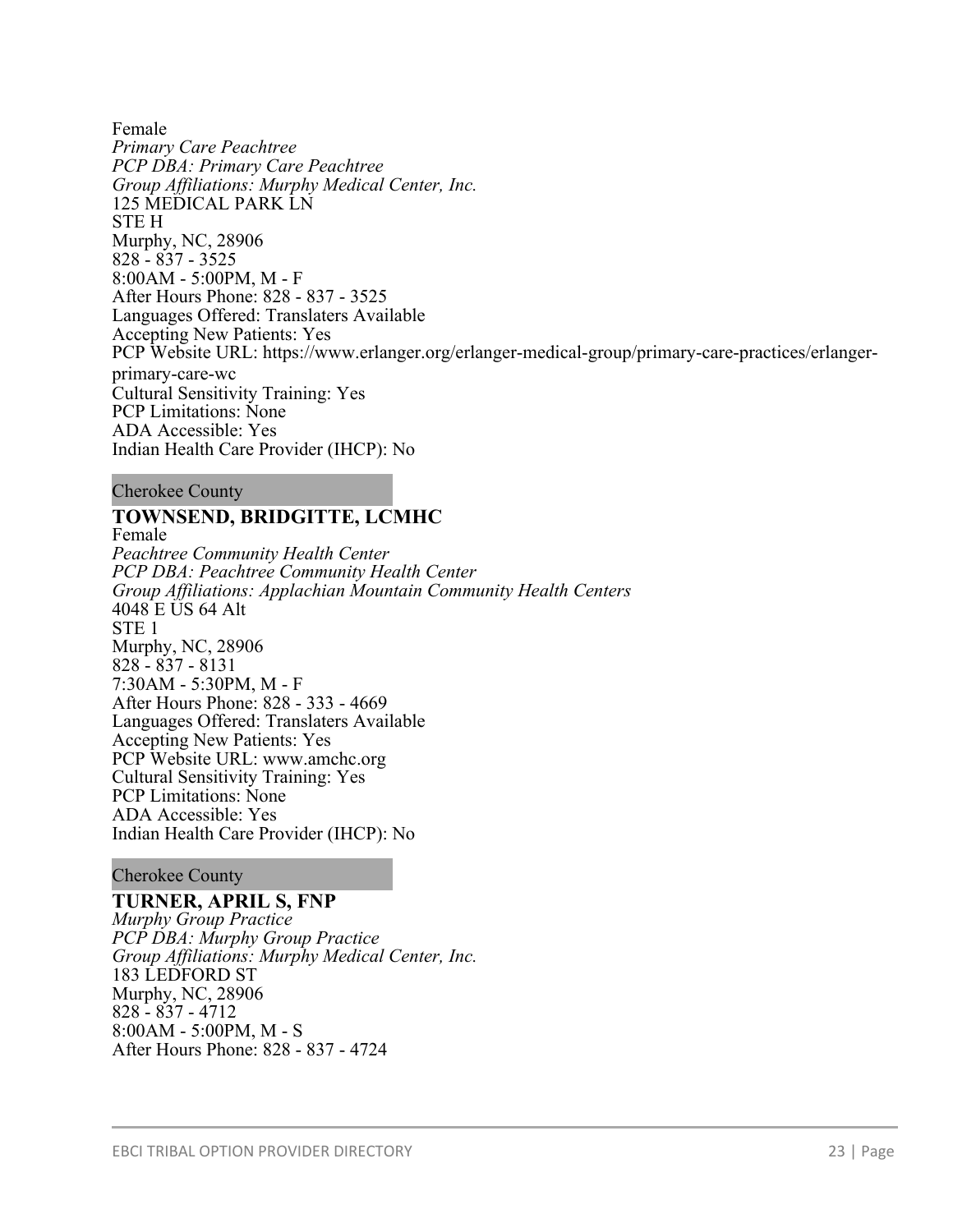Languages Offered: Translaters Available Accepting New Patients: Yes PCP Website URL: https://www.erlanger.org/erlanger-medical-group/primary-care-practices/erlangerprimary-care-wc Cultural Sensitivity Training: Yes PCP Limitations: None ADA Accessible: Yes Indian Health Care Provider (IHCP): No

#### Cherokee County

### **TURNER, APRIL S, FNP**

Female *EMG Primary Care Andrews PCP DBA: EMG Primary Care Andrews Group Affiliations: Murphy Medical Center, Inc.* 2751 BUSINESS 19 Andrews, NC, 28901 828 - 321 - 4510 8:00AM - 5:00PM, M - F After Hours Phone: 828 - 321 - 4510 Languages Offered: Translaters Available Accepting New Patients: Yes PCP Website URL: https://www.erlanger.org/erlanger-medical-group/primary-care-practices/erlangerprimary-care-wc Cultural Sensitivity Training: Yes PCP Limitations: None ADA Accessible: Yes Indian Health Care Provider (IHCP): No

Cherokee County

**TURNER, APRIL S, FNP** *Primary Care Peachtree PCP DBA: Primary Care Peachtree Group Affiliations: Murphy Medical Center, Inc.* 125 MEDICAL PARK LN STE H Murphy, NC, 28906 828 - 837 - 3525 8:00AM - 5:00PM, M - F After Hours Phone: 828 - 837 - 3525 Languages Offered: Translaters Available Accepting New Patients: Yes PCP Website URL: https://www.erlanger.org/erlanger-medical-group/primary-care-practices/erlangerprimary-care-wc Cultural Sensitivity Training: Yes PCP Limitations: None ADA Accessible: Yes Indian Health Care Provider (IHCP): No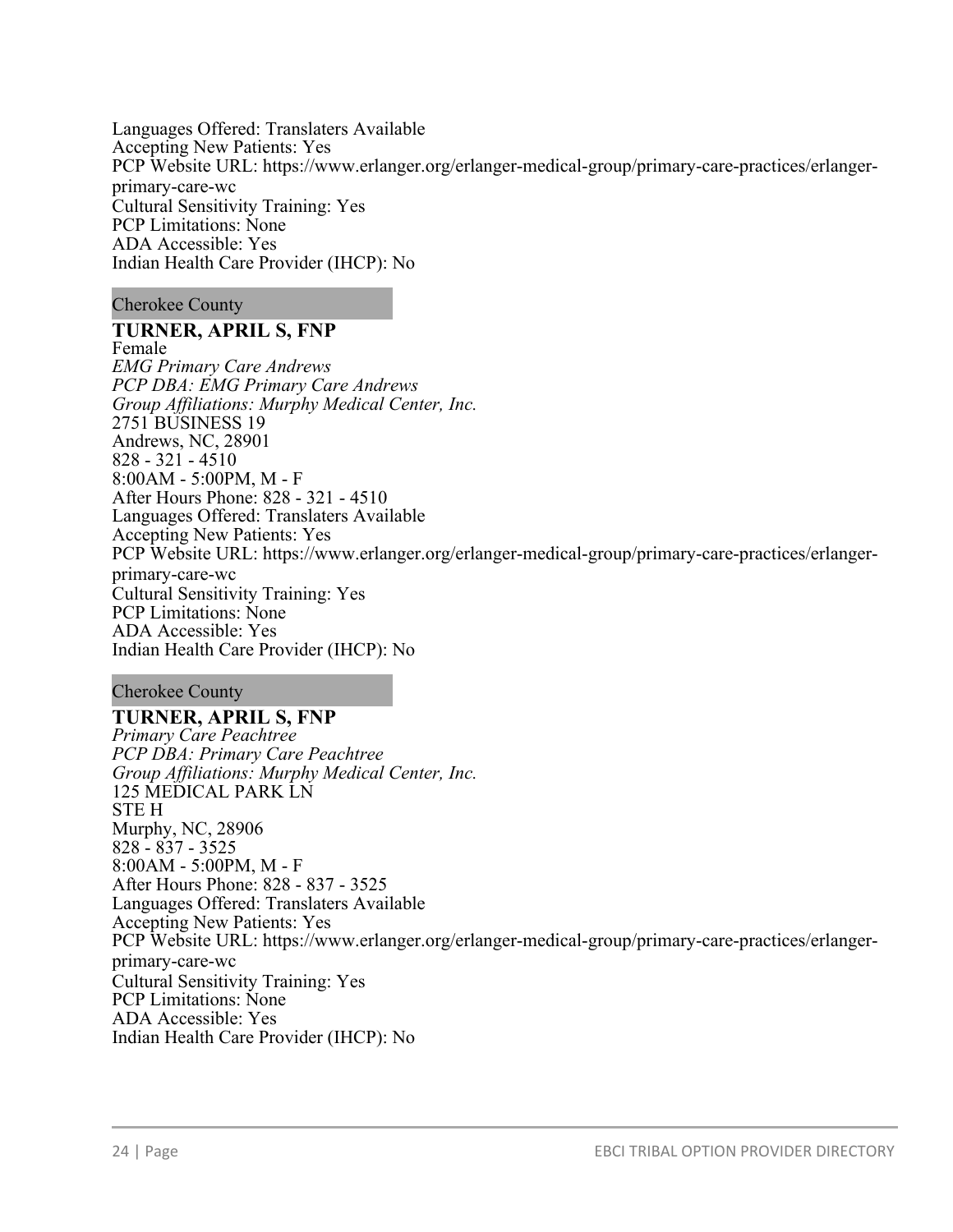#### Cherokee County

#### **WAGGONER, KATHRYN G, DO**

Female *Peachtree Pediatrics, PLLC Group Affiliations: Peachtree Pediatrics* 125 MEDICAL PARK LN STE F Murphy, NC, 28906 828 - 837 - 2128 8:00AM - 4:00PM, M - F After Hours Phone: 828 - 837 - 2128 Languages Offered: Translaters Available Accepting New Patients: Yes PCP Website URL: www.peachtreepeds.com Cultural Sensitivity Training: Yes PCP Limitations: Ages: 0 - 19 ADA Accessible: Yes Indian Health Care Provider (IHCP): No

Cherokee County

# **WAGGONER, KATHRYN G, DO**

Female *Peachtree Pediatrics, LLC PCP DBA: Peachtree Pediatrics, LLC Group Affiliations: Erlanger Western Carolina Hospital EWCH* 125 MEDICAL PARK LN STE F Murphy, NC, 28906 828 - 837 - 2128 8:00AM - 4:00PM, M - F After Hours Phone: 828 - 837 - 2128 Languages Offered: Translaters Available Accepting New Patients: Yes PCP Website URL: www.peachtreepeds.com Cultural Sensitivity Training: Yes PCP Limitations: None ADA Accessible: Yes Indian Health Care Provider (IHCP): No

Cherokee County

# **WOODS, CHRISTOPHER D, FNP - C**

Male *Peachtree Pediatrics, PLLC Group Affiliations: Peachtree Pediatrics* 125 MEDICAL PARK LN STE F Murphy, NC, 28906 828 - 837 - 2128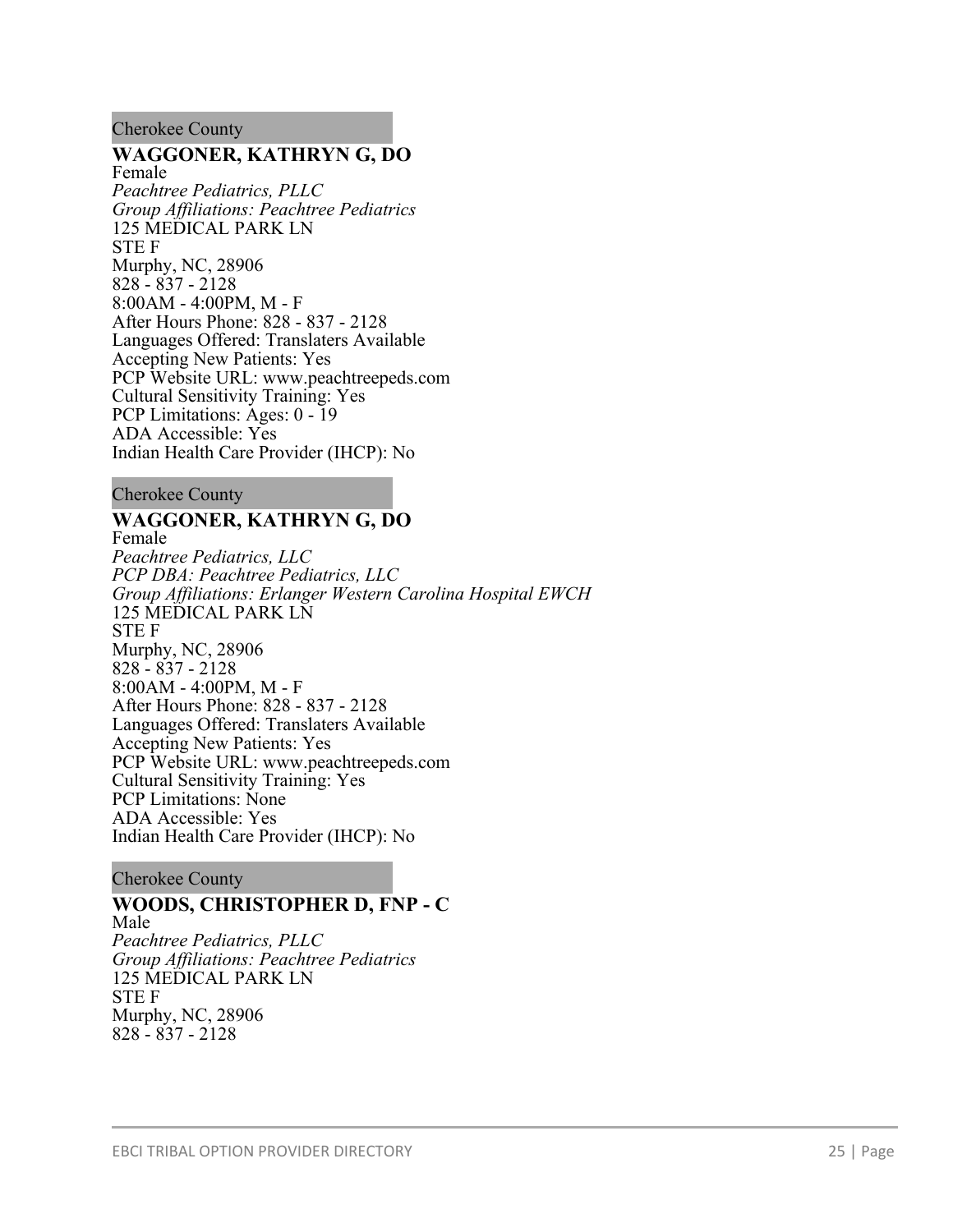8:00AM - 4:00PM, M - F After Hours Phone: 828 - 837 - 2128 Languages Offered: Translaters Available Accepting New Patients: Yes PCP Website URL: www.peachtreepeds.com Cultural Sensitivity Training: Yes PCP Limitations: Ages: 0 - 19 ADA Accessible: Yes Indian Health Care Provider (IHCP): No

#### Graham County

#### **CASTER, DAVID R, MD**

Male *Smokey Mountain Urgent Care - Robbinsville PCP DBA: Smokey Mountain Urgent Care Group Affiliations: Smokey Mountain Urgent Care* 21 S MAIN ST Robbinsville, NC, 28771 828 - 479 - 7682 9:00AM - 6:00PM, M - F; 9:00AM - 2:00PM, S - SU After Hours Phone: 828 - 479 - 7682 Languages Offered: Translaters Available Accepting New Patients: Yes Cultural Sensitivity Training: Yes PCP Limitations: None ADA Accessible: Yes Indian Health Care Provider (IHCP): No

#### Graham County

**KUMAR, JAI, MD** Male *Tallulah Community Health Center PCP DBA: Tallulah Community Health Center Group Affiliations: Applachian Mountain Community Health Centers* 409 TALLULAH RD Robbinsville, NC, 28771 828 - 479 - 6434 7:00AM - 6:00PM, M - F After Hours Phone: 828 - 333 - 4740 Languages Offered: Translaters Available Accepting New Patients: Yes PCP Website URL: www.amchc.org Cultural Sensitivity Training: Yes PCP Limitations: None ADA Accessible: Yes Indian Health Care Provider (IHCP): No

#### Graham County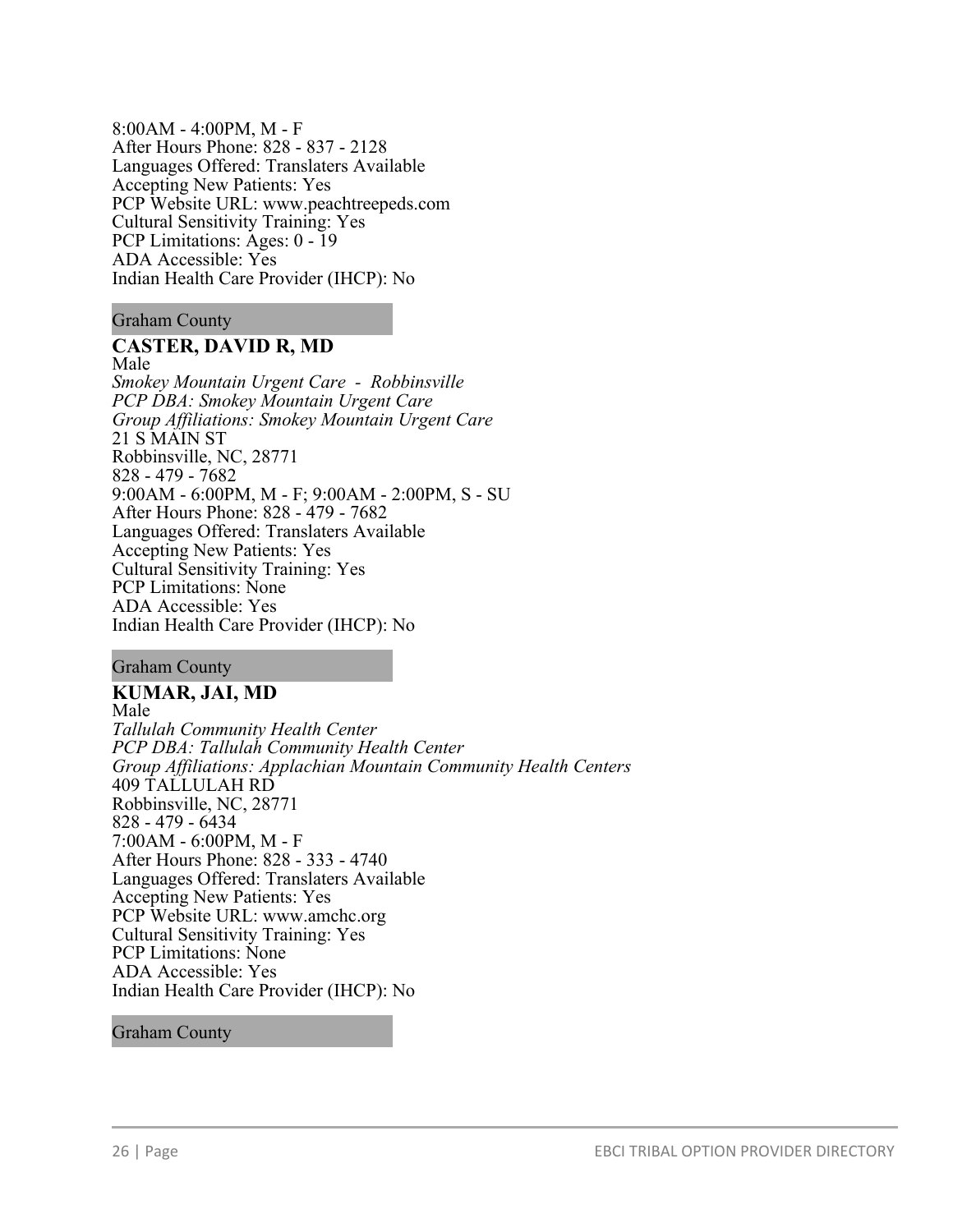# **MCDONALD, ELIZABETH, FNP**

Female *Smokey Mountain Urgent Care - Robbinsville PCP DBA: Smokey Mountain Urgent Care Group Affiliations: Smokey Mountain Urgent Care* 21 S MAIN ST Robbinsville, NC, 28771 828 - 479 - 7682 9:00AM - 6:00PM, M - F; 9:00AM - 2:00PM, S - SU After Hours Phone: 828 - 479 - 7682 Languages Offered: Translaters Available Accepting New Patients: Yes Cultural Sensitivity Training: Yes PCP Limitations: None ADA Accessible: Yes Indian Health Care Provider (IHCP): No

Graham County

# **MITCHELL, CHRYSANTHI, FNP**

Female *Tallulah Community Health Center PCP DBA: Tallulah Community Health Center Group Affiliations: Applachian Mountain Community Health Centers* 409 TALLULAH RD Robbinsville, NC, 28771 828 - 479 - 6434 7:00AM - 6:00PM, M - F After Hours Phone: 828 - 333 - 4740 Languages Offered: Translaters Available Accepting New Patients: Yes PCP Website URL: www.amchc.org Cultural Sensitivity Training: Yes PCP Limitations: None ADA Accessible: Yes Indian Health Care Provider (IHCP): No

#### Graham County

#### **PORT, CHRISTOPHER, PA** Male

*Tallulah Community Health Center PCP DBA: Tallulah Community Health Center Group Affiliations: Applachian Mountain Community Health Centers* 409 TALLULAH RD Robbinsville, NC, 28771 828 - 479 - 6434 7:00AM - 6:00PM, M - F After Hours Phone: 828 - 333 - 4740 Languages Offered: Translaters Available Accepting New Patients: Yes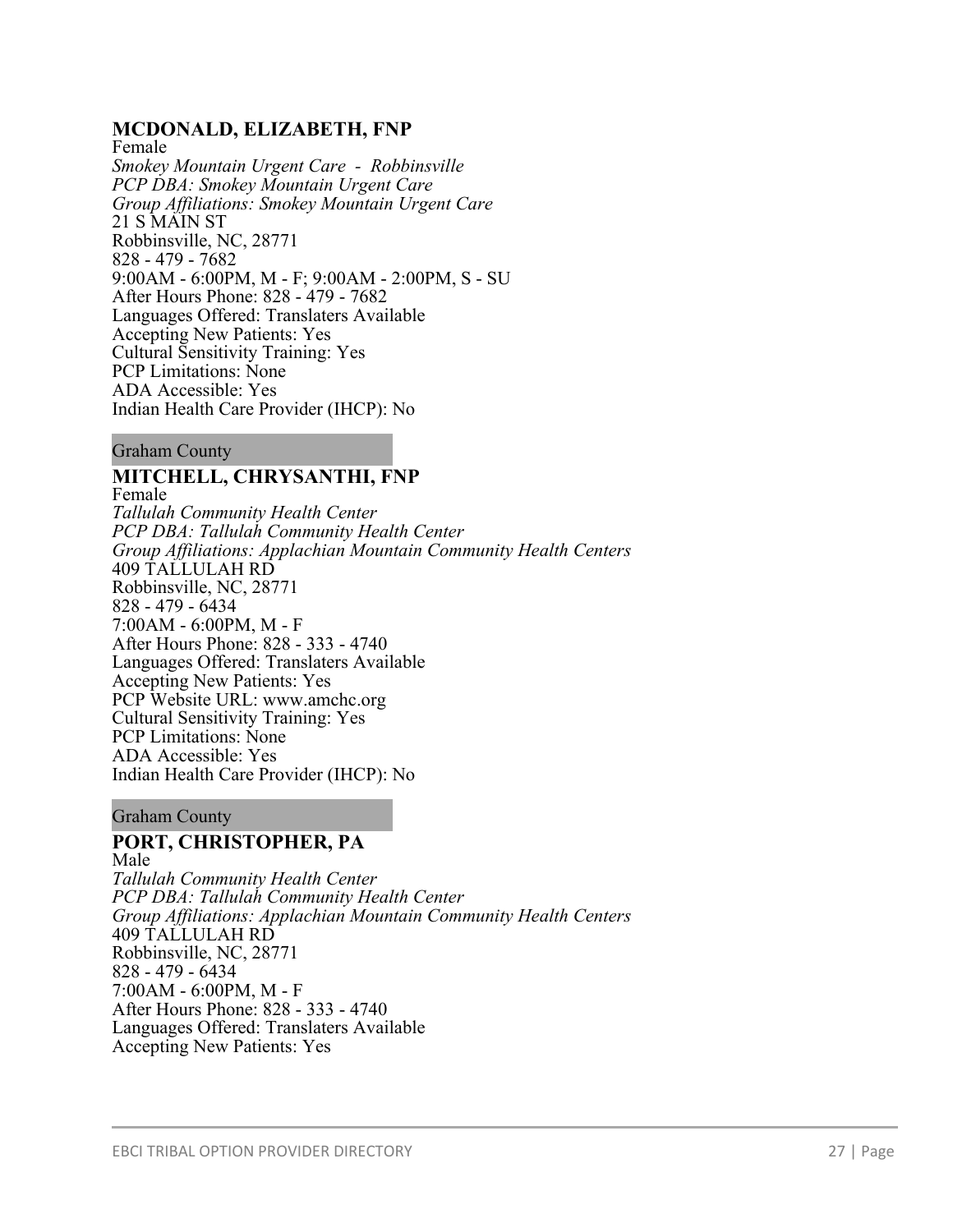PCP Website URL: www.amchc.org Cultural Sensitivity Training: Yes PCP Limitations: None ADA Accessible: Yes Indian Health Care Provider (IHCP): No

#### Graham County

# **QUENG, JOAN, MD**

Female *Tallulah Community Health Center PCP DBA: Tallulah Community Health Center Group Affiliations: Applachian Mountain Community Health Centers* 409 TALLULAH RD Robbinsville, NC, 28771 828 - 479 - 6434 7:00AM - 6:00PM, M - F After Hours Phone: 828 - 333 - 4740 Languages Offered: Translaters Available Accepting New Patients: Yes PCP Website URL: www.amchc.org Cultural Sensitivity Training: Yes PCP Limitations: None ADA Accessible: Yes Indian Health Care Provider (IHCP): No

#### Graham County

#### **RAYMER, JILL, DNP**

Female *Tallulah Community Health Center PCP DBA: Tallulah Community Health Center Group Affiliations: Applachian Mountain Community Health Centers* 409 TALLULAH RD Robbinsville, NC, 28771 828 - 479 - 6434 7:00AM - 6:00PM, M - F After Hours Phone: 828 - 333 - 4740 Languages Offered: Translaters Available Accepting New Patients: Yes PCP Website URL: www.amchc.org Cultural Sensitivity Training: Yes PCP Limitations: None ADA Accessible: Yes Indian Health Care Provider (IHCP): No

#### Graham County

#### **SHIREY, JOHN, LCSW** Male *Tallulah Community Health Center*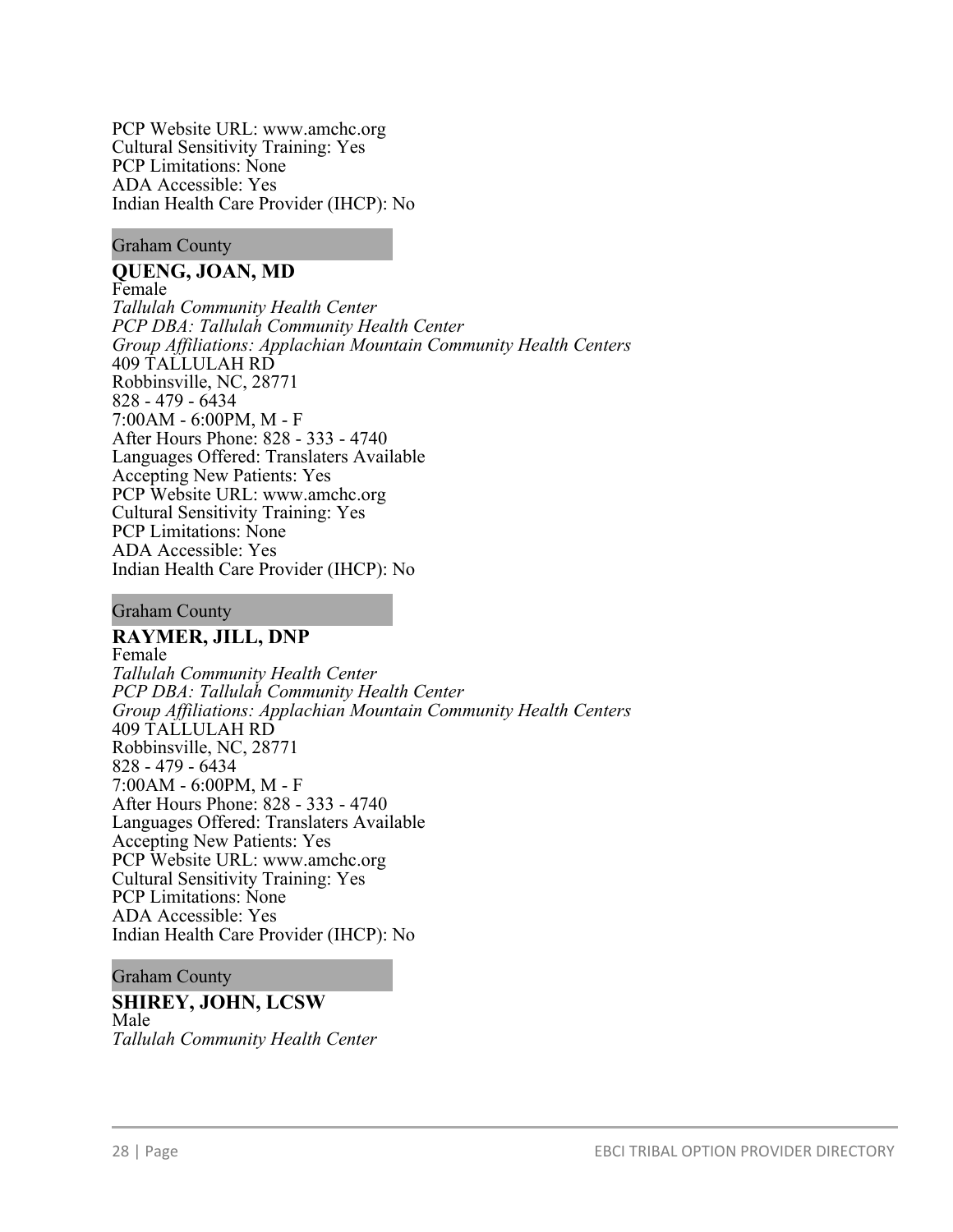*PCP DBA: Tallulah Community Health Center Group Affiliations: Applachian Mountain Community Health Centers* 409 TALLULAH RD Robbinsville, NC, 28771 828 - 479 - 6434 7:00AM - 6:00PM, M - F After Hours Phone: 828 - 333 - 4740 Languages Offered: Translaters Available Accepting New Patients: Yes PCP Website URL: www.amchc.org Cultural Sensitivity Training: Yes PCP Limitations: None ADA Accessible: Yes Indian Health Care Provider (IHCP): No

#### Graham County

# **STOVER, LANI, MD**

Female *Tallulah Community Health Center PCP DBA: Tallulah Community Health Center Group Affiliations: Applachian Mountain Community Health Centers* 409 TALLULAH RD Robbinsville, NC, 28771 828 - 479 - 6434 7:00AM - 6:00PM, M - F After Hours Phone: 828 - 333 - 4740 Languages Offered: Translaters Available Accepting New Patients: Yes PCP Website URL: www.amchc.org Cultural Sensitivity Training: Yes PCP Limitations: None ADA Accessible: Yes Indian Health Care Provider (IHCP): No

#### Graham County

#### **TUCKER, JOHN, PA - C**

Male *Smokey Mountain Urgent Care - Robbinsville PCP DBA: Smokey Mountain Urgent Care Group Affiliations: Smokey Mountain Urgent Care* 21 S MAIN ST Robbinsville, NC, 28771 828 - 479 - 7682 9:00AM - 6:00PM, M - F; 9:00AM - 2:00PM, S - SU After Hours Phone: 828 - 479 - 7682 Languages Offered: Translaters Available Accepting New Patients: Yes Cultural Sensitivity Training: Yes PCP Limitations: None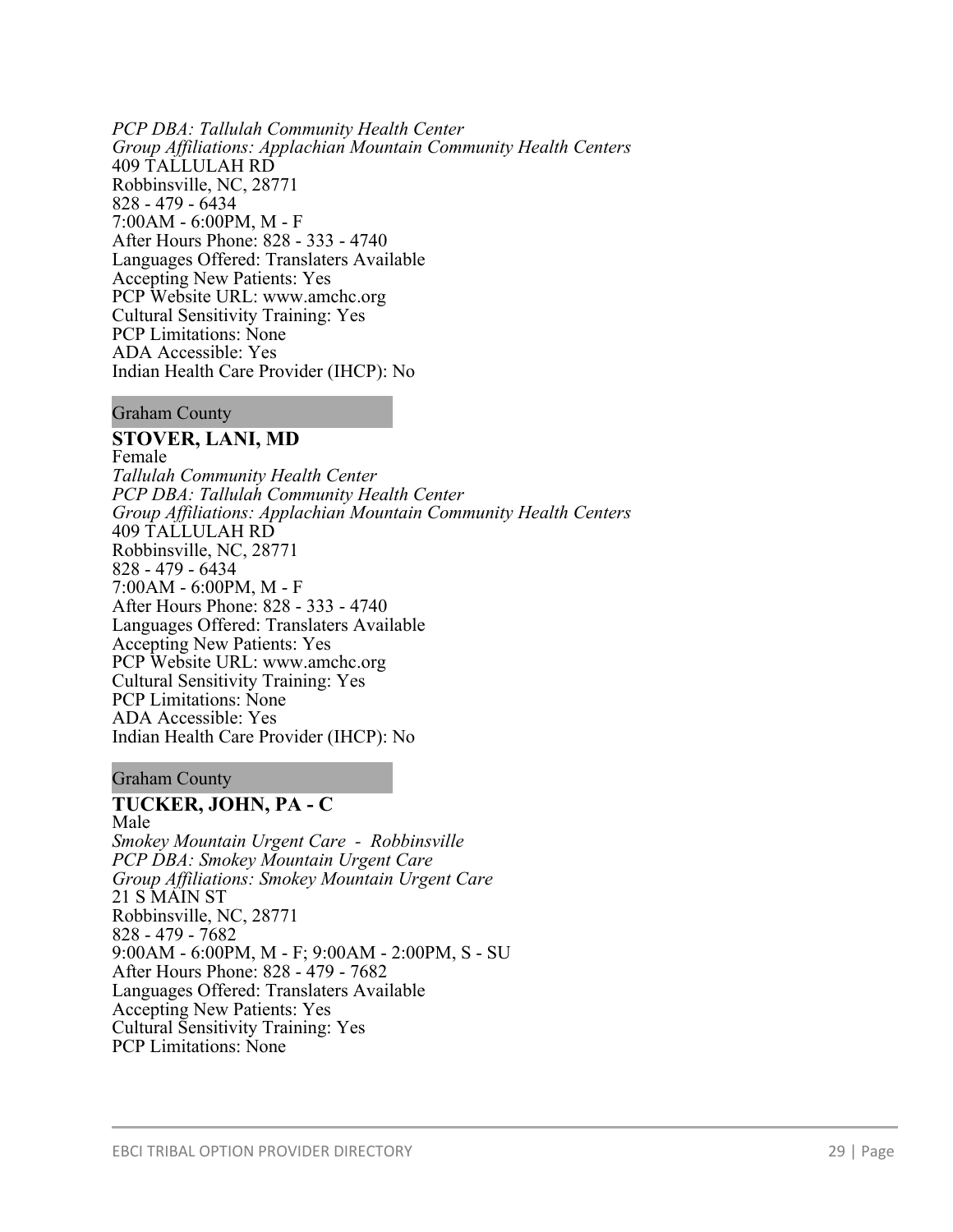ADA Accessible: Yes Indian Health Care Provider (IHCP): No

#### Haywood County

# **APPLEBOME, BETHANY M, PA**

Female *Mission Health Center Haywood (RHC) PCP DBA: Mission Health Center Haywood (RHC) Group Affiliations: MH Transylvania Regional Hospital, LLLP* 360 HOSPITAL DR STE 102 Clyde, NC, 28721 - 0107 828 - 456 - 9006 8:00AM - 5:00PM, M - F After Hours Phone: 828 - 456 - 9006 Languages Offered: Translaters Available Accepting New Patients: Yes PCP Website URL: https://missionhealth.org/services-treatments/primarycare/locations/?doing\_wp\_cron=1612491067.8205440044403076171875 Cultural Sensitivity Training: Yes PCP Limitations: None ADA Accessible: Yes Indian Health Care Provider (IHCP): No

#### Haywood County

#### **BROWN, MICHAEL A, MD** Male

*Hazelwood Family Medicine PCP DBA: Hazelwood Family Medicine Group Affiliations: Hazelwood Family Medicine, PLLC* 1088 BROWN AVE Waynesville, NC, 28786 828 - 456 - 2828 8:00AM - 5:00PM, M - R; 8:00AM - 3:00PM, F After Hours Phone: 828 - 456 - 2828 Languages Offered: Translaters Available Accepting New Patients: Yes PCP Website URL: http://waynesvilledoctor.com/ Cultural Sensitivity Training: Yes PCP Limitations: None ADA Accessible: Yes Indian Health Care Provider (IHCP): No

#### Haywood County

#### **BRZYCKI, KRISTIN, NP**

Female *Mission Health Center Haywood (RHC) PCP DBA: Mission Health Center Haywood (RHC)*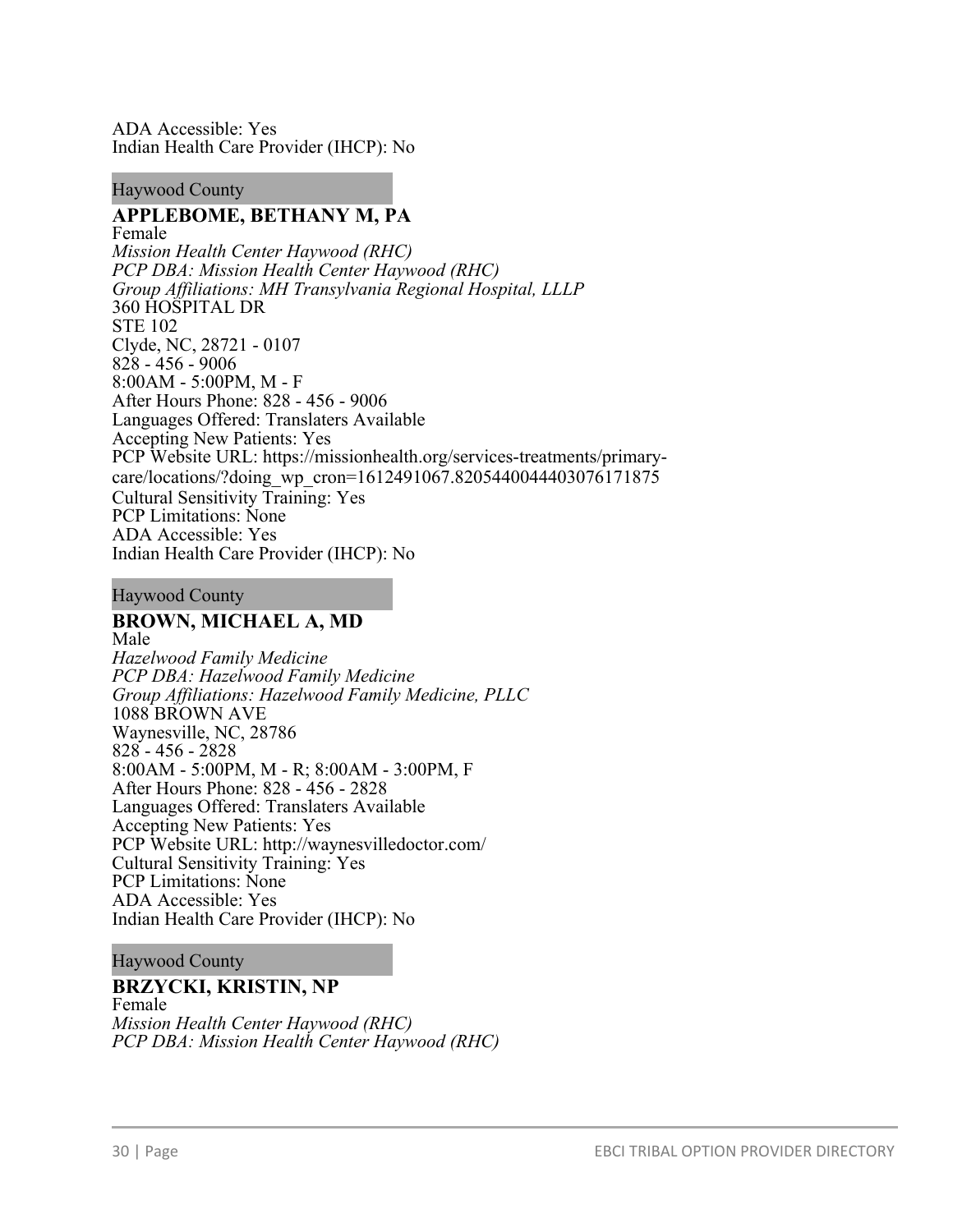*Group Affiliations: MH Transylvania Regional Hospital, LLLP* 360 HOSPITAL DR STE 102 Clyde, NC, 28721 - 0107 828 - 456 - 9006 8:00AM - 5:00PM, M - F After Hours Phone: 828 - 456 - 9006 Languages Offered: Translaters Available Accepting New Patients: Yes PCP Website URL: https://missionhealth.org/services-treatments/primarycare/locations/?doing\_wp\_cron=1612491067.8205440044403076171875 Cultural Sensitivity Training: Yes PCP Limitations: None ADA Accessible: Yes Indian Health Care Provider (IHCP): No

Haywood County

**CAMPBELL, GARY E, PA** Male *Mission Health Center Haywood (RHC) PCP DBA: Mission Health Center Haywood (RHC) Group Affiliations: MH Transylvania Regional Hospital, LLLP* 360 HOSPITAL DR STE 102 Clyde, NC, 28721 - 0107 828 - 456 - 9006 8:00AM - 5:00PM, M - F After Hours Phone: 828 - 456 - 9006 Languages Offered: Translaters Available Accepting New Patients: Yes PCP Website URL: https://missionhealth.org/services-treatments/primarycare/locations/?doing\_wp\_cron=1612491067.8205440044403076171875 Cultural Sensitivity Training: Yes PCP Limitations: None ADA Accessible: Yes Indian Health Care Provider (IHCP): No

Haywood County

#### **CARMICHAEL, ELIZABETH K, FNP** Female *Hazelwood Family Medicine PCP DBA: Hazelwood Family Medicine Group Affiliations: Hazelwood Family Medicine, PLLC* 1088 BROWN AVE Waynesville, NC, 28786 828 - 456 - 2828 8:00AM - 5:00PM, M - R; 8:00AM - 3:00PM, F After Hours Phone: 828 - 456 - 2828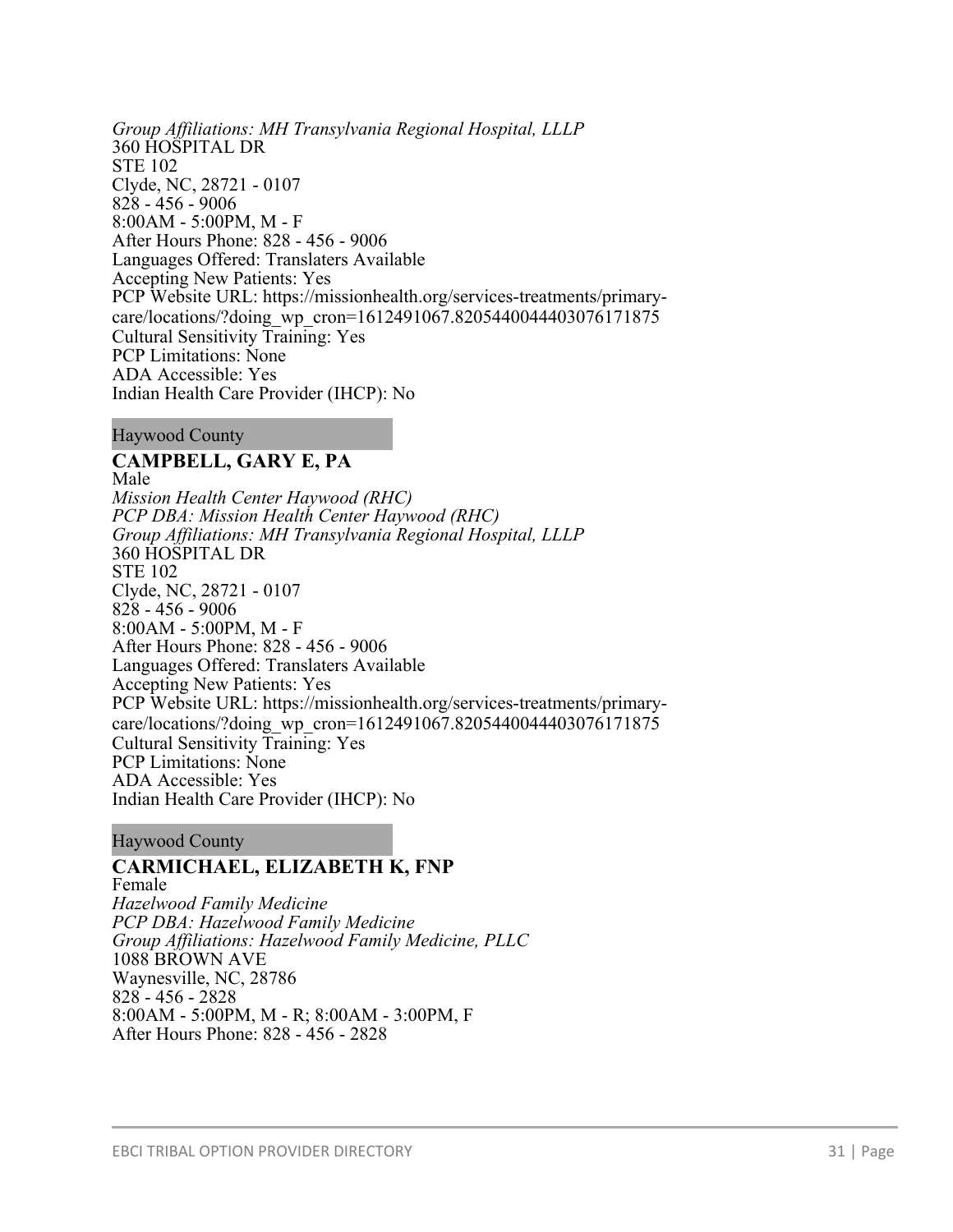Languages Offered: Translaters Available Accepting New Patients: Yes PCP Website URL: http://waynesvilledoctor.com/ Cultural Sensitivity Training: Yes PCP Limitations: None ADA Accessible: Yes Indian Health Care Provider (IHCP): No

Haywood County

# **CLARK, CRYSTAL M, PA**

Female *Mission Health Center Haywood (RHC) PCP DBA: Mission Health Center Haywood (RHC) Group Affiliations: MH Transylvania Regional Hospital, LLLP* 360 HOSPITAL DR STE 102 Clyde, NC, 28721 - 0107 828 - 456 - 9006 8:00AM - 5:00PM, M - F After Hours Phone: 828 - 456 - 9006 Languages Offered: Translaters Available Accepting New Patients: Yes PCP Website URL: https://missionhealth.org/services-treatments/primarycare/locations/?doing\_wp\_cron=1612491067.8205440044403076171875 Cultural Sensitivity Training: Yes PCP Limitations: None ADA Accessible: Yes Indian Health Care Provider (IHCP): No

Haywood County

#### **FISCHER, REBECCA G, PA** Female *Mission Health Center Haywood (RHC) PCP DBA: Mission Health Center Haywood (RHC) Group Affiliations: MH Transylvania Regional Hospital, LLLP* 360 HOSPITAL DR STE 102 Clyde, NC, 28721 - 0107 828 - 456 - 9006 8:00AM - 5:00PM, M - F After Hours Phone: 828 - 456 - 9006 Languages Offered: Translaters Available Accepting New Patients: Yes PCP Website URL: https://missionhealth.org/services-treatments/primarycare/locations/?doing\_wp\_cron=1612491067.8205440044403076171875 Cultural Sensitivity Training: Yes PCP Limitations: None ADA Accessible: Yes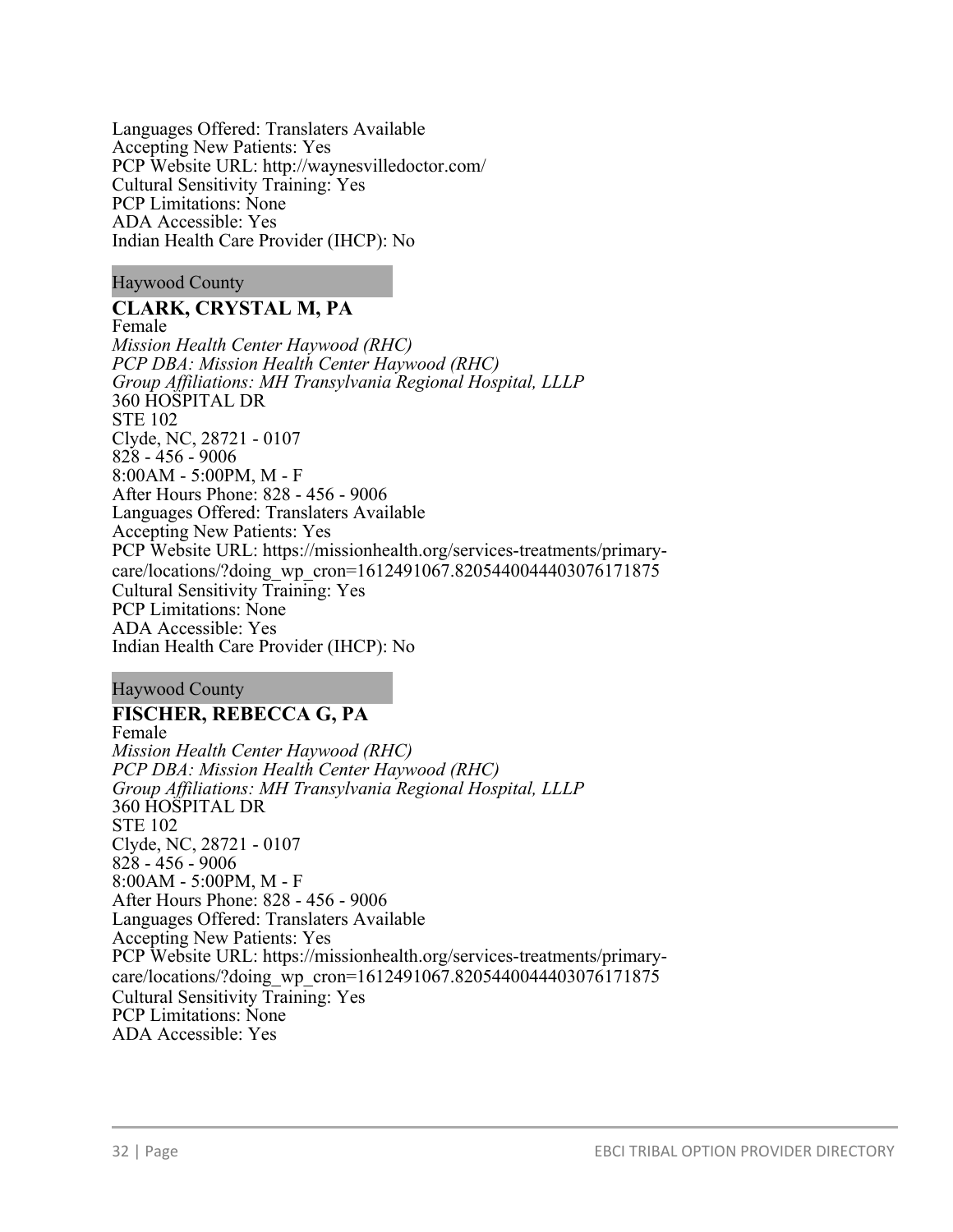Indian Health Care Provider (IHCP): No

Haywood County

# **FROMAL, KRISTEN M, PA**

Female *Mission Health Center Haywood (RHC) PCP DBA: Mission Health Center Haywood (RHC) Group Affiliations: MH Transylvania Regional Hospital, LLLP* 360 HOSPITAL DR STE 102 Clyde, NC, 28721 - 0107 828 - 456 - 9006 8:00AM - 5:00PM, M - F After Hours Phone: 828 - 456 - 9006 Languages Offered: Translaters Available Accepting New Patients: Yes PCP Website URL: https://missionhealth.org/services-treatments/primarycare/locations/?doing\_wp\_cron=1612491067.8205440044403076171875 Cultural Sensitivity Training: Yes PCP Limitations: None ADA Accessible: Yes Indian Health Care Provider (IHCP): No

Haywood County

### **GRUGAN, KIMBERLY A, NP**

Female *Mission Health Center Haywood (RHC) PCP DBA: Mission Health Center Haywood (RHC) Group Affiliations: MH Transylvania Regional Hospital, LLLP* 360 HOSPITAL DR STE 102 Clyde, NC, 28721 - 0107 828 - 456 - 9006 8:00AM - 5:00PM, M - F After Hours Phone: 828 - 456 - 9006 Languages Offered: Translaters Available Accepting New Patients: Yes PCP Website URL: https://missionhealth.org/services-treatments/primarycare/locations/?doing\_wp\_cron=1612491067.8205440044403076171875 Cultural Sensitivity Training: Yes PCP Limitations: None ADA Accessible: Yes Indian Health Care Provider (IHCP): No

Haywood County

#### **HAMMEL, STEVEN D, MD**

Male *Haywood Pediatric and Adolescent Medicine Group*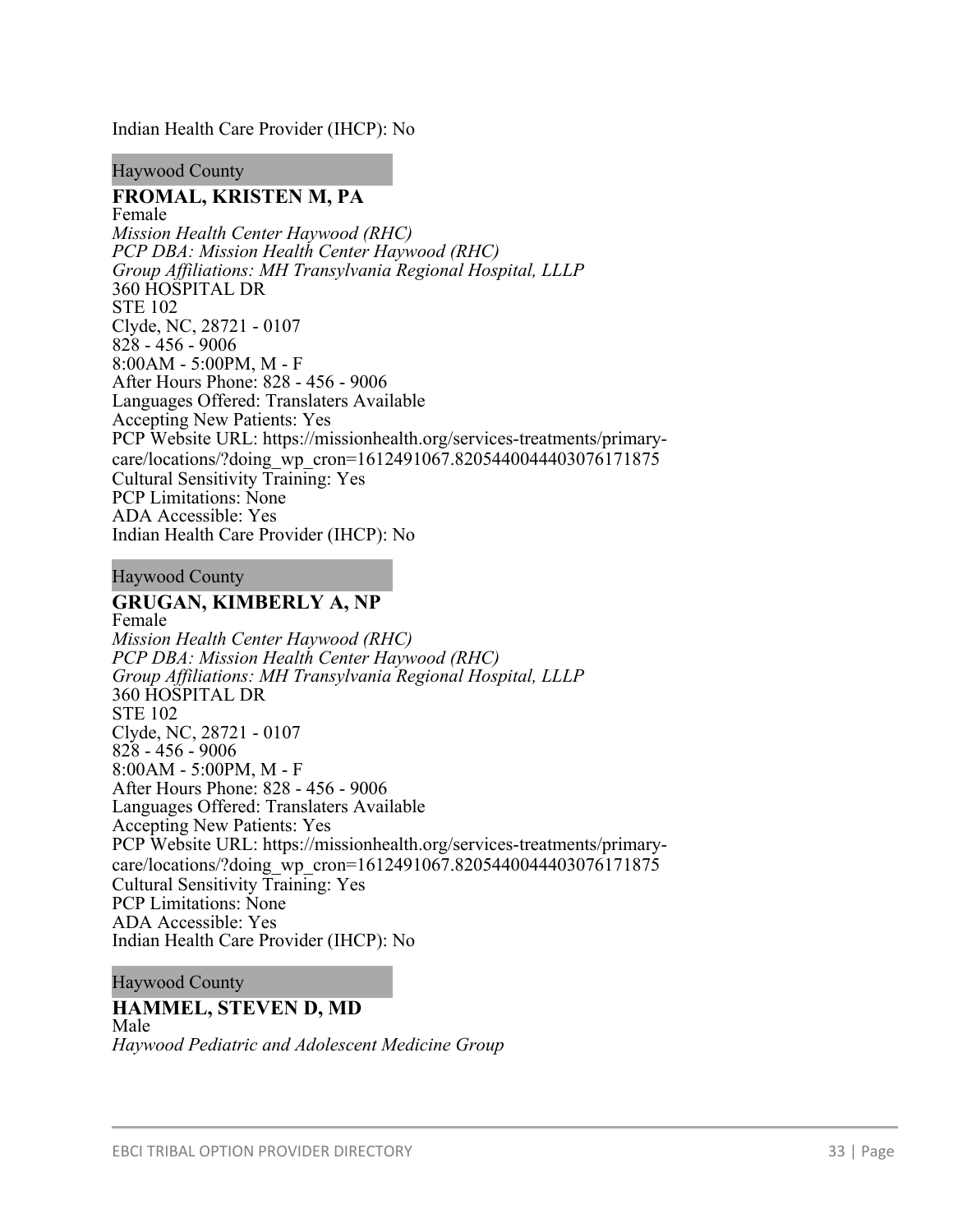*PCP DBA: Haywood Pediatric and Adolescent Medicine Group Group Affiliations: Haywood Pediatric and Adolescent Medical Group PA* 15 FACILITY DR Clyde, NC, 28721 828 - 452 - 2211 8:30AM - 7:30PM, M - R; 8:30AM - 5:00PM, F; 10:00AM - 11:00PM, S - SU After Hours Phone: 828 - 452 - 2211 Languages Offered: Translaters Available Accepting New Patients: Yes PCP Website URL: https://www.haywoodpediatrics.com/ Cultural Sensitivity Training: Yes PCP Limitations: Ages: 0 - 19 ADA Accessible: Yes Indian Health Care Provider (IHCP): No

#### Haywood County

# **HAMMEL, STEVEN D, MD**

Male *Haywood Pediatric and Adolescent Medicine Group PCP DBA: Haywood Pediatric and Adolescent Medicine Group Group Affiliations: Haywood Pediatric and Adolescent Medical Group PA* 55 Buckeye Cove Road Suite 200A Canton, NC, 28716 828 - 452 - 2211 8:30AM - 7:30PM, M - R; 8:30AM - 5:00PM, F; 10:00AM - 11:00PM, S - SU After Hours Phone: 828 - 452 - 2211 Languages Offered: Translaters Available Accepting New Patients: Yes PCP Website URL: https://www.haywoodpediatrics.com/ Cultural Sensitivity Training: Yes PCP Limitations: Ages: 0 - 19 ADA Accessible: Yes Indian Health Care Provider (IHCP): No

Haywood County

#### **HARKNESS, KIMBERLY M, NP** Female

*Mission Health Center Haywood (RHC) PCP DBA: Mission Health Center Haywood (RHC) Group Affiliations: MH Transylvania Regional Hospital, LLLP* 360 HOSPITAL DR STE 102 Clyde, NC, 28721 - 0107 828 - 456 - 9006 8:00AM - 5:00PM, M - F After Hours Phone: 828 - 456 - 9006 Languages Offered: Translaters Available Accepting New Patients: Yes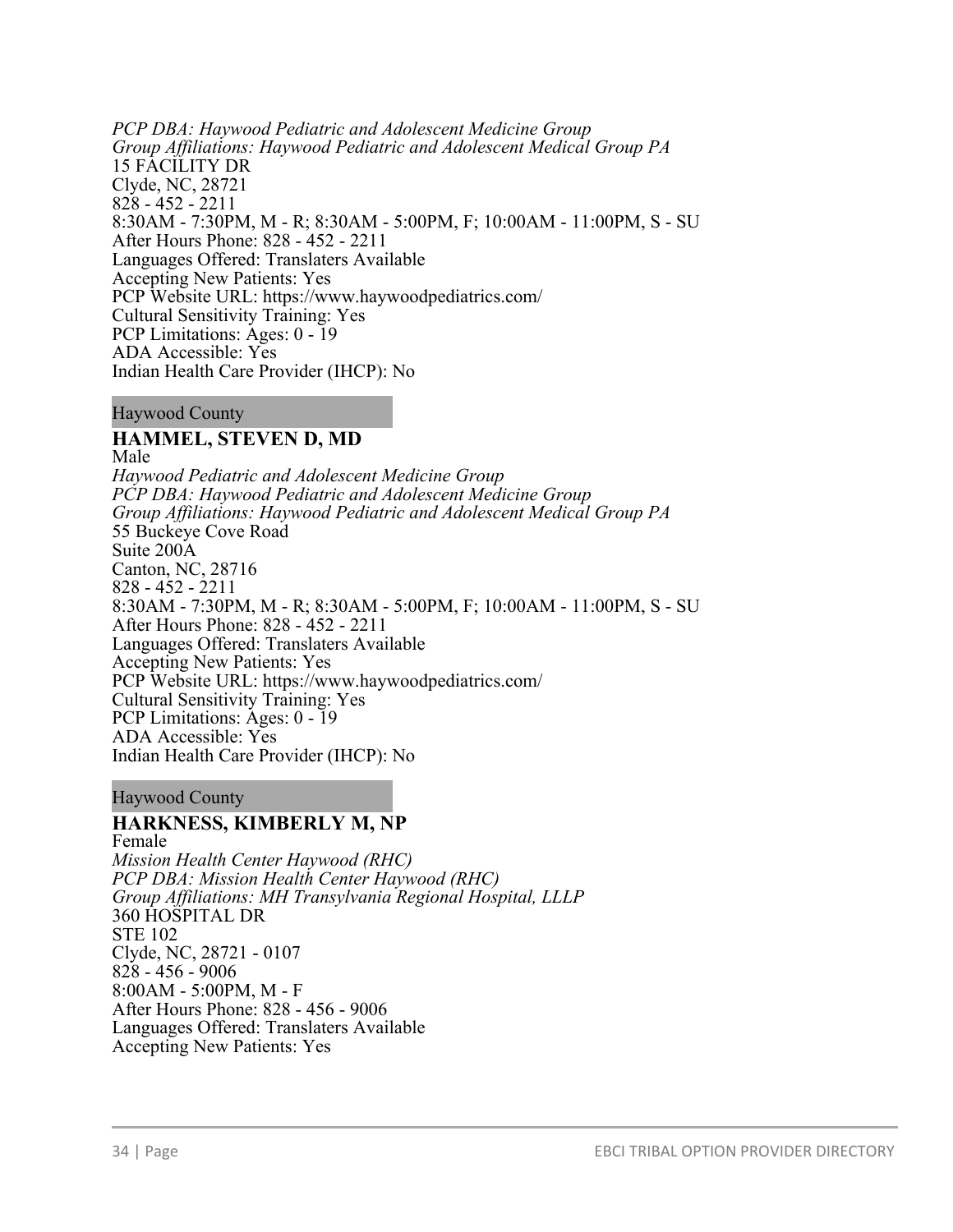PCP Website URL: https://missionhealth.org/services-treatments/primarycare/locations/?doing\_wp\_cron=1612491067.8205440044403076171875 Cultural Sensitivity Training: Yes PCP Limitations: None ADA Accessible: Yes Indian Health Care Provider (IHCP): No

Haywood County

### **JAMES, JANET L, FNP - C**

Female *Hazelwood Family Medicine PCP DBA: Hazelwood Family Medicine Group Affiliations: Hazelwood Family Medicine, PLLC* 1088 BROWN AVE Waynesville, NC, 28786 828 - 456 - 2828 8:00AM - 5:00PM, M - R; 8:00AM - 3:00PM, F After Hours Phone: 828 - 456 - 2828 Languages Offered: Translaters Available Accepting New Patients: Accepting New Patients With MD Approval PCP Website URL: http://waynesvilledoctor.com/ Cultural Sensitivity Training: Yes PCP Limitations: None ADA Accessible: Yes Indian Health Care Provider (IHCP): No

Haywood County

# **LIVINGSTONE, JENNIFER L, LCSW**

Female *Mission Health Center Haywood (RHC) PCP DBA: Mission Health Center Haywood (RHC) Group Affiliations: MH Transylvania Regional Hospital, LLLP* 360 HOSPITAL DR STE 102 Clyde, NC, 28721 - 0107 828 - 456 - 9006 8:00AM - 5:00PM, M - F After Hours Phone: 828 - 456 - 9006 Languages Offered: Translaters Available Accepting New Patients: Yes PCP Website URL: https://missionhealth.org/services-treatments/primarycare/locations/?doing\_wp\_cron=1612491067.8205440044403076171875 Cultural Sensitivity Training: Yes PCP Limitations: None ADA Accessible: Yes Indian Health Care Provider (IHCP): No

Haywood County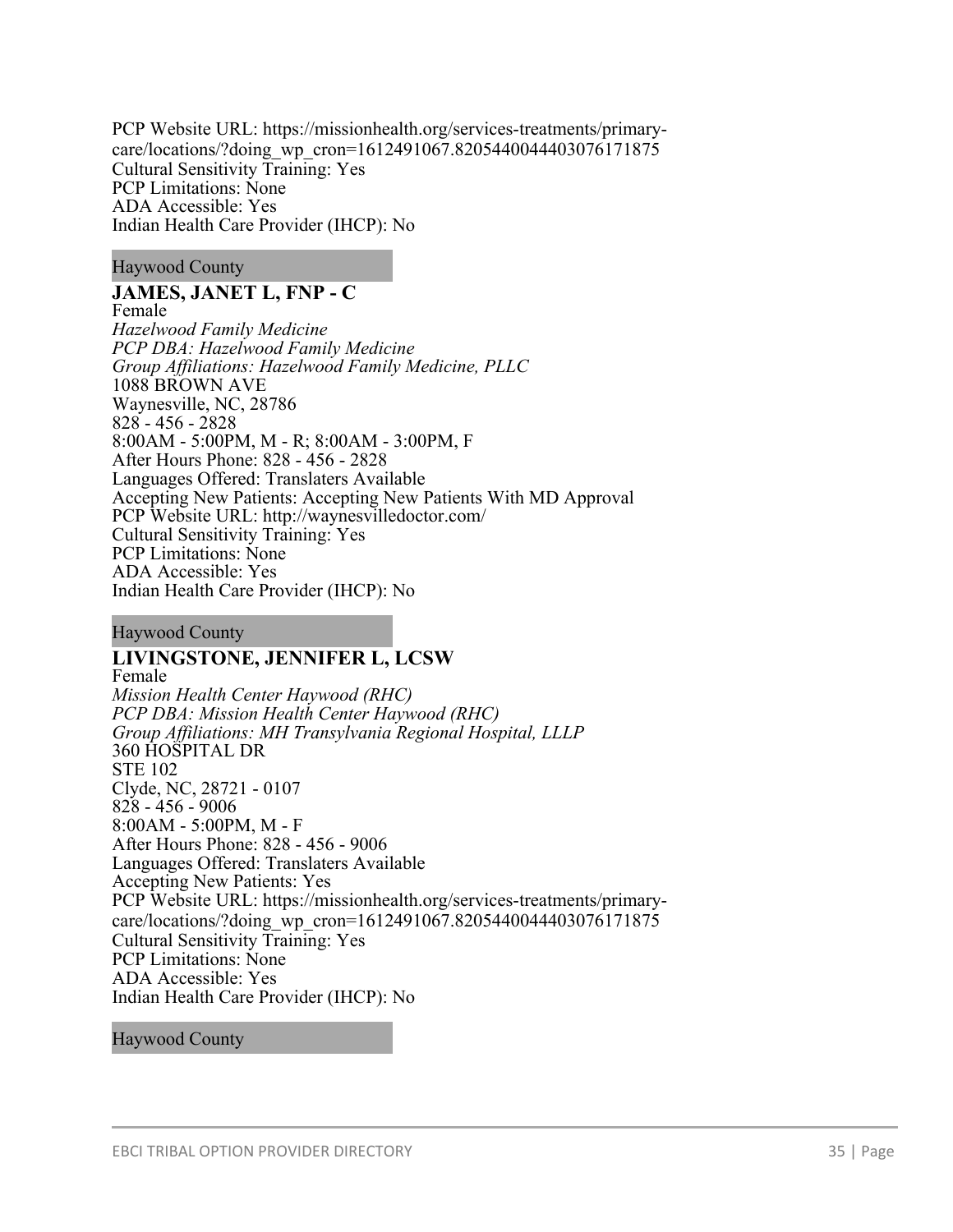# **LOPEZ - STRATTON, ANNA E, MD**

Female *Mission Health Center Haywood (RHC) PCP DBA: Mission Health Center Haywood (RHC) Group Affiliations: MH Transylvania Regional Hospital, LLLP* 360 HOSPITAL DR STE 102 Clyde, NC, 28721 - 0107 828 - 456 - 9006 8:00AM - 5:00PM, M - F After Hours Phone: 828 - 456 - 9006 Languages Offered: Translaters Available Accepting New Patients: Yes PCP Website URL: https://missionhealth.org/services-treatments/primarycare/locations/?doing\_wp\_cron=1612491067.8205440044403076171875 Cultural Sensitivity Training: Yes PCP Limitations: None ADA Accessible: Yes Indian Health Care Provider (IHCP): No

Haywood County

# **MACNAMARA, MARINA M, MD**

Female *Mission Health Center Haywood (RHC) PCP DBA: Mission Health Center Haywood (RHC) Group Affiliations: MH Transylvania Regional Hospital, LLLP* 360 HOSPITAL DR STE 102 Clyde, NC, 28721 - 0107 828 - 456 - 9006 8:00AM - 5:00PM, M - F After Hours Phone: 828 - 456 - 9006 Languages Offered: Translaters Available Accepting New Patients: Yes PCP Website URL: https://missionhealth.org/services-treatments/primarycare/locations/?doing\_wp\_cron=1612491067.8205440044403076171875 Cultural Sensitivity Training: Yes PCP Limitations: None ADA Accessible: Yes Indian Health Care Provider (IHCP): No

#### Haywood County

#### **MCDONALD, ANN M, NP**

Female *Mission Health Center Haywood (RHC) PCP DBA: Mission Health Center Haywood (RHC) Group Affiliations: MH Transylvania Regional Hospital, LLLP* 360 HOSPITAL DR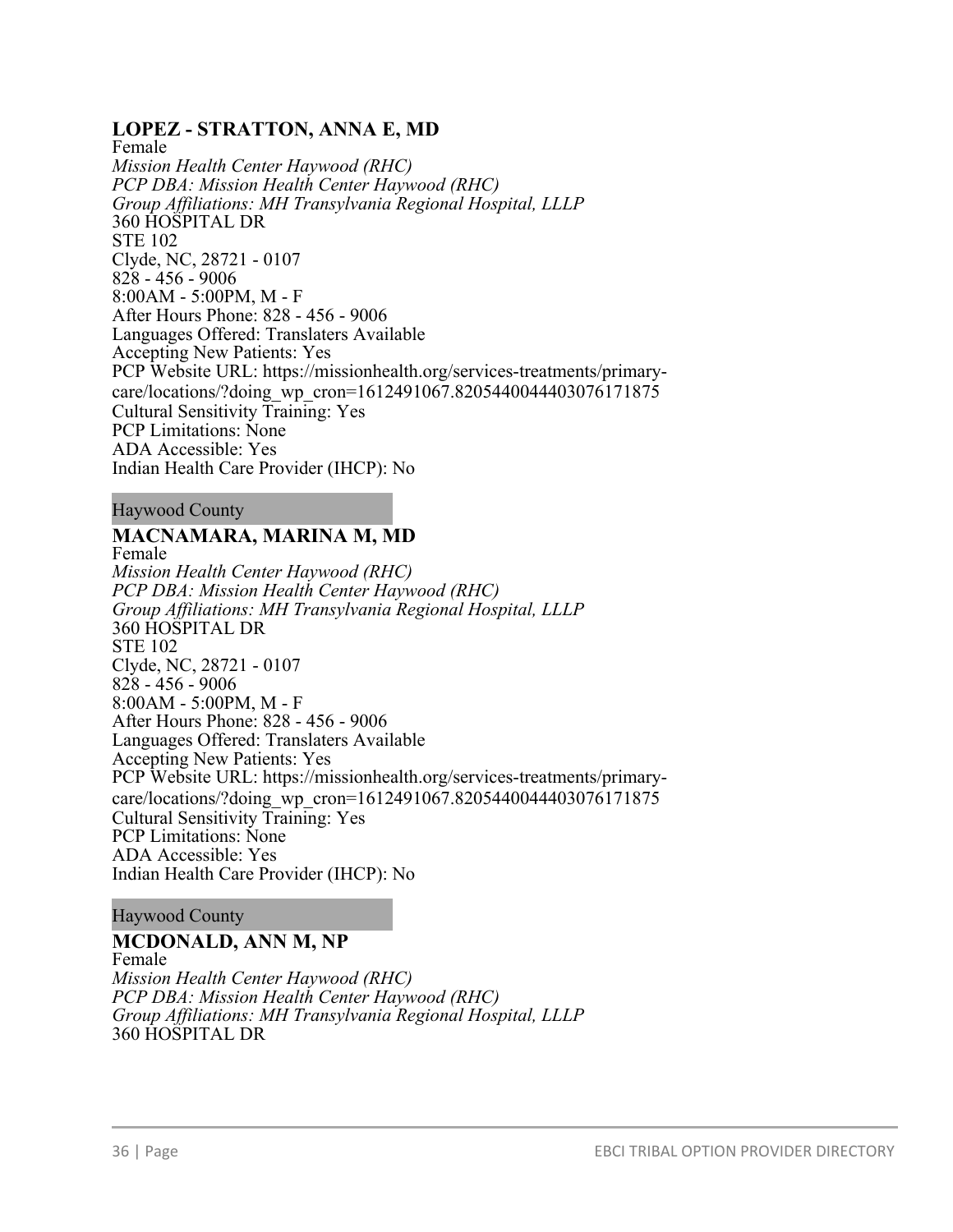STE 102 Clyde, NC, 28721 - 0107 828 - 456 - 9006 8:00AM - 5:00PM, M - F After Hours Phone: 828 - 456 - 9006 Languages Offered: Translaters Available Accepting New Patients: Yes PCP Website URL: https://missionhealth.org/services-treatments/primarycare/locations/?doing\_wp\_cron=1612491067.8205440044403076171875 Cultural Sensitivity Training: Yes PCP Limitations: None ADA Accessible: Yes Indian Health Care Provider (IHCP): No

### Haywood County

## **MCLELLAND, KARIN R, MD**

Female *Haywood Pediatric and Adolescent Medicine Group PCP DBA: Haywood Pediatric and Adolescent Medicine Group Group Affiliations: Haywood Pediatric and Adolescent Medical Group PA* 15 FACILITY DR Clyde, NC, 28721 828 - 452 - 2211 8:30AM - 7:30PM, M - R; 8:30AM - 5:00PM, F; 10:00AM - 11:00PM, S - SU After Hours Phone: 828 - 452 - 2211 Languages Offered: Translaters Available Accepting New Patients: Yes PCP Website URL: https://www.haywoodpediatrics.com/ Cultural Sensitivity Training: Yes PCP Limitations: Ages: 0 - 19 ADA Accessible: Yes Indian Health Care Provider (IHCP): No

### Haywood County

## **MCLELLAND, KARIN R, MD**

Female *Haywood Pediatric and Adolescent Medicine Group PCP DBA: Haywood Pediatric and Adolescent Medicine Group Group Affiliations: Haywood Pediatric and Adolescent Medical Group PA* 55 Buckeye Cove Road Suite 200A Canton, NC, 28716 828 - 452 - 2211 8:30AM - 7:30PM, M - R; 8:30AM - 5:00PM, F; 10:00AM - 11:00PM, S - SU After Hours Phone: 828 - 452 - 2211 Languages Offered: Translaters Available Accepting New Patients: Yes PCP Website URL: https://www.haywoodpediatrics.com/ Cultural Sensitivity Training: Yes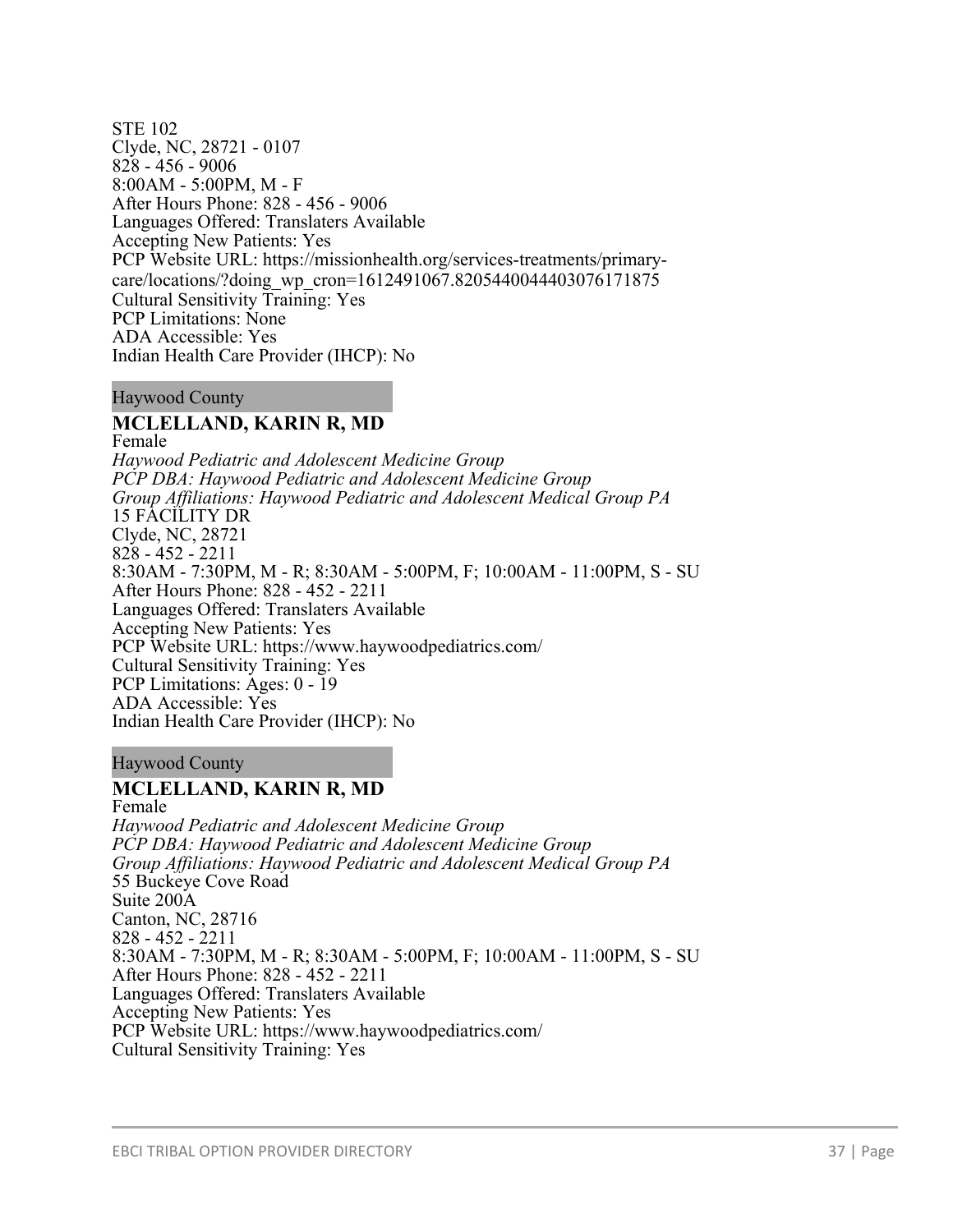PCP Limitations: Ages: 0 - 19 ADA Accessible: Yes Indian Health Care Provider (IHCP): No

### Haywood County

# **MORES, ASHLEY M, PA**

Female *Mission Health Center Haywood (RHC) PCP DBA: Mission Health Center Haywood (RHC) Group Affiliations: MH Transylvania Regional Hospital, LLLP* 360 HOSPITAL DR STE 102 Clyde, NC, 28721 - 0107 828 - 456 - 9006 8:00AM - 5:00PM, M - F After Hours Phone: 828 - 456 - 9006 Languages Offered: Translaters Available Accepting New Patients: Yes PCP Website URL: https://missionhealth.org/services-treatments/primarycare/locations/?doing\_wp\_cron=1612491067.8205440044403076171875 Cultural Sensitivity Training: Yes PCP Limitations: None ADA Accessible: Yes Indian Health Care Provider (IHCP): No

### Haywood County

# **MULHOLLAND, DAVID G, MD**

Male *Mission Health Center Haywood (RHC) PCP DBA: Mission Health Center Haywood (RHC) Group Affiliations: MH Transylvania Regional Hospital, LLLP* 360 HOSPITAL DR STE 102 Clyde, NC, 28721 - 0107 828 - 456 - 9006 8:00AM - 5:00PM, M - F After Hours Phone: 828 - 456 - 9006 Languages Offered: Translaters Available Accepting New Patients: Yes PCP Website URL: https://missionhealth.org/services-treatments/primarycare/locations/?doing\_wp\_cron=1612491067.8205440044403076171875 Cultural Sensitivity Training: Yes PCP Limitations: None ADA Accessible: Yes Indian Health Care Provider (IHCP): No

# Haywood County **MULL, COURTNEY D, MD**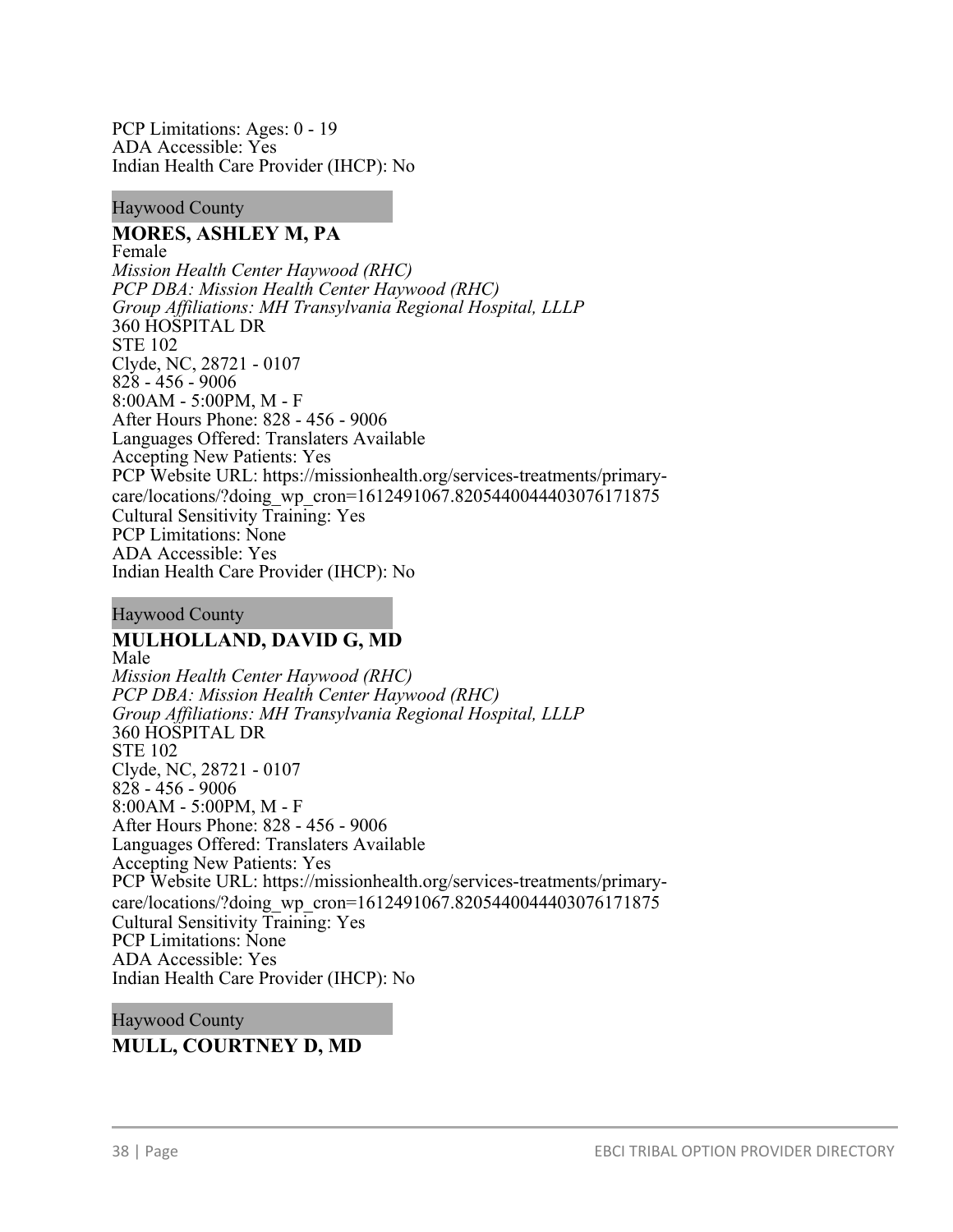Female *Mission Health Center Haywood (RHC) PCP DBA: Mission Health Center Haywood (RHC) Group Affiliations: MH Transylvania Regional Hospital, LLLP* 360 HOSPITAL DR STE 102 Clyde, NC, 28721 - 0107 828 - 456 - 9006 8:00AM - 5:00PM, M - F After Hours Phone: 828 - 456 - 9006 Languages Offered: Translaters Available Accepting New Patients: Yes PCP Website URL: https://missionhealth.org/services-treatments/primarycare/locations/?doing\_wp\_cron=1612491067.8205440044403076171875 Cultural Sensitivity Training: Yes PCP Limitations: None ADA Accessible: Yes Indian Health Care Provider (IHCP): No

Haywood County

# **NGUYEN, HOA - DUNG T, DO**

Female *Mission Health Center Haywood (RHC) PCP DBA: Mission Health Center Haywood (RHC) Group Affiliations: MH Transylvania Regional Hospital, LLLP* 360 HOSPITAL DR STE 102 Clyde, NC, 28721 - 0107 828 - 456 - 9006 8:00AM - 5:00PM, M - F After Hours Phone: 828 - 456 - 9006 Languages Offered: Translaters Available Accepting New Patients: Yes PCP Website URL: https://missionhealth.org/services-treatments/primarycare/locations/?doing\_wp\_cron=1612491067.8205440044403076171875 Cultural Sensitivity Training: Yes PCP Limitations: None ADA Accessible: Yes Indian Health Care Provider (IHCP): No

### Haywood County

**PLOTT, EVA J, NP** Female *Mission Health Center Haywood (RHC) PCP DBA: Mission Health Center Haywood (RHC) Group Affiliations: MH Transylvania Regional Hospital, LLLP* 360 HOSPITAL DR STE 102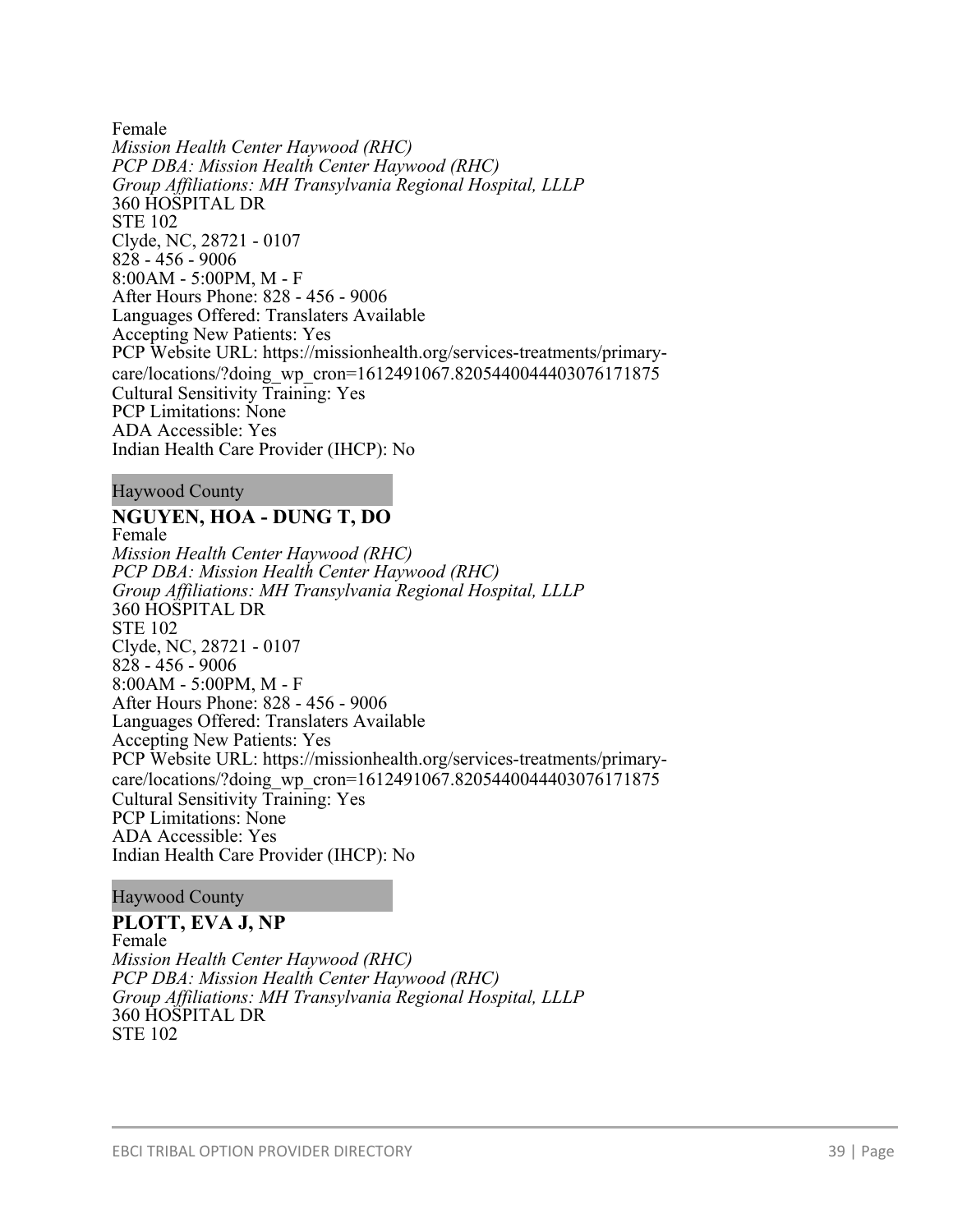Clyde, NC, 28721 - 0107 828 - 456 - 9006 8:00AM - 5:00PM, M - F After Hours Phone: 828 - 456 - 9006 Languages Offered: Translaters Available Accepting New Patients: Yes PCP Website URL: https://missionhealth.org/services-treatments/primarycare/locations/?doing\_wp\_cron=1612491067.8205440044403076171875 Cultural Sensitivity Training: Yes PCP Limitations: None ADA Accessible: Yes Indian Health Care Provider (IHCP): No

Haywood County

## **SARZYNSKI, ANNE M, PNP**

Female

*Haywood Pediatric and Adolescent Medicine Group PCP DBA: Haywood Pediatric and Adolescent Medicine Group Group Affiliations: Haywood Pediatric and Adolescent Medical Group PA* 15 FACILITY DR Clyde, NC, 28721 828 - 452 - 2211 8:30AM - 7:30PM, M - R; 8:30AM - 5:00PM, F; 10:00AM - 11:00PM, S - SU After Hours Phone: 828 - 452 - 2211 Languages Offered: Translaters Available Accepting New Patients: Yes PCP Website URL: https://www.haywoodpediatrics.com/ Cultural Sensitivity Training: Yes PCP Limitations: Ages: 0 - 19 ADA Accessible: Yes Indian Health Care Provider (IHCP): No

Haywood County

## **SARZYNSKI, ANNE M, PNP**

Female *Haywood Pediatric and Adolescent Medicine Group PCP DBA: Haywood Pediatric and Adolescent Medicine Group Group Affiliations: Haywood Pediatric and Adolescent Medical Group PA* 55 Buckeye Cove Road Suite 200A Canton, NC, 28716 828 - 452 - 2211 8:30AM - 7:30PM, M - R; 8:30AM - 5:00PM, F; 10:00AM - 11:00PM, S - SU After Hours Phone: 828 - 452 - 2211 Languages Offered: Translaters Available Accepting New Patients: Yes PCP Website URL: https://www.haywoodpediatrics.com/ Cultural Sensitivity Training: Yes PCP Limitations: Ages: 0 - 19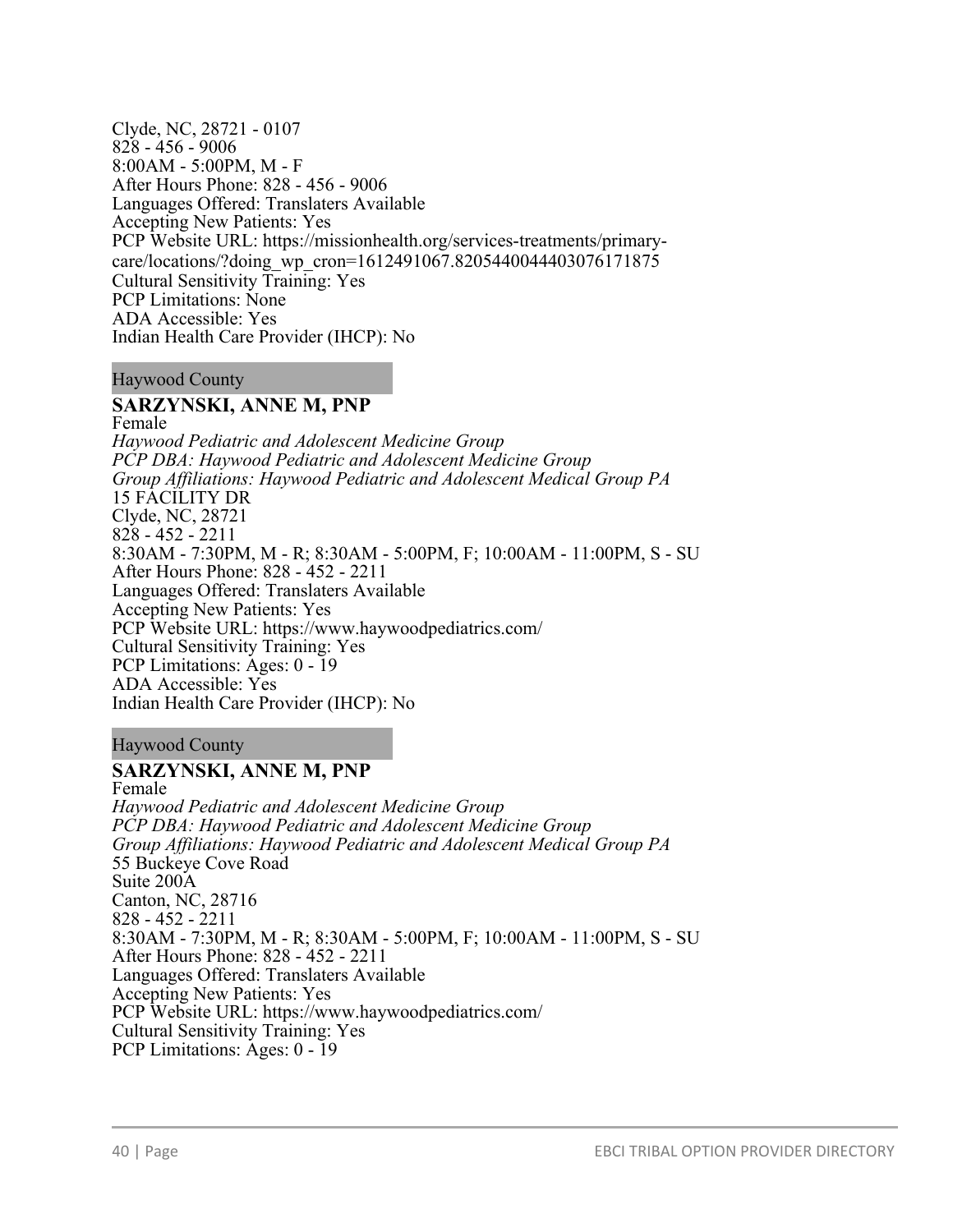ADA Accessible: Yes Indian Health Care Provider (IHCP): No

#### Haywood County

## **SCHLESINGER, JEANNE E, NP**

Female *Mission Health Center Haywood (RHC) PCP DBA: Mission Health Center Haywood (RHC) Group Affiliations: MH Transylvania Regional Hospital, LLLP* 360 HOSPITAL DR STE 102 Clyde, NC, 28721 - 0107 828 - 456 - 9006 8:00AM - 5:00PM, M - F After Hours Phone: 828 - 456 - 9006 Languages Offered: Translaters Available Accepting New Patients: Yes PCP Website URL: https://missionhealth.org/services-treatments/primarycare/locations/?doing\_wp\_cron=1612491067.8205440044403076171875 Cultural Sensitivity Training: Yes PCP Limitations: None ADA Accessible: Yes Indian Health Care Provider (IHCP): No

#### Haywood County

### **SHAW, KAREN, PNP**

Female *Haywood Pediatric and Adolescent Medicine Group PCP DBA: Haywood Pediatric and Adolescent Medicine Group Group Affiliations: Haywood Pediatric and Adolescent Medical Group PA* 15 FACILITY DR Clyde, NC, 28721 828 - 452 - 2211 8:30AM - 7:30PM, M - R; 8:30AM - 5:00PM, F; 10:00AM - 11:00PM, S - SU After Hours Phone: 828 - 452 - 2211 Languages Offered: Translaters Available Accepting New Patients: Yes PCP Website URL: https://www.haywoodpediatrics.com/ Cultural Sensitivity Training: Yes PCP Limitations: Ages: 0 - 19 ADA Accessible: Yes Indian Health Care Provider (IHCP): No

#### Haywood County

### **SHAW, KAREN, PNP**

Female *Haywood Pediatric and Adolescent Medicine Group PCP DBA: Haywood Pediatric and Adolescent Medicine Group*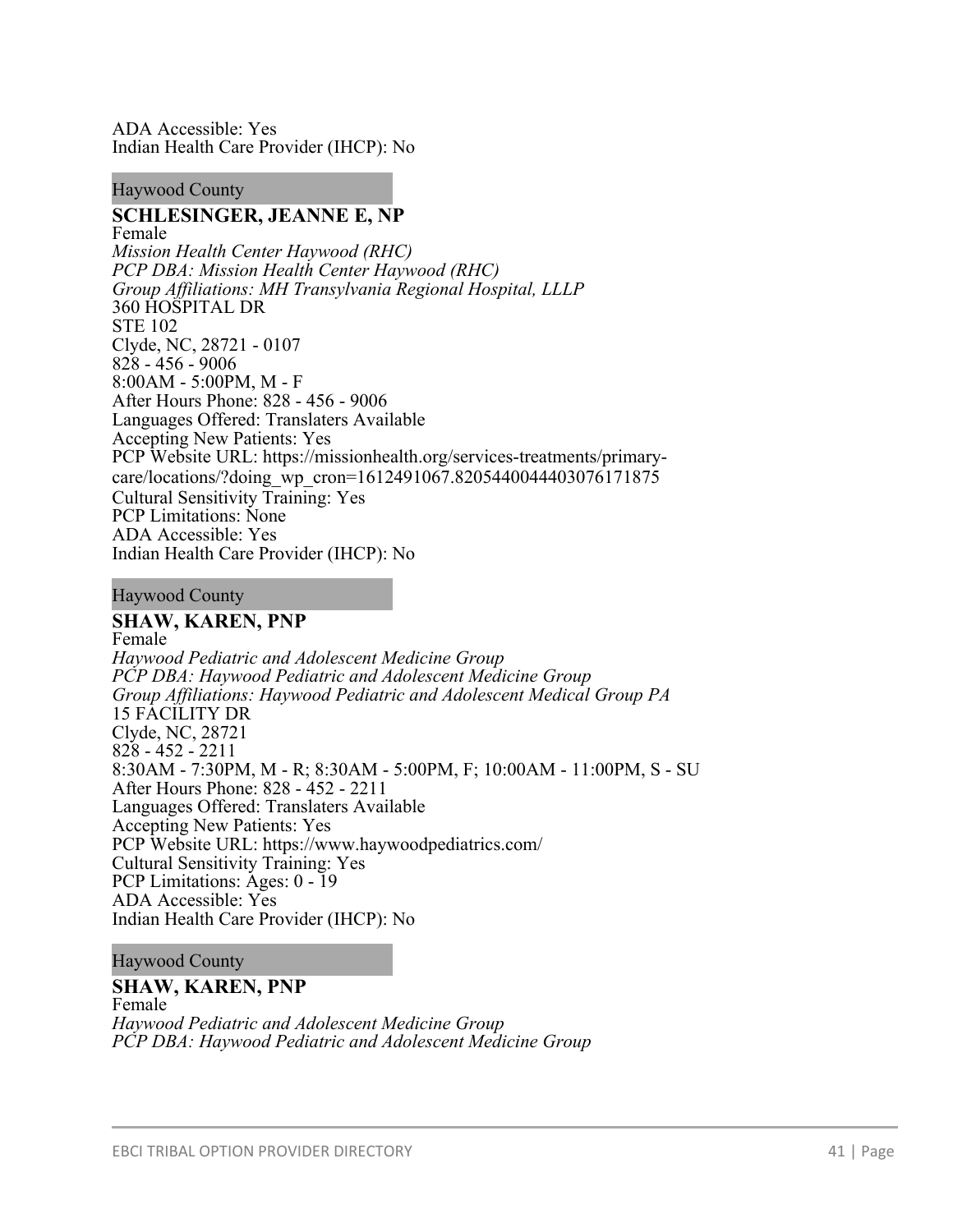*Group Affiliations: Haywood Pediatric and Adolescent Medical Group PA* 55 Buckeye Cove Road Suite 200A Canton, NC, 28716 828 - 452 - 2211 8:30AM - 7:30PM, M - R; 8:30AM - 5:00PM, F; 10:00AM - 11:00PM, S - SU After Hours Phone: 828 - 452 - 2211 Languages Offered: Translaters Available Accepting New Patients: Yes PCP Website URL: https://www.haywoodpediatrics.com/ Cultural Sensitivity Training: Yes PCP Limitations: Ages: 0 - 19 ADA Accessible: Yes Indian Health Care Provider (IHCP): No

## Haywood County

## **SPEERS, KARL R, DO**

Male *Mission Health Center Haywood (RHC) PCP DBA: Mission Health Center Haywood (RHC) Group Affiliations: MH Transylvania Regional Hospital, LLLP* 360 HOSPITAL DR STE 102 Clyde, NC, 28721 - 0107 828 - 456 - 9006 8:00AM - 5:00PM, M - F After Hours Phone: 828 - 456 - 9006 Languages Offered: Translaters Available Accepting New Patients: Yes PCP Website URL: https://missionhealth.org/services-treatments/primarycare/locations/?doing\_wp\_cron=1612491067.8205440044403076171875 Cultural Sensitivity Training: Yes PCP Limitations: None ADA Accessible: Yes Indian Health Care Provider (IHCP): No

Haywood County

# **STEGALL, DAVID F, PA**

Male *Mission Health Center Haywood (RHC) PCP DBA: Mission Health Center Haywood (RHC) Group Affiliations: MH Transylvania Regional Hospital, LLLP* 360 HOSPITAL DR STE 102 Clyde, NC, 28721 - 0107 828 - 456 - 9006 8:00AM - 5:00PM, M - F After Hours Phone: 828 - 456 - 9006 Languages Offered: Translaters Available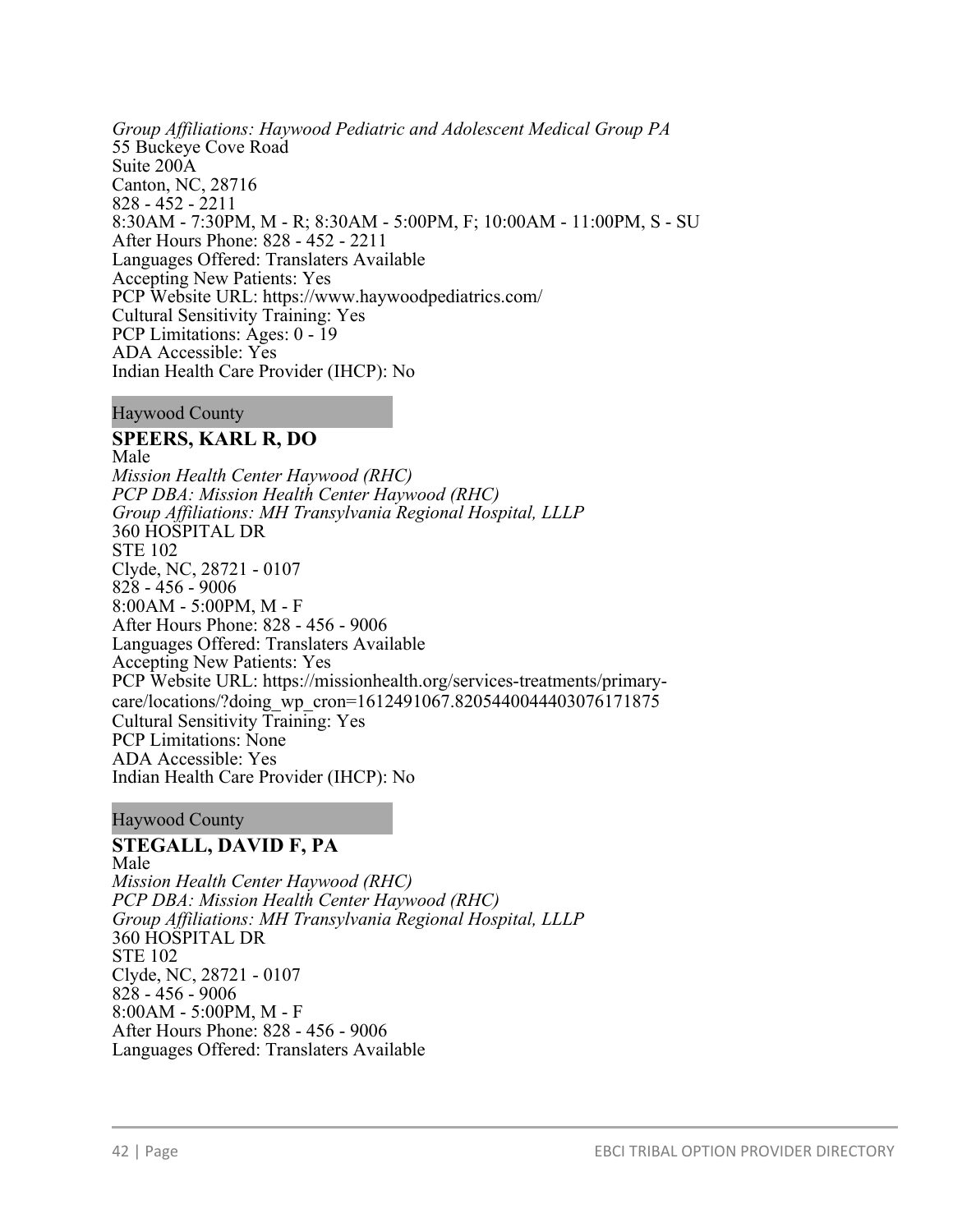Accepting New Patients: Yes PCP Website URL: https://missionhealth.org/services-treatments/primarycare/locations/?doing\_wp\_cron=1612491067.8205440044403076171875 Cultural Sensitivity Training: Yes PCP Limitations: None ADA Accessible: Yes Indian Health Care Provider (IHCP): No

Haywood County

## **SYLVANUS, JEREMY P, MD**

Male *Mission Health Center Haywood (RHC) PCP DBA: Mission Health Center Haywood (RHC) Group Affiliations: MH Transylvania Regional Hospital, LLLP* 360 HOSPITAL DR STE 102 Clyde, NC, 28721 - 0107 828 - 456 - 9006 8:00AM - 5:00PM, M - F After Hours Phone: 828 - 456 - 9006 Languages Offered: Translaters Available Accepting New Patients: Yes PCP Website URL: https://missionhealth.org/services-treatments/primarycare/locations/?doing\_wp\_cron=1612491067.8205440044403076171875 Cultural Sensitivity Training: Yes PCP Limitations: None ADA Accessible: Yes Indian Health Care Provider (IHCP): No

Haywood County

# **VEREEN, TYLER B, MD**

Female *Haywood Pediatric and Adolescent Medicine Group PCP DBA: Haywood Pediatric and Adolescent Medicine Group Group Affiliations: Haywood Pediatric and Adolescent Medical Group PA* 15 FACILITY DR Clyde, NC, 28721 828 - 452 - 2211 8:30AM - 7:30PM, M - R; 8:30AM - 5:00PM, F; 10:00AM - 11:00PM, S - SU After Hours Phone: 828 - 452 - 2211 Languages Offered: Translaters Available Accepting New Patients: Yes PCP Website URL: https://www.haywoodpediatrics.com/ Cultural Sensitivity Training: Yes PCP Limitations: Ages: 0 - 19 ADA Accessible: Yes Indian Health Care Provider (IHCP): No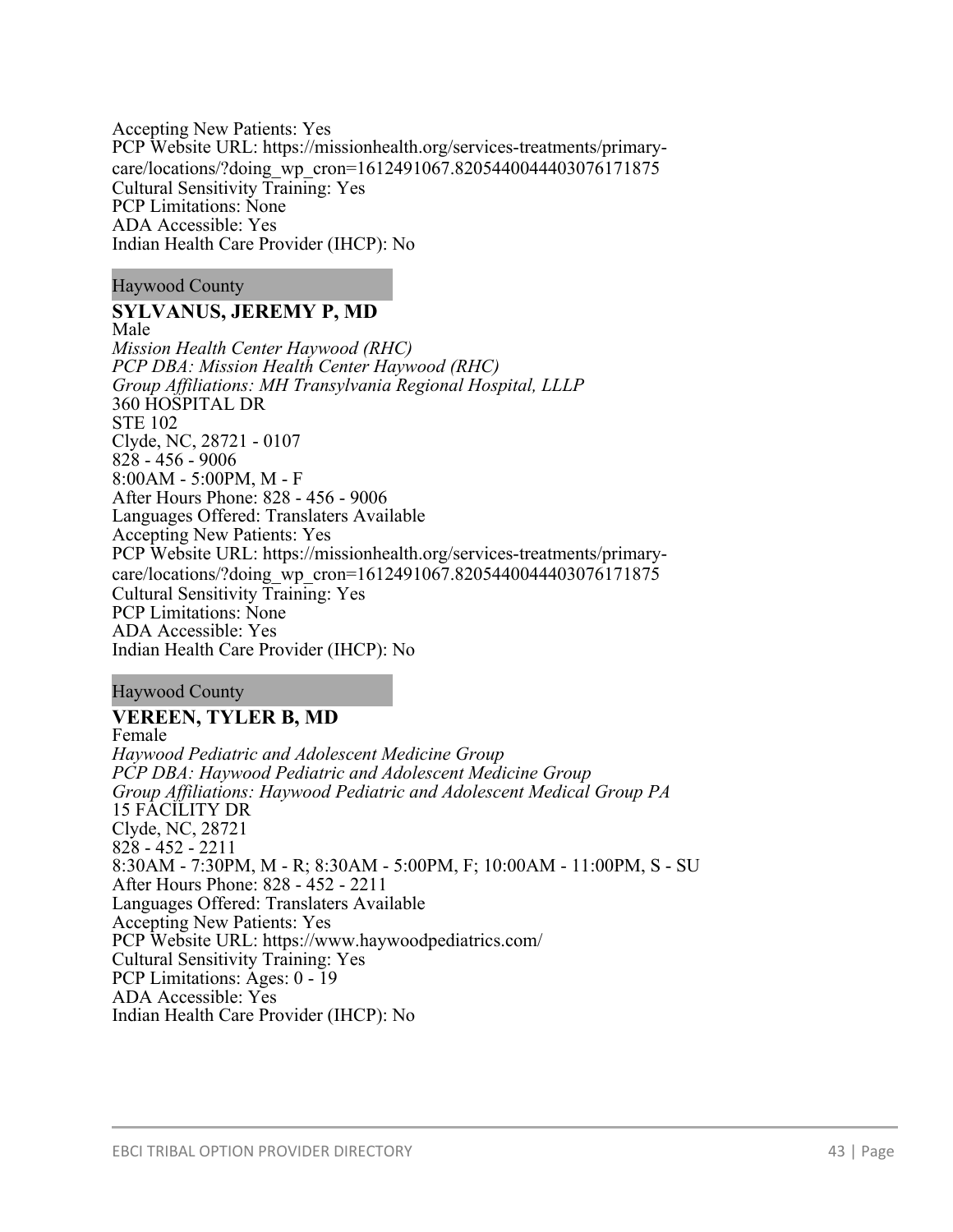## Haywood County

## **VEREEN, TYLER B, MD**

Female *Haywood Pediatric and Adolescent Medicine Group PCP DBA: Haywood Pediatric and Adolescent Medicine Group Group Affiliations: Haywood Pediatric and Adolescent Medical Group PA* 55 Buckeye Cove Road Suite 200A Canton, NC, 28716 828 - 452 - 2211 8:30AM - 7:30PM, M - R; 8:30AM - 5:00PM, F; 10:00AM - 11:00PM, S - SU After Hours Phone: 828 - 452 - 2211 Languages Offered: Translaters Available Accepting New Patients: Yes PCP Website URL: https://www.haywoodpediatrics.com/ Cultural Sensitivity Training: Yes PCP Limitations: Ages: 0 - 19 ADA Accessible: Yes Indian Health Care Provider (IHCP): No

## Haywood County

# **WEAVER, MORRILL H, MD**

Female *Haywood Pediatric and Adolescent Medicine Group PCP DBA: Haywood Pediatric and Adolescent Medicine Group Group Affiliations: Haywood Pediatric and Adolescent Medical Group PA* 15 FACILITY DR Clyde, NC, 28721 828 - 452 - 2211 8:30AM - 7:30PM, M - R; 8:30AM - 5:00PM, F; 10:00AM - 11:00PM, S - SU After Hours Phone: 828 - 452 - 2211 Languages Offered: Translaters Available Accepting New Patients: Yes PCP Website URL: https://www.haywoodpediatrics.com/ Cultural Sensitivity Training: Yes PCP Limitations: Ages: 0 - 19 ADA Accessible: Yes Indian Health Care Provider (IHCP): No

Haywood County

# **WEAVER, MORRILL H, MD**

Female *Haywood Pediatric and Adolescent Medicine Group PCP DBA: Haywood Pediatric and Adolescent Medicine Group Group Affiliations: Haywood Pediatric and Adolescent Medical Group PA* 55 Buckeye Cove Road Suite 200A Canton, NC, 28716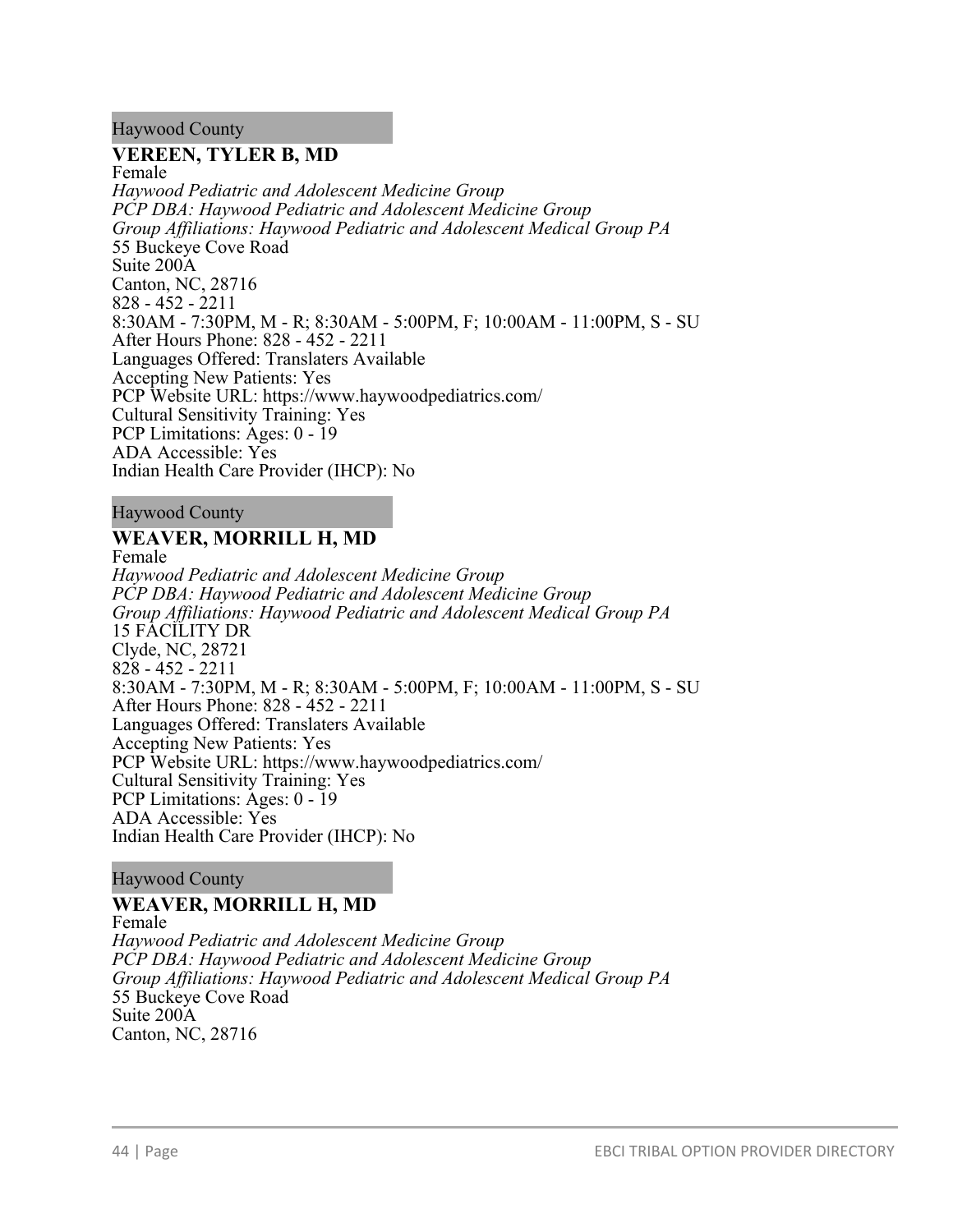828 - 452 - 2211 8:30AM - 7:30PM, M - R; 8:30AM - 5:00PM, F; 10:00AM - 11:00PM, S - SU After Hours Phone: 828 - 452 - 2211 Languages Offered: Translaters Available Accepting New Patients: No PCP Website URL: https://www.haywoodpediatrics.com/ Cultural Sensitivity Training: Yes PCP Limitations: Ages: 0 - 19 ADA Accessible: Yes Indian Health Care Provider (IHCP): No

### Haywood County

## **WEBB - WOOD, SARAH, MD**

Female *Haywood Pediatric and Adolescent Medicine Group PCP DBA: Haywood Pediatric and Adolescent Medicine Group Group Affiliations: Haywood Pediatric and Adolescent Medical Group PA* 55 Buckeye Cove Road Suite 200A Canton, NC, 28716 828 - 452 - 2211 8:30AM - 7:30PM, M - R; 8:30AM - 5:00PM, F; 10:00AM - 11:00PM, S - SU After Hours Phone: 828 - 452 - 2211 Languages Offered: Translaters Available Accepting New Patients: Yes PCP Website URL: https://www.haywoodpediatrics.com/ Cultural Sensitivity Training: Yes PCP Limitations: Ages: 0 - 19 ADA Accessible: Yes Indian Health Care Provider (IHCP): No

### Haywood County

### **WEBB - WOOD, SARAH, MD**

Female *Haywood Pediatric and Adolescent Medicine Group PCP DBA: Haywood Pediatric and Adolescent Medicine Group Group Affiliations: Haywood Pediatric and Adolescent Medical Group PA* 15 FACILITY DR Clyde, NC, 28721 828 - 452 - 2211 8:30AM - 7:30PM, M - R; 8:30AM - 5:00PM, F; 10:00AM - 11:00PM, S - SU After Hours Phone: 828 - 452 - 2211 Languages Offered: Translaters Available Accepting New Patients: Yes PCP Website URL: https://www.haywoodpediatrics.com/ Cultural Sensitivity Training: Yes PCP Limitations: Ages: 0 - 19 ADA Accessible: Yes Indian Health Care Provider (IHCP): No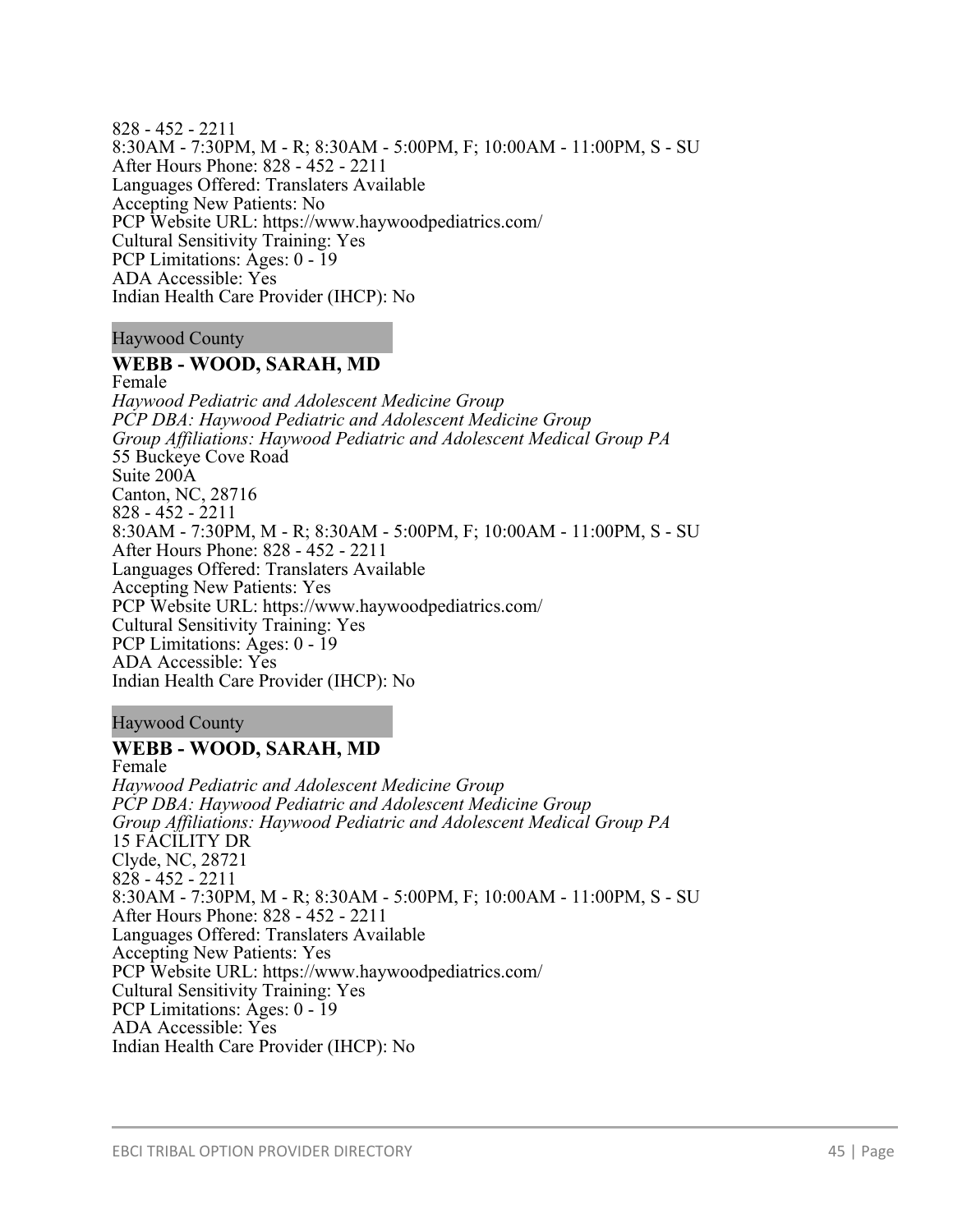### Jackson County

*DLP Western Carolina Physicians Practices, LLC PCP DBA: Harris Pediatric Care Group Affiliations: DLP Harris Regional Hospital & DLP Swain Community Hospital* 98 DOCTORS DR STE 300 Sylva, NC, 28779 828 - 586 - 9642 8:00AM - 5:00PM, M - F After Hours Phone: 828 - 586 - 9642 Languages Offered: Translaters Available Accepting New Patients: Yes PCP Website URL: www.harrismedicalgroup.com/our-practices/harris-pediatric-care Cultural Sensitivity Training: Yes PCP Limitations: Ages: 0 - 19 ADA Accessible: Yes Indian Health Care Provider (IHCP): No

Jackson County

## **ALWEISS, JOSHUA, MD**

Male *DLP Western Carolina Physicians Practices, LLC PCP DBA: Harris Pediatric Care Group Affiliations: DLP Harris Regional Hospital & DLP Swain Community Hospital* 98 DOCTORS DR STE 300 Sylva, NC, 28779 828 - 586 - 9642 8:00AM - 5:00PM, M - F After Hours Phone: 828 - 586 - 9642 Languages Offered: Translaters Available Accepting New Patients: Yes PCP Website URL: www.harrismedicalgroup.com/our-practices/harris-pediatric-care Cultural Sensitivity Training: Yes PCP Limitations: Ages: 0 - 19 ADA Accessible: Yes Indian Health Care Provider (IHCP): No

Jackson County

### **BROWN, JENNIFER M, MD**

Female *KidzCare Pediatrics PCP DBA: KidzCare Pediatrics Group Affiliations: KidzCare Pediatrics* 132 SYLVA PLZ Sylva, NC, 28779 828 - 586 - 2377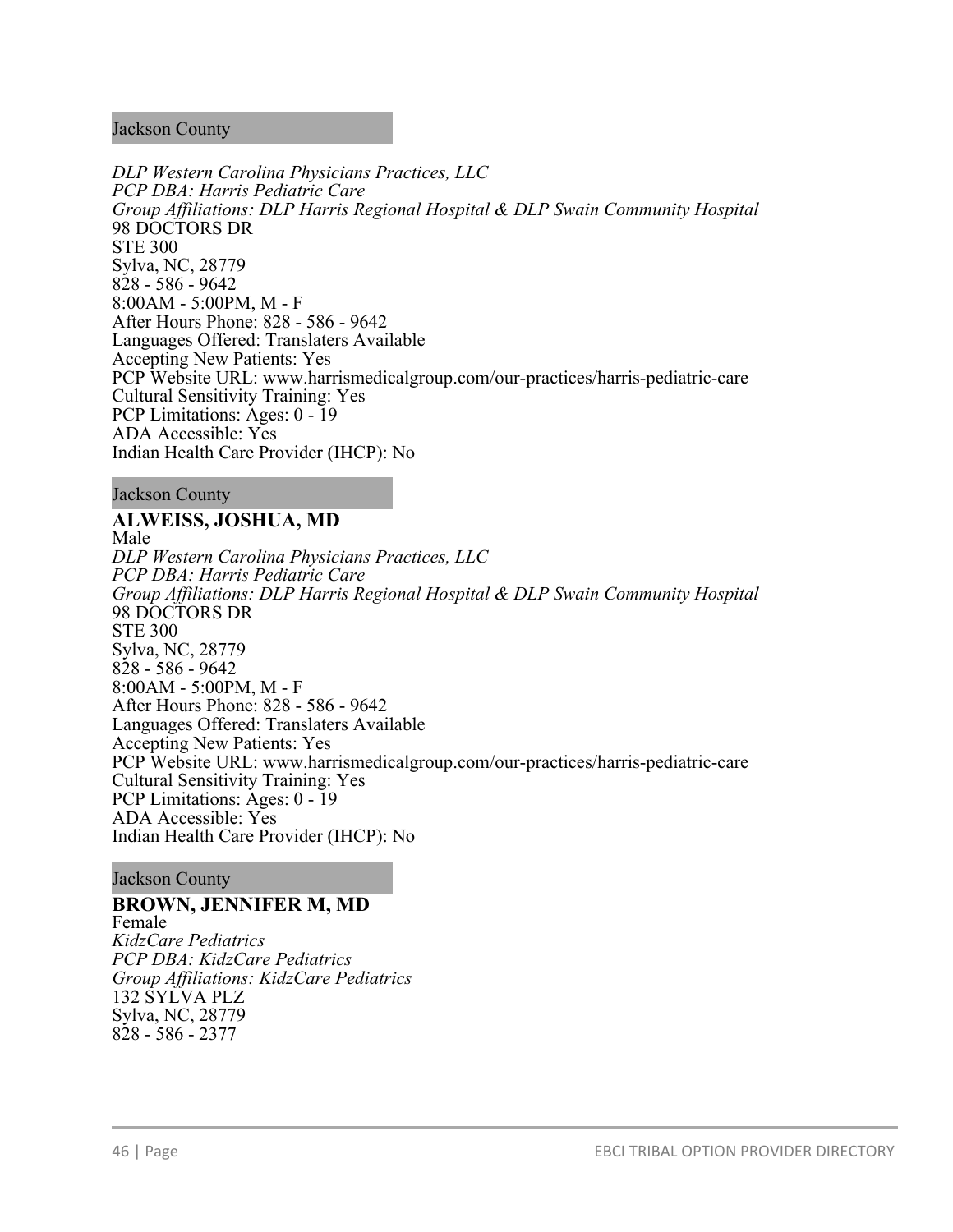8:30AM - 5:00PM, M - F After Hours Phone: 828 - 229 - 7382 Languages Offered: Translaters Available Accepting New Patients: Yes PCP Website URL: www.kidzcare.com Cultural Sensitivity Training: No PCP Limitations: Ages: 0 - 19 ADA Accessible: Yes Indian Health Care Provider (IHCP): No

### Jackson County

# **CAMPBELL, KATHARINE, PA**

Female *Sylva Family Practice Group Affiliations: Sylva Family Practice* 430 FISHER CREEK RD Sylva, NC, 28779 828 - 477 - 4399 7:30AM - 4:30PM, M - W; 8:00AM - 4:30PM, R - F After Hours Phone: 828 - 586 - 4012 Languages Offered: Translaters Available Accepting New Patients: No PCP Website URL: www.sylvafamilypractice.com Cultural Sensitivity Training: No PCP Limitations: None ADA Accessible: Yes Indian Health Care Provider (IHCP): No

#### Jackson County

**Dennis, WA, FNP** Female *Sylva Family Practice Group Affiliations: Sylva Family Practice* 430 FISHER CREEK RD Sylva, NC, 28779 828 - 477 - 4399 7:30AM - 4:30PM, M - W; 8:00AM - 4:30PM, R - F After Hours Phone: 828 - 586 - 4012 Languages Offered: Translaters Available Accepting New Patients: No PCP Website URL: www.sylvafamilypractice.com Cultural Sensitivity Training: No PCP Limitations: None ADA Accessible: Yes Indian Health Care Provider (IHCP): No

#### Jackson County

# **DIXON, ELIZABETH, MD**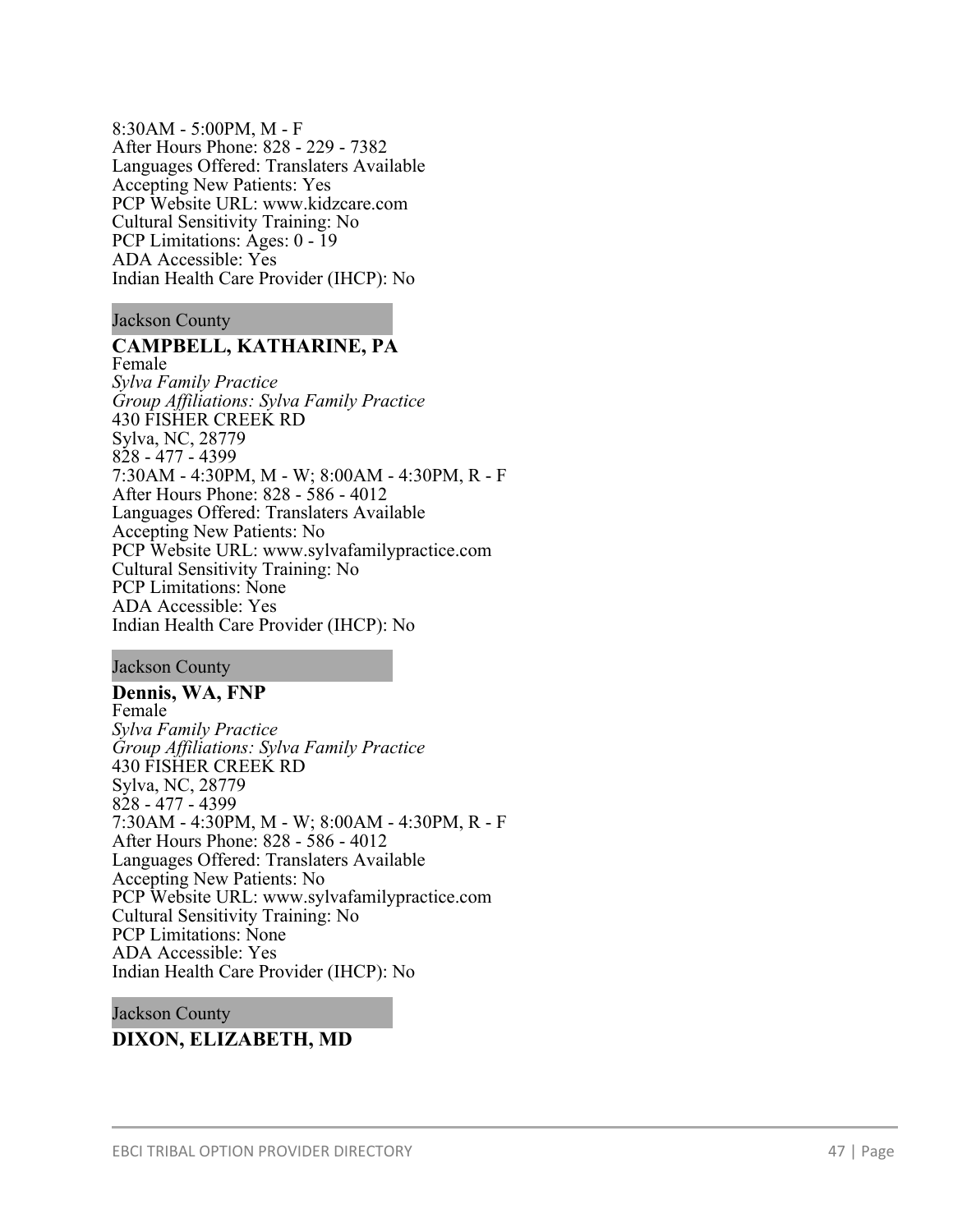Female *DLP Western Carolina Physicians Practices, LLC PCP DBA: Harris Medical Associates Group Affiliations: DLP Harris Regional Hospital & DLP Swain Community Hospital* 98 DOCTORS DR STE 200 Sylva, NC, 28779 828 - 586 - 8971 8:00AM - 5:00PM, M - F After Hours Phone: 828 - 586 - 8971 Languages Offered: Translaters Available Accepting New Patients: Yes PCP Website URL: www.harrismedicalgroup.com/our-practices/harris-medical-associates

Cultural Sensitivity Training: Yes PCP Limitations: None ADA Accessible: Yes Indian Health Care Provider (IHCP): No

Jackson County

# **DUNCAN, JACQUELINE F, PA**

Female *Mission Community Primary Care - Cashiers (RHC) PCP DBA: Mission Community Primary Care - Cashiers (RHC) Group Affiliations: MH Highlands - Cashiers Medical Center, LLLP* 57 WHITE OWL LN Cashiers, NC, 28717 - 4514 828 - 743 - 2491 8:00AM - 5:00PM, M - F After Hours Phone: 828 - 743 - 2491 Languages Offered: Translaters Available Accepting New Patients: Yes PCP Website URL: https://missionhealth.org/services-treatments/primarycare/locations/?doing\_wp\_cron=1612491067.8205440044403076171875 Cultural Sensitivity Training: Yes PCP Limitations: None ADA Accessible: Yes Indian Health Care Provider (IHCP): No

Jackson County

**GALLINGER, ROY, MD** Male *Sylva Family Practice Group Affiliations: Sylva Family Practice* 430 FISHER CREEK RD Sylva, NC, 28779 828 - 477 - 4399 7:30AM - 4:30PM, M - W; 8:00AM - 4:30PM, R - F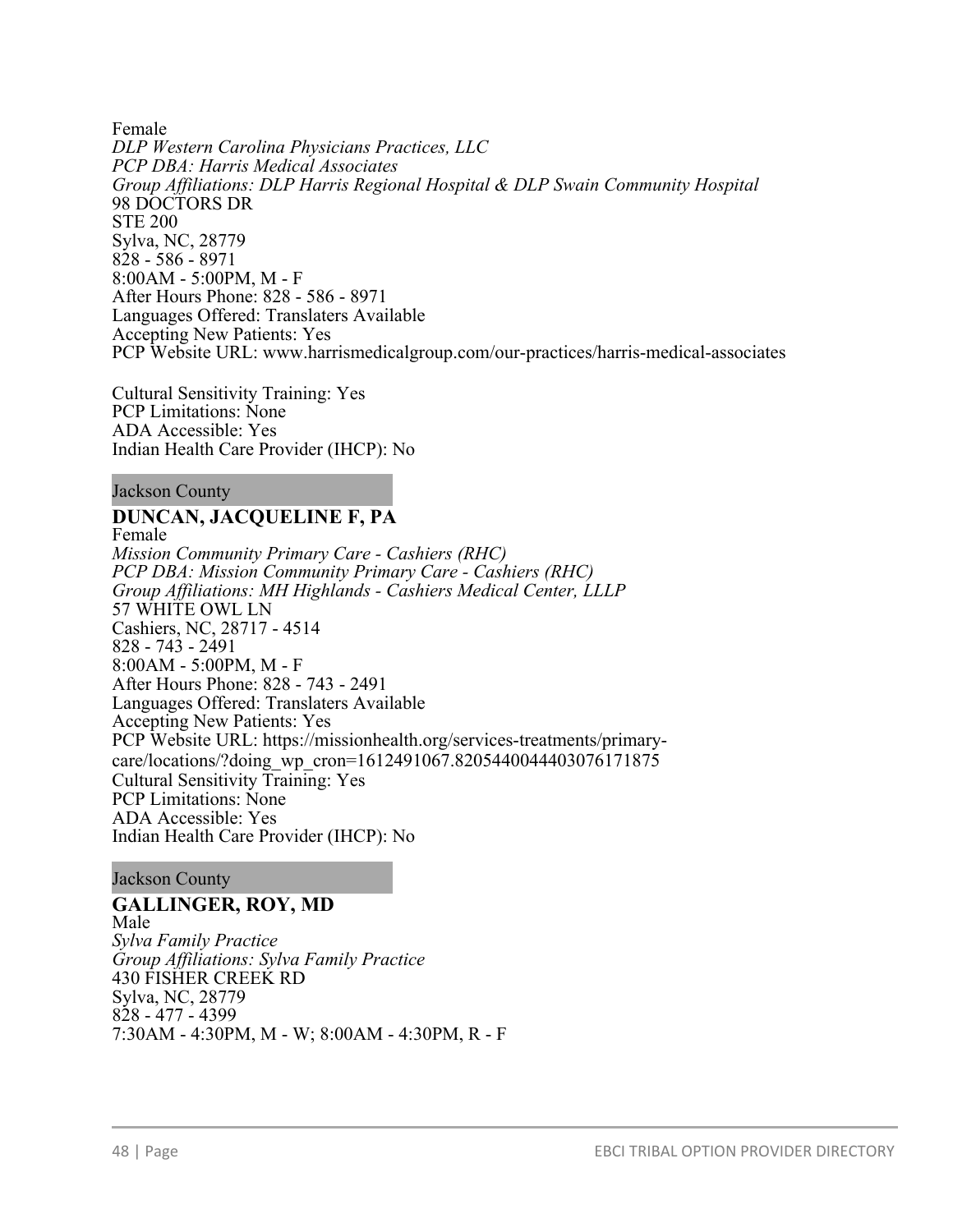After Hours Phone: 828 - 586 - 4012 Languages Offered: Translaters Available Accepting New Patients: No PCP Website URL: www.sylvafamilypractice.com Cultural Sensitivity Training: No PCP Limitations: None ADA Accessible: Yes Indian Health Care Provider (IHCP): No

### Jackson County

# **GOLIGHTLY, MICHAEL D, DO**

Male

*Mission Community Primary Care - Cashiers (RHC) PCP DBA: Mission Community Primary Care - Cashiers (RHC) Group Affiliations: MH Highlands - Cashiers Medical Center, LLLP* 57 WHITE OWL LN Cashiers, NC, 28717 - 4514 828 - 743 - 2491 8:00AM - 5:00PM, M - F After Hours Phone: 828 - 743 - 2491 Languages Offered: Translaters Available Accepting New Patients: Yes PCP Website URL: https://missionhealth.org/services-treatments/primarycare/locations/?doing\_wp\_cron=1612491067.8205440044403076171875 Cultural Sensitivity Training: Yes PCP Limitations: None ADA Accessible: Yes Indian Health Care Provider (IHCP): No

Jackson County

# **GONZALEZ, ANA, MD**

Female *DLP Western Carolina Physicians Practices, LLC PCP DBA: Harris Medical Associates Group Affiliations: DLP Harris Regional Hospital & DLP Swain Community Hospital* 98 DOCTORS DR STE 200 Sylva, NC, 28779 828 - 586 - 8971 8:00AM - 5:00PM, M - F After Hours Phone: 828 - 586 - 8971 Languages Offered: Translaters Available Accepting New Patients: Yes PCP Website URL: www.harrismedicalgroup.com/our-practices/harris-medical-associates

Cultural Sensitivity Training: Yes PCP Limitations: None ADA Accessible: Yes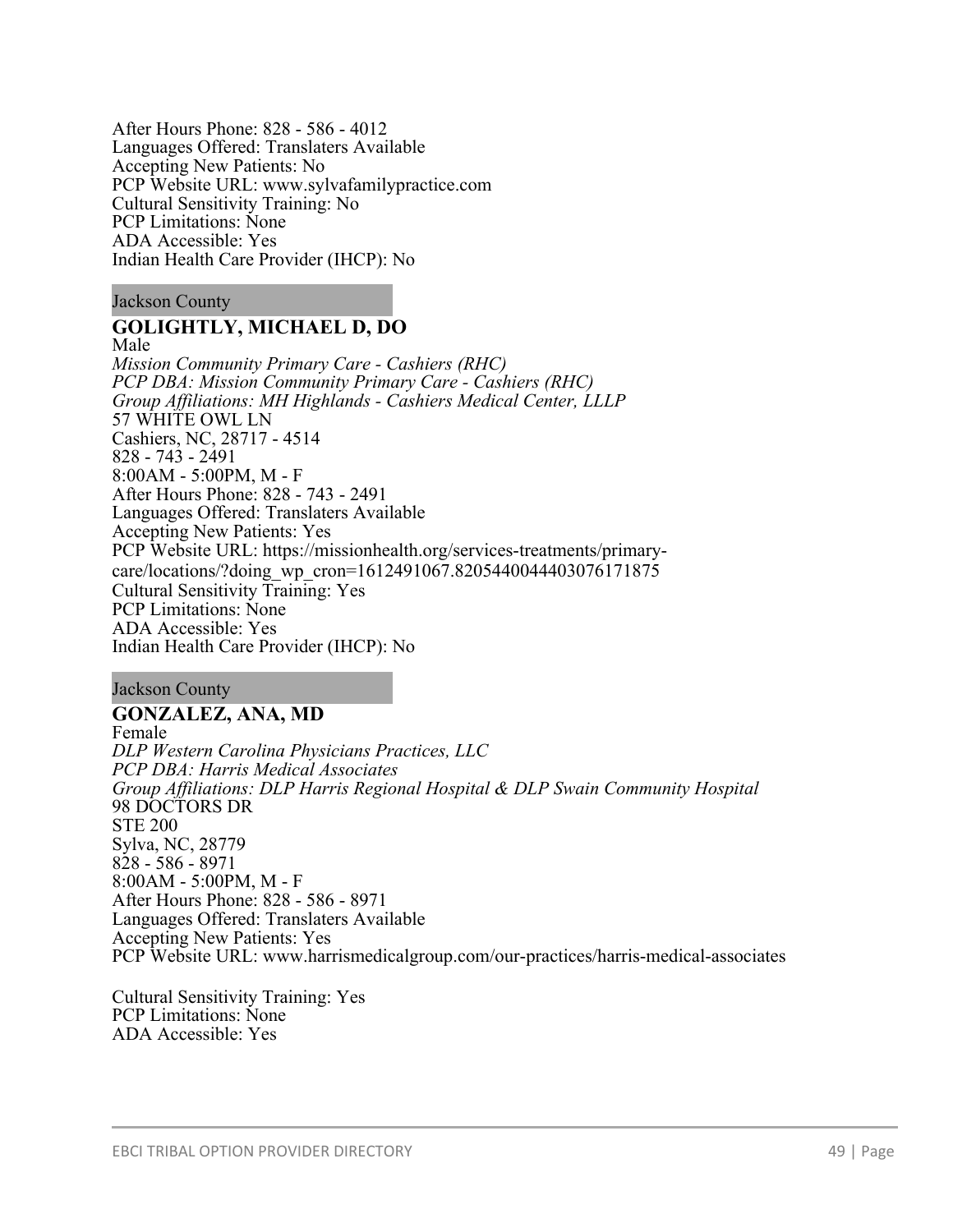Indian Health Care Provider (IHCP): No

### Jackson County

# **HUNLEY, LAWSON Z, DO**

Male *Mission Community Primary Care - Cashiers (RHC) PCP DBA: Mission Community Primary Care - Cashiers (RHC) Group Affiliations: MH Highlands - Cashiers Medical Center, LLLP* 57 WHITE OWL LN Cashiers, NC, 28717 - 4514 828 - 743 - 2491 8:00AM - 5:00PM, M - F After Hours Phone: 828 - 743 - 2491 Languages Offered: Translaters Available Accepting New Patients: Yes PCP Website URL: https://missionhealth.org/services-treatments/primarycare/locations/?doing\_wp\_cron=1612491067.8205440044403076171875 Cultural Sensitivity Training: Yes PCP Limitations: None ADA Accessible: Yes Indian Health Care Provider (IHCP): No

### Jackson County

## **JERNIGAN, NICHOLAS, MD**

Male *DLP Western Carolina Physicians Practices, LLC PCP DBA: Harris Pediatric Care Group Affiliations: DLP Harris Regional Hospital & DLP Swain Community Hospital* 98 DOCTORS DR STE 300 Sylva, NC, 28779 828 - 586 - 9642 8:00AM - 5:00PM, M - F After Hours Phone: 828 - 586 - 9642 Languages Offered: Translaters Available Accepting New Patients: Yes PCP Website URL: www.harrismedicalgroup.com/our-practices/harris-pediatric-care Cultural Sensitivity Training: Yes PCP Limitations: Ages: 0 - 19 ADA Accessible: Yes Indian Health Care Provider (IHCP): No

#### Jackson County

**KARNER, ANNE, CNM** Female *DLP Western Carolina Physicians Practices, LLC PCP DBA: Harris Women's Care Group Affiliations: DLP Harris Regional Hospital & DLP Swain Community Hospital*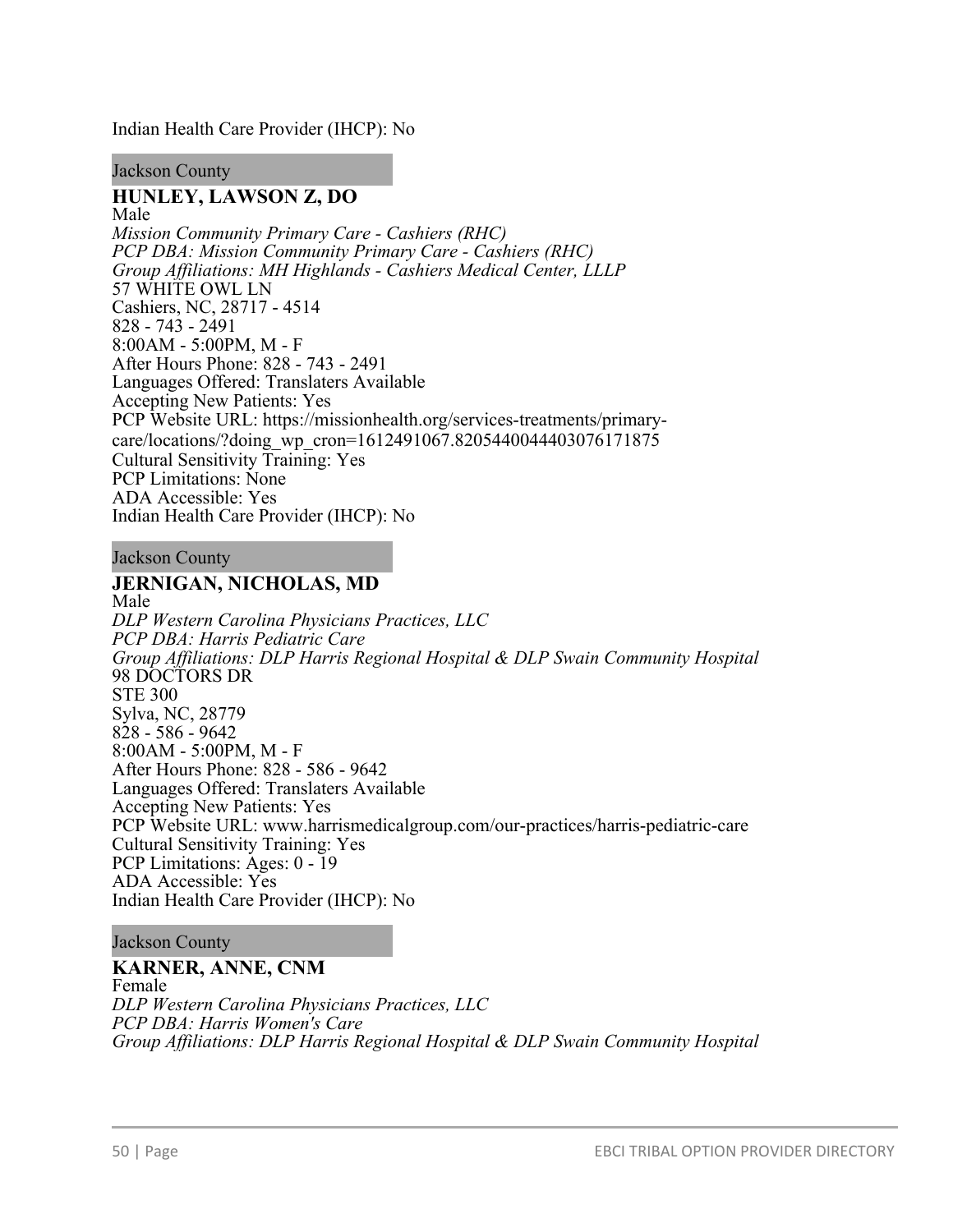70 THE VILLAGE OVERLOOK Sylva, NC, 28713 828 - 631 - 8913 8:00AM - 5:00PM, M - F After Hours Phone: 828 - 631 - 8913 Languages Offered: Translaters Available Accepting New Patients: Yes PCP Website URL: www.harrismedicalgroup.com/our-practices/harris-womens-care Cultural Sensitivity Training: Yes PCP Limitations: Gender: Females only ADA Accessible: Yes Indian Health Care Provider (IHCP): No

### Jackson County

## **KELISCHEK, SABINE, MD**

Female *DLP Western Carolina Physicians Practices, LLC PCP DBA: Harris Women's Care Group Affiliations: DLP Harris Regional Hospital & DLP Swain Community Hospital* 70 THE VILLAGE OVERLOOK Sylva, NC, 28713 828 - 631 - 8913 8:00AM - 5:00PM, M - F After Hours Phone: 828 - 631 - 8913 Languages Offered: Translaters Available Accepting New Patients: Yes PCP Website URL: www.harrismedicalgroup.com/our-practices/harris-womens-care Cultural Sensitivity Training: Yes PCP Limitations: Gender: Females only ADA Accessible: Yes Indian Health Care Provider (IHCP): No

#### Jackson County

## **KRIBY, JESSICA, FNP**

Female *Sylva Family Practice Group Affiliations: Sylva Family Practice* 430 FISHER CREEK RD Sylva, NC, 28779 828 - 477 - 4399 7:30AM - 4:30PM, M - W; 8:00AM - 4:30PM, R - F After Hours Phone: 828 - 586 - 4012 Languages Offered: Translaters Available Accepting New Patients: No PCP Website URL: www.sylvafamilypractice.com Cultural Sensitivity Training: No PCP Limitations: None ADA Accessible: Yes Indian Health Care Provider (IHCP): No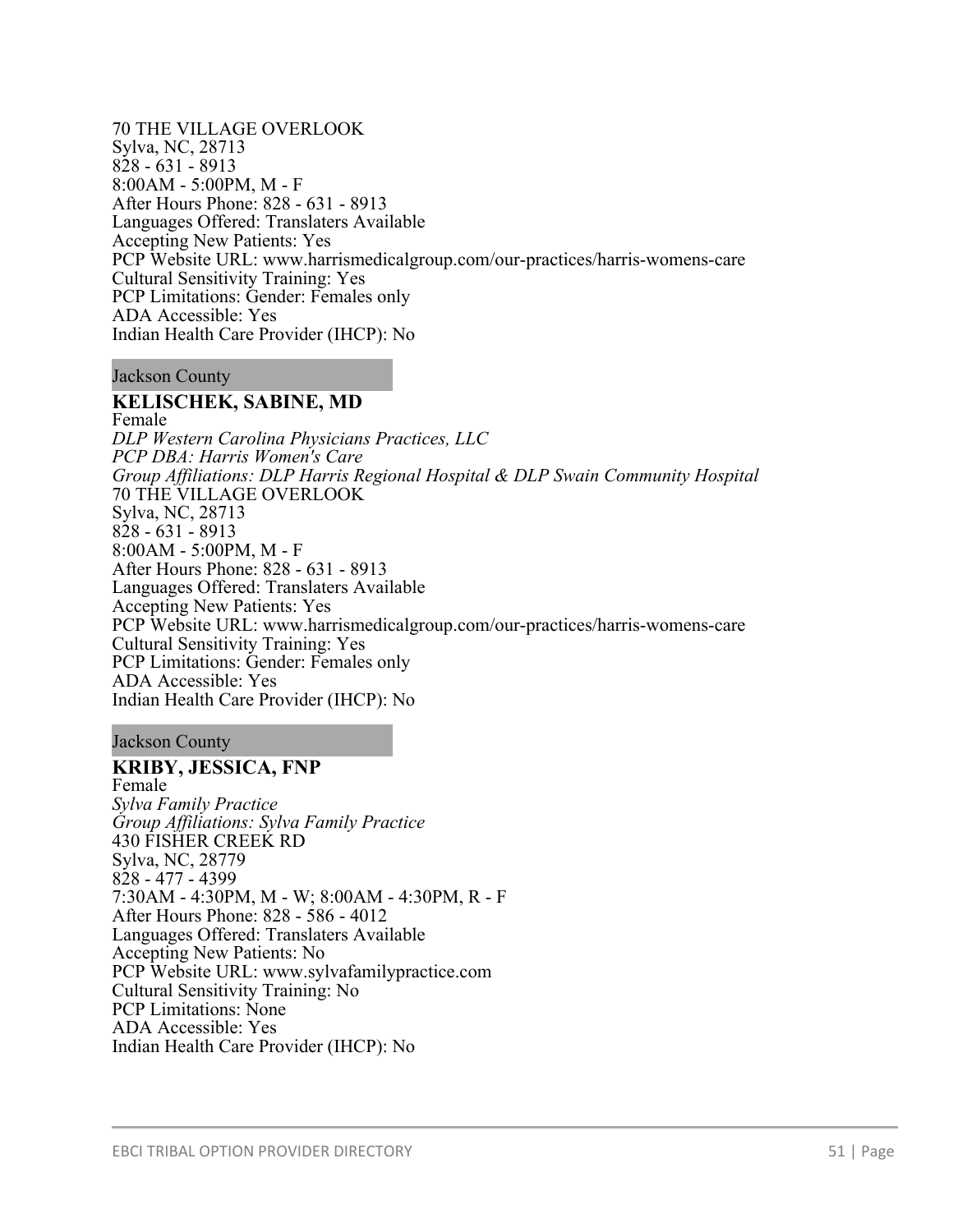Jackson County

# **LAYTON, JUDITH, CNM**

Female *DLP Western Carolina Physicians Practices, LLC PCP DBA: Harris Women's Care Group Affiliations: DLP Harris Regional Hospital & DLP Swain Community Hospital* 70 THE VILLAGE OVERLOOK Sylva, NC, 28713 828 - 631 - 8913 8:00AM - 5:00PM, M - F After Hours Phone: 828 - 631 - 8913 Languages Offered: Translaters Available Accepting New Patients: Yes PCP Website URL: www.harrismedicalgroup.com/our-practices/harris-womens-care Cultural Sensitivity Training: Yes PCP Limitations: Gender: Females only ADA Accessible: Yes Indian Health Care Provider (IHCP): No

Jackson County

# **LAZO, EMILEE, CNM**

Female *DLP Western Carolina Physicians Practices, LLC PCP DBA: Harris Women's Care Group Affiliations: DLP Harris Regional Hospital & DLP Swain Community Hospital* 70 THE VILLAGE OVERLOOK Sylva, NC, 28713 828 - 631 - 8913 8:00AM - 5:00PM, M - F After Hours Phone: 828 - 631 - 8913 Languages Offered: Translaters Available Accepting New Patients: Yes PCP Website URL: www.harrismedicalgroup.com/our-practices/harris-womens-care Cultural Sensitivity Training: Yes PCP Limitations: Gender: Females only ADA Accessible: Yes Indian Health Care Provider (IHCP): No

Jackson County

### **MACKEY, DANIEL, MD** Male *Sylva Family Practice Group Affiliations: Sylva Family Practice* 430 FISHER CREEK RD Sylva, NC, 28779 828 - 477 - 4399 7:30AM - 4:30PM, M - W; 8:00AM - 4:30PM, R - F After Hours Phone: 828 - 586 - 4012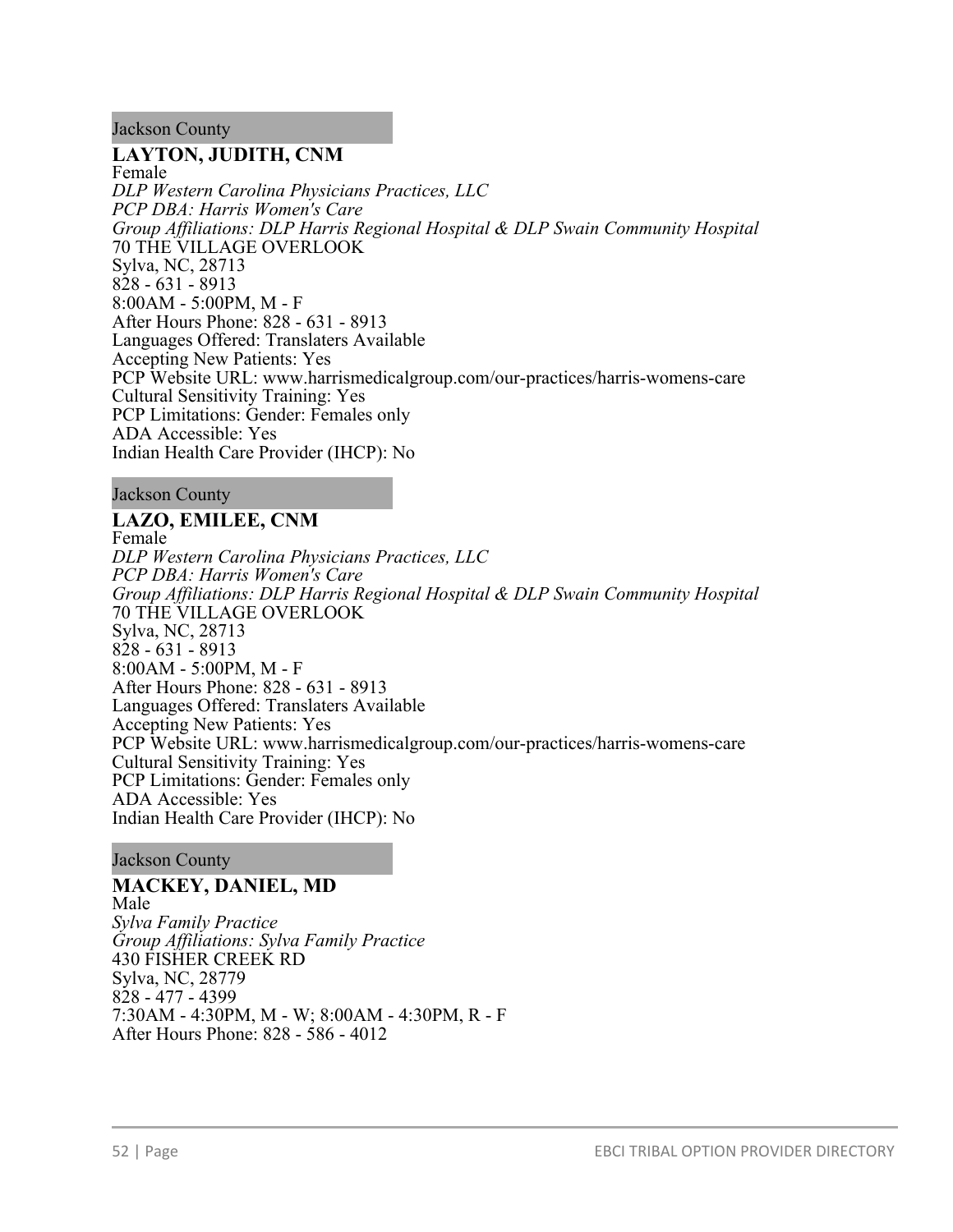Languages Offered: Translaters Available Accepting New Patients: No PCP Website URL: www.sylvafamilypractice.com Cultural Sensitivity Training: No PCP Limitations: None ADA Accessible: Yes Indian Health Care Provider (IHCP): No

Jackson County

## **MANTHORNE, LEE A, DO**

Female *DLP Western Carolina Physicians Practices, LLC PCP DBA: Harris Medical Associates Group Affiliations: DLP Harris Regional Hospital & DLP Swain Community Hospital* 98 DOCTORS DR STE 200 Sylva, NC, 28779 828 - 586 - 8971 8:00AM - 5:00PM, M - F After Hours Phone: 828 - 586 - 8971 Languages Offered: Translaters Available Accepting New Patients: Yes PCP Website URL: www.harrismedicalgroup.com/our-practices/harris-medical-associates

Cultural Sensitivity Training: Yes PCP Limitations: None ADA Accessible: Yes Indian Health Care Provider (IHCP): No

Jackson County

## **MARSHALL, RYAN, DO**

Male *DLP Western Carolina Physicians Practices, LLC PCP DBA: Harris Surgical Associates Group Affiliations: DLP Harris Regional Hospital & DLP Swain Community Hospital* 98 DOCTORS DR STE 320 Sylva, NC, 28779 828 - 631 - 8770 8:30AM - 4:30PM, M - F After Hours Phone: 828 - 586 - 3976 Languages Offered: Translaters Available Accepting New Patients: Yes PCP Website URL: www.harrismedicalgroup.com Cultural Sensitivity Training: No PCP Limitations: None ADA Accessible: Yes Indian Health Care Provider (IHCP): No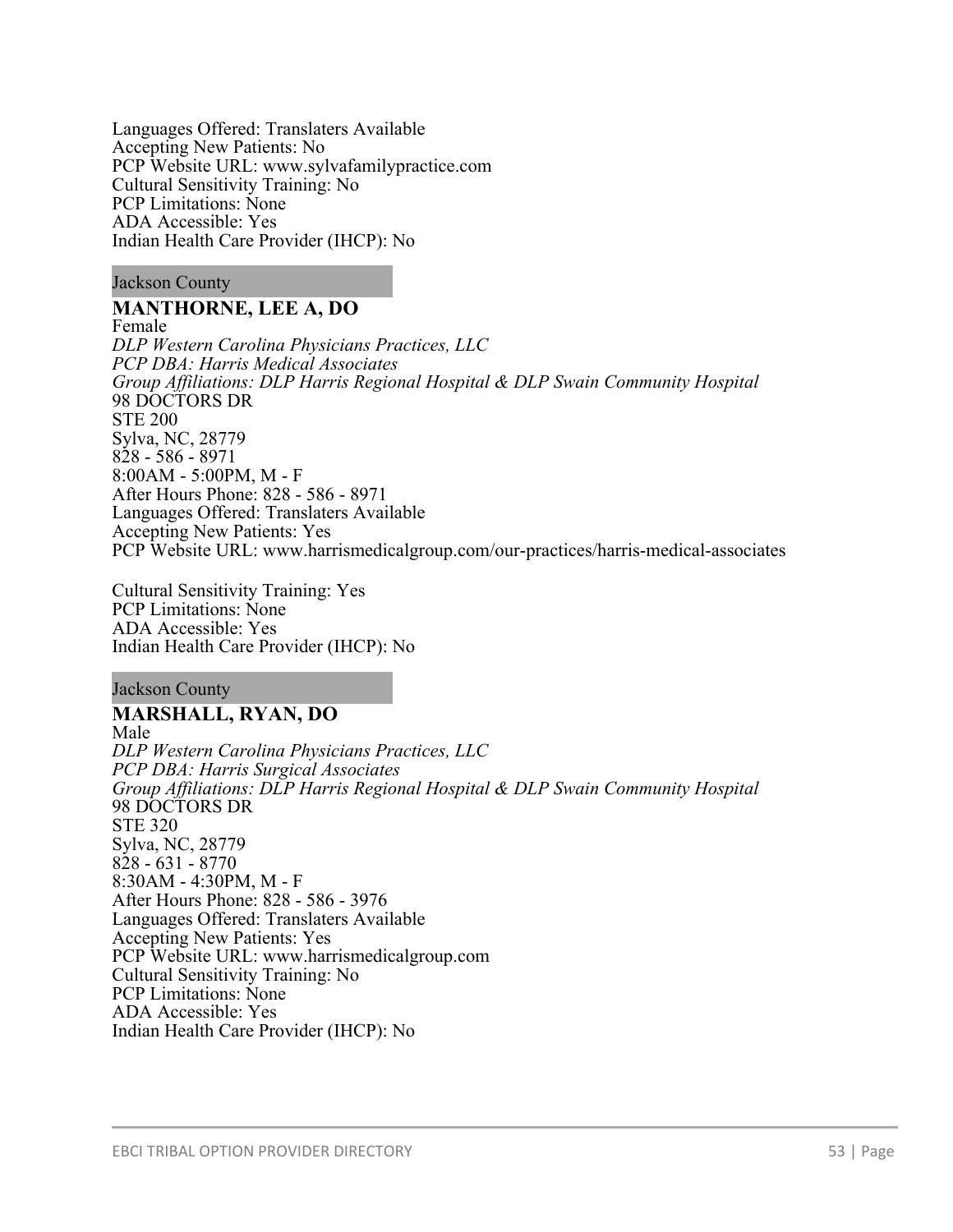Jackson County

### **NASH, BESAN, FNP**

Female *Sylva Family Practice Group Affiliations: Sylva Family Practice* 430 FISHER CREEK RD Sylva, NC, 28779 828 - 477 - 4399 7:30AM - 4:30PM, M - W; 8:00AM - 4:30PM, R - F After Hours Phone: 828 - 586 - 4012 Languages Offered: Translaters Available Accepting New Patients: No PCP Website URL: www.sylvafamilypractice.com Cultural Sensitivity Training: No PCP Limitations: None ADA Accessible: Yes Indian Health Care Provider (IHCP): No

Jackson County

## **PALUMBO, ALLISON A, MD**

Female *DLP Western Carolina Physicians Practices, LLC PCP DBA: Harris Surgical Associates Group Affiliations: DLP Harris Regional Hospital & DLP Swain Community Hospital* 98 DOCTORS DR STE 320 Sylva, NC, 28779 828 - 631 - 8770 8:30AM - 4:30PM, M - F After Hours Phone: 828 - 586 - 3976 Languages Offered: Translaters Available Accepting New Patients: Yes PCP Website URL: www.harrismedicalgroup.com Cultural Sensitivity Training: No PCP Limitations: None ADA Accessible: Yes Indian Health Care Provider (IHCP): No

Jackson County

# **PIERSON, CINDY L, NP**

Female *Mission Community Primary Care - Cashiers (RHC) PCP DBA: Mission Community Primary Care - Cashiers (RHC) Group Affiliations: MH Highlands - Cashiers Medical Center, LLLP* 57 WHITE OWL LN Cashiers, NC, 28717 - 4514 828 - 743 - 2491 8:00AM - 5:00PM, M - F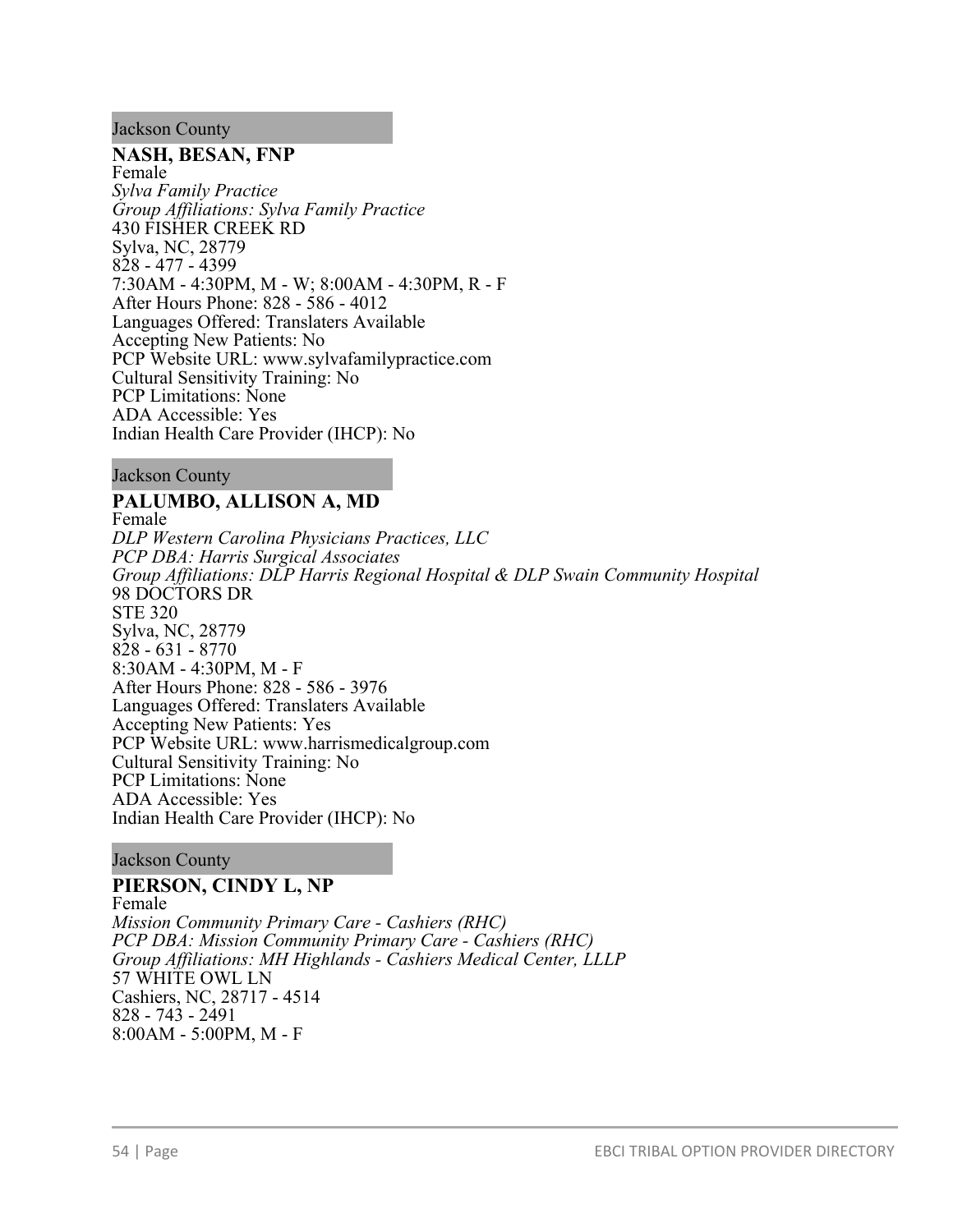After Hours Phone: 828 - 743 - 2491 Languages Offered: Translaters Available Accepting New Patients: Yes PCP Website URL: https://missionhealth.org/services-treatments/primarycare/locations/?doing\_wp\_cron=1612491067.8205440044403076171875 Cultural Sensitivity Training: Yes PCP Limitations: None ADA Accessible: Yes Indian Health Care Provider (IHCP): No

Jackson County

## **PITTMAN, GREGORY S, PA**

Male *Mission Community Primary Care - Cashiers (RHC) PCP DBA: Mission Community Primary Care - Cashiers (RHC) Group Affiliations: MH Highlands - Cashiers Medical Center, LLLP* 57 WHITE OWL LN Cashiers, NC, 28717 - 4514 828 - 743 - 2491 8:00AM - 5:00PM, M - F After Hours Phone: 828 - 743 - 2491 Languages Offered: Translaters Available Accepting New Patients: Yes PCP Website URL: https://missionhealth.org/services-treatments/primarycare/locations/?doing\_wp\_cron=1612491067.8205440044403076171875 Cultural Sensitivity Training: Yes PCP Limitations: None ADA Accessible: Yes Indian Health Care Provider (IHCP): No

Jackson County

## **PRATT, JOSHUA, DO**

Male *DLP Western Carolina Physicians Practices, LLC PCP DBA: Harris Surgical Associates Group Affiliations: DLP Harris Regional Hospital & DLP Swain Community Hospital* 98 DOCTORS DR STE 320 Sylva, NC, 28779 828 - 631 - 8770 8:30AM - 4:30PM, M - F After Hours Phone: 828 - 586 - 3976 Languages Offered: Translaters Available Accepting New Patients: Yes PCP Website URL: www.harrismedicalgroup.com Cultural Sensitivity Training: No PCP Limitations: None ADA Accessible: Yes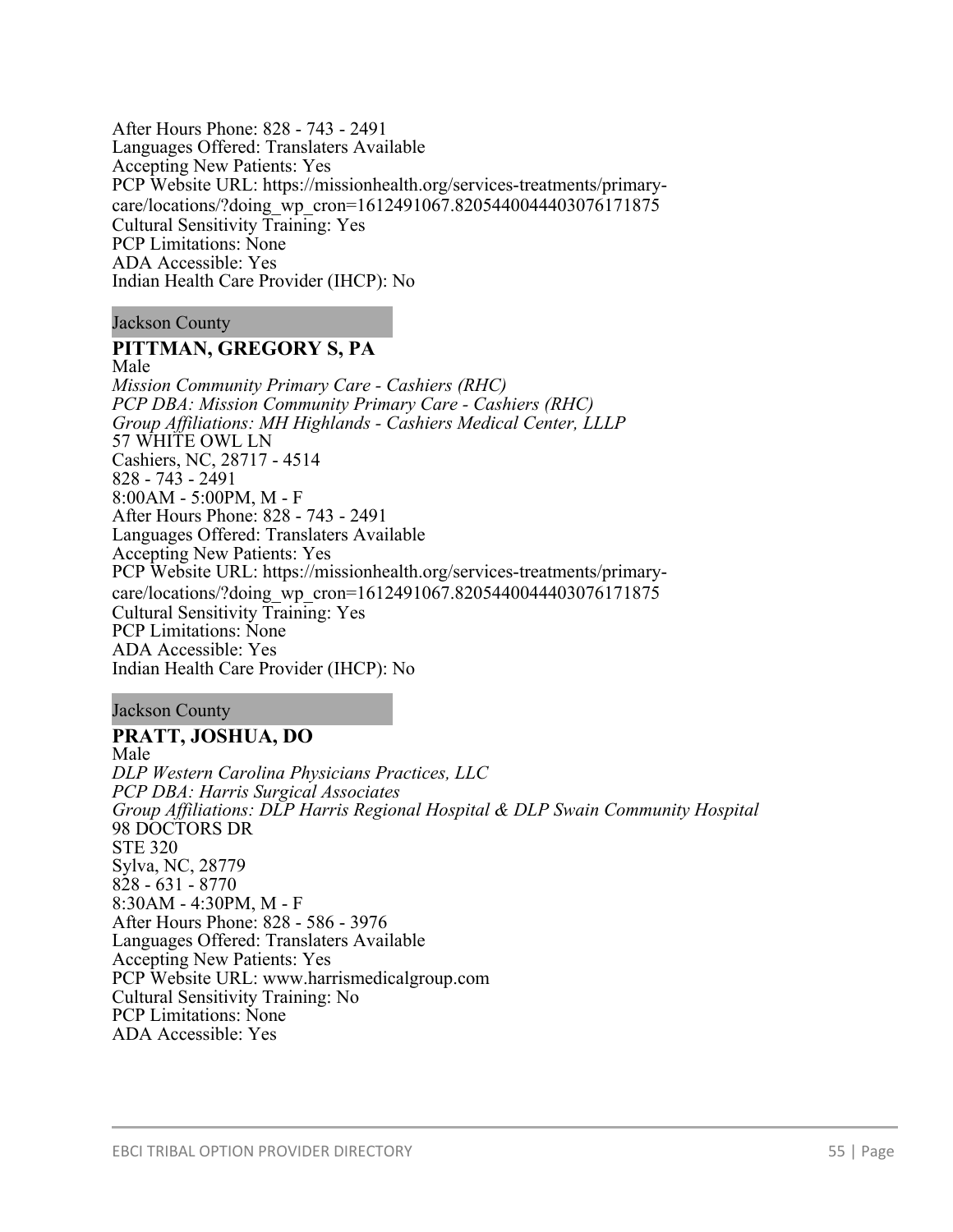Indian Health Care Provider (IHCP): No

Jackson County

# **PROVOST, RANDALL, MD**

Male *DLP Western Carolina Physicians Practices, LLC PCP DBA: Harris Medical Associates Group Affiliations: DLP Harris Regional Hospital & DLP Swain Community Hospital* 98 DOCTORS DR STE 200 Sylva, NC, 28779 828 - 586 - 8971 8:00AM - 5:00PM, M - F After Hours Phone: 828 - 586 - 8971 Languages Offered: Translaters Available Accepting New Patients: Yes PCP Website URL: www.harrismedicalgroup.com/our-practices/harris-medical-associates

Cultural Sensitivity Training: Yes PCP Limitations: None ADA Accessible: Yes Indian Health Care Provider (IHCP): No

Jackson County

## **QUEEN, STEVEN, MD**

Male *DLP Western Carolina Physicians Practices, LLC PCP DBA: Harris Medical Associates Group Affiliations: DLP Harris Regional Hospital & DLP Swain Community Hospital* 98 DOCTORS DR STE 200 Sylva, NC, 28779 828 - 586 - 8971 8:00AM - 5:00PM, M - F After Hours Phone: 828 - 586 - 8971 Languages Offered: Translaters Available Accepting New Patients: Yes PCP Website URL: www.harrismedicalgroup.com/our-practices/harris-medical-associates

Cultural Sensitivity Training: Yes PCP Limitations: None ADA Accessible: Yes Indian Health Care Provider (IHCP): No

Jackson County

## **REAGAN, STEVEN, NP** Male *Mission Community Primary Care - Cashiers (RHC)*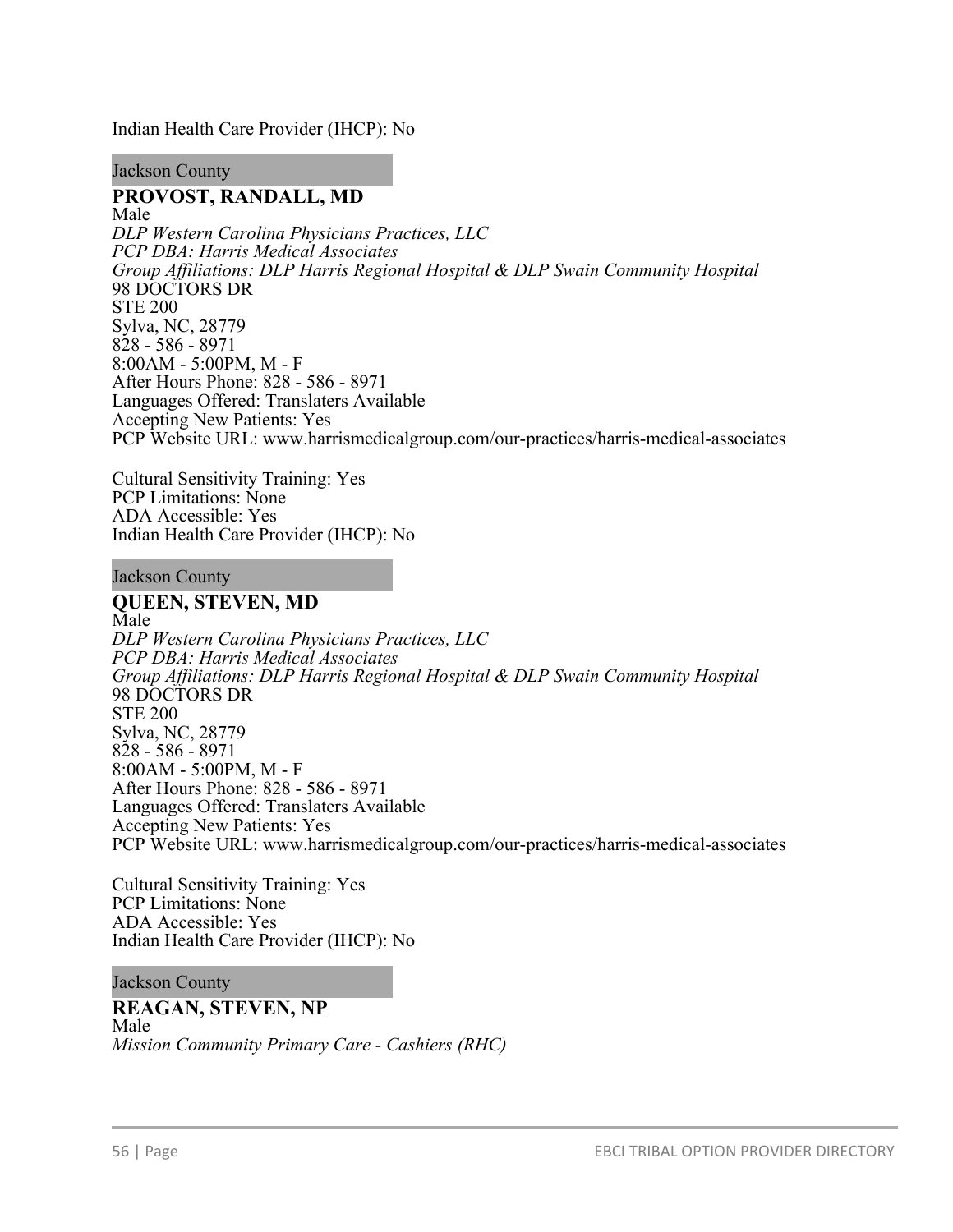*PCP DBA: Mission Community Primary Care - Cashiers (RHC) Group Affiliations: MH Highlands - Cashiers Medical Center, LLLP* 57 WHITE OWL LN Cashiers, NC, 28717 - 4514 828 - 743 - 2491 8:00AM - 5:00PM, M - F After Hours Phone: 828 - 743 - 2491 Languages Offered: Translaters Available Accepting New Patients: Yes PCP Website URL: https://missionhealth.org/services-treatments/primarycare/locations/?doing\_wp\_cron=1612491067.8205440044403076171875 Cultural Sensitivity Training: Yes PCP Limitations: None ADA Accessible: Yes Indian Health Care Provider (IHCP): No

### Jackson County

**RICE, PETER, MD** Male *KidzCare Pediatrics PCP DBA: KidzCare Pediatrics Group Affiliations: KidzCare Pediatrics* 132 SYLVA PLZ Sylva, NC, 28779 828 - 586 - 2377 8:30AM - 5:00PM, M - F After Hours Phone: 828 - 229 - 7382 Languages Offered: Translaters Available Accepting New Patients: Yes PCP Website URL: www.kidzcare.com Cultural Sensitivity Training: No PCP Limitations: Ages: 0 - 19 ADA Accessible: Yes Indian Health Care Provider (IHCP): No

### Jackson County

# **ROBLES, GILBERTO, MD**

Male *DLP Western Carolina Physicians Practices, LLC PCP DBA: Harris Surgical Associates Group Affiliations: DLP Harris Regional Hospital & DLP Swain Community Hospital* 98 DOCTORS DR STE 320 Sylva, NC, 28779 828 - 631 - 8770 8:30AM - 4:30PM, M - F After Hours Phone: 828 - 586 - 3976 Languages Offered: Translaters Available Accepting New Patients: Yes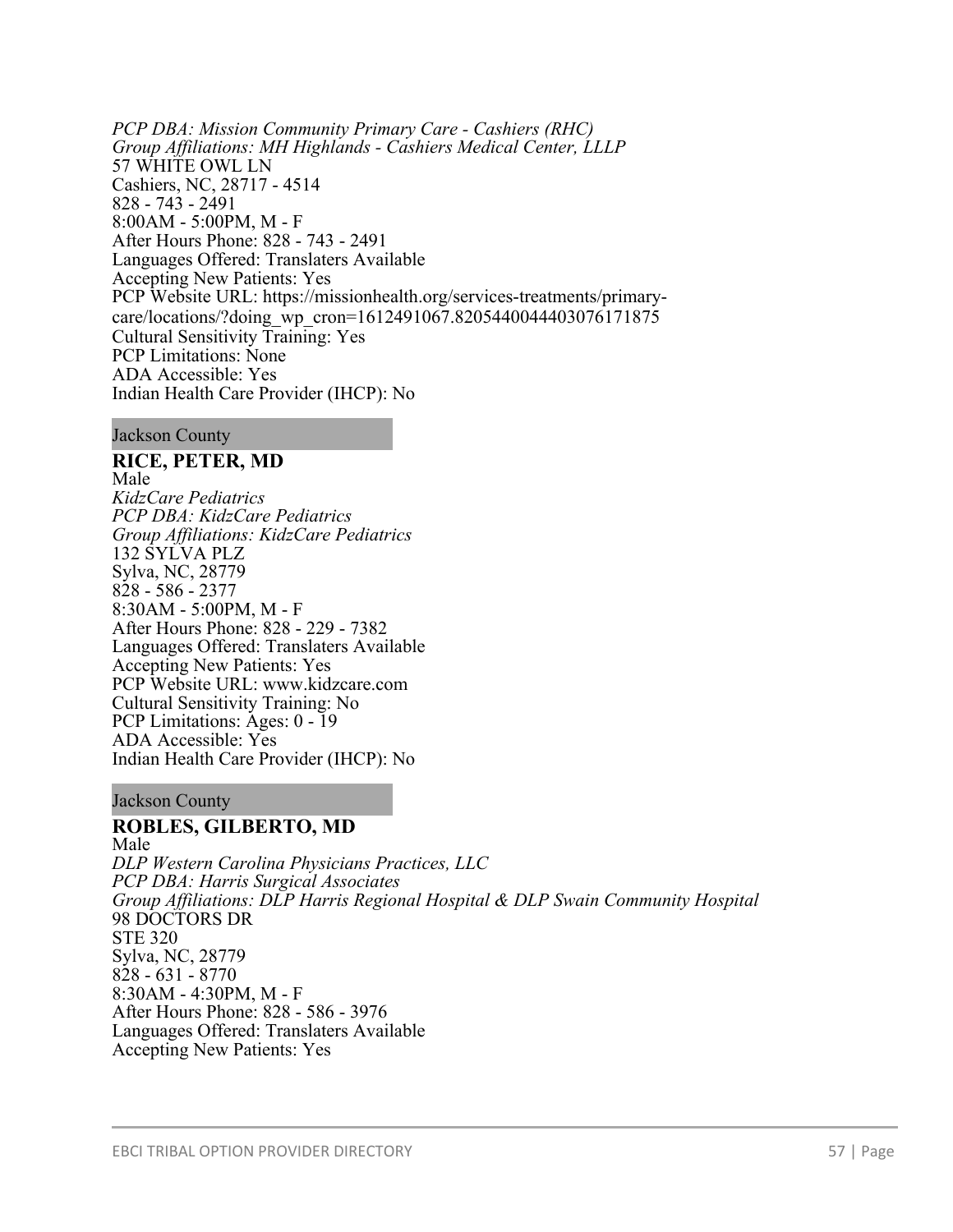PCP Website URL: www.harrismedicalgroup.com Cultural Sensitivity Training: No PCP Limitations: None ADA Accessible: Yes Indian Health Care Provider (IHCP): No

Jackson County

# **ROGERS, BRITTANY, NP**

Female *DLP Western Carolina Physicians Practices, LLC PCP DBA: Harris Pediatric Care Group Affiliations: DLP Harris Regional Hospital & DLP Swain Community Hospital* 98 DOCTORS DR STE 300 Sylva, NC, 28779 828 - 586 - 9642 8:00AM - 5:00PM, M - F After Hours Phone: 828 - 586 - 9642 Languages Offered: Translaters Available Accepting New Patients: Yes PCP Website URL: www.harrismedicalgroup.com/our-practices/harris-pediatric-care Cultural Sensitivity Training: Yes PCP Limitations: Ages: 0 - 19 ADA Accessible: Yes Indian Health Care Provider (IHCP): No

Jackson County

## **SHIREY, LAURIE, FNP**

Female *Sylva Community Health Center PCP DBA: Sylva Community Health Center Group Affiliations: Applachian Mountain Community Health Centers* 44 BONNIE LN Sylva, NC, 28771 828 - 307 - 0900 8:00AM - 5:00PM, M - F After Hours Phone: 828 - 479 - 4836 Languages Offered: Translaters Available Accepting New Patients: Yes PCP Website URL: www.amchc.org Cultural Sensitivity Training: Yes PCP Limitations: None ADA Accessible: Yes Indian Health Care Provider (IHCP): No

Jackson County

**STINGONE, TAMMY L, NP** Female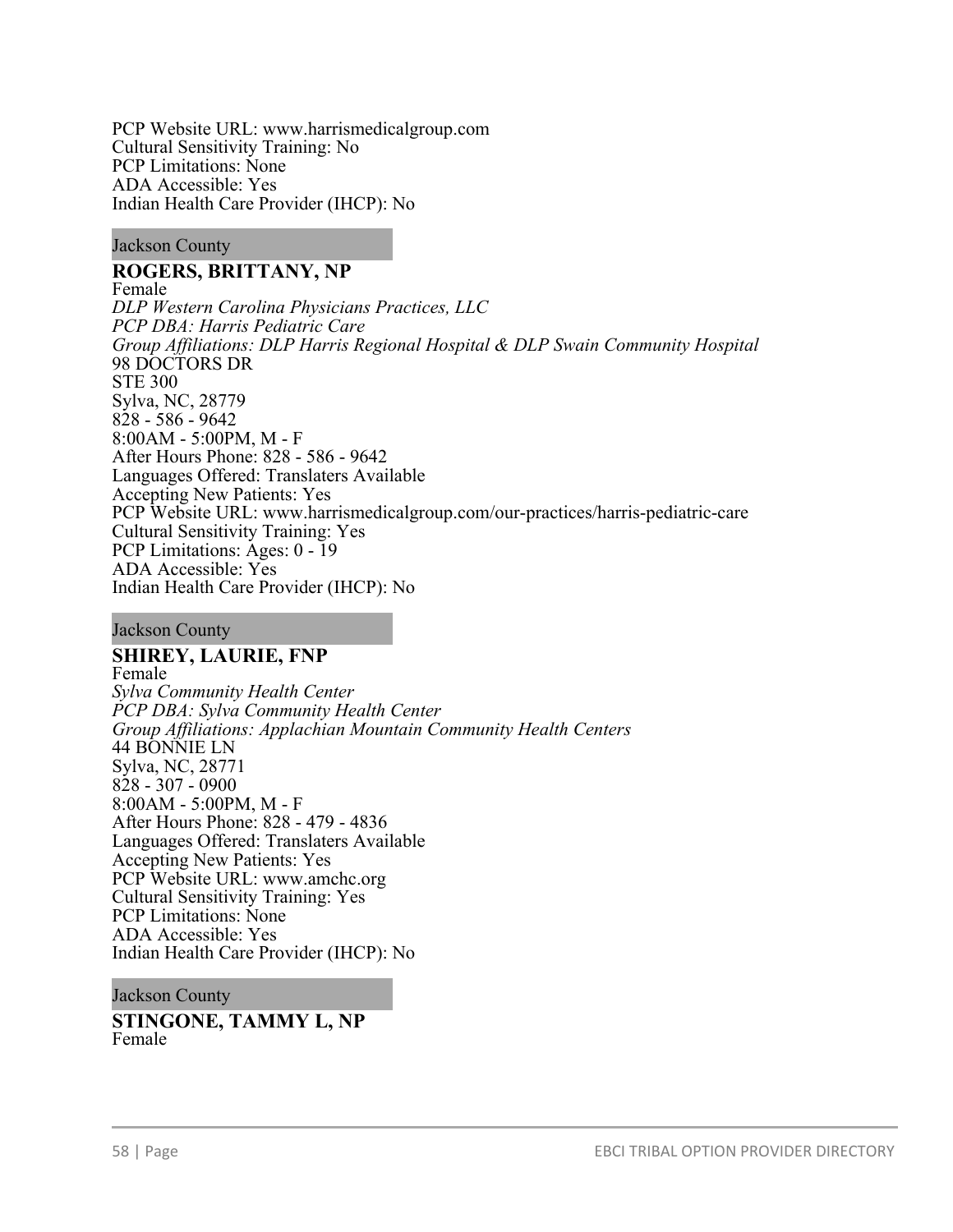*Mission Community Primary Care - Cashiers (RHC) PCP DBA: Mission Community Primary Care - Cashiers (RHC) Group Affiliations: MH Highlands - Cashiers Medical Center, LLLP* 57 WHITE OWL LN Cashiers, NC, 28717 - 4514 828 - 743 - 2491 8:00AM - 5:00PM, M - F After Hours Phone: 828 - 743 - 2491 Languages Offered: Translaters Available Accepting New Patients: Yes PCP Website URL: https://missionhealth.org/services-treatments/primarycare/locations/?doing\_wp\_cron=1612491067.8205440044403076171875 Cultural Sensitivity Training: Yes PCP Limitations: None ADA Accessible: Yes Indian Health Care Provider (IHCP): No

### Jackson County

## **STRASBURGER III, ALVIN, MD**

Male

*DLP Western Carolina Physicians Practices, LLC PCP DBA: Harris Women's Care Group Affiliations: DLP Harris Regional Hospital & DLP Swain Community Hospital* 70 THE VILLAGE OVERLOOK Sylva, NC, 28713 828 - 631 - 8913 8:00AM - 5:00PM, M - F After Hours Phone: 828 - 631 - 8913 Languages Offered: Translaters Available Accepting New Patients: Yes PCP Website URL: www.harrismedicalgroup.com/our-practices/harris-womens-care Cultural Sensitivity Training: Yes PCP Limitations: Gender: Females only ADA Accessible: Yes Indian Health Care Provider (IHCP): No

### Jackson County

## **SUMPTER, JA'PEL, MD**

Female *DLP Western Carolina Physicians Practices, LLC PCP DBA: Harris Women's Care Group Affiliations: DLP Harris Regional Hospital & DLP Swain Community Hospital* 70 THE VILLAGE OVERLOOK Sylva, NC, 28713 828 - 631 - 8913 8:00AM - 5:00PM, M - F After Hours Phone: 828 - 631 - 8913 Languages Offered: Translaters Available Accepting New Patients: Yes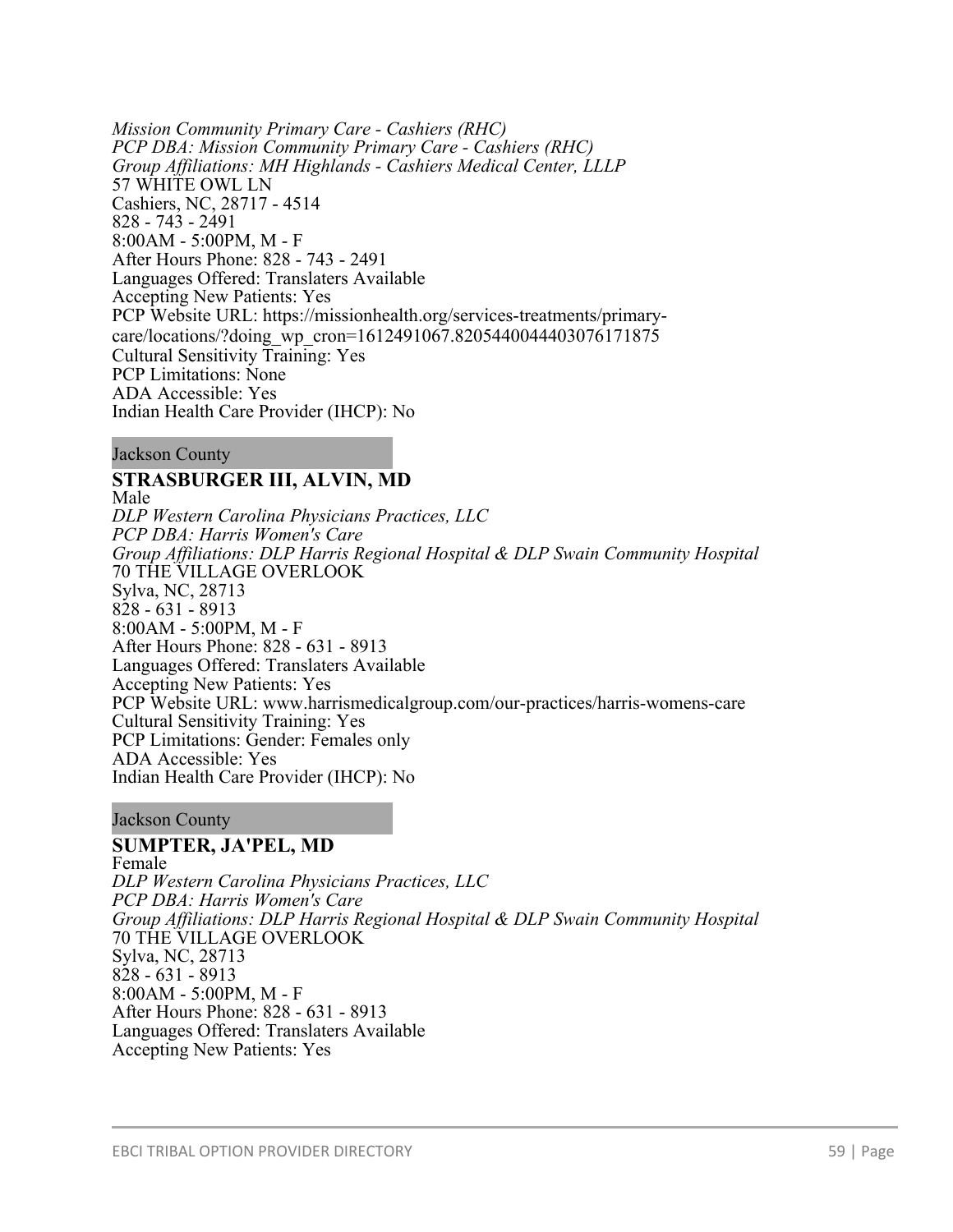PCP Website URL: www.harrismedicalgroup.com/our-practices/harris-womens-care Cultural Sensitivity Training: Yes PCP Limitations: Gender: Females only ADA Accessible: Yes Indian Health Care Provider (IHCP): No

### Jackson County

**WADE, RYAN, MD**

Male *DLP Western Carolina Physicians Practices, LLC PCP DBA: Harris Pediatric Care Group Affiliations: DLP Harris Regional Hospital & DLP Swain Community Hospital* 98 DOCTORS DR STE 300 Sylva, NC, 28779 828 - 586 - 9642 8:00AM - 5:00PM, M - F After Hours Phone: 828 - 586 - 9642 Languages Offered: Translaters Available Accepting New Patients: Yes PCP Website URL: www.harrismedicalgroup.com/our-practices/harris-pediatric-care Cultural Sensitivity Training: Yes PCP Limitations: Ages: 0 - 19 ADA Accessible: Yes Indian Health Care Provider (IHCP): No

Jackson County

## **WALKER, DARCI, CNM**

Female *DLP Western Carolina Physicians Practices, LLC PCP DBA: Harris Women's Care Group Affiliations: DLP Harris Regional Hospital & DLP Swain Community Hospital* 70 THE VILLAGE OVERLOOK Sylva, NC, 28713 828 - 631 - 8913 8:00AM - 5:00PM, M - F After Hours Phone: 828 - 631 - 8913 Languages Offered: Translaters Available Accepting New Patients: Yes PCP Website URL: www.harrismedicalgroup.com/our-practices/harris-womens-care Cultural Sensitivity Training: Yes PCP Limitations: Gender: Females only ADA Accessible: Yes Indian Health Care Provider (IHCP): No

Jackson County

**WALSH, KATHLEEN, NP** Female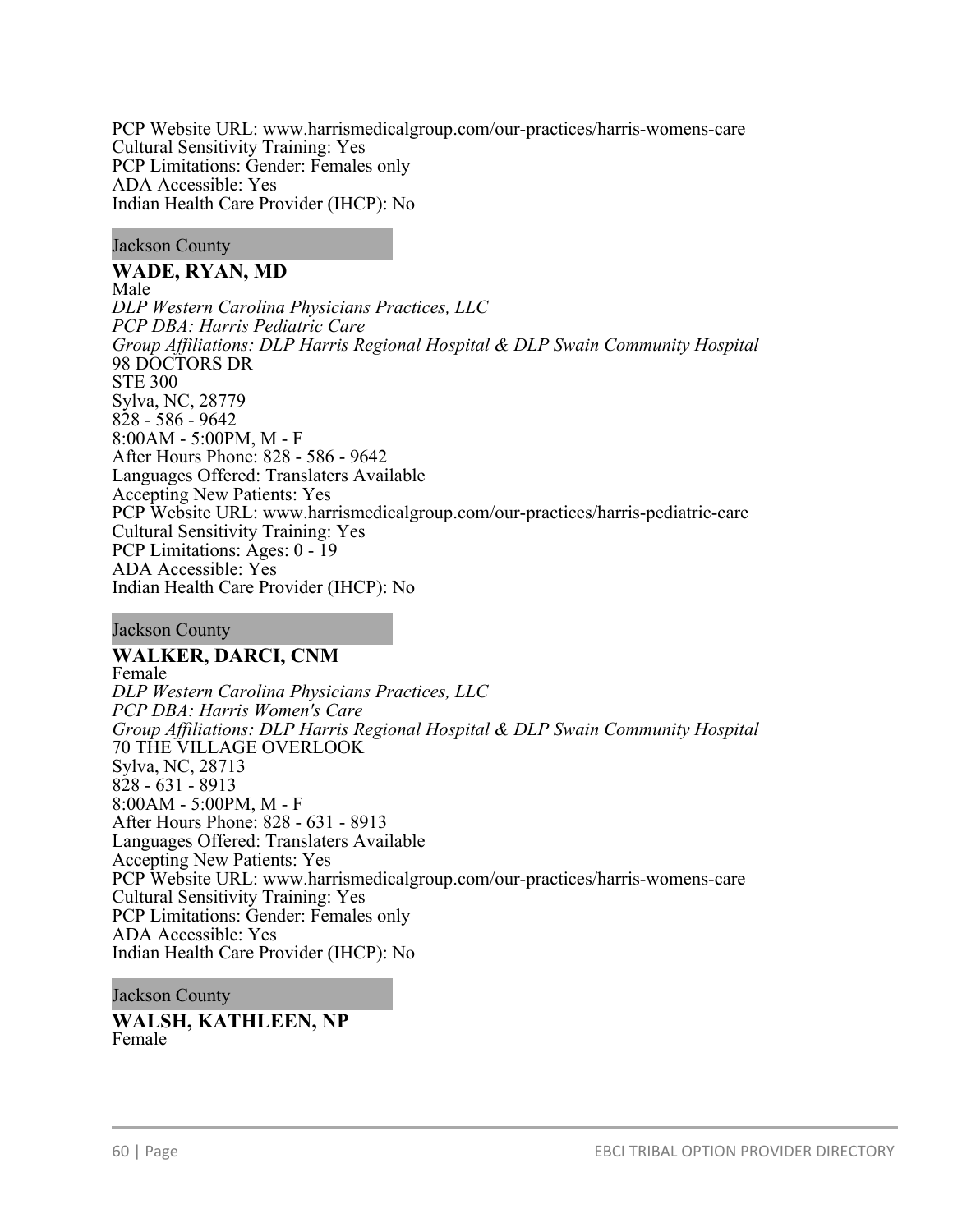*DLP Western Carolina Physicians Practices, LLC PCP DBA: Harris Women's Care Group Affiliations: DLP Harris Regional Hospital & DLP Swain Community Hospital* 70 THE VILLAGE OVERLOOK Sylva, NC, 28713 828 - 631 - 8913 8:00AM - 5:00PM, M - F After Hours Phone: 828 - 631 - 8913 Languages Offered: Translaters Available Accepting New Patients: Yes PCP Website URL: www.harrismedicalgroup.com/our-practices/harris-womens-care Cultural Sensitivity Training: Yes PCP Limitations: Gender: Females only ADA Accessible: Yes Indian Health Care Provider (IHCP): No

Jackson County

## **WHEELER, PATTI B, MD**

Female *Mission Community Primary Care - Cashiers (RHC) PCP DBA: Mission Community Primary Care - Cashiers (RHC) Group Affiliations: MH Highlands - Cashiers Medical Center, LLLP* 57 WHITE OWL LN Cashiers, NC, 28717 - 4514 828 - 743 - 2491 8:00AM - 5:00PM, M - F After Hours Phone: 828 - 743 - 2491 Languages Offered: Translaters Available Accepting New Patients: Yes PCP Website URL: https://missionhealth.org/services-treatments/primarycare/locations/?doing\_wp\_cron=1612491067.8205440044403076171875 Cultural Sensitivity Training: Yes PCP Limitations: None ADA Accessible: Yes Indian Health Care Provider (IHCP): No

Jackson County

#### **WILSON, THOMAS C, MD** Male *Thomas C. Wilson MD* 47 East Fork Rd

Sylva, NC, 28779 828 - 631 - 2717 8:00AM - 5:00PM, M - W After Hours Phone: 828 - 631 - 2717 Languages Offered: Translaters Available Accepting New Patients: Yes Cultural Sensitivity Training: No PCP Limitations: None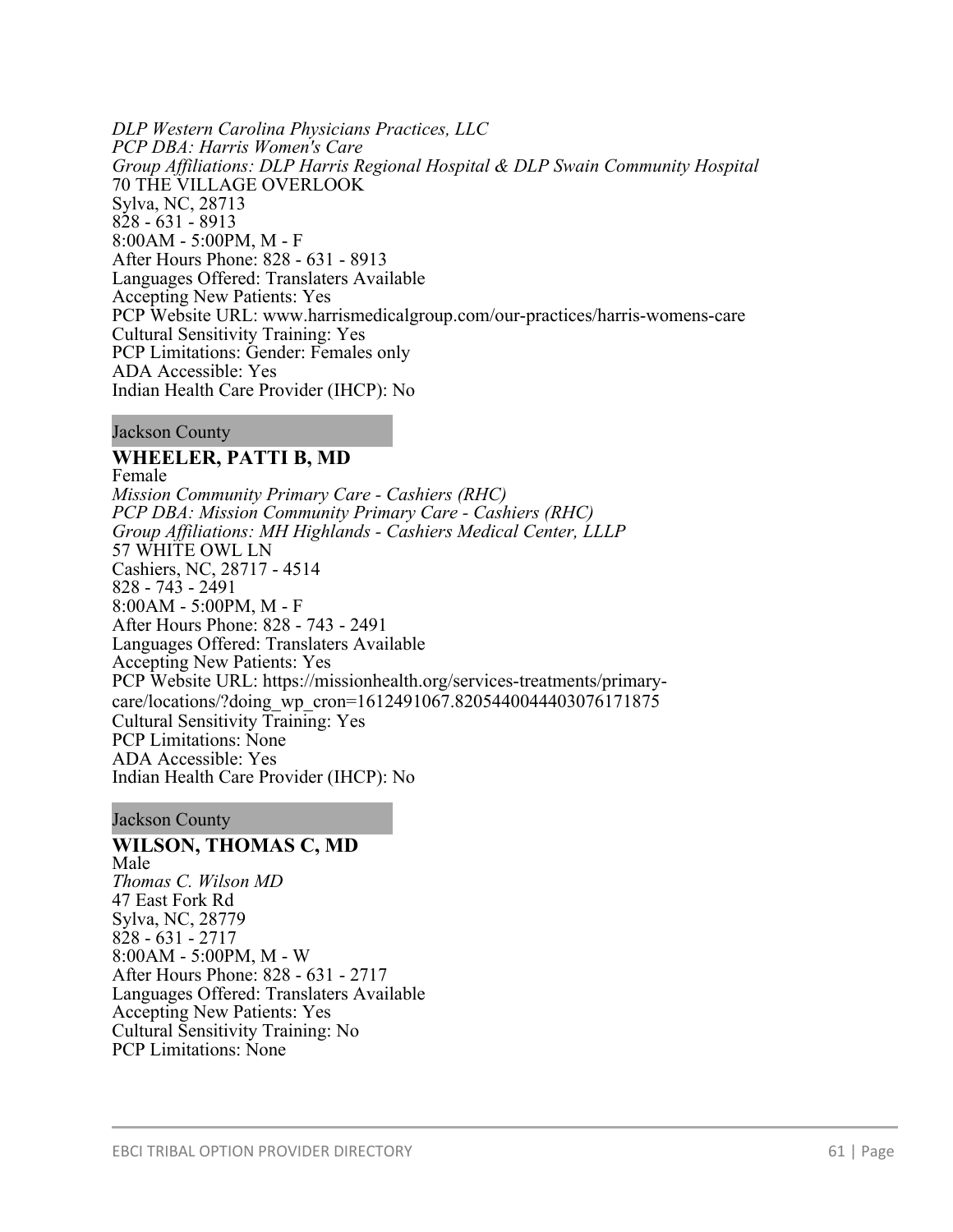ADA Accessible: Yes Indian Health Care Provider (IHCP): No

### Macon County

### **BRZYCKI, KRISTIN, NP**

Female *Mission Health Center - Franklin (RHC) PCP DBA: Mission Health Center - Franklin (RHC) Group Affiliations: MH Angel Medical Center, LLLP* 190 RIVERVIEW ST Franklin, NC, 28734 - 2612 828 - 349 - 6800 8:00AM - 5:00PM, M - F After Hours Phone: 828 - 349 - 6800 Languages Offered: Translaters Available Accepting New Patients: Yes PCP Website URL: https://missionhealth.org/services-treatments/primarycare/locations/?doing\_wp\_cron=1612491067.8205440044403076171875 Cultural Sensitivity Training: Yes PCP Limitations: None ADA Accessible: Yes Indian Health Care Provider (IHCP): No

### Macon County

# **CAMPBELL, GARY E, PA**

Male *Mission Health Center - Franklin (RHC) PCP DBA: Mission Health Center - Franklin (RHC) Group Affiliations: MH Angel Medical Center, LLLP* 190 RIVERVIEW ST Franklin, NC, 28734 - 2612 828 - 349 - 6800 8:00AM - 5:00PM, M - F After Hours Phone: 828 - 349 - 6800 Languages Offered: Translaters Available Accepting New Patients: Yes PCP Website URL: https://missionhealth.org/services-treatments/primarycare/locations/?doing\_wp\_cron=1612491067.8205440044403076171875 Cultural Sensitivity Training: Yes PCP Limitations: None ADA Accessible: Yes Indian Health Care Provider (IHCP): No

### Macon County

### **CAPLINGER, HANNAH, FNP**

Female *DLP Western Carolina Physicians Practices, LLC PCP DBA: Harris Family Care - Franklin*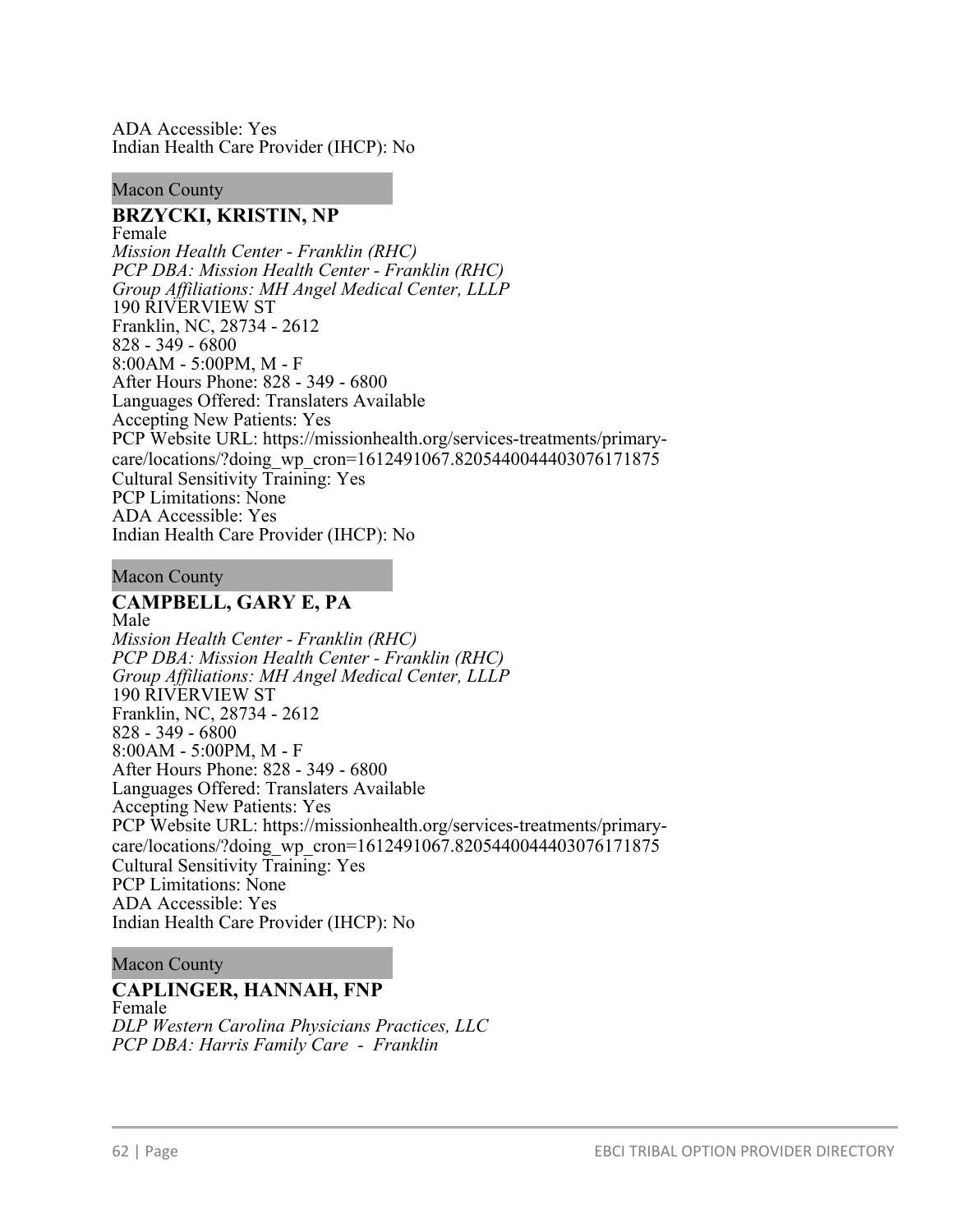*Group Affiliations: DLP Harris Regional Hospital & DLP Swain Community Hospital* 55 HOLLY SPRINGS PARK DR FAMILY Franklin, NC, 28734 828 - 349 - 3550 8:00AM - 5:00PM, M - F After Hours Phone: 828 - 349 - 3550 Languages Offered: Translaters Available Accepting New Patients: Yes PCP Website URL: www.harrismedicalgroup.com/our-practices/hfc-franklin Cultural Sensitivity Training: Yes PCP Limitations: None ADA Accessible: Yes Indian Health Care Provider (IHCP): No

### Macon County

# **CASTER, DAVID R, MD**

Male *Smokey Mountain Urgent Care - Franklin PCP DBA: Smokey Mountain Urgent Care Group Affiliations: Smokey Mountain Urgent Care* 195 FRANKLIN PLAZA DR Franklin, NC, 28734 828 - 634 - 7745 9:00AM - 5:00PM, M - F; 9:00AM - 2:00PM, S - SU After Hours Phone: 828 - 634 - 7745 Languages Offered: Translaters Available Accepting New Patients: Yes Cultural Sensitivity Training: Yes PCP Limitations: None ADA Accessible: Yes Indian Health Care Provider (IHCP): No

## Macon County

# **CLARK, CRYSTAL M, PA**

Female *Mission Health Center - Franklin (RHC) PCP DBA: Mission Health Center - Franklin (RHC) Group Affiliations: MH Angel Medical Center, LLLP* 190 RIVERVIEW ST Franklin, NC, 28734 - 2612 828 - 349 - 6800 8:00AM - 5:00PM, M - F After Hours Phone: 828 - 349 - 6800 Languages Offered: Translaters Available Accepting New Patients: Yes PCP Website URL: https://missionhealth.org/services-treatments/primarycare/locations/?doing\_wp\_cron=1612491067.8205440044403076171875 Cultural Sensitivity Training: Yes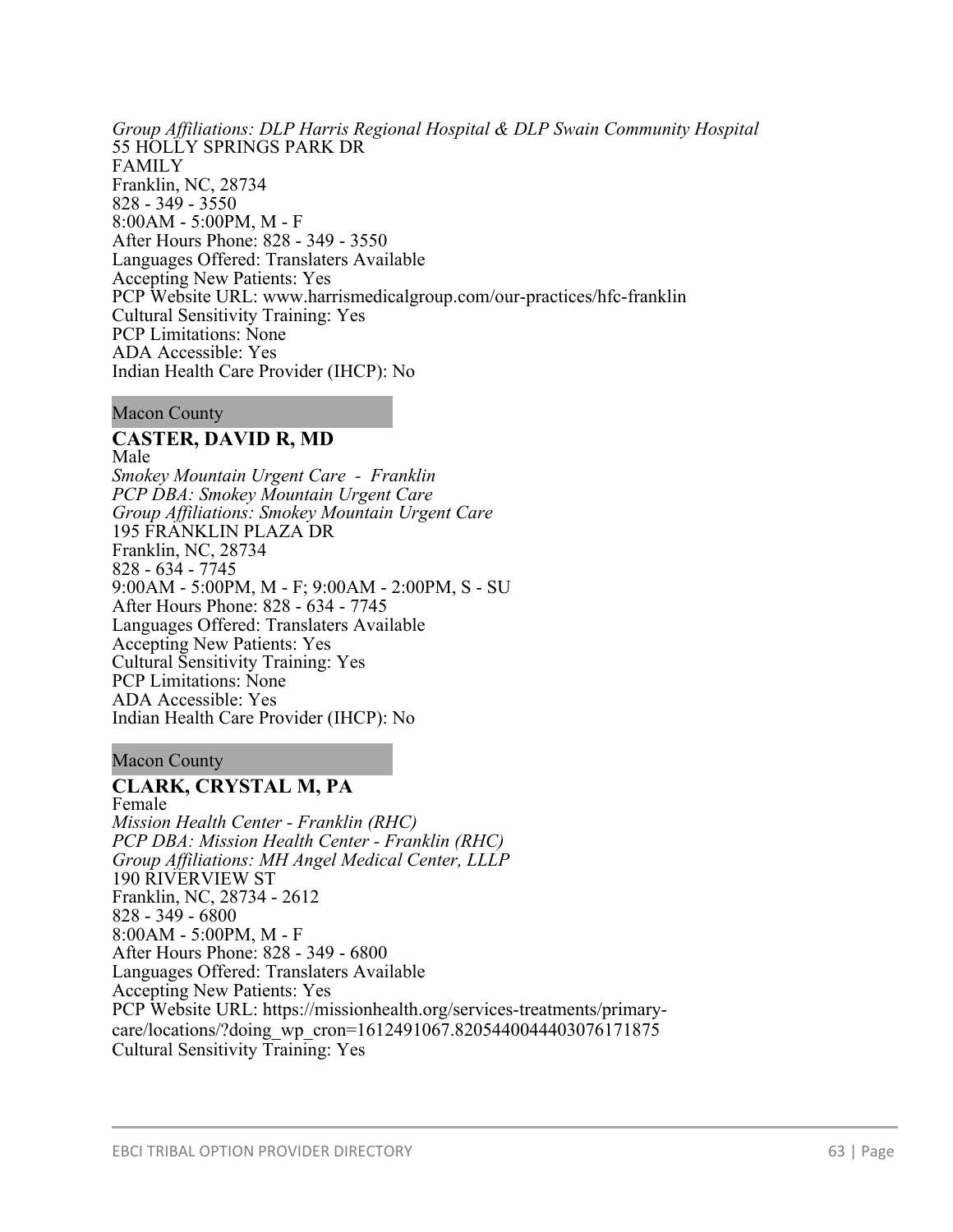PCP Limitations: None ADA Accessible: Yes Indian Health Care Provider (IHCP): No

### Macon County

# **DAVIS, CLAYTON, MD**

Male *DLP Western Carolina Physicians Practices, LLC PCP DBA: Harris Family Care - Franklin Group Affiliations: DLP Harris Regional Hospital & DLP Swain Community Hospital* 55 HOLLY SPRINGS PARK DR FAMILY Franklin, NC, 28734 828 - 349 - 3550 8:00AM - 5:00PM, M - F After Hours Phone: 828 - 349 - 3550 Languages Offered: Translaters Available Accepting New Patients: Yes PCP Website URL: www.harrismedicalgroup.com/our-practices/hfc-franklin Cultural Sensitivity Training: Yes PCP Limitations: None ADA Accessible: Yes Indian Health Care Provider (IHCP): No

Macon County

### **ENGLAND, ELIZABETH A, MD** Female

*MAHEC OB / GYN Specialists at Franklin PCP DBA: Mountain Area Health Education Center, Inc. Group Affiliations: Mission Health Community Multispecialty Providers, LLC* 56 MEDICAL PARK DR Franklin, NC, 28734 828 - 634 - 4565 8:00AM - 5:00PM, W - R After Hours Phone: 828 - 634 - 4565 Languages Offered: Translaters Available PCP Website URL: https://mahec.net/patient-information/ob-gyn-care Cultural Sensitivity Training: Yes PCP Limitations: Gender: Females only ADA Accessible: Yes Indian Health Care Provider (IHCP): No

## Macon County

# **GOLIGHTLY, MICHAEL D, DO**

Male *Mission Health Center - Franklin (RHC) PCP DBA: Mission Health Center - Franklin (RHC) Group Affiliations: MH Angel Medical Center, LLLP*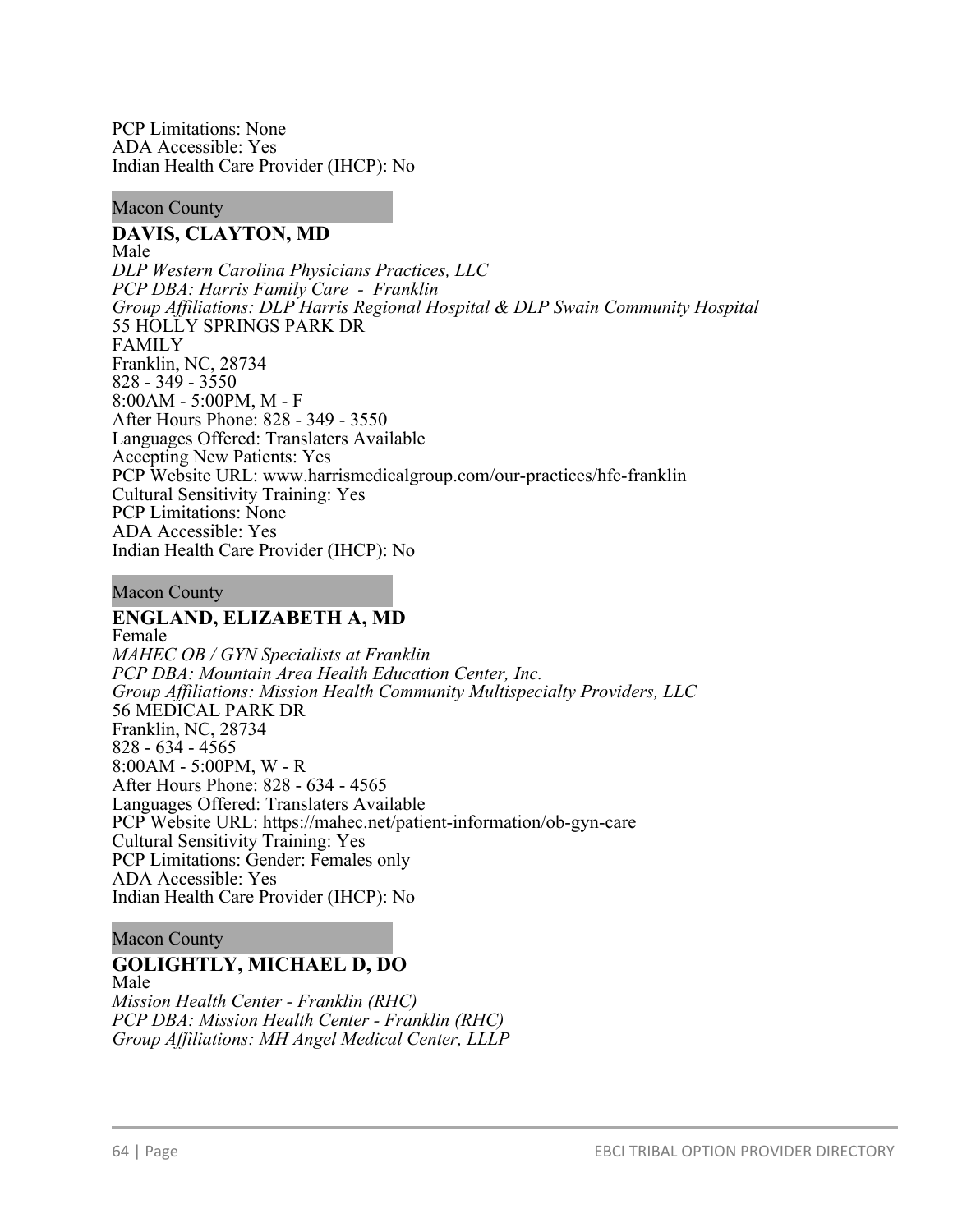190 RIVERVIEW ST Franklin, NC, 28734 - 2612 828 - 349 - 6800 8:00AM - 5:00PM, M - F After Hours Phone: 828 - 349 - 6800 Languages Offered: Translaters Available Accepting New Patients: Yes PCP Website URL: https://missionhealth.org/services-treatments/primarycare/locations/?doing\_wp\_cron=1612491067.8205440044403076171875 Cultural Sensitivity Training: Yes PCP Limitations: None ADA Accessible: Yes Indian Health Care Provider (IHCP): No

Macon County

## **GRUGAN, KIMBERLY A, NP**

Female *Mission Health Center - Franklin (RHC) PCP DBA: Mission Health Center - Franklin (RHC) Group Affiliations: MH Angel Medical Center, LLLP* 190 RIVERVIEW ST Franklin, NC, 28734 - 2612 828 - 349 - 6800 8:00AM - 5:00PM, M - F After Hours Phone: 828 - 349 - 6800 Languages Offered: Translaters Available Accepting New Patients: Yes PCP Website URL: https://missionhealth.org/services-treatments/primarycare/locations/?doing\_wp\_cron=1612491067.8205440044403076171875 Cultural Sensitivity Training: Yes PCP Limitations: None ADA Accessible: Yes Indian Health Care Provider (IHCP): No

Macon County

## **HALES, JOHN D, MD**

Male *Mission Health Center - Franklin (RHC) PCP DBA: Mission Health Center - Franklin (RHC) Group Affiliations: MH Angel Medical Center, LLLP* 190 RIVERVIEW ST Franklin, NC, 28734 - 2612 828 - 349 - 6800 8:00AM - 5:00PM, M - F After Hours Phone: 828 - 349 - 6800 Languages Offered: Translaters Available Accepting New Patients: Yes PCP Website URL: https://missionhealth.org/services-treatments/primarycare/locations/?doing\_wp\_cron=1612491067.8205440044403076171875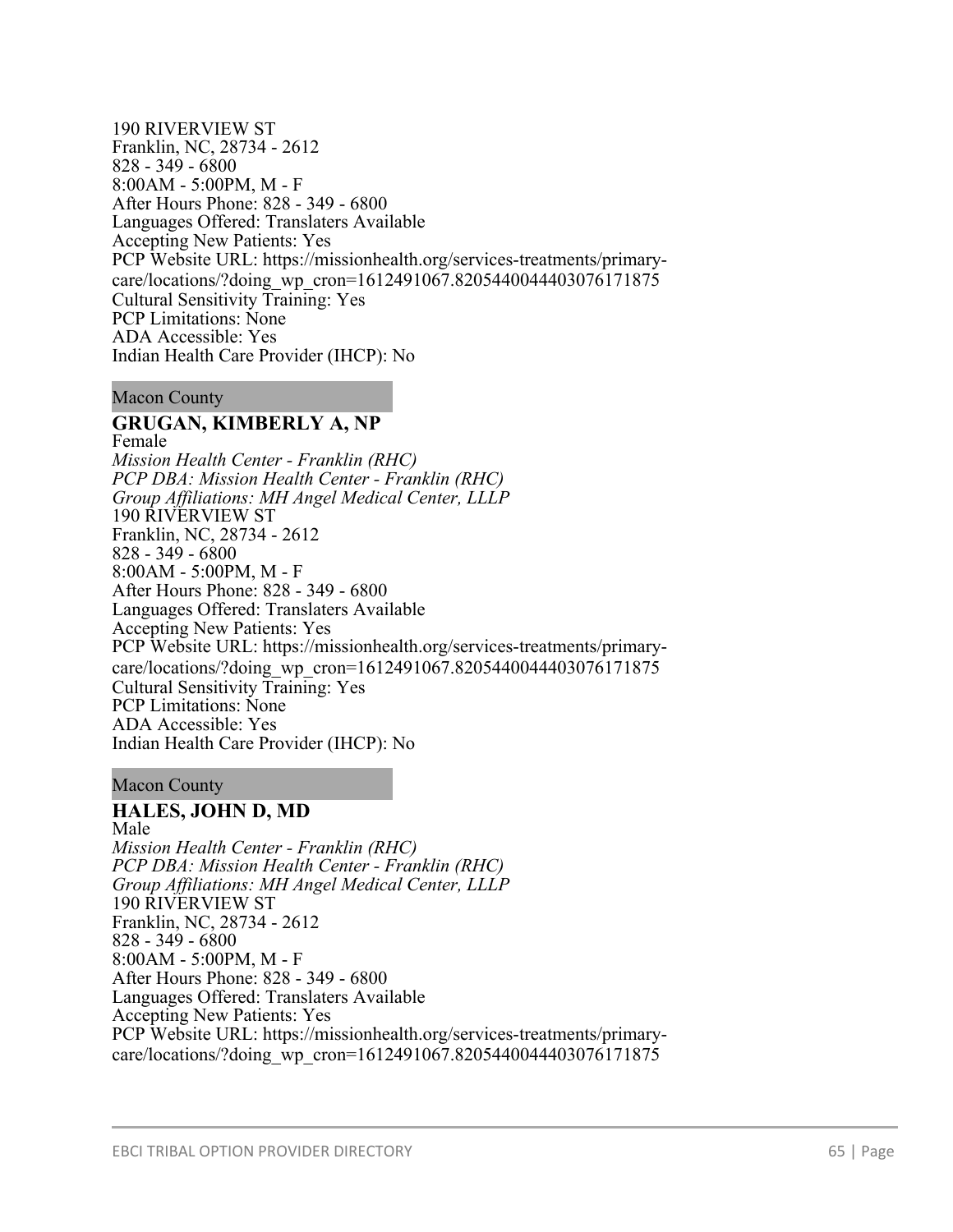Cultural Sensitivity Training: Yes PCP Limitations: None ADA Accessible: Yes Indian Health Care Provider (IHCP): No

Macon County

#### **HUNLEY, LAWSON Z, DO** Male

*Mission Health Center - Franklin (RHC) PCP DBA: Mission Health Center - Franklin (RHC) Group Affiliations: MH Angel Medical Center, LLLP* 190 RIVERVIEW ST Franklin, NC, 28734 - 2612 828 - 349 - 6800 8:00AM - 5:00PM, M - F After Hours Phone: 828 - 349 - 6800 Languages Offered: Translaters Available Accepting New Patients: Yes PCP Website URL: https://missionhealth.org/services-treatments/primarycare/locations/?doing\_wp\_cron=1612491067.8205440044403076171875 Cultural Sensitivity Training: Yes PCP Limitations: None ADA Accessible: Yes Indian Health Care Provider (IHCP): No

### Macon County

## **HUSTON, JEREMY, DO**

Male *DLP Western Carolina Physicians Practices, LLC PCP DBA: Harris Family Care - Franklin Group Affiliations: DLP Harris Regional Hospital & DLP Swain Community Hospital* 55 HOLLY SPRINGS PARK DR FAMILY Franklin, NC, 28734 828 - 349 - 3550 8:00AM - 5:00PM, M - F After Hours Phone: 828 - 349 - 3550 Languages Offered: Translaters Available Accepting New Patients: Yes PCP Website URL: www.harrismedicalgroup.com/our-practices/hfc-franklin Cultural Sensitivity Training: Yes PCP Limitations: None ADA Accessible: Yes Indian Health Care Provider (IHCP): No

Macon County

**KARNER, ANNE, CNM** Female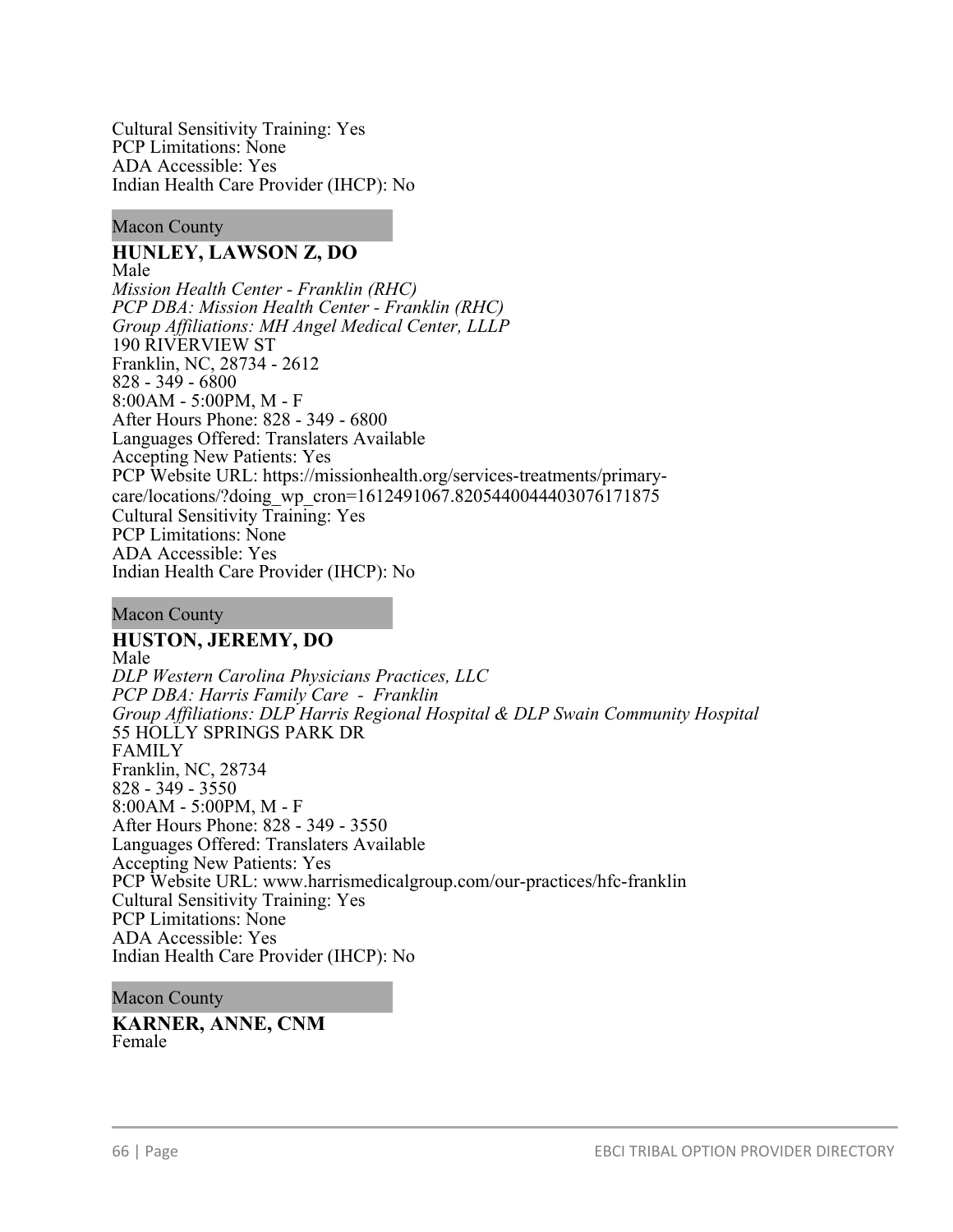*DLP Western Carolina Physicians Practices, LLC PCP DBA: Harris Women's Care Group Affiliations: DLP Harris Regional Hospital & DLP Swain Community Hospital* 55 HOLLY SPRINGS PARK DR FAMILY Franklin, NC, 28734 828 - 631 - 8913 8:00AM - 5:00PM, M - F After Hours Phone: 828 - 631 - 8913 Languages Offered: Translaters Available Accepting New Patients: Yes PCP Website URL: www.harrismedicalgroup.com/our-practices/harris-womens-care Cultural Sensitivity Training: Yes PCP Limitations: Gender: Females only ADA Accessible: Yes Indian Health Care Provider (IHCP): No

Macon County

## **KELISCHEK, SABINE, MD**

Female *DLP Western Carolina Physicians Practices, LLC PCP DBA: Harris Women's Care Group Affiliations: DLP Harris Regional Hospital & DLP Swain Community Hospital* 55 HOLLY SPRINGS PARK DR FAMILY Franklin, NC, 28734 828 - 631 - 8913 8:00AM - 5:00PM, M - F After Hours Phone: 828 - 631 - 8913 Languages Offered: Translaters Available Accepting New Patients: Yes PCP Website URL: www.harrismedicalgroup.com/our-practices/harris-womens-care Cultural Sensitivity Training: Yes PCP Limitations: Gender: Females only ADA Accessible: Yes Indian Health Care Provider (IHCP): No

Macon County

**LAYTON, JUDITH, CNM** Female *DLP Western Carolina Physicians Practices, LLC PCP DBA: Harris Women's Care Group Affiliations: DLP Harris Regional Hospital & DLP Swain Community Hospital* 55 HOLLY SPRINGS PARK DR FAMILY Franklin, NC, 28734 828 - 631 - 8913 8:00AM - 5:00PM, M - F After Hours Phone: 828 - 631 - 8913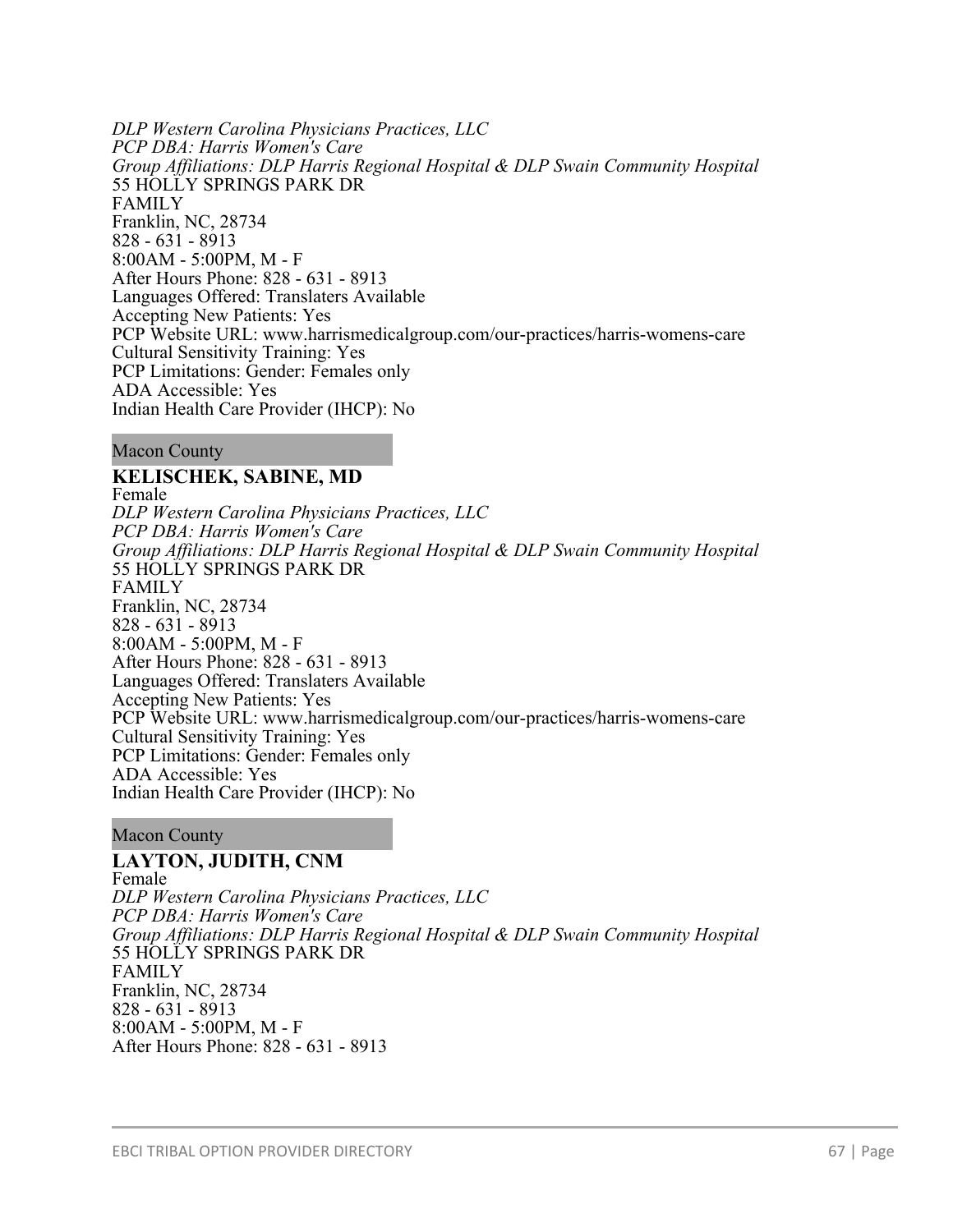Languages Offered: Translaters Available Accepting New Patients: Yes PCP Website URL: www.harrismedicalgroup.com/our-practices/harris-womens-care Cultural Sensitivity Training: Yes PCP Limitations: Gender: Females only ADA Accessible: Yes Indian Health Care Provider (IHCP): No

Macon County

## **LAZO, EMILEE, CNM**

Female *DLP Western Carolina Physicians Practices, LLC PCP DBA: Harris Women's Care Group Affiliations: DLP Harris Regional Hospital & DLP Swain Community Hospital* 55 HOLLY SPRINGS PARK DR FAMILY Franklin, NC, 28734 828 - 631 - 8913 8:00AM - 5:00PM, M - F After Hours Phone: 828 - 631 - 8913 Languages Offered: Translaters Available Accepting New Patients: Yes PCP Website URL: www.harrismedicalgroup.com/our-practices/harris-womens-care Cultural Sensitivity Training: Yes PCP Limitations: Gender: Females only ADA Accessible: Yes Indian Health Care Provider (IHCP): No

Macon County

# **MCDONALD, ELIZABETH, FNP**

Female *Smokey Mountain Urgent Care - Franklin PCP DBA: Smokey Mountain Urgent Care Group Affiliations: Smokey Mountain Urgent Care* 195 FRANKLIN PLAZA DR Franklin, NC, 28734 828 - 634 - 7745 9:00AM - 5:00PM, M - F; 9:00AM - 2:00PM, S - SU After Hours Phone: 828 - 634 - 7745 Languages Offered: Translaters Available Accepting New Patients: Yes Cultural Sensitivity Training: Yes PCP Limitations: None ADA Accessible: Yes Indian Health Care Provider (IHCP): No

Macon County

# **MORES, ASHLEY M, PA**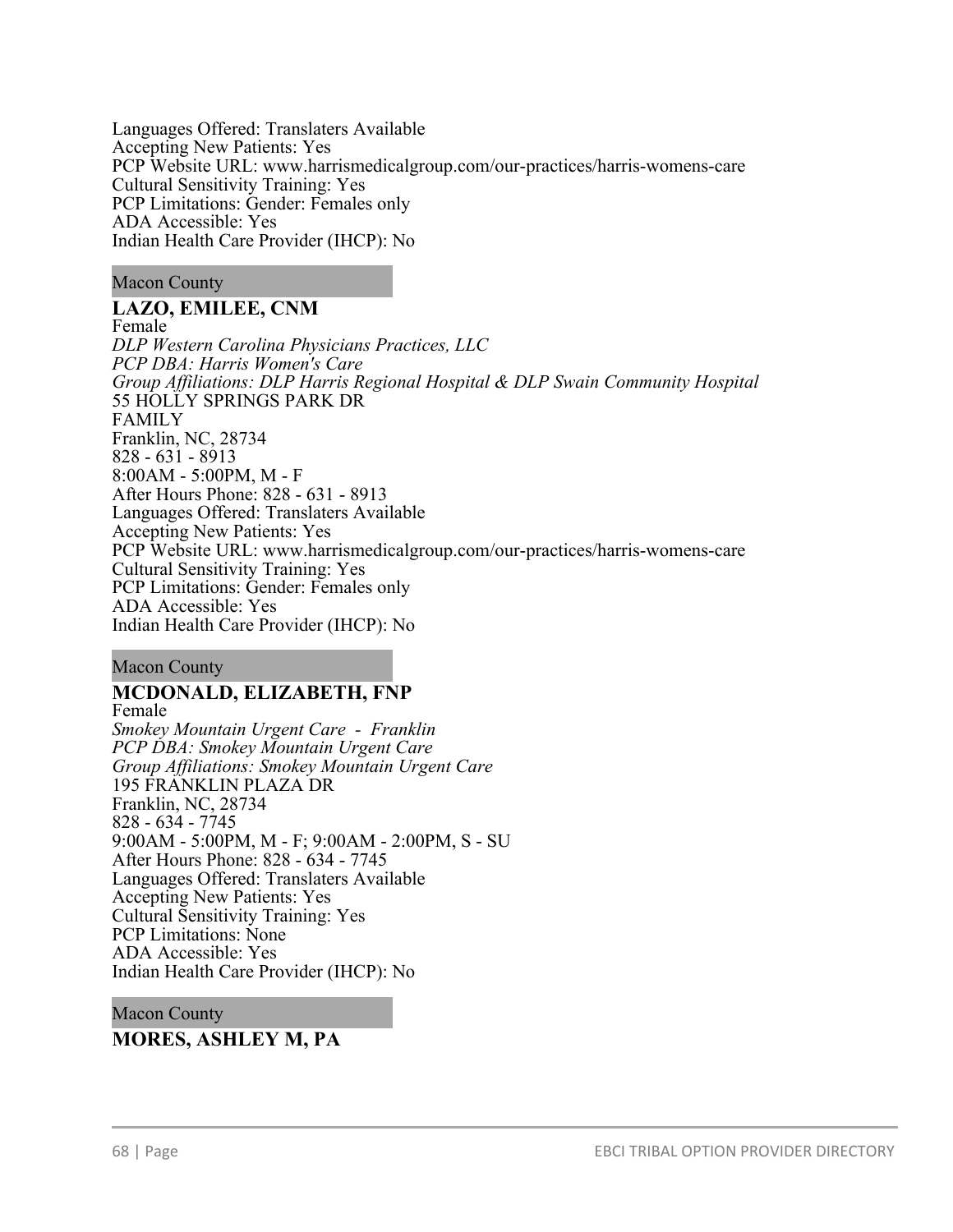Female *Mission Health Center - Franklin (RHC) PCP DBA: Mission Health Center - Franklin (RHC) Group Affiliations: MH Angel Medical Center, LLLP* 190 RIVERVIEW ST Franklin, NC, 28734 - 2612 828 - 349 - 6800 8:00AM - 5:00PM, M - F After Hours Phone: 828 - 349 - 6800 Languages Offered: Translaters Available Accepting New Patients: Yes PCP Website URL: https://missionhealth.org/services-treatments/primarycare/locations/?doing\_wp\_cron=1612491067.8205440044403076171875 Cultural Sensitivity Training: Yes PCP Limitations: None ADA Accessible: Yes Indian Health Care Provider (IHCP): No

Macon County

## **MULHOLLAND, DAVID, MD**

Male *Mission Health Center - Franklin (RHC) PCP DBA: Mission Health Center - Franklin (RHC) Group Affiliations: MH Angel Medical Center, LLLP* 190 RIVERVIEW ST Franklin, NC, 28734 - 2612 828 - 349 - 6800 8:00AM - 5:00PM, M - F After Hours Phone: 828 - 349 - 6800 Languages Offered: Translaters Available Accepting New Patients: Yes PCP Website URL: https://missionhealth.org/services-treatments/primarycare/locations/?doing\_wp\_cron=1612491067.8205440044403076171875 Cultural Sensitivity Training: Yes PCP Limitations: None ADA Accessible: Yes Indian Health Care Provider (IHCP): No

Macon County

# **MULL, COURTNEY D, MD**

Female *Mission Health Center - Franklin (RHC) PCP DBA: Mission Health Center - Franklin (RHC) Group Affiliations: MH Angel Medical Center, LLLP* 190 RIVERVIEW ST Franklin, NC, 28734 - 2612 828 - 349 - 6800 8:00AM - 5:00PM, M - F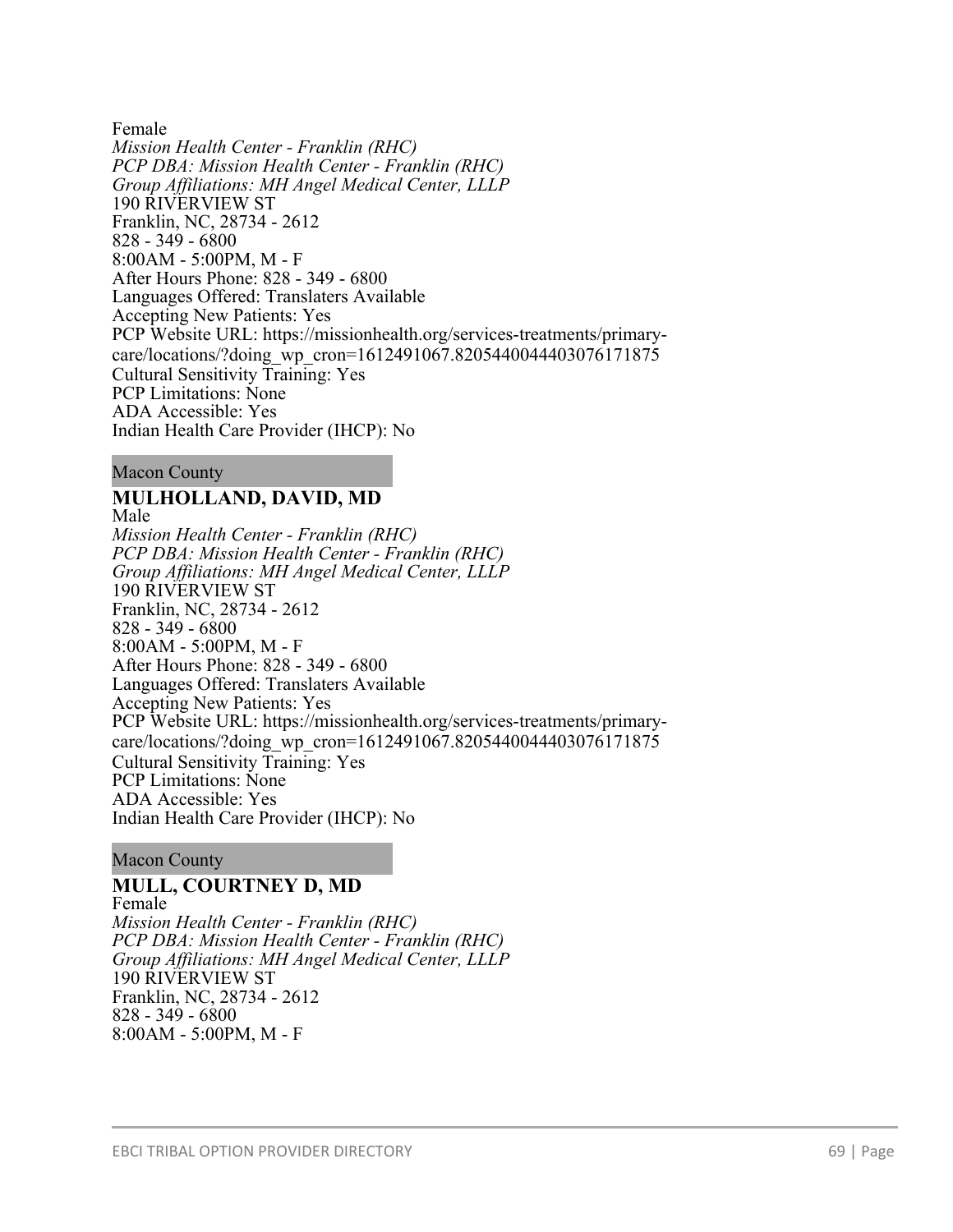After Hours Phone: 828 - 349 - 6800 Languages Offered: Translaters Available Accepting New Patients: Yes PCP Website URL: https://missionhealth.org/services-treatments/primarycare/locations/?doing\_wp\_cron=1612491067.8205440044403076171875 Cultural Sensitivity Training: Yes PCP Limitations: None ADA Accessible: Yes Indian Health Care Provider (IHCP): No

Macon County

## **PELLETIER, MARRISSA C, MD**

Female *KidzCare Pediatrics PCP DBA: KidzCare Pediatrics Group Affiliations: KidzCare Pediatrics* 427 HARRISON AVE Franklin, NC, 28734 828 - 524 - 7337 8:30AM - 5:00PM, M - F After Hours Phone: 828 - 229 - 7381 Languages Offered: Translaters Available Accepting New Patients: Yes PCP Website URL: www.kidzcare.com Cultural Sensitivity Training: No PCP Limitations: Ages: 0 - 19 ADA Accessible: Yes Indian Health Care Provider (IHCP): No

Macon County

### **PIERSON, CINDY L, NP** Female *Mission Health Center - Franklin (RHC) PCP DBA: Mission Health Center - Franklin (RHC) Group Affiliations: MH Angel Medical Center, LLLP* 190 RIVERVIEW ST Franklin, NC, 28734 - 2612 828 - 349 - 6800 8:00AM - 5:00PM, M - F After Hours Phone: 828 - 349 - 6800 Languages Offered: Translaters Available Accepting New Patients: Yes PCP Website URL: https://missionhealth.org/services-treatments/primarycare/locations/?doing\_wp\_cron=1612491067.8205440044403076171875 Cultural Sensitivity Training: Yes PCP Limitations: None ADA Accessible: Yes Indian Health Care Provider (IHCP): No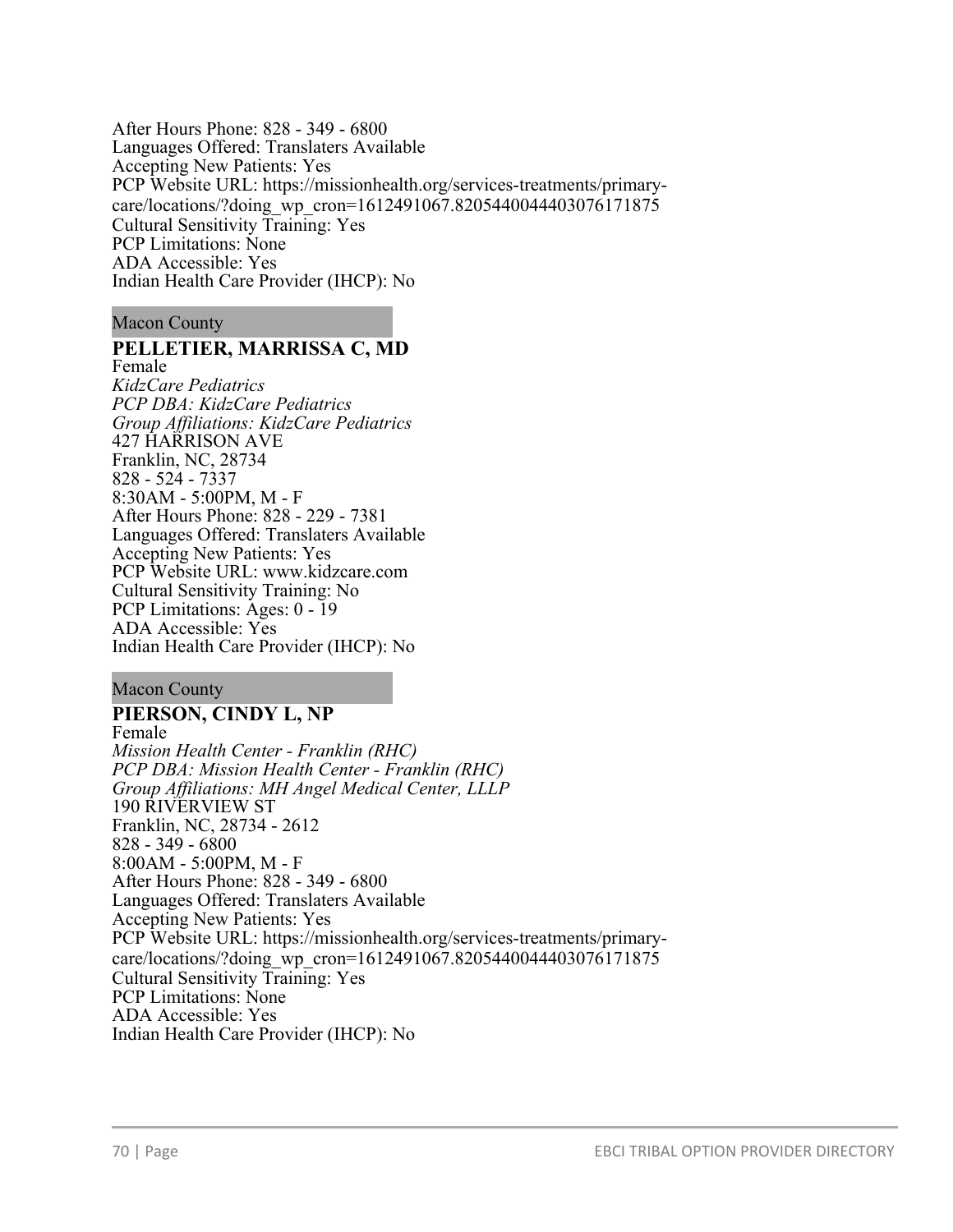### Macon County

## **PITTMAN, GREGORY S, PA**

Male *Mission Health Center - Franklin (RHC) PCP DBA: Mission Health Center - Franklin (RHC) Group Affiliations: MH Angel Medical Center, LLLP* 190 RIVERVIEW ST Franklin, NC, 28734 - 2612 828 - 349 - 6800 8:00AM - 5:00PM, M - F After Hours Phone: 828 - 349 - 6800 Languages Offered: Translaters Available Accepting New Patients: Yes PCP Website URL: https://missionhealth.org/services-treatments/primarycare/locations/?doing\_wp\_cron=1612491067.8205440044403076171875 Cultural Sensitivity Training: Yes PCP Limitations: None ADA Accessible: Yes Indian Health Care Provider (IHCP): No

### Macon County

## **RICCIO, ANGELA, DO**

Female *DLP Western Carolina Physicians Practices, LLC PCP DBA: Harris Family Care - Franklin Group Affiliations: DLP Harris Regional Hospital & DLP Swain Community Hospital* 55 HOLLY SPRINGS PARK DR FAMILY Franklin, NC, 28734 828 - 349 - 3550 8:00AM - 5:00PM, M - F After Hours Phone: 828 - 349 - 3550 Languages Offered: Translaters Available Accepting New Patients: Yes PCP Website URL: www.harrismedicalgroup.com/our-practices/hfc-franklin Cultural Sensitivity Training: Yes PCP Limitations: None ADA Accessible: Yes Indian Health Care Provider (IHCP): No

#### Macon County

## **ROONEY, CAROLINE, FNP**

Female *DLP Western Carolina Physicians Practices, LLC PCP DBA: Harris Family Care - Franklin Group Affiliations: DLP Harris Regional Hospital & DLP Swain Community Hospital* 55 HOLLY SPRINGS PARK DR FAMILY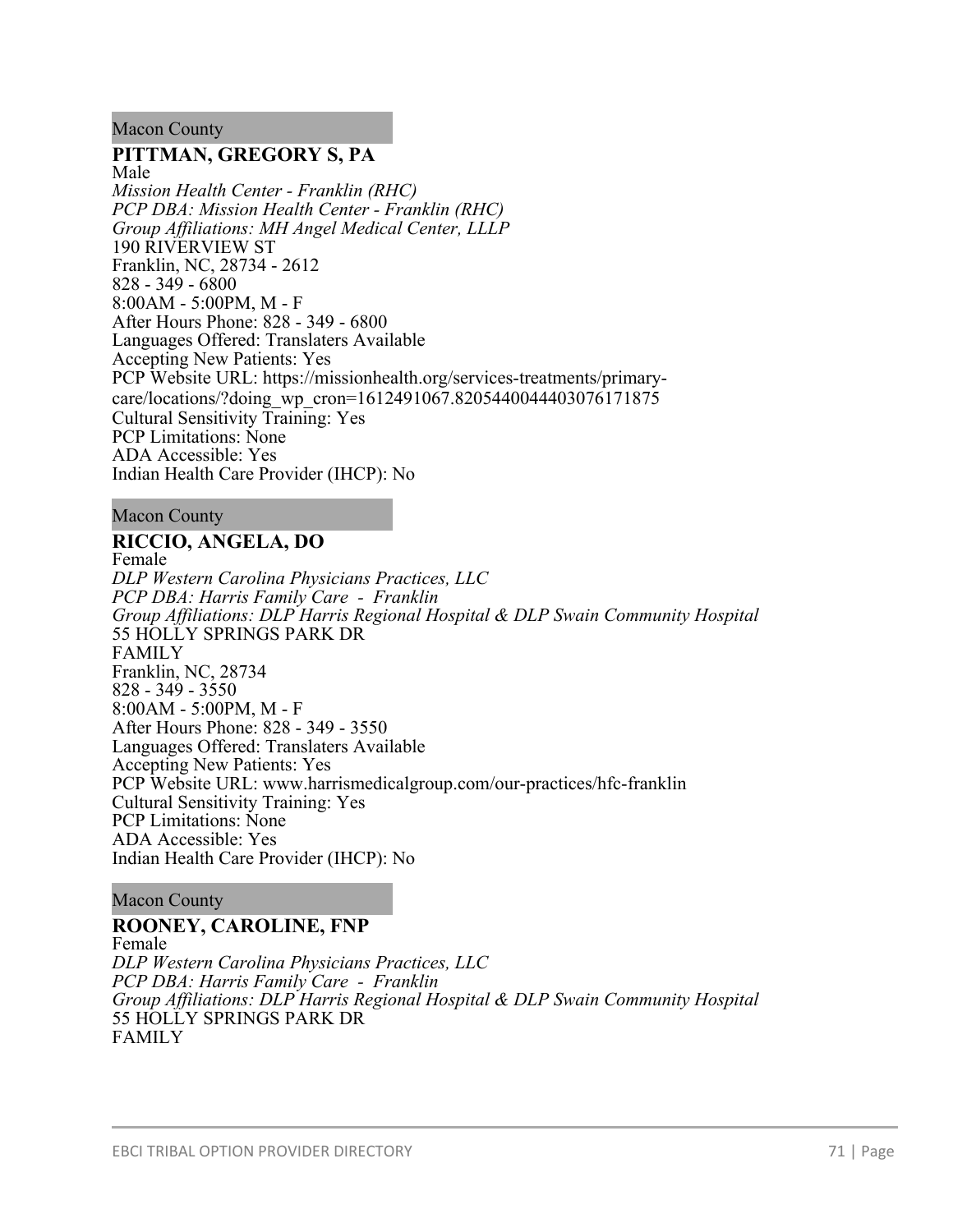Franklin, NC, 28734 828 - 349 - 3550 8:00AM - 5:00PM, M - F After Hours Phone: 828 - 349 - 3550 Languages Offered: Translaters Available Accepting New Patients: Yes PCP Website URL: www.harrismedicalgroup.com/our-practices/hfc-franklin Cultural Sensitivity Training: Yes PCP Limitations: None ADA Accessible: Yes Indian Health Care Provider (IHCP): No

Macon County

## **SCHLESINGER, JEANNE, NP**

Female *Mission Health Center - Franklin (RHC) PCP DBA: Mission Health Center - Franklin (RHC) Group Affiliations: MH Angel Medical Center, LLLP* 190 RIVERVIEW ST Franklin, NC, 28734 - 2612 828 - 349 - 6800 8:00AM - 5:00PM, M - F After Hours Phone: 828 - 349 - 6800 Languages Offered: Translaters Available Accepting New Patients: Yes PCP Website URL: https://missionhealth.org/services-treatments/primarycare/locations/?doing\_wp\_cron=1612491067.8205440044403076171875 Cultural Sensitivity Training: Yes PCP Limitations: None ADA Accessible: Yes Indian Health Care Provider (IHCP): No

### Macon County

# **SPEERS, KARL R, DO**

Male *Mission Health Center - Franklin (RHC) PCP DBA: Mission Health Center - Franklin (RHC) Group Affiliations: MH Angel Medical Center, LLLP* 190 RIVERVIEW ST Franklin, NC, 28734 - 2612 828 - 349 - 6800 8:00AM - 5:00PM, M - F After Hours Phone: 828 - 349 - 6800 Languages Offered: Translaters Available Accepting New Patients: Yes PCP Website URL: https://missionhealth.org/services-treatments/primarycare/locations/?doing\_wp\_cron=1612491067.8205440044403076171875 Cultural Sensitivity Training: Yes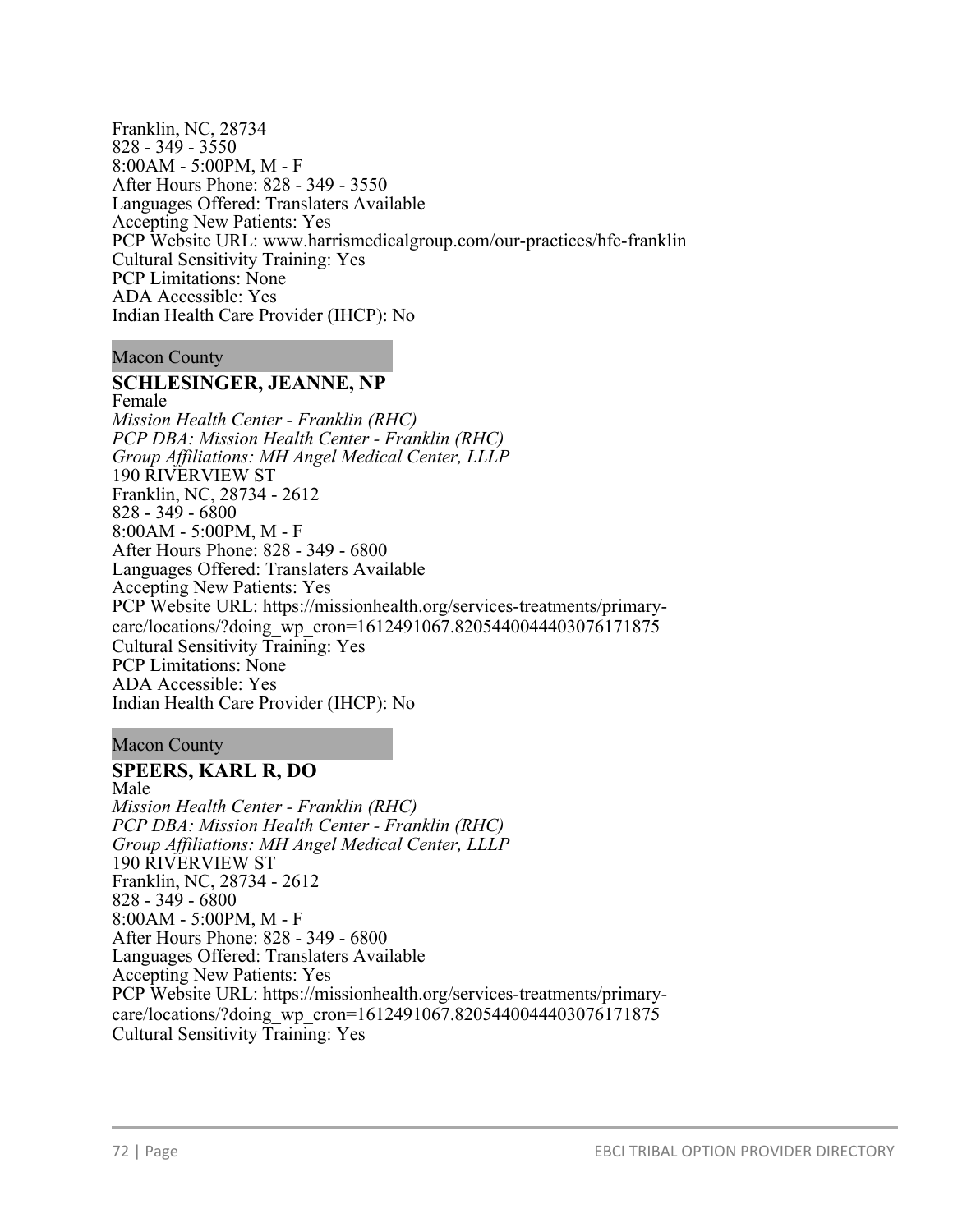PCP Limitations: None ADA Accessible: Yes Indian Health Care Provider (IHCP): No

#### Macon County

# **STINGONE, TAMMY L, NP**

Female *Mission Health Center - Franklin (RHC) PCP DBA: Mission Health Center - Franklin (RHC) Group Affiliations: MH Angel Medical Center, LLLP* 190 RIVERVIEW ST Franklin, NC, 28734 - 2612 828 - 349 - 6800 8:00AM - 5:00PM, M - F After Hours Phone: 828 - 349 - 6800 Languages Offered: Translaters Available Accepting New Patients: Yes PCP Website URL: https://missionhealth.org/services-treatments/primarycare/locations/?doing\_wp\_cron=1612491067.8205440044403076171875 Cultural Sensitivity Training: Yes PCP Limitations: None ADA Accessible: Yes Indian Health Care Provider (IHCP): No

#### Macon County

# **STOVER, LANI N, MD**

Female *Mission Health Center - Franklin (RHC) PCP DBA: Mission Health Center - Franklin (RHC) Group Affiliations: MH Angel Medical Center, LLLP* 190 RIVERVIEW ST Franklin, NC, 28734 - 2612 828 - 349 - 6800 8:00AM - 5:00PM, M - F After Hours Phone: 828 - 349 - 6800 Languages Offered: Translaters Available Accepting New Patients: Yes PCP Website URL: https://missionhealth.org/services-treatments/primarycare/locations/?doing\_wp\_cron=1612491067.8205440044403076171875 Cultural Sensitivity Training: Yes PCP Limitations: None ADA Accessible: Yes Indian Health Care Provider (IHCP): No

#### Macon County

### **STRASBURGER III, ALVIN, MD**

Male *DLP Western Carolina Physicians Practices, LLC*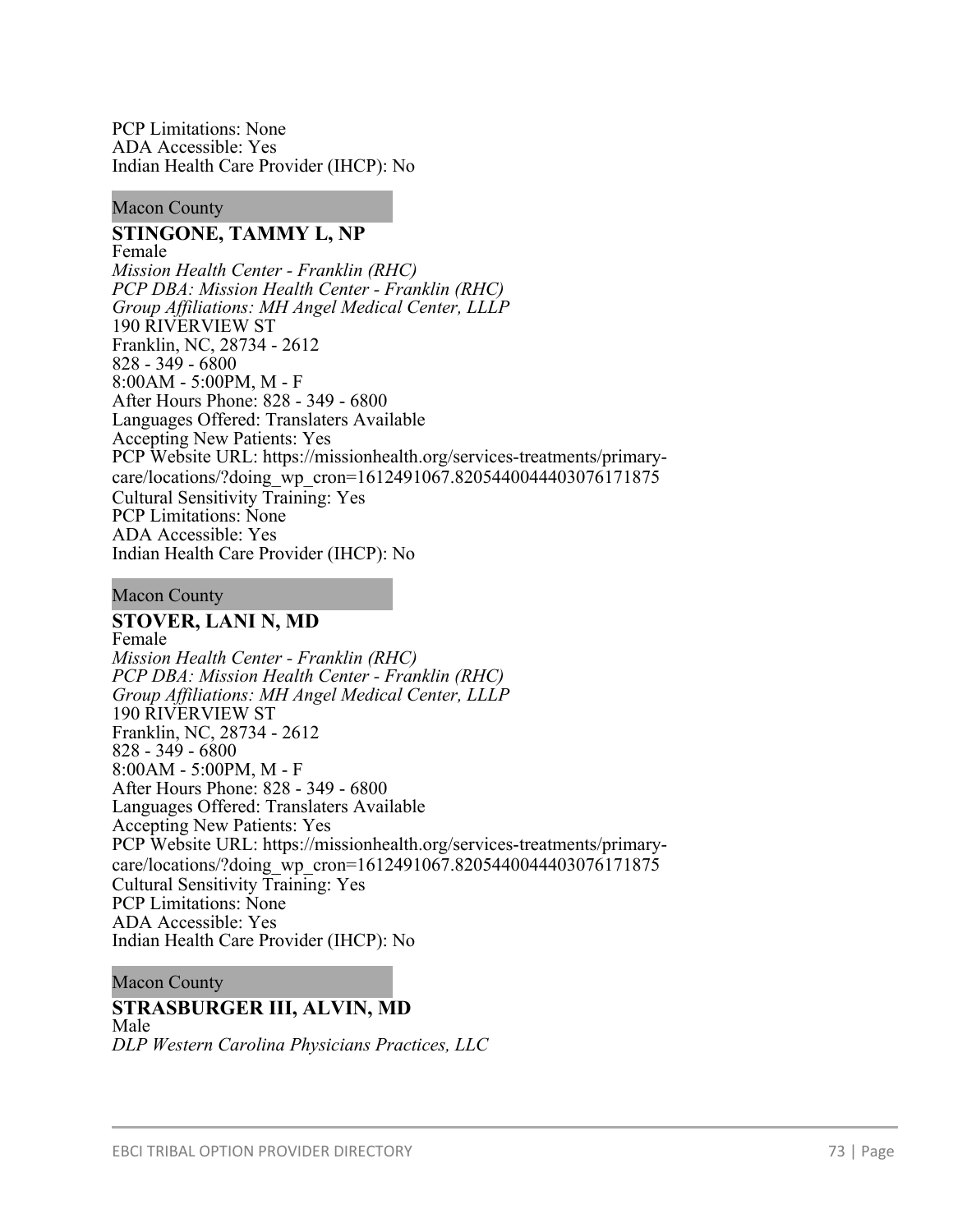*PCP DBA: Harris Women's Care Group Affiliations: DLP Harris Regional Hospital & DLP Swain Community Hospital* 55 HOLLY SPRINGS PARK DR FAMILY Franklin, NC, 28734 828 - 631 - 8913 8:00AM - 5:00PM, M - F After Hours Phone: 828 - 631 - 8913 Languages Offered: Translaters Available Accepting New Patients: Yes PCP Website URL: www.harrismedicalgroup.com/our-practices/harris-womens-care Cultural Sensitivity Training: Yes PCP Limitations: Gender: Females only ADA Accessible: Yes Indian Health Care Provider (IHCP): No

Macon County

**SUMPTER, JA'PEL, MD** Female *DLP Western Carolina Physicians Practices, LLC PCP DBA: Harris Women's Care Group Affiliations: DLP Harris Regional Hospital & DLP Swain Community Hospital* 55 HOLLY SPRINGS PARK DR FAMILY Franklin, NC, 28734 828 - 631 - 8913 8:00AM - 5:00PM, M - F After Hours Phone: 828 - 631 - 8913 Languages Offered: Translaters Available Accepting New Patients: Yes PCP Website URL: www.harrismedicalgroup.com/our-practices/harris-womens-care Cultural Sensitivity Training: Yes PCP Limitations: Gender: Females only ADA Accessible: Yes Indian Health Care Provider (IHCP): No

Macon County

# **WALKER, DARCI, CNM**

Female *DLP Western Carolina Physicians Practices, LLC PCP DBA: Harris Women's Care Group Affiliations: DLP Harris Regional Hospital & DLP Swain Community Hospital* 55 HOLLY SPRINGS PARK DR FAMILY Franklin, NC, 28734 828 - 631 - 8913 8:00AM - 5:00PM, M - F After Hours Phone: 828 - 631 - 8913 Languages Offered: Translaters Available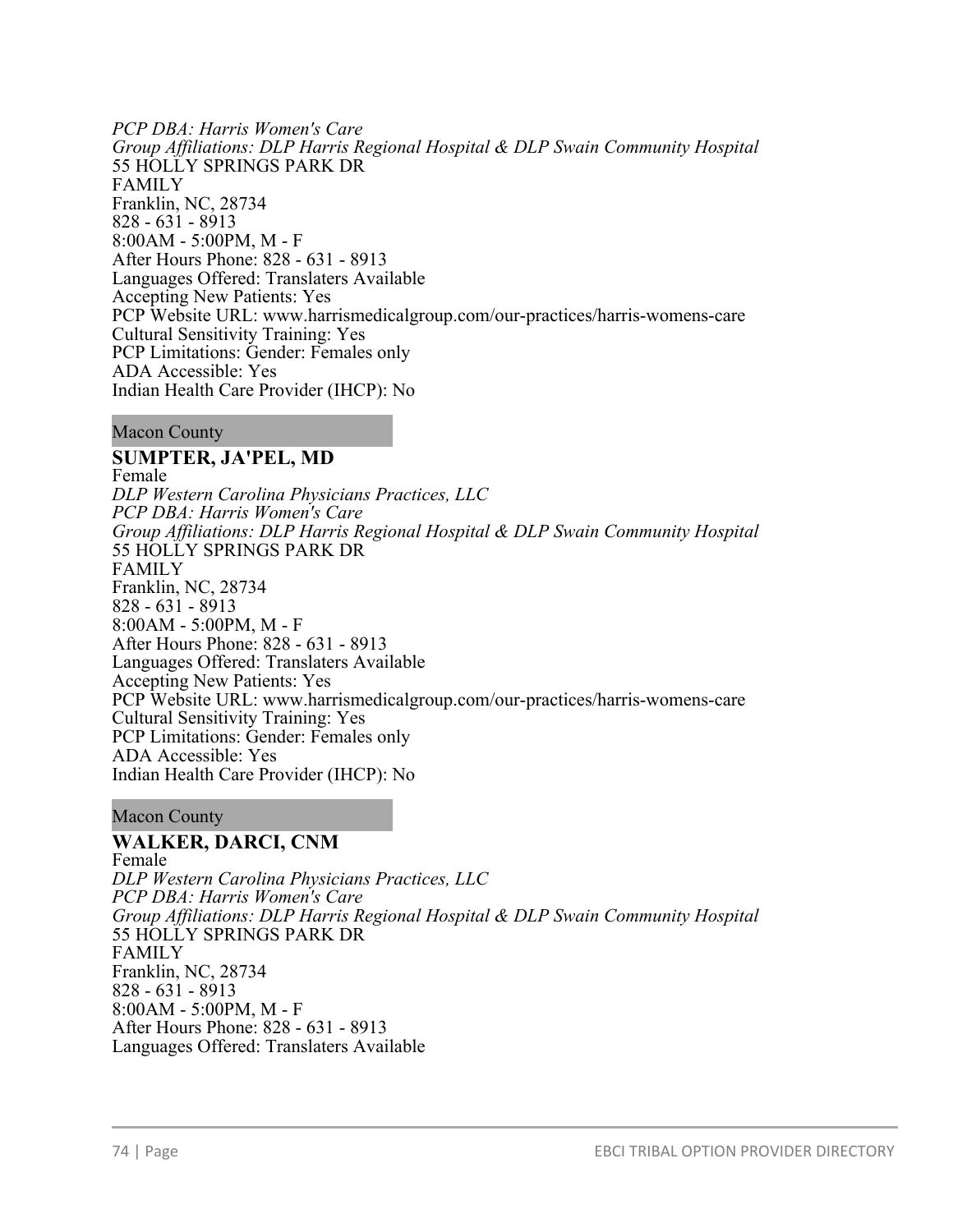Accepting New Patients: Yes PCP Website URL: www.harrismedicalgroup.com/our-practices/harris-womens-care Cultural Sensitivity Training: Yes PCP Limitations: Gender: Females only ADA Accessible: Yes Indian Health Care Provider (IHCP): No

### Macon County

### **WALSH, KATHLEEN, NP**

Female *DLP Western Carolina Physicians Practices, LLC PCP DBA: Harris Women's Care Group Affiliations: DLP Harris Regional Hospital & DLP Swain Community Hospital* 55 HOLLY SPRINGS PARK DR FAMILY Franklin, NC, 28734 828 - 631 - 8913 8:00AM - 5:00PM, M - F After Hours Phone: 828 - 631 - 8913 Languages Offered: Translaters Available Accepting New Patients: Yes PCP Website URL: www.harrismedicalgroup.com/our-practices/harris-womens-care Cultural Sensitivity Training: Yes PCP Limitations: Gender: Females only ADA Accessible: Yes Indian Health Care Provider (IHCP): No

Macon County

# **WHITE, MARGARET, MD**

Female *DLP Western Carolina Physicians Practices, LLC PCP DBA: Harris Pediatric Care Group Affiliations: DLP Harris Regional Hospital & DLP Swain Community Hospital* 55 HOLLY SPRINGS PARK DR FAMILY Franklin, NC, 28734 828 - 349 - 5021 8:00AM - 5:00PM, M - F After Hours Phone: 828 - 586 - 9642 Languages Offered: Translaters Available Accepting New Patients: Yes PCP Website URL: www.harrismedicalgroup.com/our-practices/harris-pediatric-care Cultural Sensitivity Training: Yes PCP Limitations: Ages: 0 - 19 ADA Accessible: Yes Indian Health Care Provider (IHCP): No

### Swain County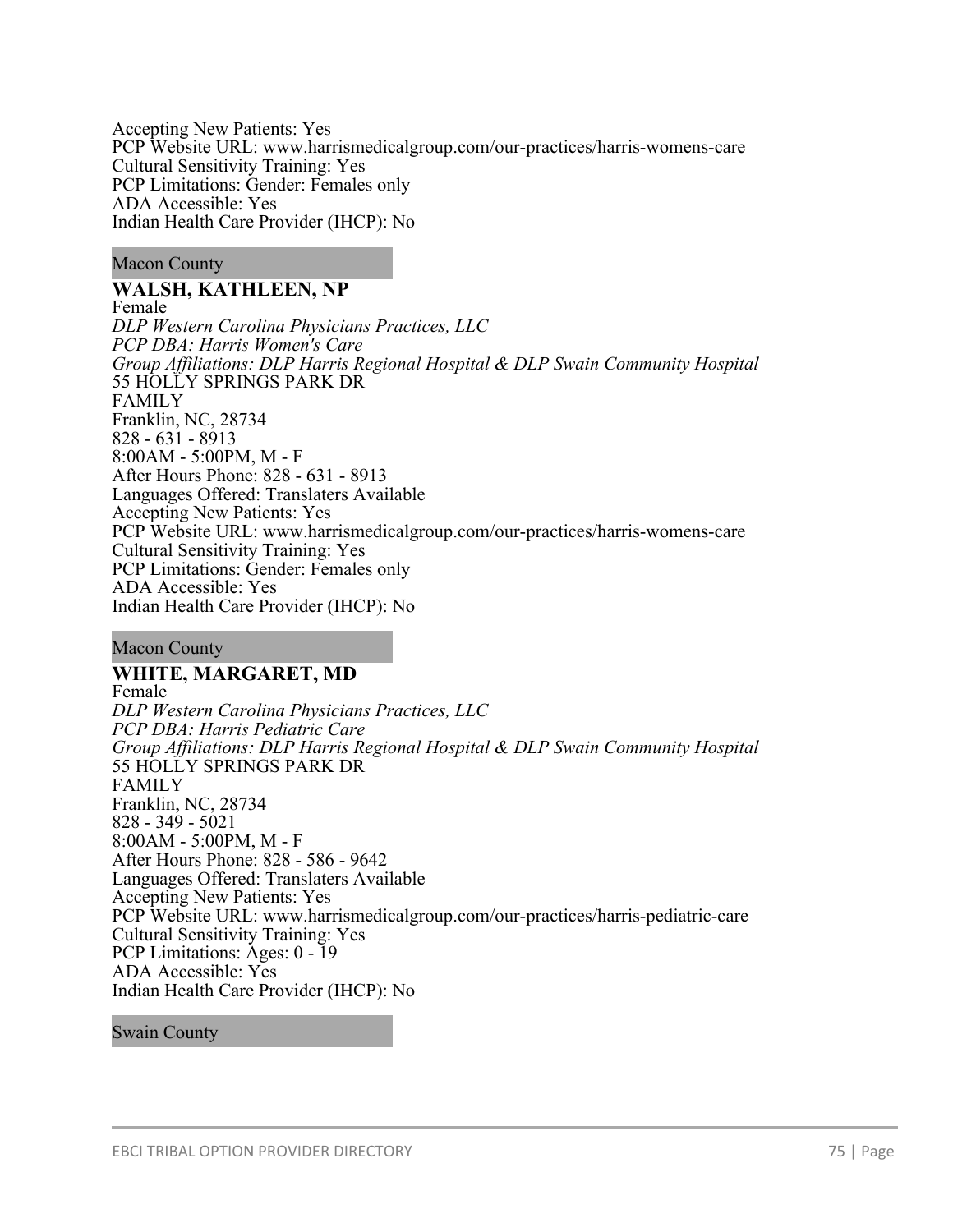# **BURDETTE, NORMA, FNP - C**

Female *DLP Western Carolina Physicians Practices, LLC PCP DBA: Swain Family Care Group Affiliations: DLP Harris Regional Hospital & DLP Swain Community Hospital* 45 PLATEAU ST STE 250 Bryson City, NC, 28713 828 - 488 - 4205 8:00AM - 5:00PM, M - F After Hours Phone: 828 - 488 - 4205 Languages Offered: Translaters Available Accepting New Patients: Yes PCP Website URL: www.harrismedicalgroup.com/our-practices/swain-family-care Cultural Sensitivity Training: Yes PCP Limitations: None ADA Accessible: Yes Indian Health Care Provider (IHCP): No

Swain County

# **CASTER, DAVID R, MD**

Male *Smokey Mountain Urgent Care - Peds & Family PCP DBA: Smokey Mountain Urgent Care Group Affiliations: Smokey Mountain Urgent Care* 120 Veterans Blvd Bryson, NC, 28713 828 - 488 - 1970 9:00AM - 6:00PM, M - R After Hours Phone: 828 - 488 - 1970 Languages Offered: Translaters Available Accepting New Patients: Yes Cultural Sensitivity Training: Yes PCP Limitations: None ADA Accessible: Yes Indian Health Care Provider (IHCP): No

Swain County

# **CASTER, DAVID R, MD**

Male *Smokey Mountain Urgent Care - Bryson PCP DBA: Smokey Mountain Urgent Care Group Affiliations: Smokey Mountain Urgent Care* 80 VETERANS BLVD Bryson, NC, 28713 828 - 538 - 4546 9:00AM - 7:00PM, M - F; 9:00AM - 3:00PM, S - SU After Hours Phone: 828 - 538 - 4546 Languages Offered: Translaters Available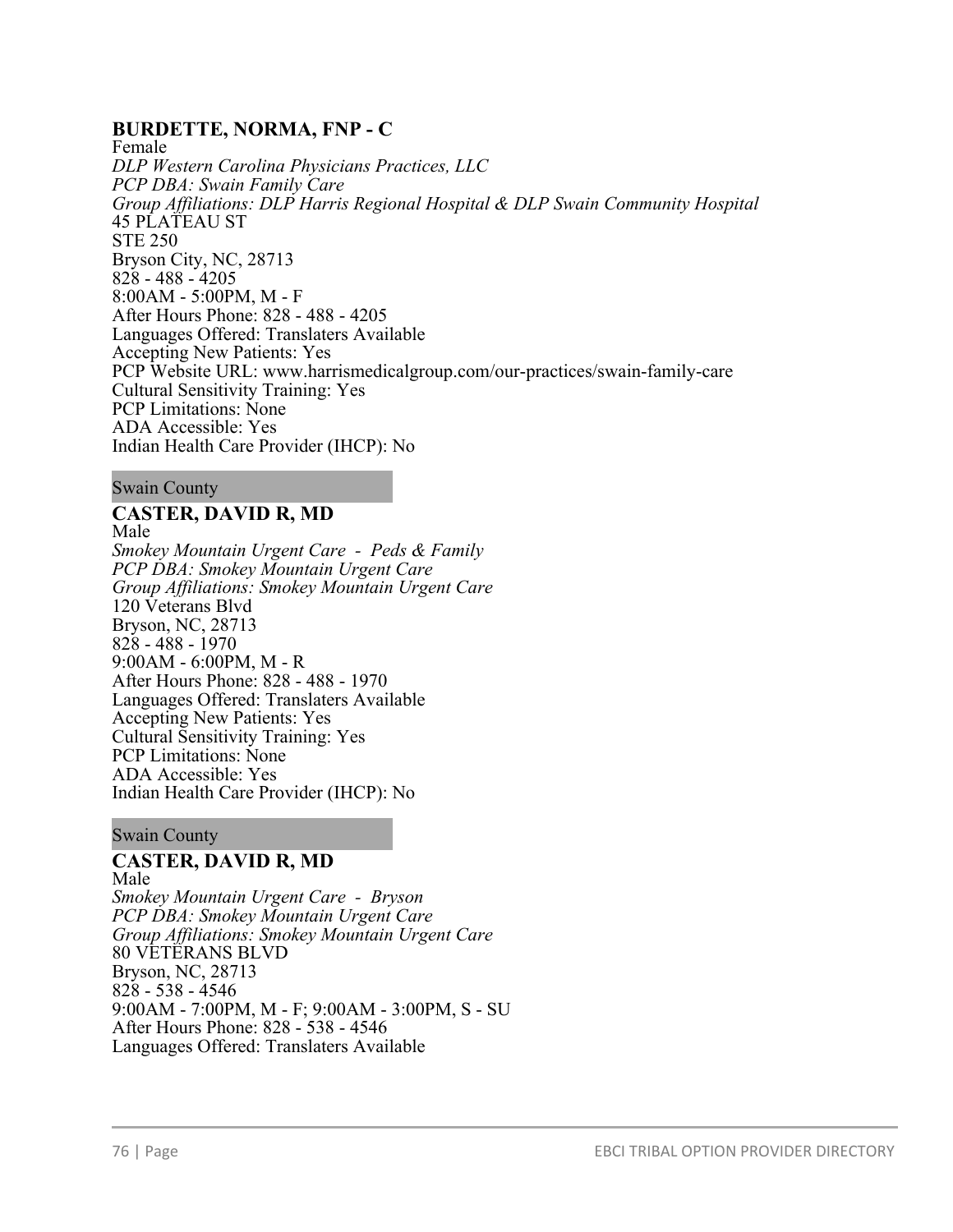Accepting New Patients: Yes Cultural Sensitivity Training: Yes PCP Limitations: None ADA Accessible: Yes Indian Health Care Provider (IHCP): No

### Swain County

#### **CREEL, JASON D, DO** Male

*Smokey Mountain Urgent Care - Bryson PCP DBA: Smokey Mountain Urgent Care Group Affiliations: Smokey Mountain Urgent Care* 80 VETERANS BLVD Bryson, NC, 28713 828 - 538 - 4546 9:00AM - 7:00PM, M - F; 9:00AM - 3:00PM, S - SU After Hours Phone: 828 - 538 - 4546 Languages Offered: Translaters Available Accepting New Patients: Yes Cultural Sensitivity Training: Yes PCP Limitations: None ADA Accessible: Yes Indian Health Care Provider (IHCP): No

#### Swain County

# **GANS, BENJAMIN, DO**

Male *DLP Western Carolina Physicians Practices, LLC PCP DBA: Swain Family Care Group Affiliations: DLP Harris Regional Hospital & DLP Swain Community Hospital* 45 PLATEAU ST STE 250 Bryson City, NC, 28713 828 - 488 - 4205 8:00AM - 5:00PM, M - F After Hours Phone: 828 - 488 - 4205 Languages Offered: Translaters Available Accepting New Patients: Yes PCP Website URL: www.harrismedicalgroup.com/our-practices/swain-family-care Cultural Sensitivity Training: Yes PCP Limitations: None ADA Accessible: Yes Indian Health Care Provider (IHCP): No

### Swain County

### **GIVENS, LINDA, MD** Female *Cherokee Indian Hospital Authority*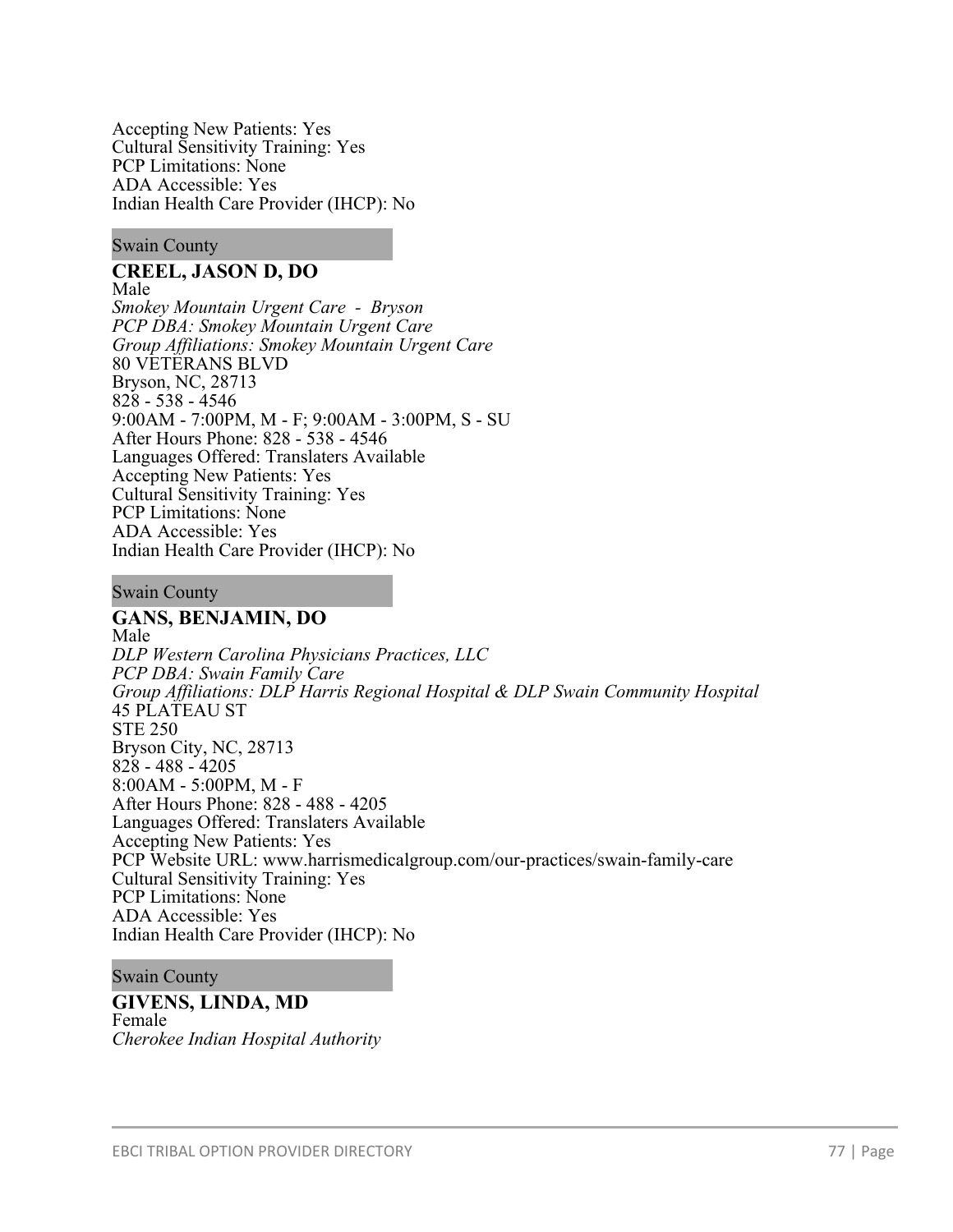*Group Affiliations: Cherokee Indian Hospital Authority* 1 Hospital Rd CALLER BOX C268 Cherokee, NC, 28719 828 - 497 - 9163 8:00AM - 4:30PM, M - F After Hours Phone: 828 - 497 - 9163 Languages Offered: Translaters Available Accepting New Patients: Only Accepting Siblings PCP Website URL: www.cherokeehospital.org Cultural Sensitivity Training: Yes PCP Limitations: Ages: 0 - 19 ADA Accessible: Yes Indian Health Care Provider (IHCP): Yes

### Swain County

# **HENSLEY, JUNE, FNP**

Female *Cherokee Indian Hospital Authority Group Affiliations: Cherokee Indian Hospital Authority* 1 Hospital Rd CALLER BOX C268 Cherokee, NC, 28719 828 - 497 - 2501 8:00AM - 4:30PM, MWR; 7:30AM - 5:30PM, T; 8:00AM - 3:00PM, F After Hours Phone: 828 - 497 - 9163 Languages Offered: Translaters Available Accepting New Patients: Yes PCP Website URL: www.cherokeehospital.org Cultural Sensitivity Training: Yes PCP Limitations: None ADA Accessible: Yes Indian Health Care Provider (IHCP): Yes

### Swain County

### **HOUSER, WINONA, MD**

Female *Cherokee Indian Hospital Authority Group Affiliations: Cherokee Indian Hospital Authority* 1 Hospital Rd CALLER BOX C268 Cherokee, NC, 28719 828 - 497 - 9163 8:00AM - 4:30PM, M - F After Hours Phone: 828 - 497 - 9163 Languages Offered: Translaters Available Accepting New Patients: No PCP Website URL: www.cherokeehospital.org Cultural Sensitivity Training: Yes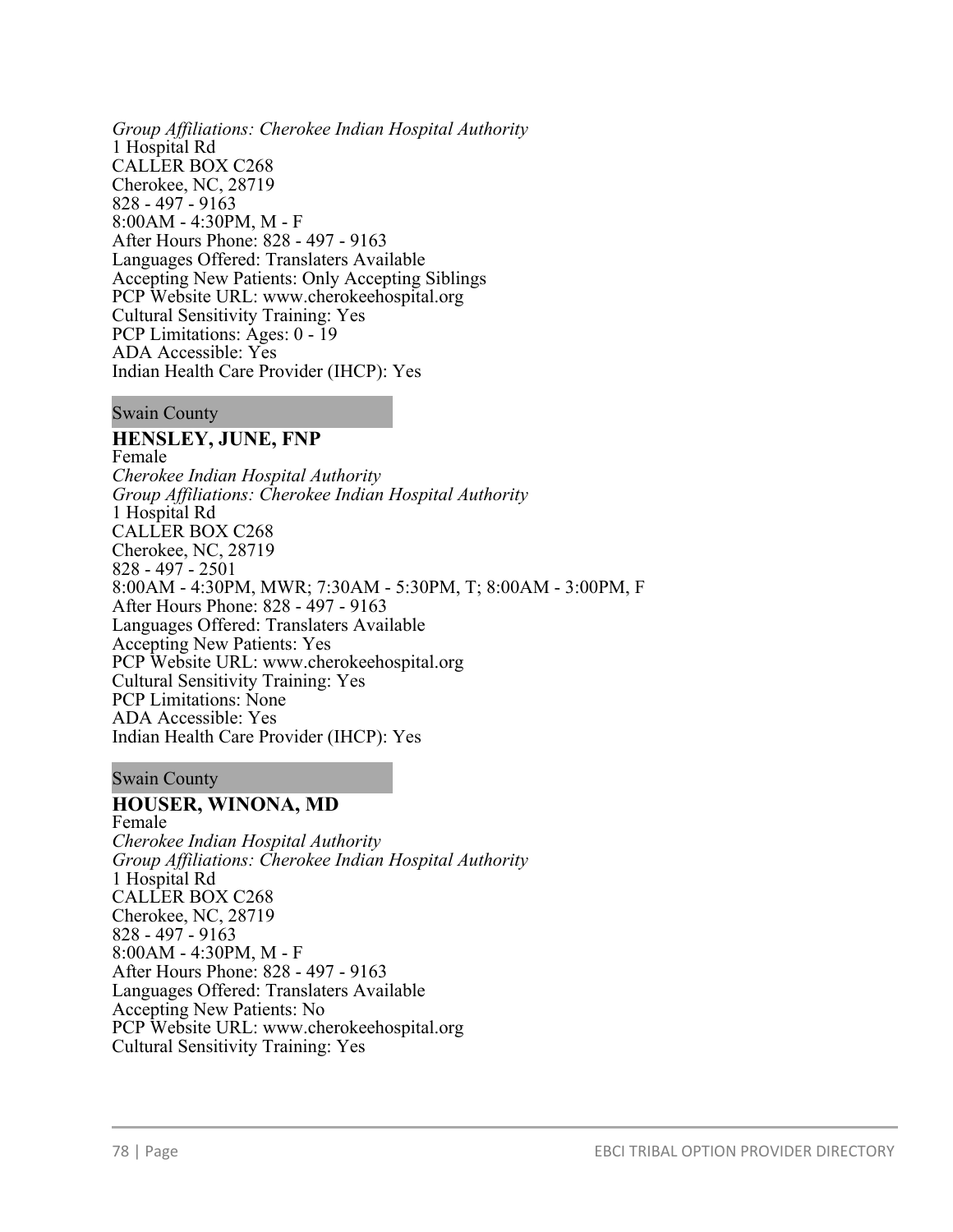PCP Limitations: None ADA Accessible: Yes Indian Health Care Provider (IHCP): Yes

### Swain County

# **JOHNSTON, DAVID, MD**

Male *DLP Western Carolina Physicians Practices, LLC PCP DBA: Swain Family Care Group Affiliations: DLP Harris Regional Hospital & DLP Swain Community Hospital* 45 PLATEAU ST STE 240 Bryson City, NC, 28713 828 - 488 - 4205 8:00AM - 5:00PM, M - F After Hours Phone: 828 - 488 - 4205 Languages Offered: Translaters Available Accepting New Patients: Yes PCP Website URL: www.harrismedicalgroup.com/our-practices/swain-family-care Cultural Sensitivity Training: Yes PCP Limitations: None ADA Accessible: Yes Indian Health Care Provider (IHCP): No

#### Swain County

# **JOHNSTON, TAMMY, MD**

Female *DLP Western Carolina Physicians Practices, LLC PCP DBA: Swain Family Care Group Affiliations: DLP Harris Regional Hospital & DLP Swain Community Hospital* 45 PLATEAU ST STE 250 Bryson City, NC, 28713 828 - 488 - 4205 8:00AM - 5:00PM, M - F After Hours Phone: 828 - 488 - 4205 Languages Offered: Translaters Available Accepting New Patients: Yes PCP Website URL: www.harrismedicalgroup.com/our-practices/swain-family-care Cultural Sensitivity Training: Yes PCP Limitations: None ADA Accessible: Yes Indian Health Care Provider (IHCP): No

### Swain County

### **JONES, TONY, MD** Male *Cherokee Indian Hospital Authority*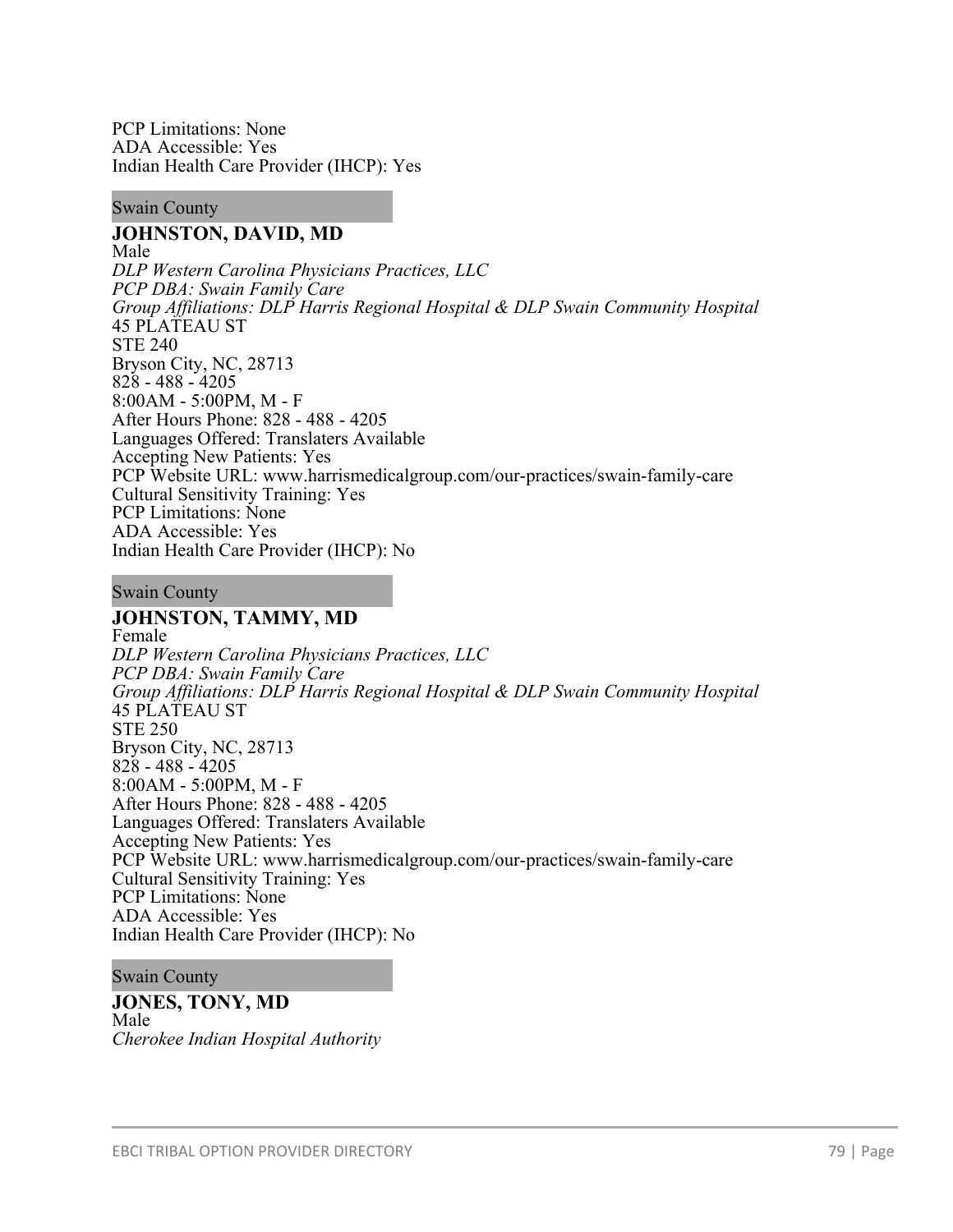*Group Affiliations: Cherokee Indian Hospital Authority* 1 Hospital Rd CALLER BOX C268 Cherokee, NC, 28719 828 - 497 - 9163 8:00AM - 4:30PM, M - F After Hours Phone: 828 - 497 - 9163 Languages Offered: Translaters Available Accepting New Patients: Yes PCP Website URL: www.cherokeehospital.org Cultural Sensitivity Training: Yes PCP Limitations: None ADA Accessible: Yes Indian Health Care Provider (IHCP): Yes

### Swain County

## **KARNER, ANNE, CNM**

Female *DLP Western Carolina Physicians Practices, LLC PCP DBA: Harris Women's Care Group Affiliations: DLP Harris Regional Hospital & DLP Swain Community Hospital* 70 THE VILLAGE OVERLOOK Bryson City, NC, 28713 828 - 631 - 8913 8:00AM - 5:00PM, T After Hours Phone: 828 - 631 - 8913 Languages Offered: Translaters Available Accepting New Patients: Yes PCP Website URL: www.harrismedicalgroup.com/our-practices/harris-womens-care Cultural Sensitivity Training: Yes PCP Limitations: Gender: Females only ADA Accessible: Yes Indian Health Care Provider (IHCP): No

### Swain County

### **KELISCHEK, SABINE, MD**

Female *DLP Western Carolina Physicians Practices, LLC PCP DBA: Harris Women's Care Group Affiliations: DLP Harris Regional Hospital & DLP Swain Community Hospital* 70 THE VILLAGE OVERLOOK Bryson City, NC, 28713 828 - 631 - 8913 8:00AM - 5:00PM, T After Hours Phone: 828 - 631 - 8913 Languages Offered: Translaters Available Accepting New Patients: Yes PCP Website URL: www.harrismedicalgroup.com/our-practices/harris-womens-care Cultural Sensitivity Training: Yes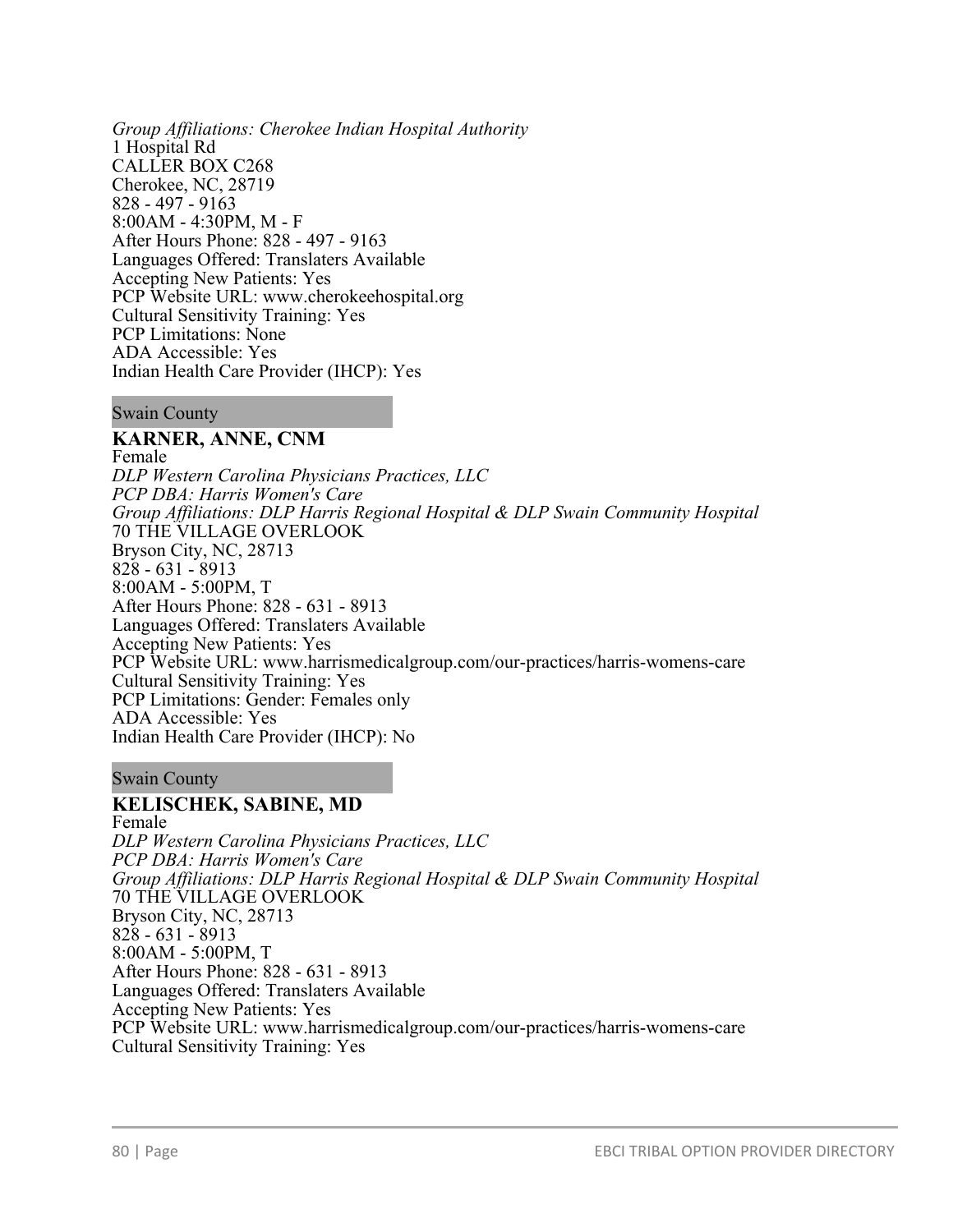PCP Limitations: Gender: Females only ADA Accessible: Yes Indian Health Care Provider (IHCP): No

#### Swain County

# **LANGLEY, JILL, CPNP - PC**

Female *Smokey Mountain Urgent Care - Peds & Family PCP DBA: Smokey Mountain Urgent Care Group Affiliations: Smokey Mountain Urgent Care* 120 Veterans Blvd Bryson, NC, 28713 828 - 488 - 1970 9:00AM - 6:00PM, M - R After Hours Phone: 828 - 488 - 1970 Languages Offered: Translaters Available Accepting New Patients: Yes Cultural Sensitivity Training: Yes PCP Limitations: None ADA Accessible: Yes Indian Health Care Provider (IHCP): No

### Swain County

### **LANKFORD, ARIELLE, CPNP**

Female *DLP Western Carolina Physicians Practices, LLC PCP DBA: Swain Family Care Group Affiliations: DLP Harris Regional Hospital & DLP Swain Community Hospital* 45 PLATEAU ST STE 250 Bryson City, NC, 28713 828 - 488 - 4205 8:00AM - 5:00PM, M - F After Hours Phone: 828 - 488 - 4205 Languages Offered: Translaters Available Accepting New Patients: Yes PCP Website URL: www.harrismedicalgroup.com/our-practices/swain-family-care Cultural Sensitivity Training: Yes PCP Limitations: Ages: 0 - 19 ADA Accessible: Yes Indian Health Care Provider (IHCP): No

### Swain County

### **LAYTON, JUDITH, CNM**

Female *DLP Western Carolina Physicians Practices, LLC PCP DBA: Harris Women's Care Group Affiliations: DLP Harris Regional Hospital & DLP Swain Community Hospital*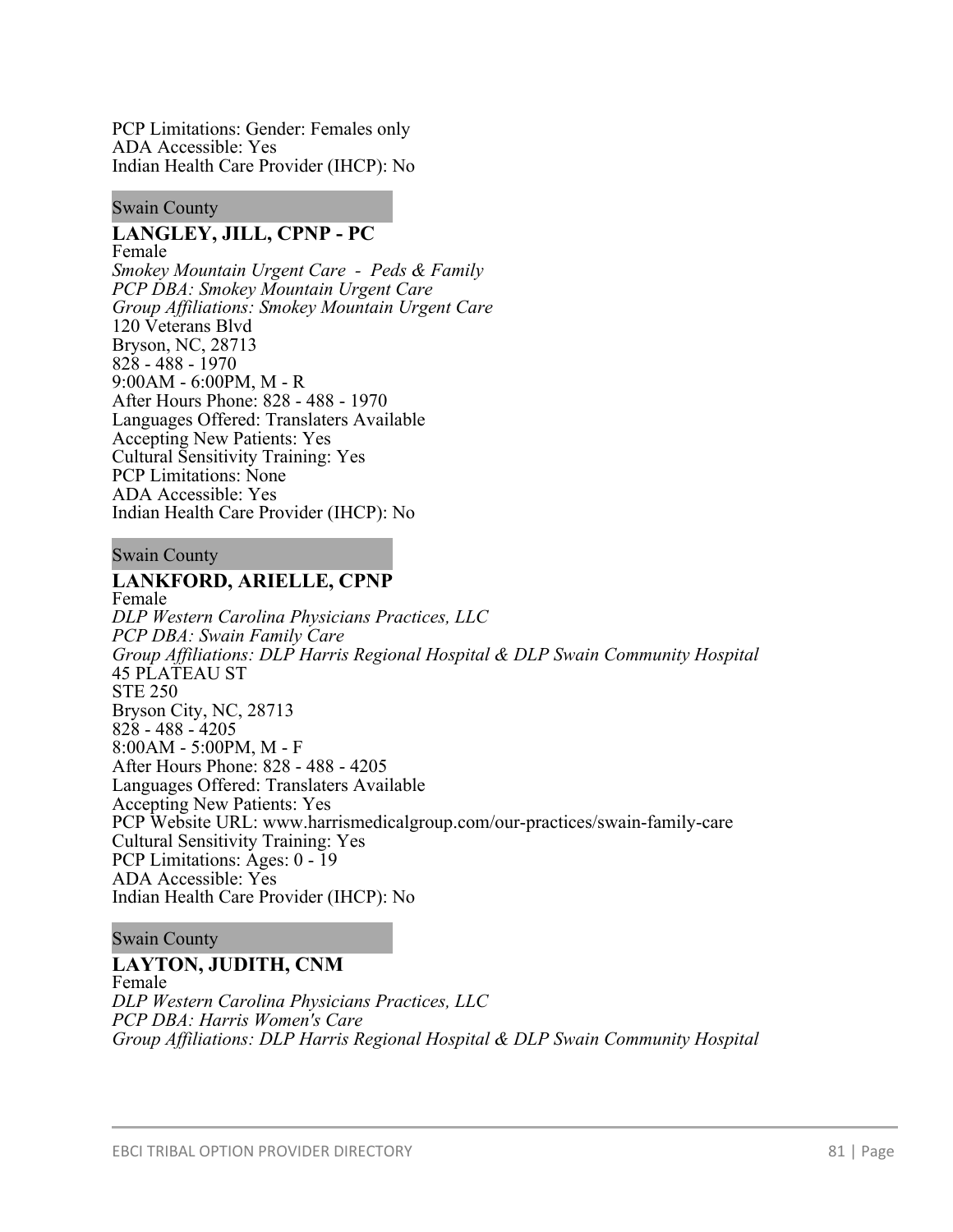70 THE VILLAGE OVERLOOK Bryson City, NC, 28713 828 - 631 - 8913 8:00AM - 5:00PM, T After Hours Phone: 828 - 631 - 8913 Languages Offered: Translaters Available Accepting New Patients: Yes PCP Website URL: www.harrismedicalgroup.com/our-practices/harris-womens-care Cultural Sensitivity Training: Yes PCP Limitations: Gender: Females only ADA Accessible: Yes Indian Health Care Provider (IHCP): No

### Swain County

# **MCDONALD, ELIZABETH, FNP**

Female *Smokey Mountain Urgent Care - Bryson PCP DBA: Smokey Mountain Urgent Care Group Affiliations: Smokey Mountain Urgent Care* 80 VETERANS BLVD Bryson, NC, 28713 828 - 538 - 4546 9:00AM - 7:00PM, M - F; 9:00AM - 3:00PM, S - SU After Hours Phone: 828 - 538 - 4546 Languages Offered: Translaters Available Accepting New Patients: Yes Cultural Sensitivity Training: Yes PCP Limitations: None ADA Accessible: Yes Indian Health Care Provider (IHCP): No

### Swain County

# **MCDONALD, ELIZABETH, FNP**

Female *Smokey Mountain Urgent Care - Peds & Family PCP DBA: Smokey Mountain Urgent Care Group Affiliations: Smokey Mountain Urgent Care* 120 Veterans Blvd Bryson, NC, 28713 828 - 488 - 1970 9:00AM - 6:00PM, M - R After Hours Phone: 828 - 488 - 1970 Languages Offered: Translaters Available Accepting New Patients: Yes Cultural Sensitivity Training: Yes PCP Limitations: None ADA Accessible: Yes Indian Health Care Provider (IHCP): No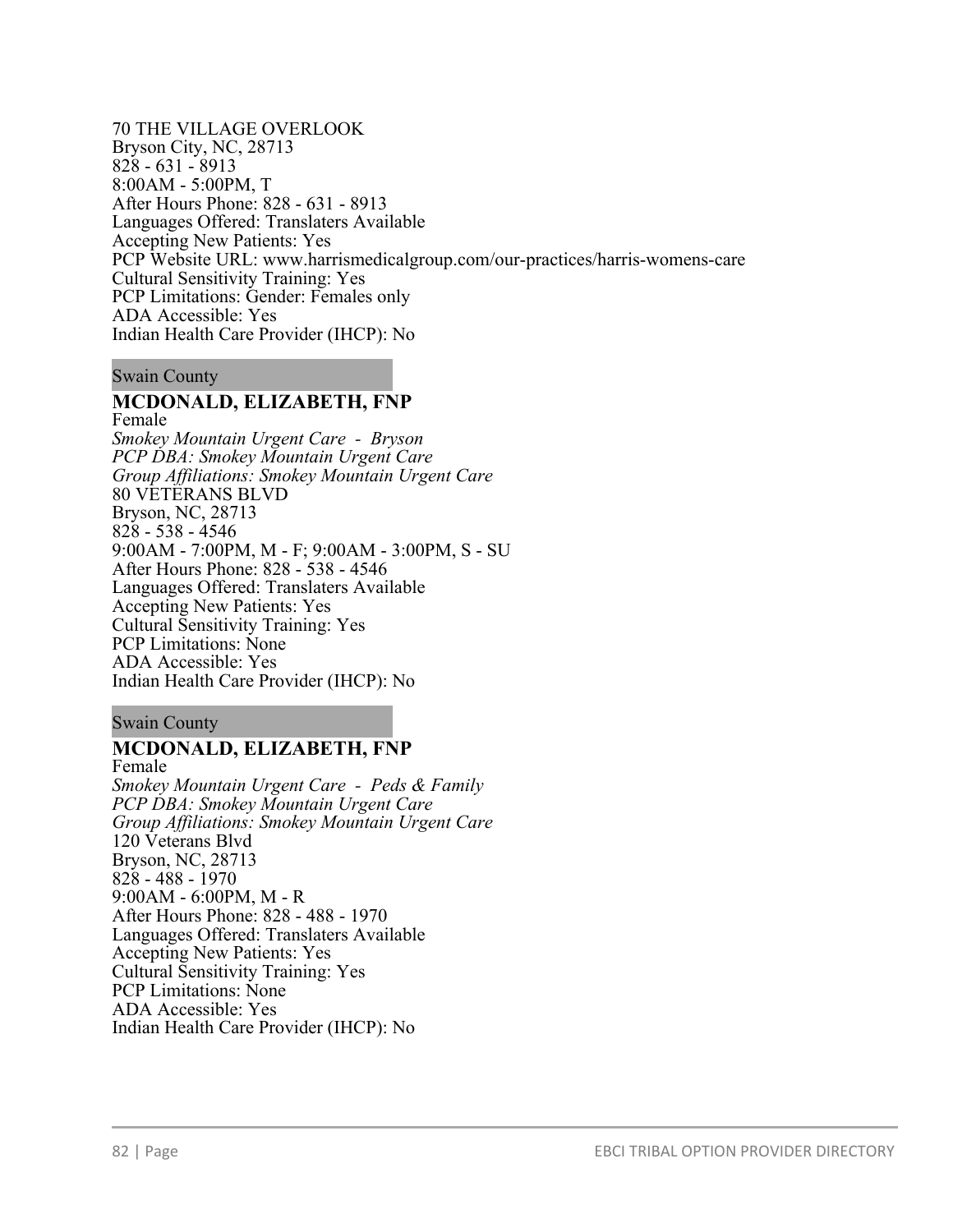#### Swain County

### **MCKITTRICK, KATHERINE, FNP**

Female *Cherokee Indian Hospital Authority Group Affiliations: Cherokee Indian Hospital Authority* 1 Hospital Rd CALLER BOX C268 Cherokee, NC, 28719 828 - 497 - 9163 8:00AM - 4:30PM, M - F After Hours Phone: 828 - 497 - 9163 Languages Offered: Translaters Available Accepting New Patients: Yes PCP Website URL: www.cherokeehospital.org Cultural Sensitivity Training: Yes PCP Limitations: None ADA Accessible: Yes Indian Health Care Provider (IHCP): Yes

Swain County

# **NIEIHIESEL, PHILLIP, MD**

Male *Cherokee Indian Hospital Authority Group Affiliations: Cherokee Indian Hospital Authority* 1 Hospital Rd CALLER BOX C268 Cherokee, NC, 28719 828 - 497 - 9163 8:00AM - 4:30PM, M - F After Hours Phone: 828 - 497 - 9163 Languages Offered: Translaters Available Accepting New Patients: Yes PCP Website URL: www.cherokeehospital.org Cultural Sensitivity Training: Yes PCP Limitations: None ADA Accessible: Yes Indian Health Care Provider (IHCP): Yes

Swain County

# **O'NEIL, PENELOPE, MD**

Female *Cherokee Indian Hospital Authority Group Affiliations: Cherokee Indian Hospital Authority* 1 Hospital Rd CALLER BOX C268 Cherokee, NC, 28719 828 - 497 - 9163 8:00AM - 4:30PM, M - F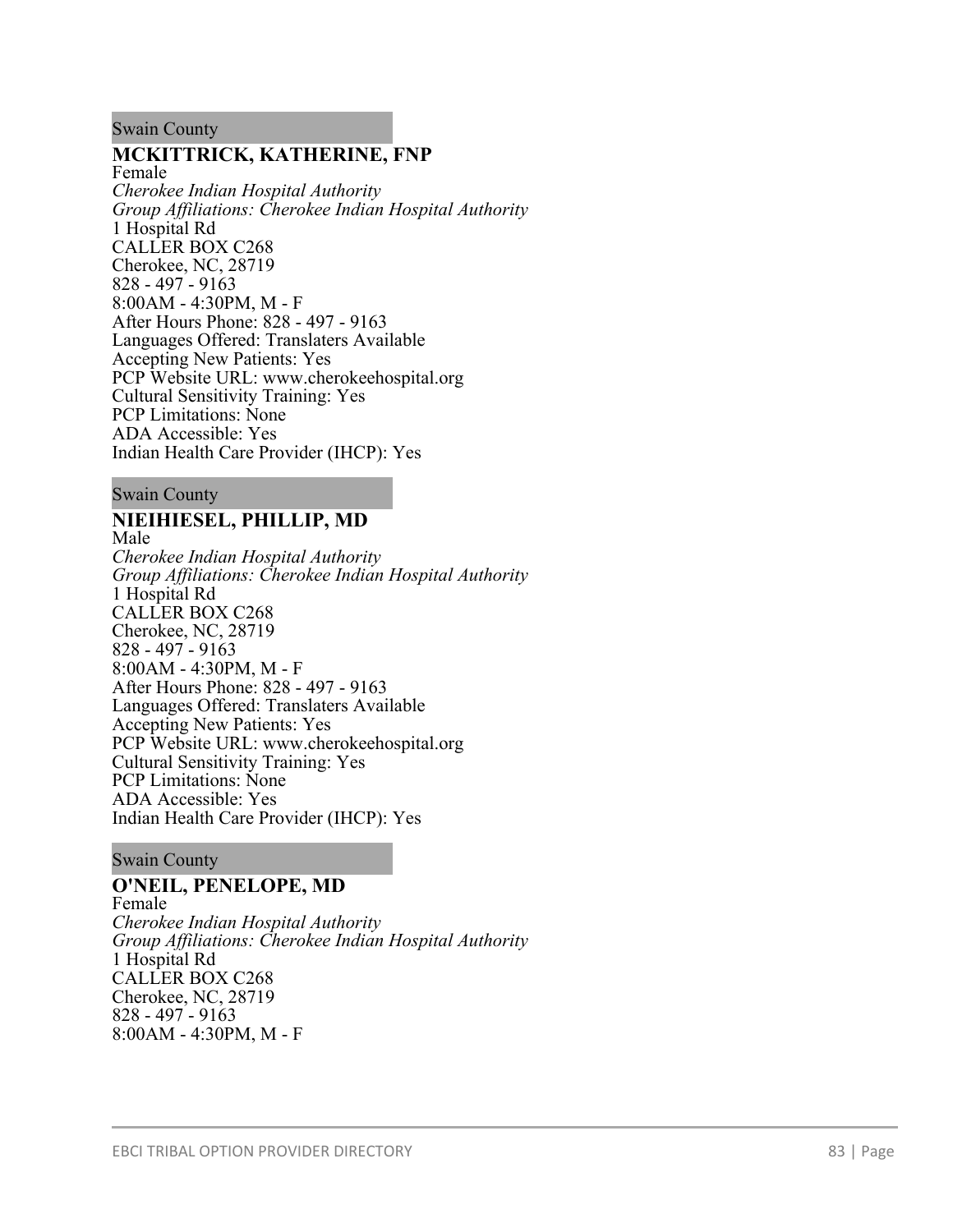After Hours Phone: 828 - 497 - 9163 Languages Offered: Translaters Available Accepting New Patients: Yes PCP Website URL: www.cherokeehospital.org Cultural Sensitivity Training: Yes PCP Limitations: None ADA Accessible: Yes Indian Health Care Provider (IHCP): Yes

### Swain County

### **PERKINS, LISA, FNP**

Female *Smokey Mountain Urgent Care - Bryson PCP DBA: Smokey Mountain Urgent Care Group Affiliations: Smokey Mountain Urgent Care* 80 VETERANS BLVD Bryson, NC, 28713 828 - 538 - 4546 9:00AM - 7:00PM, M - F; 9:00AM - 3:00PM, S - SU After Hours Phone: 828 - 538 - 4546 Languages Offered: Translaters Available Accepting New Patients: Yes Cultural Sensitivity Training: Yes PCP Limitations: None ADA Accessible: Yes Indian Health Care Provider (IHCP): No

Swain County

### **POSTELL - JONES, MARY, FNP**

Female *Cherokee Indian Hospital Authority Group Affiliations: Cherokee Indian Hospital Authority* 1 Hospital Rd CALLER BOX C268 Cherokee, NC, 28719 828 - 837 - 4312 8:00AM - 4:30PM, MWR; 7:30AM - 5:30PM, T; 8:00AM - 3:00PM, F After Hours Phone: 828 - 497 - 9163 Languages Offered: Translaters Available Accepting New Patients: Yes PCP Website URL: www.cherokeehospital.org Cultural Sensitivity Training: Yes PCP Limitations: None ADA Accessible: Yes Indian Health Care Provider (IHCP): Yes

Swain County

### **STRASBURGER III, ALVIN, MD**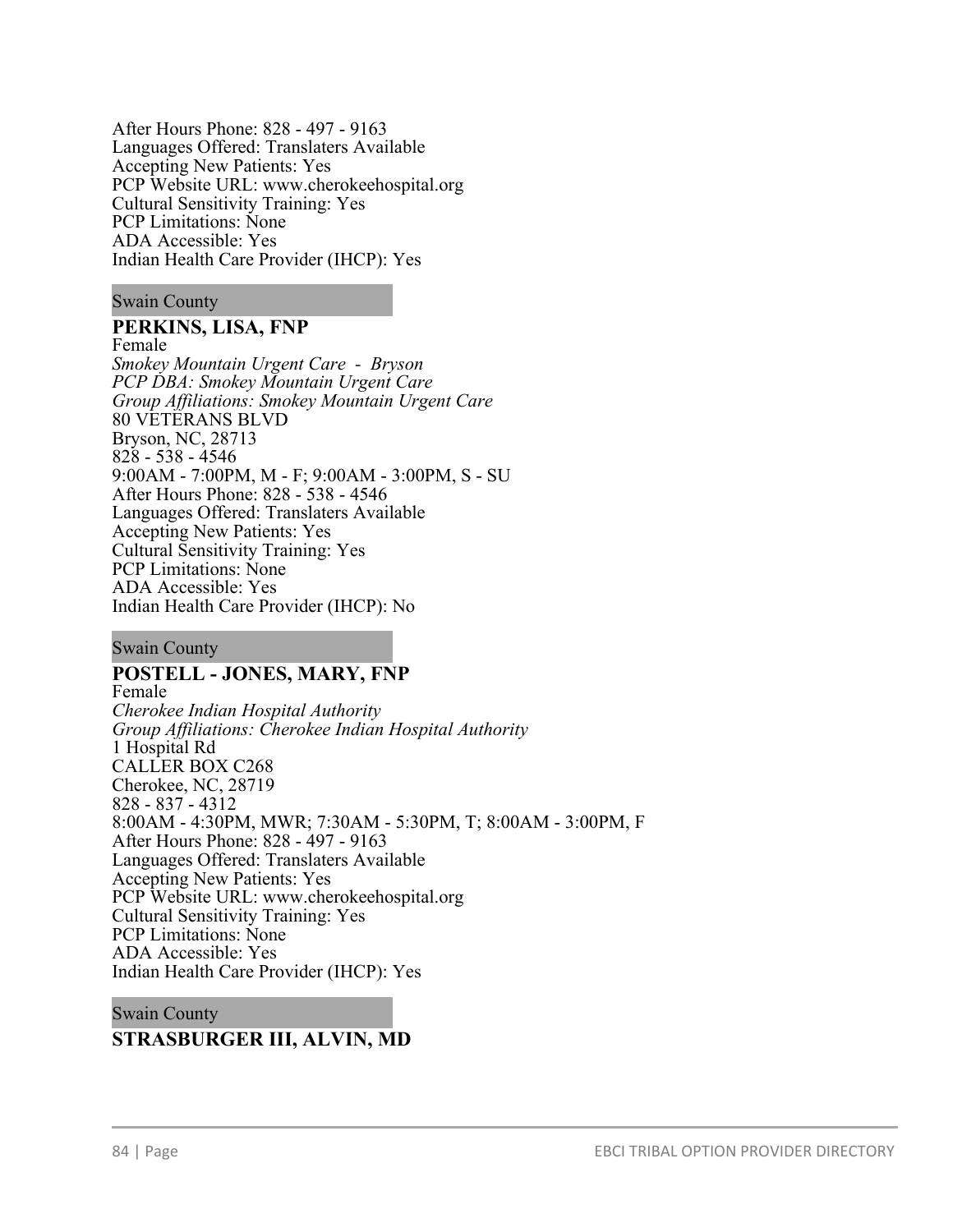Female *DLP Western Carolina Physicians Practices, LLC PCP DBA: Harris Women's Care Group Affiliations: DLP Harris Regional Hospital & DLP Swain Community Hospital* 70 THE VILLAGE OVERLOOK Bryson City, NC, 28713 828 - 631 - 8913 8:00AM - 5:00PM, T After Hours Phone: 828 - 631 - 8913 Languages Offered: Translaters Available Accepting New Patients: Yes PCP Website URL: www.harrismedicalgroup.com/our-practices/harris-womens-care Cultural Sensitivity Training: Yes PCP Limitations: Gender: Females only ADA Accessible: Yes Indian Health Care Provider (IHCP): No

Swain County

# **STRUNA, JOYCE A, PA - C**

Female *DLP Western Carolina Physicians Practices, LLC PCP DBA: Swain Family Care Group Affiliations: DLP Harris Regional Hospital & DLP Swain Community Hospital* 45 PLATEAU ST STE 250 Bryson City, NC, 28713 828 - 488 - 4205 8:00AM - 5:00PM, M - F After Hours Phone: 828 - 488 - 4205 Languages Offered: Translaters Available Accepting New Patients: Yes PCP Website URL: www.harrismedicalgroup.com/our-practices/swain-family-care Cultural Sensitivity Training: Yes PCP Limitations: None ADA Accessible: Yes Indian Health Care Provider (IHCP): No

### Swain County

**SUMPTER, JA'PEL, MD** Female *DLP Western Carolina Physicians Practices, LLC PCP DBA: Harris Women's Care Group Affiliations: DLP Harris Regional Hospital & DLP Swain Community Hospital* 70 THE VILLAGE OVERLOOK Bryson City, NC, 28713 828 - 631 - 8913 8:00AM - 5:00PM, T After Hours Phone: 828 - 631 - 8913 Languages Offered: Translaters Available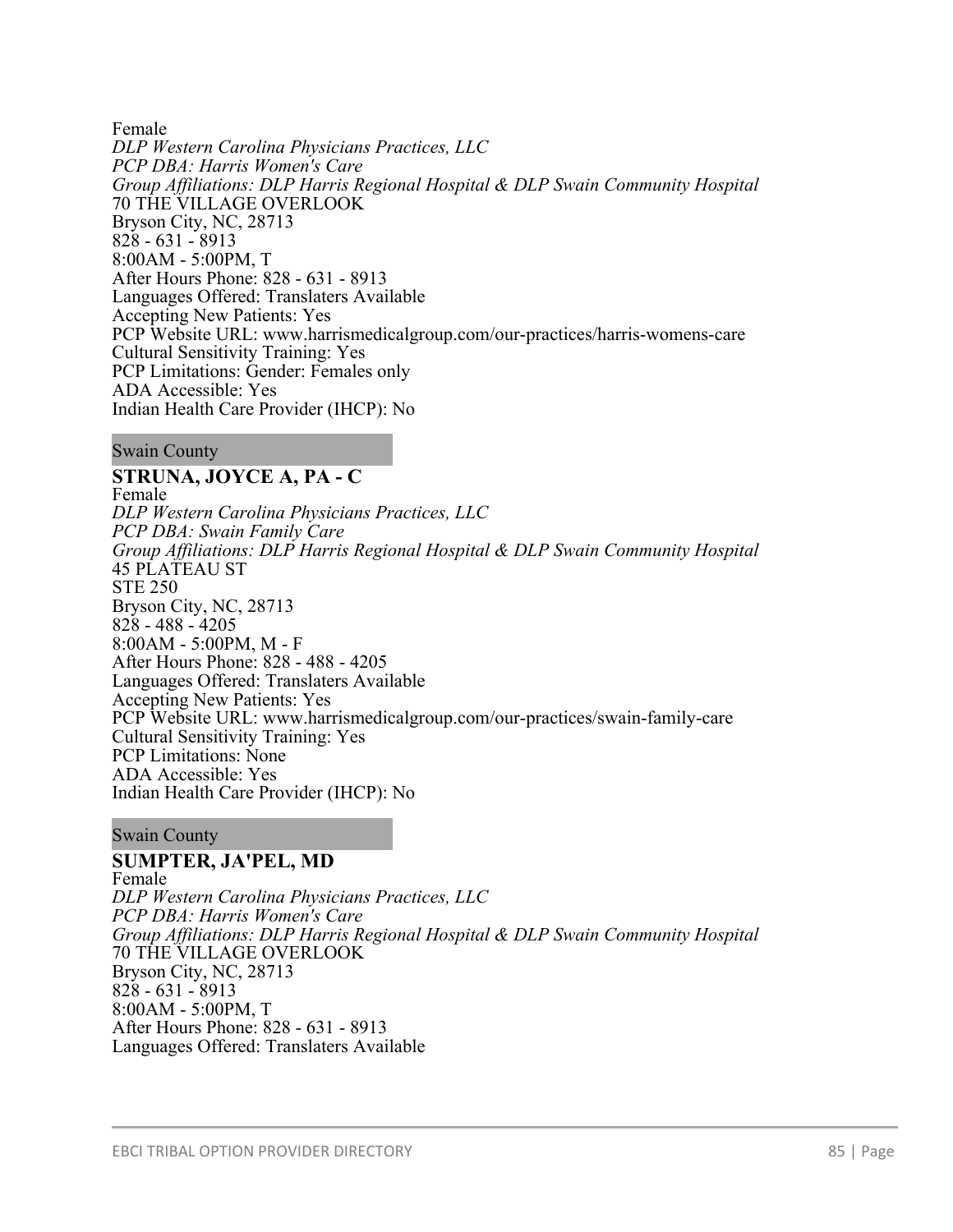Accepting New Patients: Yes PCP Website URL: www.harrismedicalgroup.com/our-practices/harris-womens-care Cultural Sensitivity Training: Yes PCP Limitations: Gender: Females only ADA Accessible: Yes Indian Health Care Provider (IHCP): No

### Swain County

### **TUCKER, JOHN, PA - C**

Male *Smokey Mountain Urgent Care - Bryson PCP DBA: Smokey Mountain Urgent Care Group Affiliations: Smokey Mountain Urgent Care* 80 VETERANS BLVD Bryson, NC, 28713 828 - 538 - 4546 9:00AM - 7:00PM, M - F; 9:00AM - 3:00PM, S - SU After Hours Phone: 828 - 538 - 4546 Languages Offered: Translaters Available Accepting New Patients: Yes Cultural Sensitivity Training: Yes PCP Limitations: None ADA Accessible: Yes Indian Health Care Provider (IHCP): No

### Swain County

### **WALKER, DARCI, CNM**

Female *DLP Western Carolina Physicians Practices, LLC PCP DBA: Harris Women's Care Group Affiliations: DLP Harris Regional Hospital & DLP Swain Community Hospital* 70 THE VILLAGE OVERLOOK Bryson City, NC, 28713 828 - 631 - 8913 8:00AM - 5:00PM, T After Hours Phone: 828 - 631 - 8913 Languages Offered: Translaters Available Accepting New Patients: Yes PCP Website URL: www.harrismedicalgroup.com/our-practices/harris-womens-care Cultural Sensitivity Training: Yes PCP Limitations: Gender: Females only ADA Accessible: Yes Indian Health Care Provider (IHCP): No

### Swain County

#### **WALSH, KATHLEEN, NP** Female *DLP Western Carolina Physicians Practices, LLC*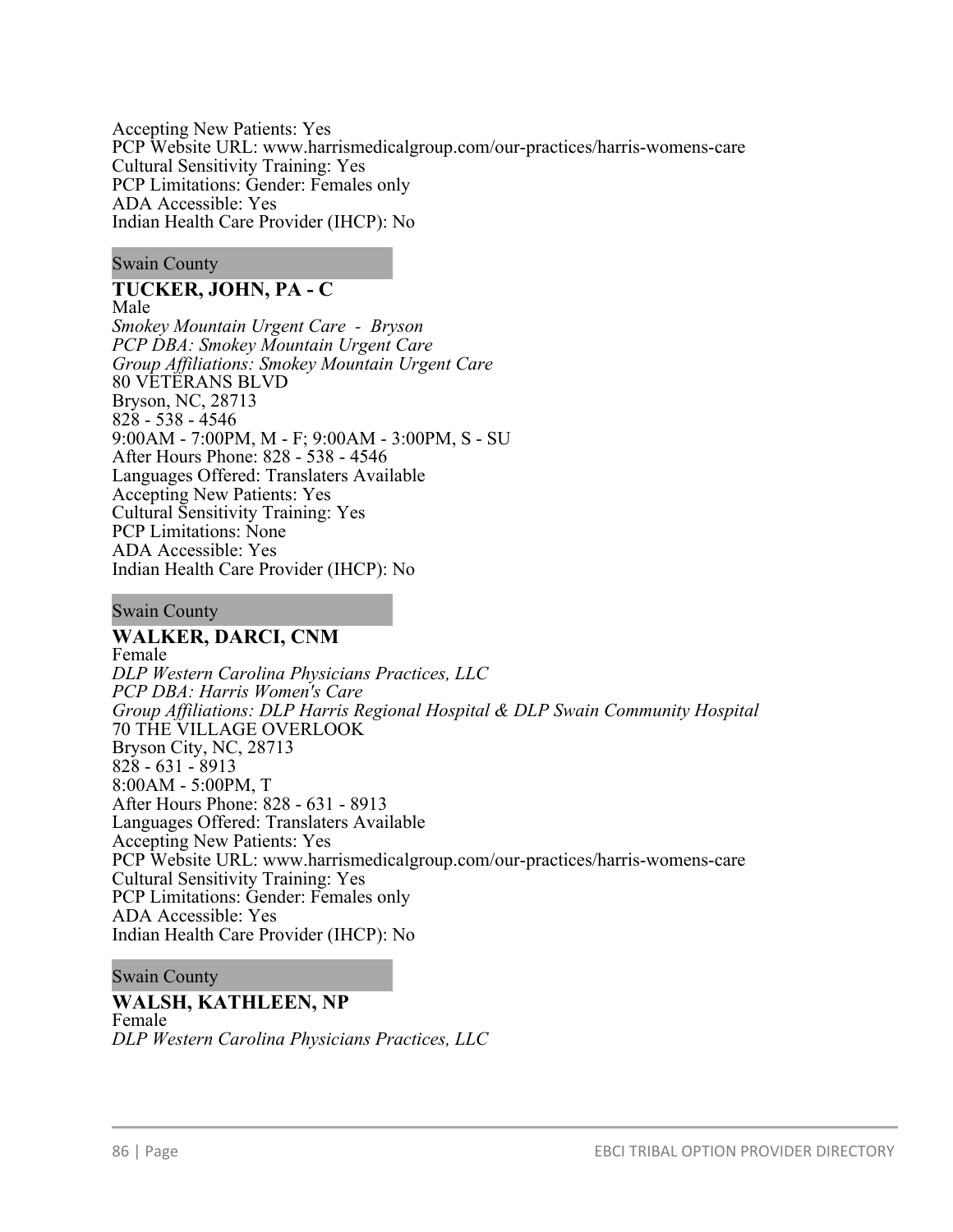*PCP DBA: Harris Women's Care Group Affiliations: DLP Harris Regional Hospital & DLP Swain Community Hospital* 70 THE VILLAGE OVERLOOK Bryson City, NC, 28713 828 - 631 - 8913 8:00AM - 5:00PM, T After Hours Phone: 828 - 631 - 8913 Languages Offered: Translaters Available Accepting New Patients: Yes PCP Website URL: www.harrismedicalgroup.com/our-practices/harris-womens-care Cultural Sensitivity Training: Yes PCP Limitations: Gender: Females only ADA Accessible: Yes Indian Health Care Provider (IHCP): No

#### Swain County

### **WINCHESTER, BLYTHE, MD**

Female *Cherokee Indian Hospital Authority Group Affiliations: Cherokee Indian Hospital Authority* 1 Hospital Rd CALLER BOX C268 Cherokee, NC, 28719 828 - 497 - 9163 8:00AM - 4:30PM, M - F After Hours Phone: 828 - 497 - 9163 Languages Offered: Translaters Available Accepting New Patients: Yes PCP Website URL: www.cherokeehospital.org Cultural Sensitivity Training: Yes PCP Limitations: Ages: 65+ ADA Accessible: Yes Indian Health Care Provider (IHCP): Yes

### Swain County

# **WINSTEAD, QUANA, PA**

Female *Cherokee Indian Hospital Authority Group Affiliations: Cherokee Indian Hospital Authority* 1 Hospital Rd CALLER BOX C268 Cherokee, NC, 28719 828 - 497 - 9163 8:00AM - 4:30PM, M - F After Hours Phone: 828 - 497 - 9163 Languages Offered: Translaters Available Accepting New Patients: Yes PCP Website URL: www.cherokeehospital.org Cultural Sensitivity Training: Yes